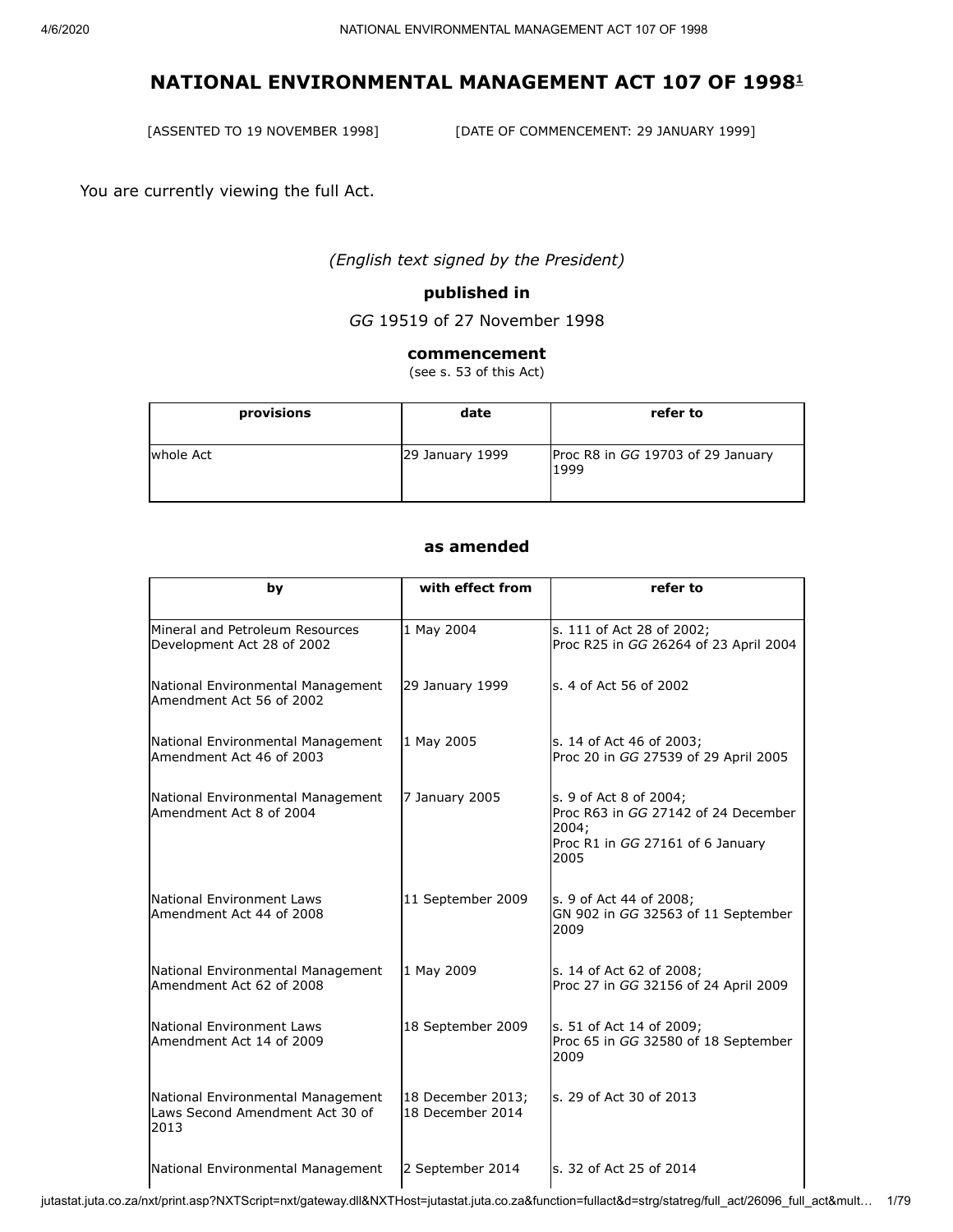Laws Amendment Act 25 of 2014 (three months from

the date of publication of Act 25 of 2014)

#### **Regulations under this Act — Legislation Judicially Considered**

**[NB:** The Act was amended by the substitution for the expression 'Minister of Minerals and Energy', wherever it occurred, of the expression 'Minister responsible for mineral resources', for the expression 'Minister of Water Affairs and Forestry', wherever it occurred, of the expression 'Minister responsible for water affairs' and for the expression 'Minister of Environmental Affairs and Tourism', wherever it occurred, of the expression 'Minister responsible for environmental affairs' by s. 26 *(a)*, *(b)* and *(c)*, respectively, of the National Environmental Management Laws Second Amendment Act 30 of 2013 (wef 18 December 2013).**]**

#### **ACT**

**To provide for co-operative environmental governance by establishing principles for decision-making on matters affecting the environment, institutions that will promote cooperative governance and procedures for co-ordinating environmental functions exercised by organs of state; to provide for certain aspects of the administration and enforcement of other environmental management laws; and to provide for matters connected therewith.**

[Long title amended by s. 3 of Act 56 of 2002 (wef 29 January 1999) and substituted by s. 13 of Act 46 of 2003 (wef 1 May 2005).]

#### **Preamble**

WHEREAS many inhabitants of South Africa live in an environment that is harmful to their health and well-being;

everyone has the right to an environment that is not harmful to his or her health or well-being;

the State must respect, protect, promote and fulfil the social, economic and environmental rights of everyone and strive to meet the basic needs of previously disadvantaged communities;

inequality in the distribution of wealth and resources, and the resultant poverty, are among the important causes as well as the results of environmentally harmful practices;

sustainable development requires the integration of social, economic and environmental factors in the planning, implementation and evaluation of decisions to ensure that development serves present and future generations;

everyone has the right to have the environment protected, for the benefit of present and future generations, through reasonable legislative and other measures that-

prevent pollution and ecological degradation;

promote conservation; and

secure ecologically sustainable development and use of natural resources while promoting justifiable economic and social development;

the environment is a functional area of concurrent national and provincial legislative competence, and all spheres of government and all organs of state must co-operate with, consult and support one another;

#### AND WHEREAS it is desirable-

that the law develops a framework for integrating good environmental management into all development activities;

that the law should promote certainty with regard to decision-making by organs of state on matters affecting the environment;

that the law should establish principles guiding the exercise of functions affecting the environment;

that the law should ensure that organs of state maintain the principles guiding the exercise of functions affecting the environment;

that the law should establish procedures and institutions to facilitate and promote co-operative government and intergovernmental relations;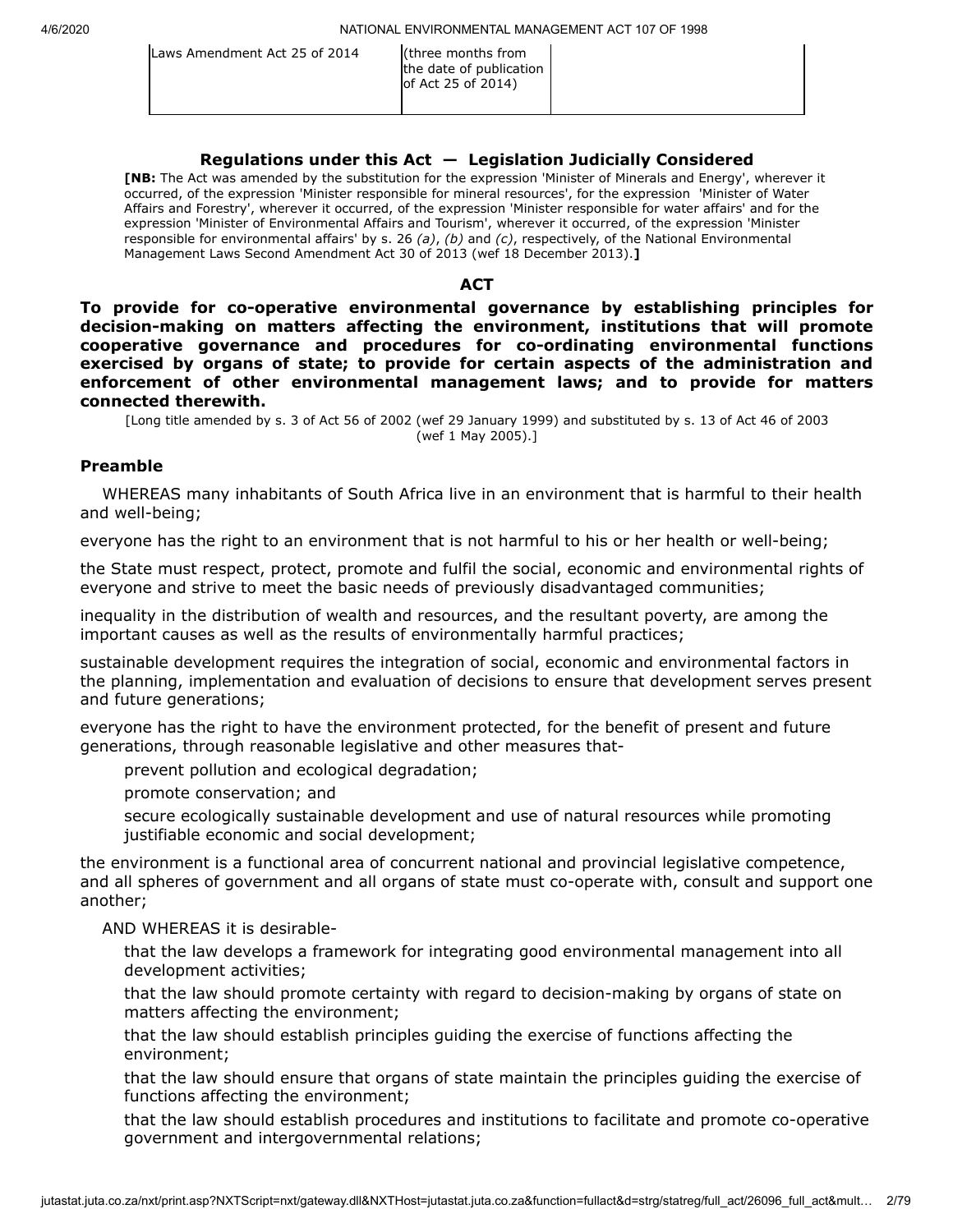that the law should establish procedures and institutions to facilitate and promote public participation in environmental governance;

that the law should be enforced by the State and that the law should facilitate the enforcement of environmental laws by civil society;

IT IS NOW ENACTED by the Parliament of the Republic of South Africa, as follows:-

#### **TABLE OF CONTENTS**

[Table of Contents amended by s. 28 of Act 30 of 2013 (wef 18 December 2013) and by s. 30 of Act 25 of 2014 (wef 2 September 2014).]

1 Definitions

## CHAPTER 1

# NATIONAL ENVIRONMENTAL MANAGEMENT PRINCIPLES

2 Principles

#### CHAPTER 2 INSTITUTIONS

*Part 1*

[Part 1 repealed by s. 5 of Act 14 of 2009 (wef 18 September 2009).]

3 ......

[S. 3 repealed by s. 5 of Act 14 of 2009 (wef 18 September 2009).]

3A Establishment of fora or advisory committees

[S. 3A inserted by s. 6 of Act 14 of 2009 (wef 18 September 2009).]

4 to 6 inclusive ......

[Ss. 4 to 6 inclusive repealed by s. 5 of Act 14 of 2009 (wef 18 September 2009).]

*Part 2*

[Part 2 repealed by s. 5 of Act 14 of 2009 (wef 18 September 2009).]

7 to 10 inclusive ......

[Ss. 7 to 10 inclusive repealed by s. 5 of Act 14 of 2009 (wef 18 September 2009).]

# CHAPTER 3

# PROCEDURES FOR CO-OPERATIVE GOVERNANCE

- 11 Environmental implementation plans and management plans
- 12 Purpose and objects of environmental implementation and management plans
- 13 Content of environmental implementation plans
- 14 Content of environmental management plans
- 15 Submission, scrutiny and adoption
- 16 Compliance with environmental implementation and management plans
- 16A Environment outlook report

[S. 16A added by s. 3 of Act 30 of 2013 (wef 18 December 2014).]

## CHAPTER 4

## FAIR DECISION-MAKING AND CONFLICT MANAGEMENT

- 17 Reference to conciliation
- 18 Conciliation
- 19 Arbitration
- 20 Investigation
- 21 Appointment of panel and remuneration
- 22 Relevant considerations, report and designated officer

## CHAPTER 5

## INTEGRATED ENVIRONMENTAL MANAGEMENT

- 23 General objectives
- 23A Mainstreaming environmental management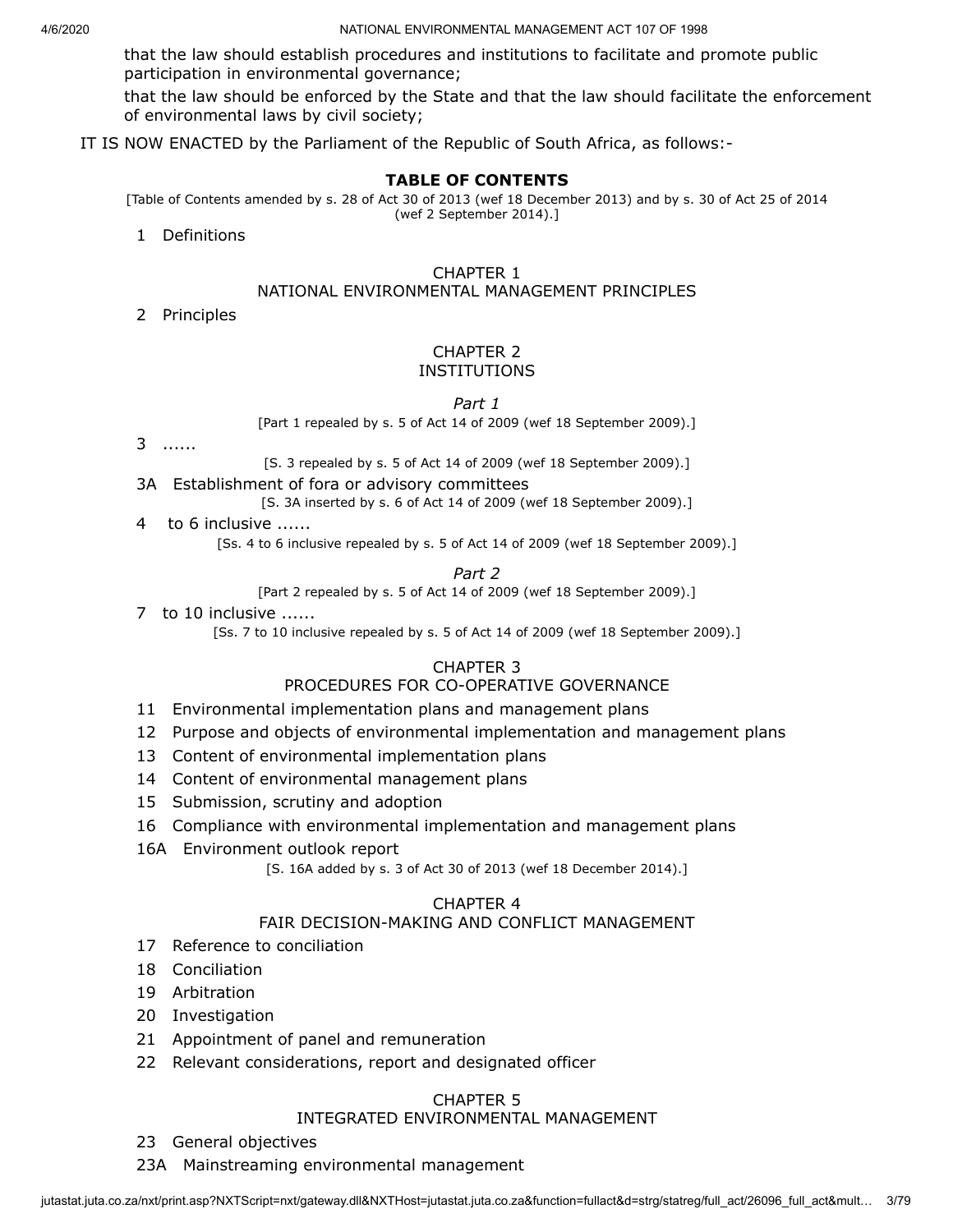#### [S. 23A inserted by s. 4 of Act 30 of 2013 (wef 18 December 2014).]

- 24 Environmental authorisations
- [S. 24 substituted by s. 2 of Act 8 of 2004 (wef 7 January 2005) and by s. 2 of Act 62 of 2008 (wef 1 May
	- 2009).]
- 24A Procedure for listing activity or area

[S. 24A inserted by s. 3 of Act 8 of 2004 (wef 7 January 2005).]

24B Procedure for delisting of activities or areas

[S. 24B inserted by s. 3 of Act 8 of 2004 (wef 7 January 2005).]

- 24C Procedure for identifying competent authority
- [S. 24C inserted by s. 3 of Act 8 of 2004 (wef 7 January 2005) and substituted by s. 3 of Act 62 of 2008 (wef 1 May 2009).]
- 24D Publication of list
- [S. 24D inserted by s. 3 of Act 8 of 2004 (wef 7 January 2005) and substituted by s. 4 of Act 62 of 2008 (wef 1 May 2009).]

24E Minimum conditions attached to environmental authorisations [S. 24E inserted by s. 3 of Act 8 of 2004 (wef 7 January 2005).]

- 24F Prohibitions relating to commencement or continuation of listed activities
- [S. 24F inserted by s. 3 of Act 8 of 2004 (wef 7 January 2005) and heading substituted by s. 8 *(a)* of Act 30 of 2013 (wef 18 December 2013).]
- 24G Consequences of unlawful commencement of activity
- [S. 24G inserted by s. 3 of Act 8 of 2004 (wef 7 January 2005) and substituted by s. 6 of Act 62 of 2008 (wef 1 May 2009) and by s. 9 of Act 30 of 2013 (wef 18 December 2013).]
- 24H Registration authorities

[S. 24H inserted by s. 3 of Act 8 of 2004 (wef 7 January 2005).]

24I Appointment of external specialist to review assessment

[S. 24I inserted by s. 3 of Act 8 of 2004 (wef 7 January 2005).]

24J Implementation guidelines

[S. 24J inserted by s. 8 of Act 62 of 2008 (wef 1 May 2009).]

24K Consultation between competent authorities and consideration of legislative compliance requirements of other organs of state having jurisdiction

[S. 24K inserted by s. 8 of Act 62 of 2008 (wef 1 May 2009).]

24L Alignment of environmental authorisations

[S. 24L inserted by s. 8 of Act 62 of 2008 (wef 1 May 2009).]

24M Exemptions from application of certain provisions

[S. 24M inserted by s. 8 of Act 62 of 2008 (wef 1 May 2009).]

24N Environmental management programme

[S. 24N inserted by s. 8 of Act 62 of 2008 (wef 1 May 2009).]

24O Criteria to be taken into account by competent authorities when considering applications

[S. 24O inserted by s. 8 of Act 62 of 2008 (wef 1 May 2009).]

- 24P Financial provision for remediation of environmental damage
	- [S. 24P inserted by s. 8 of Act 62 of 2008 (wef 1 May 2009).]
- 24Q Monitoring and performance assessment

[S. 24Q inserted by s. 8 of Act 62 of 2008 (wef 1 May 2009).]

24R Mine closure on environmental authorisation

[S. 24R inserted by s. 8 of Act 62 of 2008 (wef 1 May 2009).]

24S Management of residue stockpiles and residue deposits

[S. 24S added by s. 9 of Act 25 of 2014 (wef 2 September 2014).]

#### CHAPTER 6

# INTERNATIONAL OBLIGATIONS AND AGREEMENTS

- 25 Incorporation of international environmental instruments
- 26 Reports
- 27 Application

# CHAPTER 7

# COMPLIANCE AND ENFORCEMENT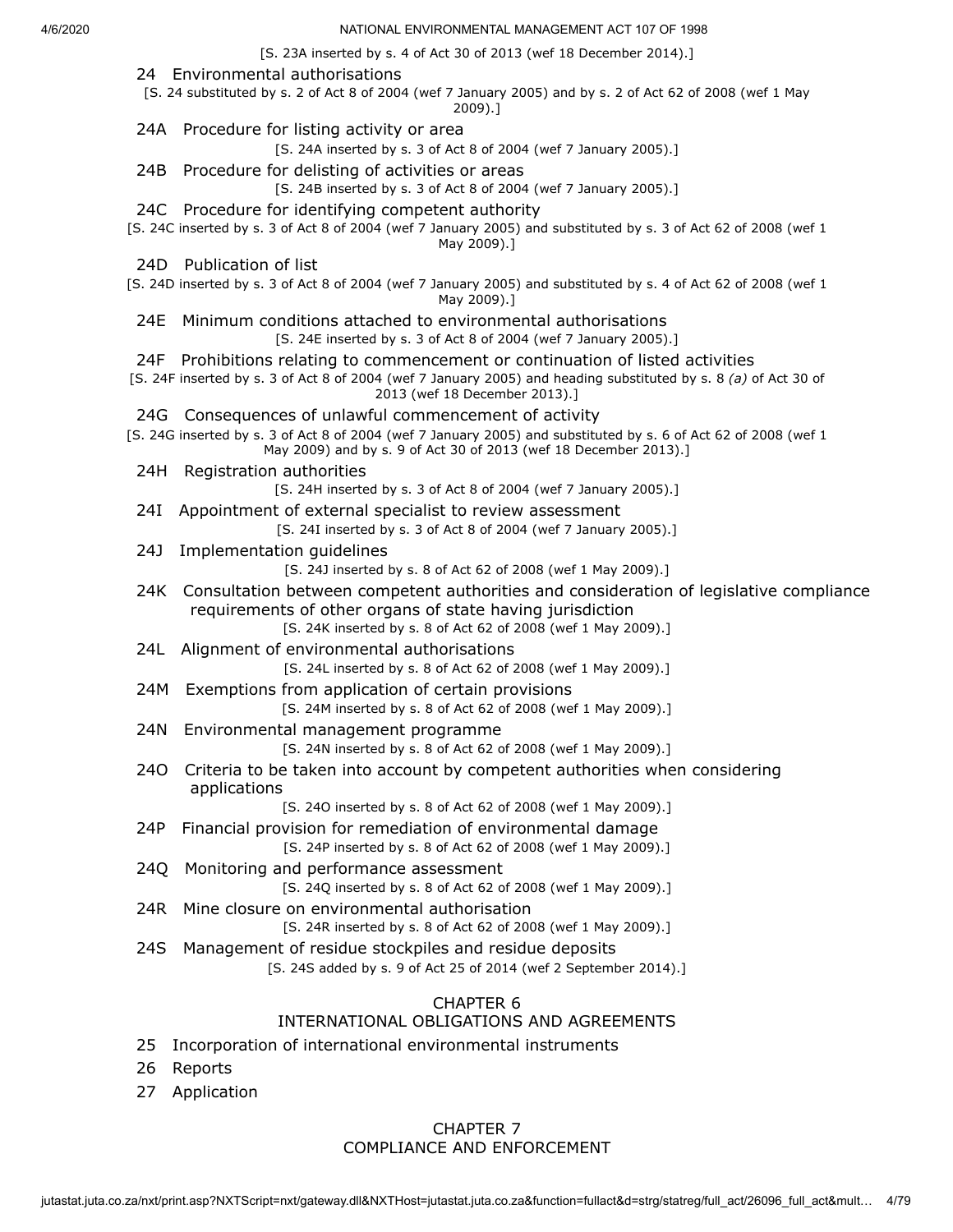#### *Part 1*

*Environmental hazards, access to information and protection of whistleblowers* [Heading substituted by s. 2 of Act 46 of 2003 (wef 1 May 2005).]

- 28 Duty of care and remediation of environmental damage
- 29 Protection of workers refusing to do environmentally hazardous work
- 30 Control of incidents
	- [Heading substituted by s. 13 *(a)* of Act 30 of 2013 (wef 18 December 2013).]
- 30A Emergency situations

[S. 30A inserted by s. 14 of Act 30 of 2013 (wef 18 December 2014).]

- ...... [Original Part 2 heading deleted by s. 3 of Act 46 of 2003 (wef 1 May 2005).]
- 31 Access to environmental information and protection of whistleblowers

# *Part 2*

|      | rart z                                                                                                                                                        |
|------|---------------------------------------------------------------------------------------------------------------------------------------------------------------|
|      | Application and enforcement of Act and any specific environmental management Act<br>[Heading substituted by s. 15 of Act 14 of 2009 (wef 18 September 2009).] |
|      | [Part 2 inserted by s. 4 of Act 46 of 2003 (wef 1 May 2005).]                                                                                                 |
| 31A  | Application                                                                                                                                                   |
|      | [S. 31A inserted by s. 4 of Act 46 of 2003 (wef 1 May 2005).]                                                                                                 |
| 31B  | Designation of environmental management inspectors by Minister                                                                                                |
|      | [S. 31B inserted by s. 4 of Act 46 of 2003 (wef 1 May 2005).]                                                                                                 |
| 31BA | Designation of environmental management inspectors by Minister responsible for<br>water affairs                                                               |
|      | [S. 31BA inserted by s. 4 of Act 44 of 2008 (wef 11 September 2009).]                                                                                         |
| 31BB | Designation of environmental mineral resource inspectors by Minister of Mineral                                                                               |
|      | Resources                                                                                                                                                     |
|      | [S. 31BB inserted by s. 11 of Act 25 of 2014 (wef 2 September 2014).]                                                                                         |
| 31C  | Designation of environmental management inspectors by MEC                                                                                                     |
|      | [S. 31C inserted by s. 4 of Act 46 of 2003 (wef 1 May 2005).]                                                                                                 |
| 31D  | Mandates                                                                                                                                                      |
|      | [S. 31D inserted by s. 4 of Act 46 of 2003 (wef 1 May 2005).]                                                                                                 |
| 31E  | Prescribed standards                                                                                                                                          |
|      | [S. 31E inserted by s. 4 of Act 46 of 2003 (wef 1 May 2005).]                                                                                                 |
| 31F  | Proof of designation                                                                                                                                          |
|      | [S. 31F inserted by s. 4 of Act 46 of 2003 (wef 1 May 2005).]                                                                                                 |
| 31G  | Functions of inspectors                                                                                                                                       |
|      | [S. 31G inserted by s. 4 of Act 46 of 2003 (wef 1 May 2005).]                                                                                                 |
| 31H  | General powers                                                                                                                                                |
|      | [S. 31H inserted by s. 4 of Act 46 of 2003 (wef 1 May 2005).]                                                                                                 |
| 31I  | Seizure of items                                                                                                                                              |
|      | [S. 31I inserted by s. 4 of Act 46 of 2003 (wef 1 May 2005).]                                                                                                 |
| 31J  | Powers to stop, enter and search vehicles, vessels and aircraft                                                                                               |
|      | [S. 31J inserted by s. 4 of Act 46 of 2003 (wef 1 May 2005).]                                                                                                 |
| 31K  | Routine inspections                                                                                                                                           |
|      | [S. 31K inserted by s. 4 of Act 46 of 2003 (wef 1 May 2005).]                                                                                                 |
| 31L  | Power to issue compliance notices                                                                                                                             |
|      | [S. 31L inserted by s. 4 of Act 46 of 2003 (wef 1 May 2005).]                                                                                                 |
| 31M  | Objections to compliance notice                                                                                                                               |
|      | [S. 31M inserted by s. 4 of Act 46 of 2003 (wef 1 May 2005).]                                                                                                 |
| 31N  | Failure to comply with compliance notice                                                                                                                      |
|      | [S. 31N inserted by s. 4 of Act 46 of 2003 (wef 1 May 2005).]                                                                                                 |
| 310  | Powers of South African Police Service members                                                                                                                |
|      | [S. 310 inserted by s. 4 of Act 46 of 2003 (wef 1 May 2005).]                                                                                                 |
| 31P  | Duty to produce documents                                                                                                                                     |
|      | [S. 31P inserted by s. 4 of Act 46 of 2003 (wef 1 May 2005).]                                                                                                 |
| 31Q  | Confidentiality                                                                                                                                               |
|      |                                                                                                                                                               |

[S. 31Q inserted by s. 4 of Act 46 of 2003 (wef 1 May 2005).]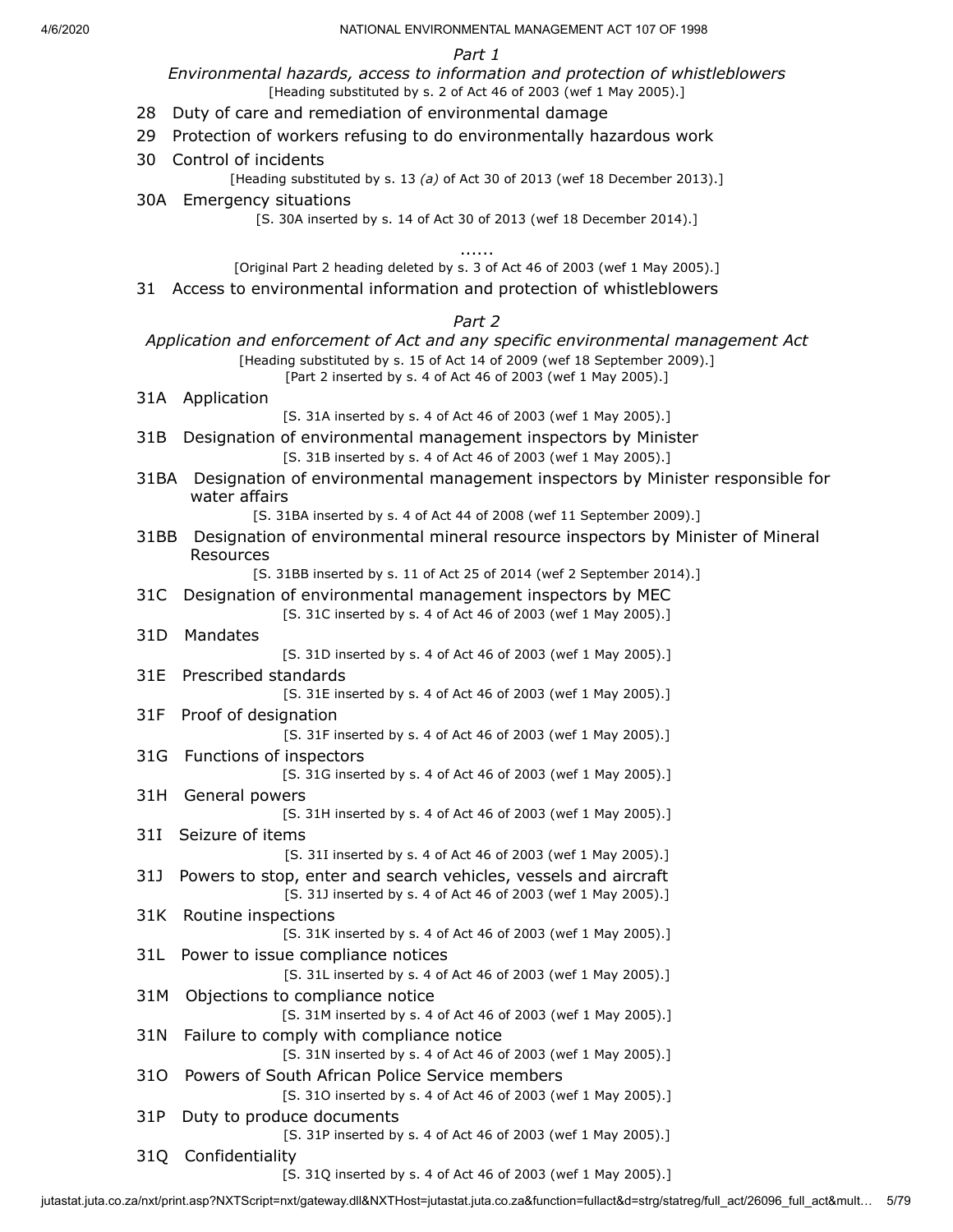#### *Part 3 Judicial matters*

[Heading inserted by s. 5 of Act 46 of 2003 (wef 1 May 2005).]

- 32 Legal standing to enforce environmental laws
- 33 Private prosecution
- 34 Criminal proceedings
- 34A ......

[S. 34A inserted by s. 7 of Act 46 of 2003 (wef 1 May 2005) and repealed by s. 18 of Act 30 of 2013 (wef 18 December 2013).]

34B Award of part of fine recovered to informant

[S. 34B inserted by s. 7 of Act 46 of 2003 (wef 1 May 2005).]

34C Cancellation of permits

[S. 34C inserted by s. 7 of Act 46 of 2003 (wef 1 May 2005).]

34D Forfeiture of items

[S. 34D inserted by s. 7 of Act 46 of 2003 (wef 1 May 2005).]

34E Treatment of seized live specimens

[S. 34E inserted by s. 7 of Act 46 of 2003 (wef 1 May 2005).]

34F Security for release of vehicles, vessels or aircraft

[S. 34F inserted by s. 7 of Act 46 of 2003 (wef 1 May 2005).]

34G Admission of guilt fines

[S. 34G inserted by s. 7 of Act 46 of 2003 (wef 1 May 2005).]

34H Jurisdiction

[S. 34H inserted by s. 24 of Act 14 of 2009 (wef 18 September 2009).]

#### CHAPTER 8

#### ENVIRONMENTAL MANAGEMENT CO-OPERATION AGREEMENTS

35 Conclusion of agreements

#### CHAPTER 9

#### ADMINISTRATION OF ACT AND SPECIFIC ENVIRONMENTAL MANAGEMENT ACTS [Heading substituted by s. 8 of Act 46 of 2003 (wef 1 May 2005).]

- 36 Expropriation
- 37 Reservation
- 38 Intervention in litigation
- 39 Agreements
- 39A Prohibition of certain products

[S. 39A inserted by s. 20 of Act 30 of 2013 (wef 18 December 2013).]

- 40 Appointment of employees on contract
- 41 Assignment
- 42 Delegation of powers and duties by Minister and Director-General [S. 42 substituted by s. 9 of Act 46 of 2003 (wef 1 May 2005).]
- 42A Delegation of powers by MEC

[S. 42A inserted by s. 10 of Act 46 of 2003 (wef 1 May 2005).]

42B Delegation by Minister responsible for mineral resources

[S. 42B inserted by s. 9 of Act 62 of 2008 (wef 1 May 2009).]

- 43 Appeals
	- [S. 43 substituted by s. 4 of Act 8 of 2004 and by s. 10 of Act 62 of 2008 (wef 1 May 2009).]
- 44 Regulations in general
- 45 Regulations for management co-operation agreements
- 46 Model environmental management bylaws
- 47 Procedure for making regulations
- 47A Regulations, legal documents and steps valid under certain circumstances [S. 47A inserted by s. 11 of Act 46 of 2003 (wef 1 May 2005).]
- 47B Consultation

[S. 47B inserted by s. 11 of Act 46 of 2003 (wef 1 May 2005).]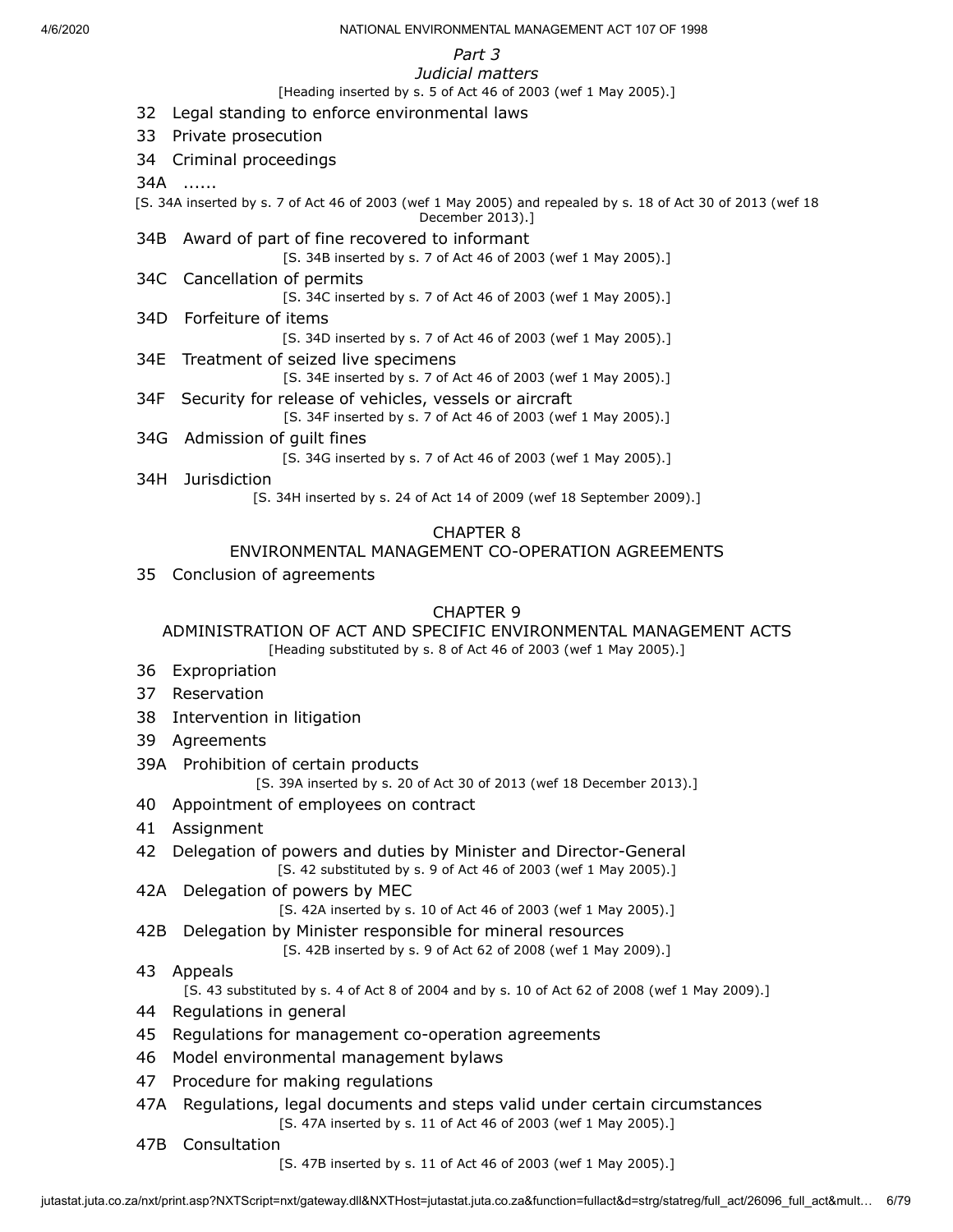47C Extension of time periods

[S. 47C inserted by s. 11 of Act 46 of 2003 (wef 1 May 2005).]

47CA Extension of time periods applicable to appeals relating to prospecting, exploration, mining or production

[S. 47CA inserted by s. 16 of Act 25 of 2014 (wef 2 September 2014).]

47CB Condonation of time periods applicable to appeals relating to prospecting, exploration, mining or production

[S. 47CB inserted by s. 16 of Act 25 of 2014 (wef 2 September 2014).]

47D Delivery of documents

[S. 47D inserted by s. 11 of Act 46 of 2003 (wef 1 May 2005).]

# CHAPTER 10

#### GENERAL AND TRANSITIONAL PROVISIONS

#### 48 ......

[S. 48 repealed by s. 24 of Act 30 of 2013 (wef 18 December 2013).]

- 49 Limitation of liability
- 49A Offences

[S. 49A inserted by s. 25 of Act 30 of 2013 (wef 18 December 2013).]

49B Penalties

[S. 49B inserted by s. 25 of Act 30 of 2013 (wef 18 December 2013).]

- 50 Repeal of laws
- 50A Future amendments in respect of environmental matters in so far as it relates to the Agreement

[S. 50A inserted by s. 17 of Act 25 of 2014 (wef 2 September 2014).]

- 51 Savings
- 52 Short title
- 53 Commencement

#### Schedule 1

Schedule 2

Schedule 3

<span id="page-6-0"></span> $1$  This Act has been updated to include all available historical commencement details

# **1 Definitions**

(1) In this Act, unless the context requires otherwise-

**'activities'**, when used in Chapter 5, means policies, programmes, processes, plans and projects identified in terms of section 24 (2) *(a)* and *(b)*;

[Definition of 'activities' substituted by s. 1 of Act 56 of 2002 (wef 29 January 1999), by s. 1 *(a)* of Act 62 of 2008 (wef 1 May 2009) and by s. 1 *(a)* of Act 30 of 2013 (wef 18 December 2013).]

**'Agenda 21'** means the document by that name adopted at the United Nations Conference of Environment and Development held in Rio de Janeiro, Brazil in June 1992;

**'aircraft'** means an airborne craft of any type whatsoever, whether self-propelled or not, and includes a hovercraft;

[Definition of 'aircraft' inserted by s. 1 *(a)* of Act 46 of 2003 (wef 1 May 2005).]

**'applicant'** means a person who has submitted an application for an environmental authorisation to the competent authority and has paid the prescribed fee;

[Definition of 'applicant' inserted by s. 1 *(b)* of Act 62 of 2008 (wef 1 May 2009) and substituted by s. 1 *(a)* of Act 25 of 2014 (wef 2 September 2014).]

**'assessment'**, when used in Chapter 5, means the process of collecting, organising, analysing, interpreting and communicating information that is relevant to decision-making; [Definition of 'assessment' inserted by s. 1 *(a)* of Act 8 of 2004 (wef 7 January 2005).]

**'best practicable environmental option'** means the option that provides the most benefit or causes the least damage to the environment as a whole, at a cost acceptable to society, in the long term as well as in the short term;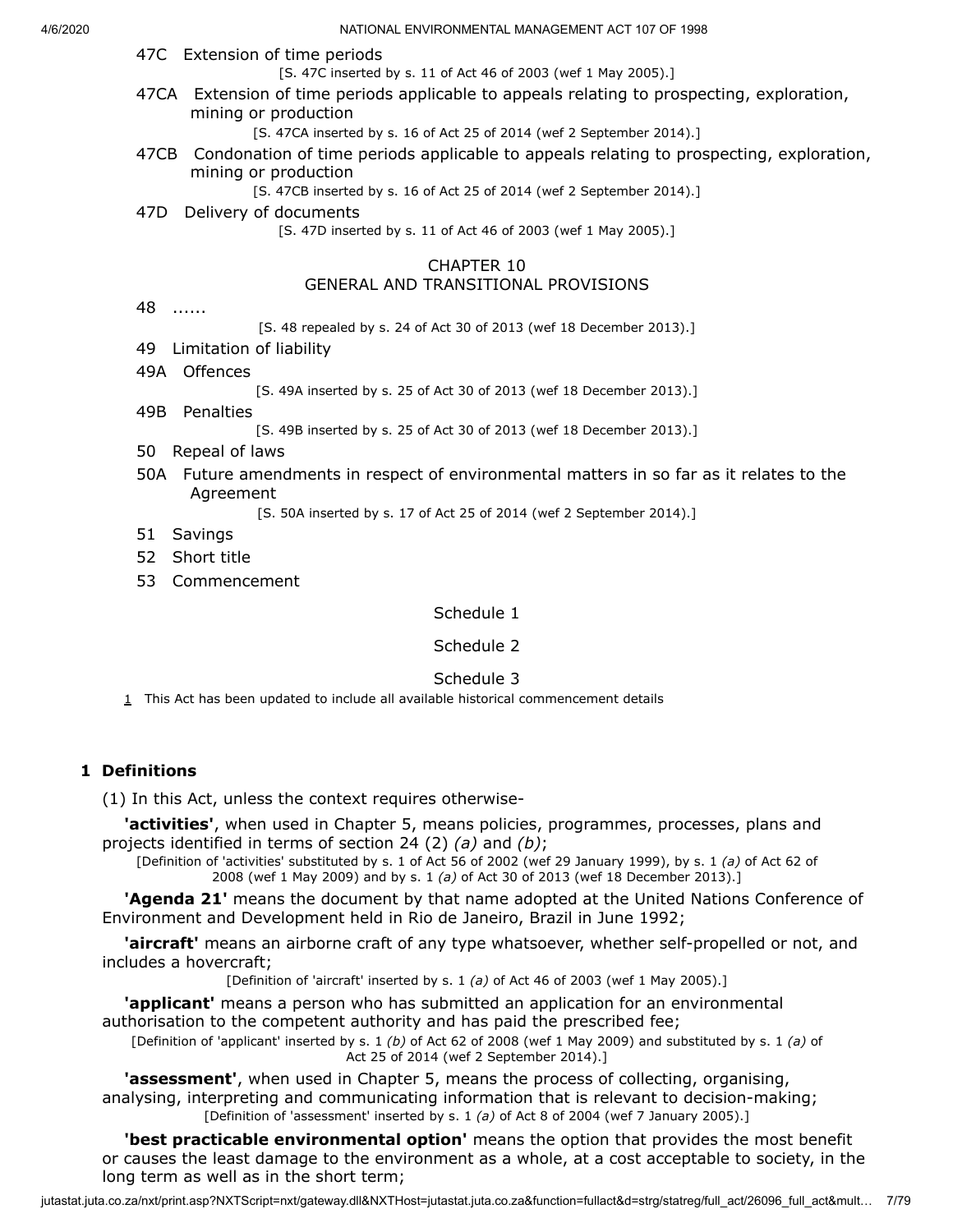**'commence'**, when used in Chapter 5, means the start of any physical implementation in furtherance of a listed activity or specified activity, including site preparation and any other action on the site or the physical implementation of a plan, policy, programme or process, but does not include any action required for the purposes of an investigation or feasibility study as long as such investigation or feasibility study does not constitute a listed activity or specified activity; [Definition of 'commence' inserted by s. 1 *(b)* of Act 8 of 2004 (wef 7 January 2005) and substituted by s. 1 *(c)*

of Act 62 of 2008 (wef 1 May 2009) and by s. 1 *(b)* of Act 30 of 2013 (wef 18 December 2013).]

**'commercially confidential information'** means commercial information, the disclosure of which would prejudice to an unreasonable degree the commercial interests of the holder: Provided that details of emission levels and waste products must not be considered to be commercially confidential notwithstanding any provision of this Act or any other law;

#### **'Committee'** ......

[Definition of 'Committee' deleted by s. 4 *(a)* of Act 14 of 2009 (wef 18 September 2009).]

#### **'community'** ......

[Definition of 'community' substituted by s. 1 *(d)* of Act 62 of 2008 (wef 1 May 2009) and deleted by s. 1 *(b)* of Act 25 of 2014 (wef 2 September 2014).]

**'competent authority'**, in respect of a listed activity or specified activity, means the organ of state charged by this Act with evaluating the environmental impact of that activity and, where appropriate, with granting or refusing an environmental authorisation in respect of that activity; [Definition of 'competent authority' inserted by s. 1 *(c)* of Act 8 of 2004 (wef 7 January 2005).]

**'Constitution'** means the Constitution of the Republic of South Africa, 1996 (Act 108 of 1996);

**'delegation'**, in relation to a duty, includes an instruction to perform the duty; [Definition of 'delegation' inserted by s. 1 *(b)* of Act 46 of 2003 (wef 1 May 2005).]

**'Department'** means the Department responsible for environmental affairs; [Definition of 'Department' substituted by s. 1 *(c)* of Act 30 of 2013 (wef 18 December 2013).]

**'development footprint'**, in respect of land, means any evidence of its physical transformation as a result of the undertaking of any activity;

[Definition of 'development footprint' inserted by s. 1 *(e)* of Act 62 of 2008 (wef 1 May 2009).]

**'Director-General'** means the Director-General of the Department;

[Definition of 'Director-General' substituted by s. 1 *(d)* of Act 30 of 2013 (wef 18 December 2013).]

**'ecosystem'** means a dynamic system of plant, animal and micro-organism communities and their non-living environment interacting as a functional unit;

**'environment'** means the surroundings within which humans exist and that are made up of-

- (i) the land, water and atmosphere of the earth;
- (ii) micro-organisms, plant and animal life;
- (iii) any part or combination of (i) and (ii) and the interrelationships among and between them; and
- (iv) the physical, chemical, aesthetic and cultural properties and conditions of the foregoing that influence human health and well-being;

**'environmental assessment practitioner'**, when used in Chapter 5, means the individual responsible for the planning, management, coordination or review of environmental impact assessments, strategic environmental assessments, environmental management programmes or any other appropriate environmental instruments introduced through regulations;

[Definition of 'environmental assessment practitioner' inserted by s. 1 *(d)* of Act 8 of 2004 (wef 7 January 2005) and substituted by s. 1 *(e)* of Act 30 of 2013 (wef 18 December 2013).]

**'environmental authorisation'**, when used in Chapter 5, means the authorisation by a competent authority of a listed activity or specified activity in terms of this Act, and includes a similar authorisation contemplated in a specific environmental management Act;

[Definition of 'environmental authorisation' inserted by s. 1 *(d)* of Act 8 of 2004 (wef 7 January 2005) and substituted by s. 1 *(f)* of Act 62 of 2008 (wef 1 May 2009).]

**'environmental implementation plan'** means an implementation plan referred to in section 11;

**'environmental management co-operation agreement'** means an agreement referred to in section  $35(1)$ ;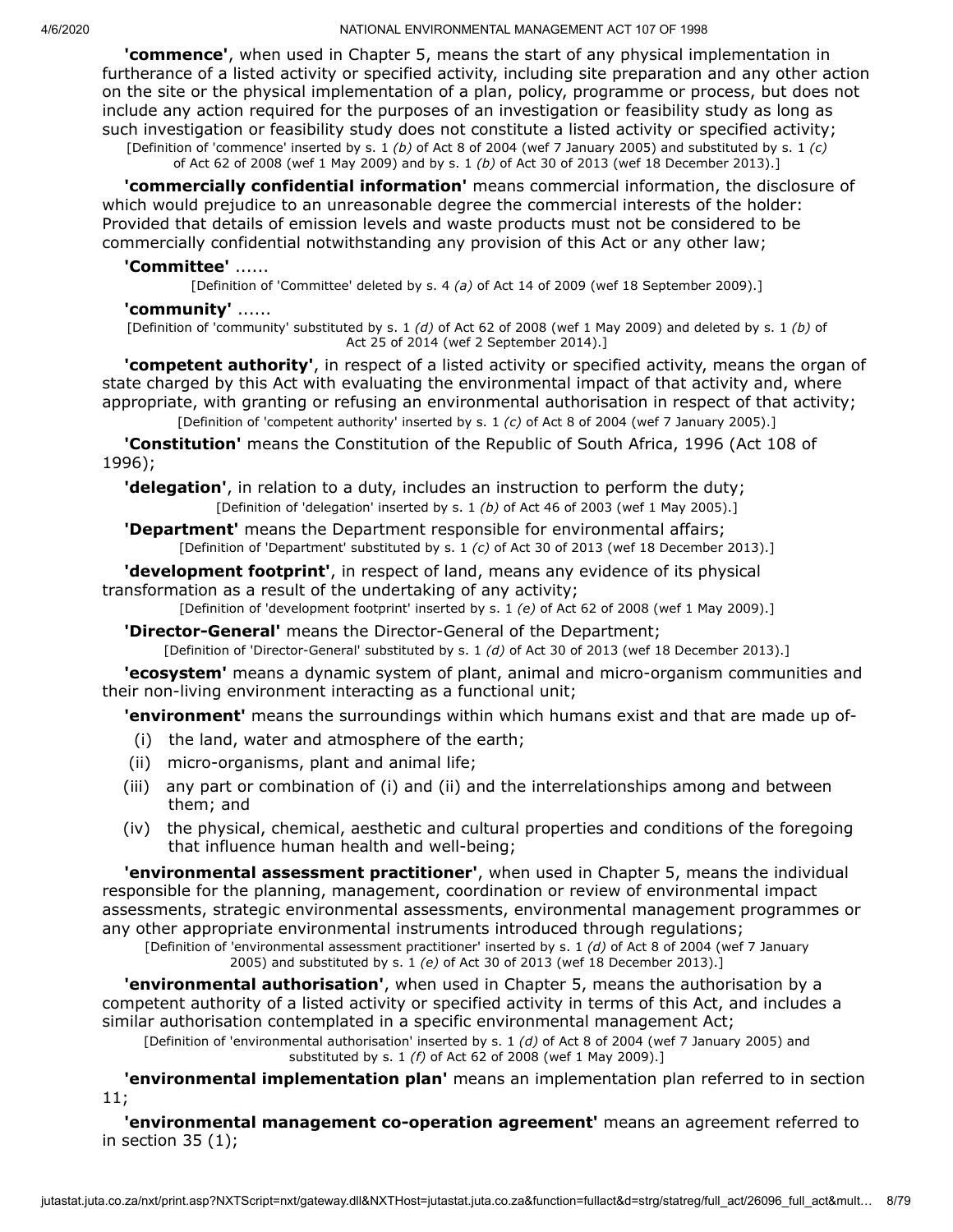**'environmental management inspector'** means a person designated as an environmental management inspector in terms of section 31B, 31BA or 31C;

[Definition of 'environmental management inspector' inserted by s. 1 *(c)* of Act 46 of 2003 (wef 1 May 2005) and substituted by s. 1 *(c)* of Act 25 of 2014 (wef 2 September 2014).]

**'environmental management plan'** means a management plan referred to in section 11;

**'environmental management programme'** means a programme required in terms of section 24;

[Definition of 'environmental management programme' inserted by s. 1 *(g)* of Act 62 of 2008 (wef 1 May 2009).]

**'environmental mineral resource inspector'** means a person designated as an environmental mineral resource inspector in terms of section 31BB;

[Definition of 'environmental mineral resource inspector' inserted by s. 1 *(d)* of Act 25 of 2014 (wef 2 September 2014).]

**'evaluation'**, when used in Chapter 5, means the process of ascertaining the relative importance or significance of information, in the light of people's values, preferences and judgements, in order to make a decision;

[Definition of 'evaluation' inserted by s. 1 *(e)* of Act 8 of 2004 (wef 7 January 2005).]

#### **'exploration area'** ......

[Definition of 'exploration area' inserted by s. 1 *(h)* of Act 62 of 2008 (wef 1 May 2009) and deleted by s. 1 *(e)* of Act 25 of 2014 (wef 2 September 2014).]

**'financial provision'** means the insurance, bank guarantee, trust fund or cash that applicants for an environmental authorisation must provide in terms of this Act guaranteeing the availability of sufficient funds to undertake the-

- *(a)* rehabilitation of the adverse environmental impacts of the listed or specified activities;
- *(b)* rehabilitation of the impacts of the prospecting, exploration, mining or production activities, including the pumping and treatment of polluted or extraneous water;
- *(c)* decommissioning and closure of the operations;
- *(d)* remediation of latent or residual environmental impacts which become known in the future;
- *(e)* removal of building structures and other objects; or
- *(f)* remediation of any other negative environmental impacts; [Definition of 'financial provision' inserted by s. 1 *(f)* of Act 25 of 2014 (wef 2 September 2014).]

**'financial year'** means a period commencing on 1 April of any year and ending on 31 March of the following year;

**'Forum'** ......

[Definition of 'Forum' deleted by s. 4 *(b)* of Act 14 of 2009 (wef 18 September 2009).]

**'hazard'** means a source of or exposure to danger;

**'holder'** has the meaning assigned to it in section 1 of the Mineral and Petroleum Resources Development Act, 2002;

[Definition of 'holder' inserted by s. 1 *(i)* of Act 62 of 2008 (wef 1 May 2009).]

**'holder of an old order right'** has the meaning assigned to 'holder' in item 1 of Schedule II to the Minerals and Petroleum Resources Development Act, 2002;

[Definition of 'holder of an old order right' inserted by s. 1 *(i)* of Act 62 of 2008 (wef 1 May 2009).]

**'integrated environmental authorisation'** means an authorisation granted in terms of section 24L;

[Definition of 'integrated environmental authorisation' inserted by s. 1 *(i)* of Act 62 of 2008 (wef 1 May 2009).]

**'interested and affected party'**, for the purposes of Chapter 5 and in relation to the assessment of the environmental impact of a listed activity or related activity, means an interested and affected party contemplated in section 24 (4) *(a)* (v), and which includes-

- *(a)* any person, group of persons or organisation interested in or affected by such operation or activity; and
- *(b)* any organ of state that may have jurisdiction over any aspect of the operation or activity; [Definition of 'interested and affected party' inserted by s. 1 *(i)* of Act 62 of 2008 (wef 1 May 2009).]

**'international environmental instrument'** means any international agreement, declaration, resolution, convention or protocol which relates to the management of the environment;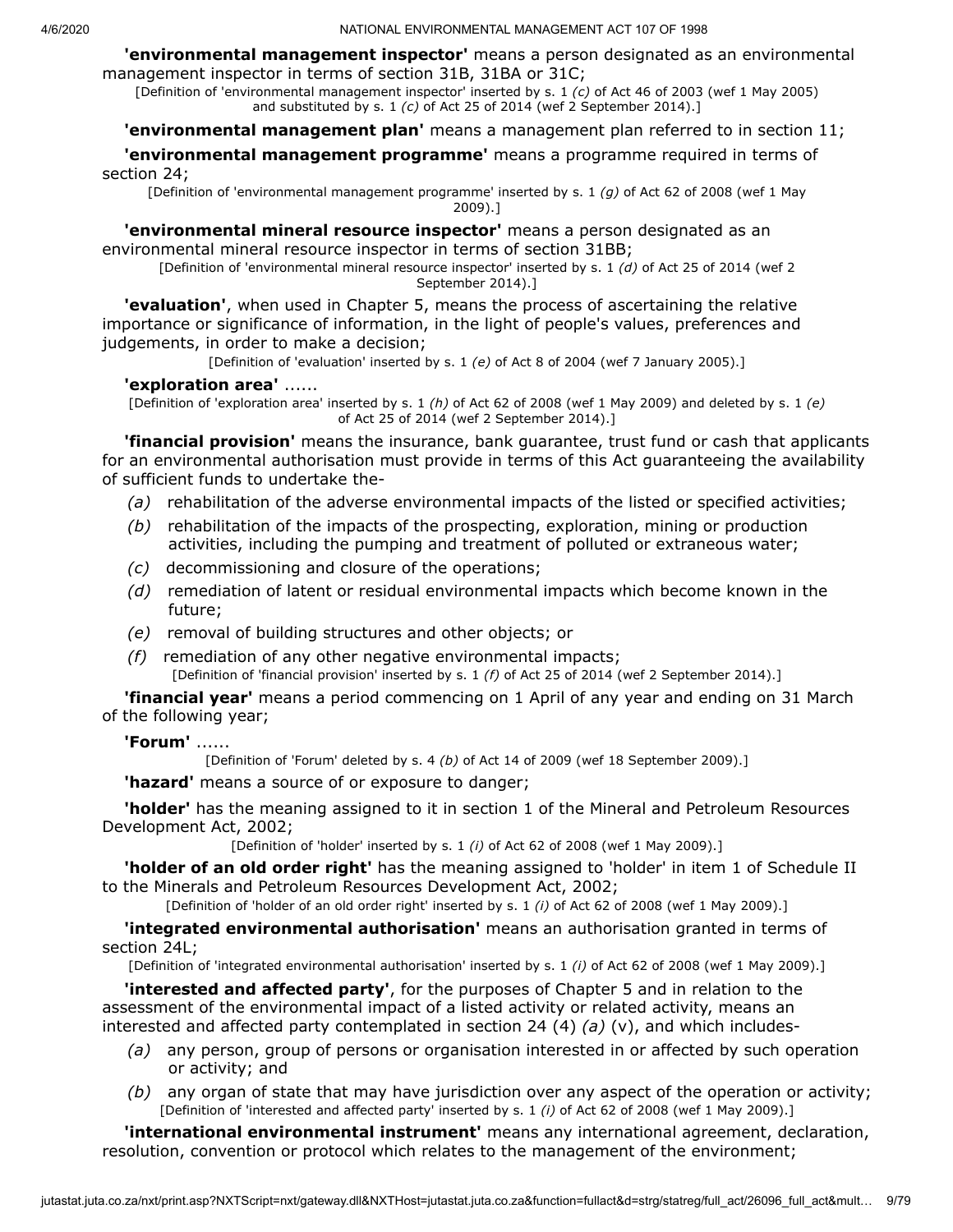**'listed activity'**, when used in Chapter 5, means an activity identified in terms of section 24 (2) *(a)* and *(d)*;

[Definition of 'listed activity' inserted by s. 1 *(f)* of Act 8 of 2004 (wef 7 January 2005).]

**'listed area'**, when used in Chapter 5, means a geographical area identified in terms of section 24 (2) *(b)* and *(c)*;

[Definition of 'listed area' inserted by s. 1 *(f)* of Act 8 of 2004 (wef 7 January 2005).]

**'MEC'** means the Member of the Executive Council to whom the Premier has assigned responsibility for environmental affairs;

[Definition of 'MEC' substituted by s. 1 *(g)* of Act 8 of 2004 (wef 7 January 2005).]

**'mine'** has the meaning assigned to it in section 1 of the Mineral and Petroleum Resources Development Act, 2002;

[Definition of 'mine' inserted by s. 1 *(j)* of Act 62 of 2008 (wef 1 May 2009).]

**'Mineral and Petroleum Resources Development Act, 2002'** means the Mineral and Petroleum Resources Development Act, 2002 (Act 28 of 2002);

[Definition of 'Mineral and Petroleum Resources Development Act, 2002' inserted by s. 1 *(j)* of Act 62 of 2008 (wef 1 May 2009).]

**'mining area'** ......

[Definition of 'mining area' inserted by s. 1 *(j)* of Act 62 of 2008 (wef 1 May 2009) and deleted by s. 1 *(g)* of Act 25 of 2014 (wef 2 September 2014).]

**'Minister'** means the Minister responsible for environmental matters;

[Definition of 'Minister' substituted by s. 1 *(k)* of Act 62 of 2008 (wef 1 May 2009) and by s. 1 *(h)* of Act 25 of 2014 (wef 2 September 2014).]

**'Minister responsible for mineral resources'** ......

[Definition of 'Minister responsible for mineral resources', previously 'Minister of Minerals and Energy', inserted by s. 1 *(l)* of Act 62 of 2008 (wef 1 May 2009) and deleted by s. 1 *(i)* of Act 25 of 2014 (wef 2 September 2014).]

**'national department'** means a department of State within the national sphere of government;

**'norms or standards'**, when used in Chapter 5, means any norm or standard contemplated in section 24 (10);

[Definition of 'norms or standards' inserted by s. 1 *(n)* of Act 62 of 2008 (wef 1 May 2009).]

**'organ of state'** means organ of state as defined in the Constitution;

**'owner of works'** has the meaning contemplated in paragraph *(b)* of the definition of 'owner' in section 102 of the Mine Health and Safety Act, 1996 (Act 29 of 1996);

[Definition of 'owner of works' inserted by s. 1 *(m)* of Act 62 of 2008 (wef 1 May 2009).]

**'person'** includes a juristic person;

**'pollution'** means any change in the environment caused by-

- (i) substances;
- (ii) radioactive or other waves; or
- (iii) noise, odours, dust or heat,

emitted from any activity, including the storage or treatment of waste or substances, construction and the provision of services, whether engaged in by any person or an organ of state, where that change has an adverse effect on human health or well-being or on the composition, resilience and productivity of natural or managed ecosystems, or on materials useful to people, or will have such an effect in the future;

**'prescribe'** means prescribe by regulation in the *Gazette*;

#### **'production area'** ......

[Definition of 'production area' inserted by s. 1 *(o)* of Act 62 of 2008 (wef 1 May 2009) and deleted by s. 1 *(j)* of Act 25 of 2014 (wef 2 September 2014).]

## **'prospecting area'** ......

[Definition of 'prospecting area' inserted by s. 1 *(o)* of Act 62 of 2008 (wef 1 May 2009) and deleted by s. 1 *(j)* of Act 25 of 2014 (wef 2 September 2014).]

**'provincial head of department'** means the head of the provincial department responsible for environmental affairs;

**'public participation process'**, in relation to the assessment of the environmental impact of any application for an environmental authorisation, means a process by which potential interested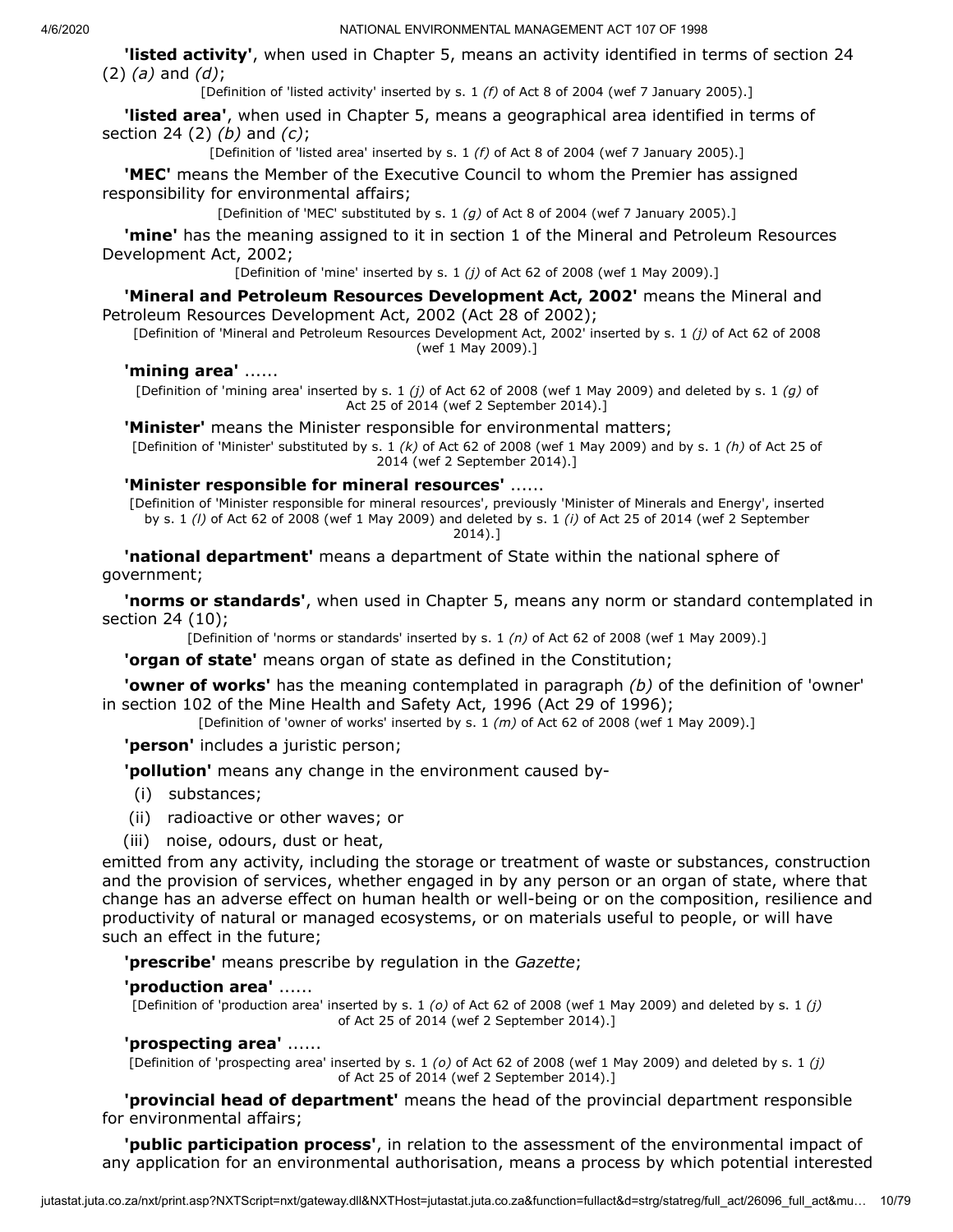and affected parties are given opportunity to comment on, or raise issues relevant to, the application;

[Definition of 'public participation process' inserted by s. 1 *(p)* of Act 62 of 2008 (wef 1 May 2009).]

#### **'Regional Mining Development and Environmental Committee'** ......

[Definition of 'Regional Mining Development and Environmental Committee' inserted by s. 1 *(p)* of Act 62 of 2008 (wef 1 May 2009) and deleted by s. 1 *(j)* of Act 25 of 2014 (wef 2 September 2014).]

**'regulation'** means a regulation made under this Act;

**'residue deposit'** has the meaning assigned to it in section 1 of the Mineral and Petroleum Resources Development Act, 2002;

[Definition of 'residue deposit' inserted by s. 1 *(q)* of Act 62 of 2008 (wef 1 May 2009).]

**'residue stockpile'** has the meaning assigned to it in section 1 of the Mineral and Petroleum Resources Development Act, 2002;

[Definition of 'residue stockpile' inserted by s. 1 *(q)* of Act 62 of 2008 (wef 1 May 2009).]

**'review'**, when used in Chapter 5, means the process of determining whether an assessment has been carried out correctly or whether the resulting information is adequate in order to make a decision;

[Definition of 'review' inserted by s. 1 *(h)* of Act 8 of 2004 (wef 7 January 2005).]

**'spatial development tool'**, when used in Chapter 5, means a spatial description of environmental attributes, developmental activities and developmental patterns and their relation to each other;

[Definition of 'spatial development tool' inserted by s. 1 *(r)* of Act 62 of 2008 (wef 1 May 2009).]

#### **'specific environmental management Act'** means-

- *(a)* the Environment Conservation Act, 1989 (Act 73 of 1989);
- *(b)* the National Water Act, 1998 (Act 36 of 1998);
- *(c)* the National Environmental Management: Protected Areas Act, 2003 (Act 57 of 2003);
- *(d)* the National Environmental Management: Biodiversity Act, 2004 (Act 10 of 2004);
- *(e)* the National Environmental Management: Air Quality Act, 2004 (Act 39 of 2004);
- *(f)* the National Environmental Management: Integrated Coastal Management Act, 2008 (Act 24 of 2008);
- *(g)* the National Environmental Management: Waste Act, 2008 (Act 59 of 2008); or
- *(h)* the World Heritage Convention Act, 1999 (Act 49 of 1999),

and includes any regulation or other subordinate legislation made in terms of any of those Acts; [Definition of 'specific environmental management Act' inserted by s. 1 *(h)* of Act 8 of 2004 (wef 7 January

2005) and substituted by s. 3 *(b)* of Act 44 of 2008 (wef 11 September 2009) and by s. 1 *(f)* of Act 30 of 2013 (wef 18 December 2013).]

#### **'specific environmental management Acts'** ......

[Definition of 'specific environmental management Acts' inserted by s. 1 *(d)* of Act 46 of 2003 (wef 1 May 2005) and deleted by s. 3 *(a)* of Act 44 of 2008 (wef 11 September 2009).]

**'specified activity'**, when used in Chapter 5, means an activity as specified within a listed geographical area in terms of section 24 (2) *(b)* and *(c)*;

[Definition of 'specified activity' inserted by s. 1 *(h)* of Act 8 of 2004 (wef 7 January 2005).]

**'state land'** means land which vests in the national or a provincial government, and includes land below the high water mark and the Admiralty Reserve, but excludes land belonging to a local authority;

**'sustainable development'** means the integration of social, economic and environmental factors into planning, implementation and decision-making so as to ensure that development serves present and future generations;

**'this Act'** includes the schedules, and regulations and any notice issued under the Act;

**'vessel'** means any waterborne craft of any kind, whether self-propelled or not, but does not include any moored floating structure that is not used as a means of transporting anything by water.

[Definition of 'vessel' added by s. 1 *(e)* of Act 46 of 2003 (wef 1 May 2005).]

(2) Words derived from the word or terms defined have corresponding meanings, unless the context indicates otherwise.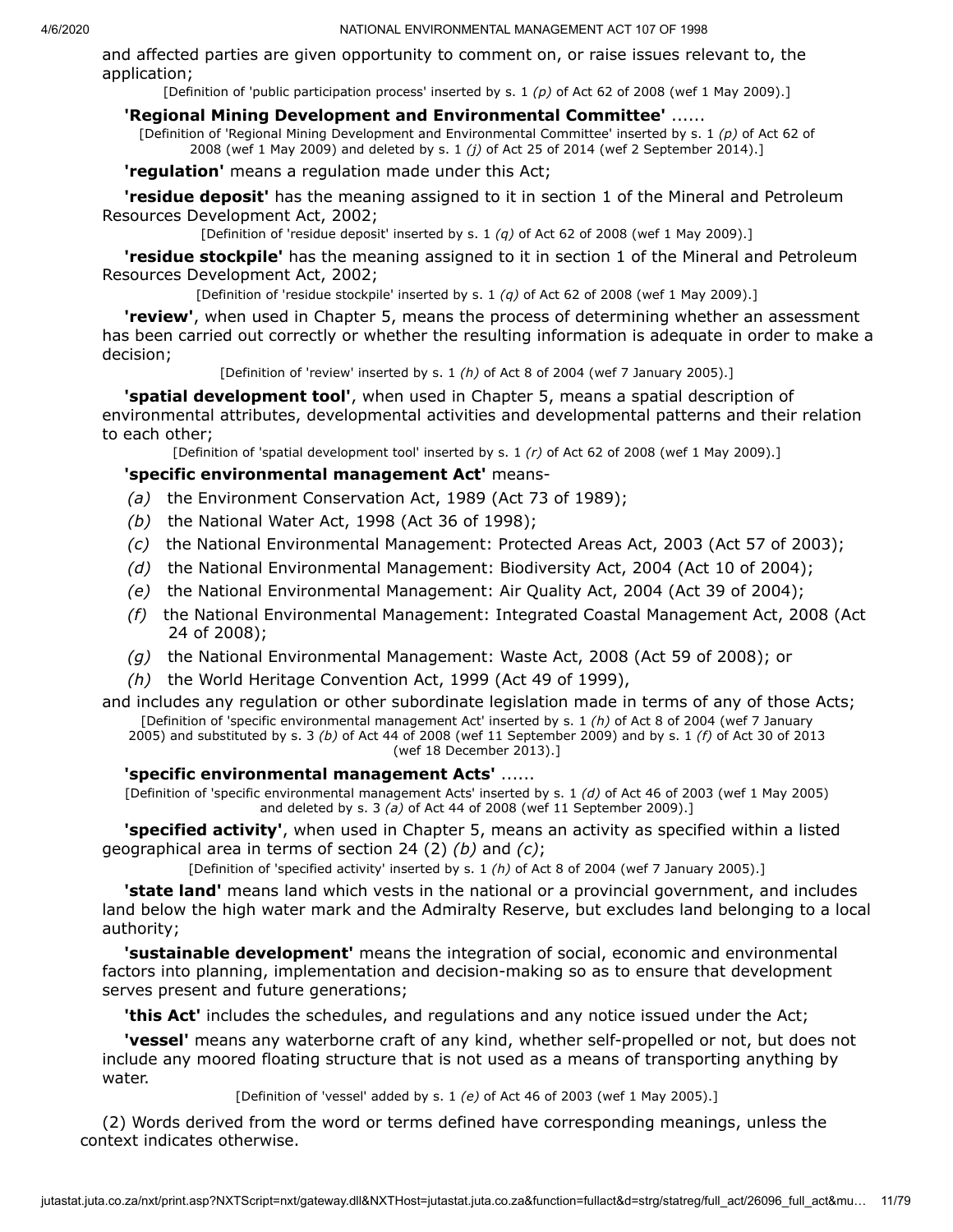(3) A reasonable interpretation of a provision which is consistent with the purpose of this Act must be preferred over an alternative interpretation which is not consistent with the purpose of this Act.

(4) Neither-

- *(a)* a reference to a duty to consult specific persons or authorities, nor
- *(b)* the absence of any reference in this Act to a duty to consult or give a hearing,

exempts the official or authority exercising a power or performing a function from the duty to act fairly.

(5) Any administrative process conducted or decision taken in terms of this Act must be conducted or taken in accordance with the Promotion of Administrative Justice Act, 2000 (Act 3 of 2000), unless otherwise provided for in this Act.

[Sub-s. (5) added by s. 1 *(s)* of Act 62 of 2008 (wef 1 May 2009).]

2 Administration, powers and functions transferred to the Minister of Water and Environmental Affairs (Proc 44 in *GG* 32367 of 1 July 2009), to the Minister of Environmental Affairs (Proc 47 in *GG* 37839 of 15 July 2014) and to the Minister of Environment, Forestry and Fisheries (Proc 48 in *GG* 42601 of 30 July 2019)

3 S. 1 of the National Environment Laws Amendment Act 44 of 2008 provides that the Atmospheric Pollution Prevention Act 45 of 1965 must be regarded as a specific environmental management Act for the purposes of this Act.

## **CHAPTER 1 NATIONAL ENVIRONMENTAL MANAGEMENT PRINCIPLES (s 2)**

# **2 Principles**

(1) The principles set out in this section apply throughout the Republic to the actions of all organs of state that may significantly affect the environment and-

- *(a)* shall apply alongside all other appropriate and relevant considerations, including the State's responsibility to respect, protect, promote and fulfil the social and economic rights in Chapter 2 of the Constitution and in particular the basic needs of categories of persons disadvantaged by unfair discrimination;
- *(b)* serve as the general framework within which environmental management and implementation plans must be formulated;
- *(c)* serve as guidelines by reference to which any organ of state must exercise any function when taking any decision in terms of this Act or any statutory provision concerning the protection of the environment;
- *(d)* serve as principles by reference to which a conciliator appointed under this Act must make recommendations; and
- *(e)* guide the interpretation, administration and implementation of this Act, and any other law concerned with the protection or management of the environment.

(2) Environmental management must place people and their needs at the forefront of its concern, and serve their physical, psychological, developmental, cultural and social interests equitably.

(3) Development must be socially, environmentally and economically sustainable.

(4) *(a)* Sustainable development requires the consideration of all relevant factors including the following:

- (i) That the disturbance of ecosystems and loss of biological diversity are avoided, or, where they cannot be altogether avoided, are minimised and remedied;
- (ii) that pollution and degradation of the environment are avoided, or, where they cannot be altogether avoided, are minimised and remedied;
- (iii) that the disturbance of landscapes and sites that constitute the nation's cultural heritage is avoided, or where it cannot be altogether avoided, is minimised and remedied;
- (iv) that waste is avoided, or where it cannot be altogether avoided, minimised and re-used or recycled where possible and otherwise disposed of in a responsible manner;
- (v) that the use and exploitation of non-renewable natural resources is responsible and equitable, and takes into account the consequences of the depletion of the resource;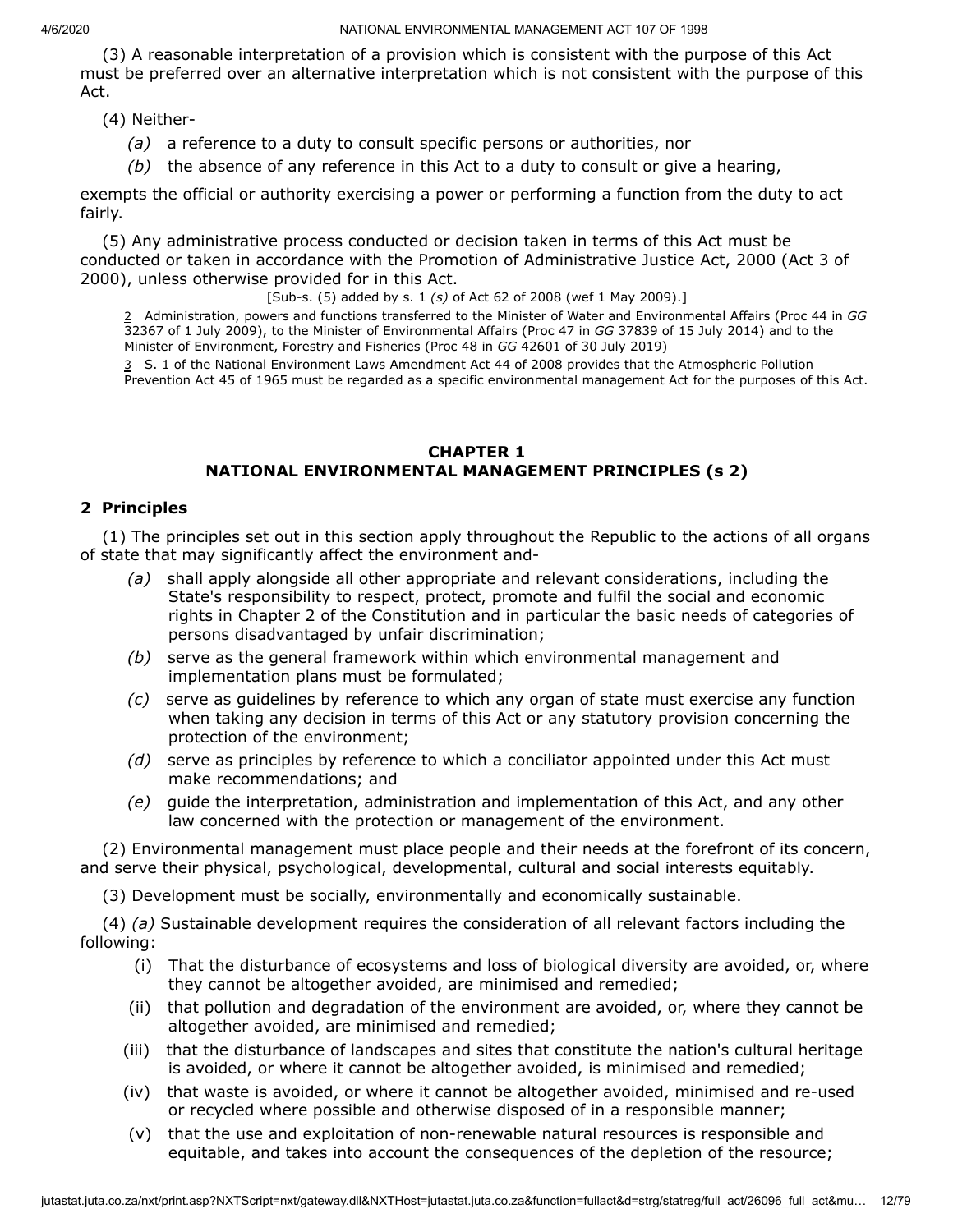- (vi) that the development, use and exploitation of renewable resources and the ecosystems of which they are part do not exceed the level beyond which their integrity is jeopardised;
- (vii) that a risk-averse and cautious approach is applied, which takes into account the limits of current knowledge about the consequences of decisions and actions; and
- (viii) that negative impacts on the environment and on people's environmental rights be anticipated and prevented, and where they cannot be altogether prevented, are minimised and remedied.

*(b)* Environmental management must be integrated, acknowledging that all elements of the environment are linked and interrelated, and it must take into account the effects of decisions on all aspects of the environment and all people in the environment by pursuing the selection of the best practicable environmental option.

*(c)* Environmental justice must be pursued so that adverse environmental impacts shall not be distributed in such a manner as to unfairly discriminate against any person, particularly vulnerable and disadvantaged persons.

*(d)* Equitable access to environmental resources, benefits and services to meet basic human needs and ensure human well-being must be pursued and special measures may be taken to ensure access thereto by categories of persons disadvantaged by unfair discrimination.

*(e)* Responsibility for the environmental health and safety consequences of a policy, programme, project, product, process, service or activity exists throughout its life cycle.

*(f)* The participation of all interested and affected parties in environmental governance must be promoted, and all people must have the opportunity to develop the understanding, skills and capacity necessary for achieving equitable and effective participation, and participation by vulnerable and disadvantaged persons must be ensured.

*(g)* Decisions must take into account the interests, needs and values of all interested and affected parties, and this includes recognising all forms of knowledge, including traditional and ordinary knowledge.

*(h)* Community wellbeing and empowerment must be promoted through environmental education, the raising of environmental awareness, the sharing of knowledge and experience and other appropriate means.

*(i)* The social, economic and environmental impacts of activities, including disadvantages and benefits, must be considered, assessed and evaluated, and decisions must be appropriate in the light of such consideration and assessment.

*(j)* The right of workers to refuse work that is harmful to human health or the environment and to be informed of dangers must be respected and protected.

*(k)* Decisions must be taken in an open and transparent manner, and access to information must be provided in accordance with the law.

*(l)* There must be intergovernmental co-ordination and harmonisation of policies, legislation and actions relating to the environment.

*(m)* Actual or potential conflicts of interest between organs of state should be resolved through conflict resolution procedures.

*(n)* Global and international responsibilities relating to the environment must be discharged in the national interest.

*(o)* The environment is held in public trust for the people, the beneficial use of environmental resources must serve the public interest and the environment must be protected as the people's common heritage.

*(p)* The costs of remedying pollution, environmental degradation and consequent adverse health effects and of preventing, controlling or minimising further pollution, environmental damage or adverse health effects must be paid for by those responsible for harming the environment.

*(q)* The vital role of women and youth in environmental management and development must be recognised and their full participation therein must be promoted.

*(r)* Sensitive, vulnerable, highly dynamic or stressed ecosystems, such as coastal shores, estuaries, wetlands, and similar systems require specific attention in management and planning procedures, especially where they are subject to significant human resource usage and development pressure.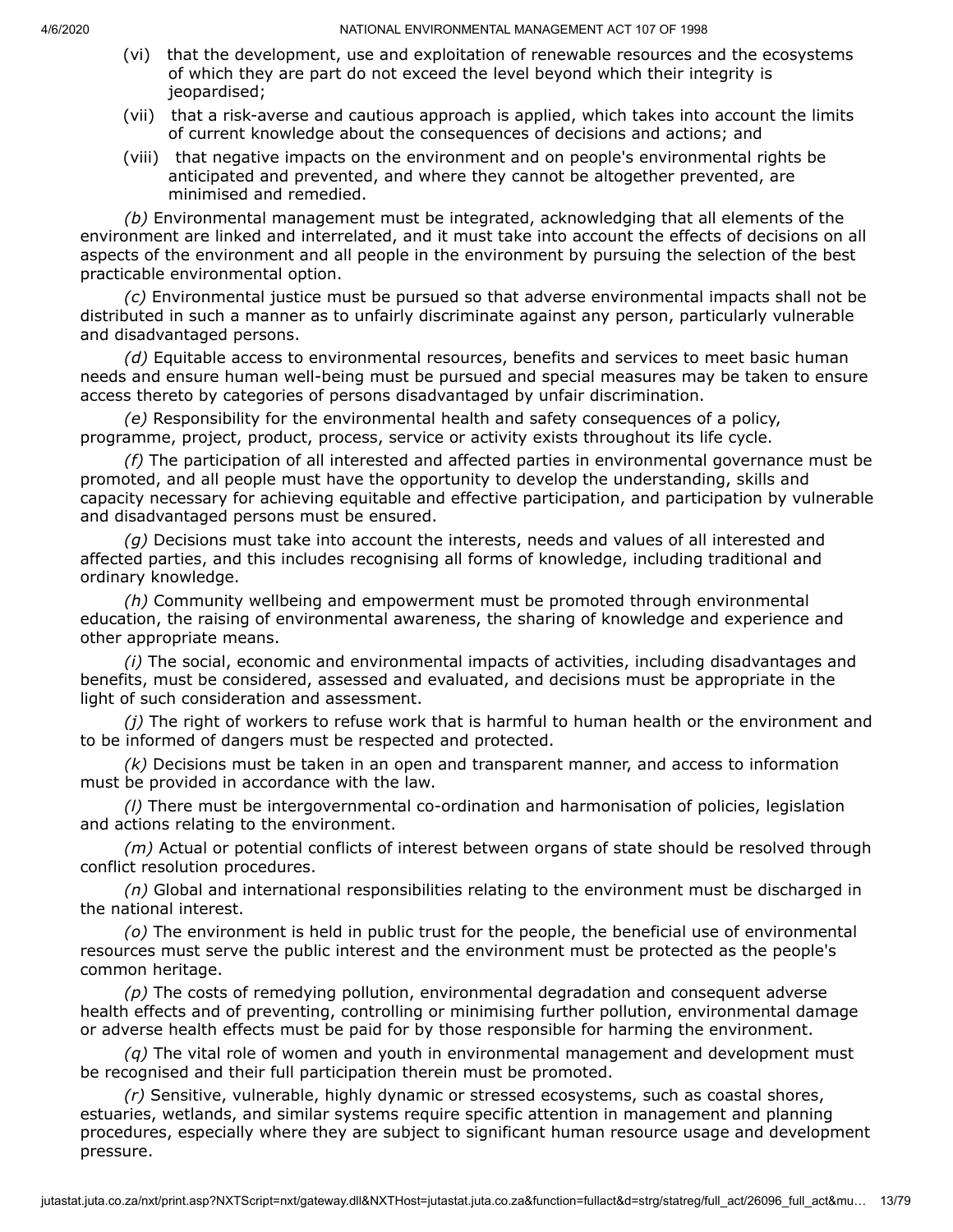## **CHAPTER 2 INSTITUTIONS (ss 3-10)**

#### *Part 1*

[Part 1 repealed by s. 5 of Act 14 of 2009 (wef 18 September 2009).]

#### **3 ......**

[S. 3 repealed by s. 5 of Act 14 of 2009 (wef 18 September 2009).]

## **3A Establishment of fora or advisory committees**

The Minister may by notice in the *Gazette*-

- *(a)* establish any forum or advisory committee;
- *(b)* determine its composition and functions; and
- *(c)* determine, in consultation with the Minister of Finance, the basis and extent of the remuneration and payment of expenses of any member of such forum or committee. [S. 3A inserted by s. 6 of Act 14 of 2009 (wef 18 September 2009).]

## **4 to 6 inclusive ......**

[Ss. 4 to 6 inclusive repealed by s. 5 of Act 14 of 2009 (wef 18 September 2009).]

#### *Part 2*

[Part 2 repealed by s. 5 of Act 14 of 2009 (wef 18 September 2009).]

#### **7 to 10 inclusive ......**

[Ss. 7 to 10 inclusive repealed by s. 5 of Act 14 of 2009 (wef 18 September 2009).]

## **CHAPTER 3 PROCEDURES FOR CO-OPERATIVE GOVERNANCE (ss 11-16A)**

#### **11 Environmental implementation plans and management plans**

(1) Every national department listed in Schedule 1 as exercising functions which may affect the environment and every provincial department responsible for environmental affairs must prepare an environmental implementation plan within five years of the coming into operation of this Act, and at intervals of not more than five years thereafter.

[Sub-s. (1) substituted by s. 2 of Act 30 of 2013 (wef 18 December 2013).]

(2) Every national department listed in Schedule 2 as exercising functions involving the management of the environment must prepare an environmental management plan within five years of the coming into operation of this Act, and at intervals of not more than five years thereafter. [Sub-s. (2) substituted by s. 2 of Act 30 of 2013 (wef 18 December 2013).]

(3) Every national department that is listed in both Schedule 1 and Schedule 2 may prepare a consolidated environmental implementation and management plan.

(4) Every organ of state referred to in subsections (1) and (2) must, in its preparation of an environmental implementation plan or environmental management plan, and before submitting such plan take into consideration every other environmental implementation plan and environmental management plan already adopted with a view to achieving consistency among such plans.

(5) The Minister may by notice in the *Gazette*-

- *(a)* extend the date for the submission of any environmental implementation plans and environmental management plans for periods not exceeding 12 months;
- *(b)* on application by any organ of state, or on his or her own initiative with the agreement of the relevant Minister where it concerns a national department, amend Schedules 1 and 2. [Para. *(b)* substituted by s. 7 of Act 14 of 2009 (wef 18 September 2009).]

(6) The Director-General must, at the request of a national department or province assist with the preparation of an environmental implementation plan.

(7) The preparation of environmental implementation plans and environmental management plans may consist of the assembly of information or plans compiled for other purposes and may form part of any other process or procedure.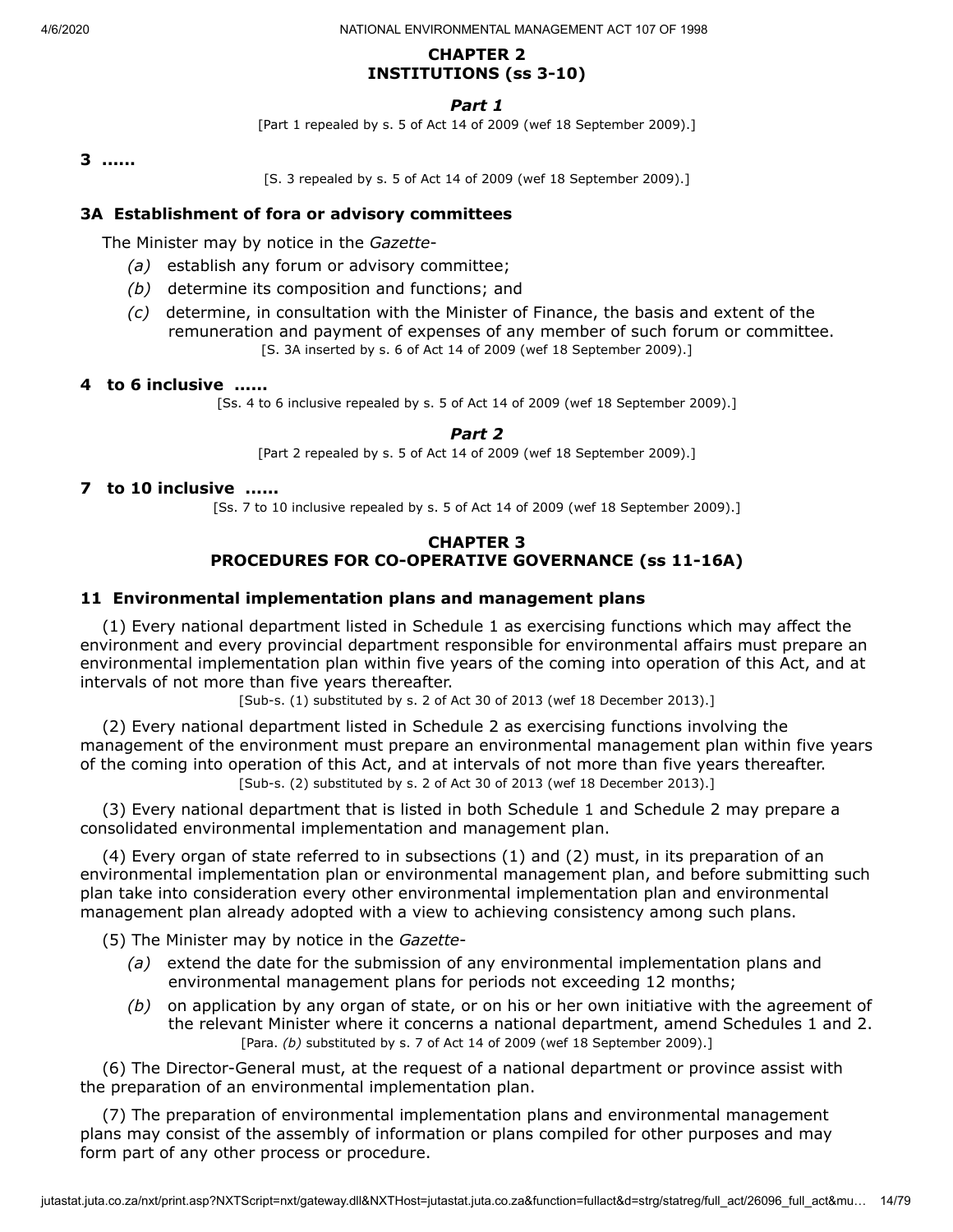(8) The Minister may issue guidelines to assist provinces and national departments in the preparation of environmental implementation and environmental management plans.

## **12 Purpose and objects of environmental implementation plans and environmental management plans**

The purpose of environmental implementation and management plans is to-

- *(a)* co-ordinate and harmonise the environmental policies, plans, programmes and decisions of the various national departments that exercise functions that may affect the environment or are entrusted with powers and duties aimed at the achievement, promotion, and protection of a sustainable environment, and of provincial and local spheres of government, in order to-
	- (i) minimise the duplication of procedures and functions; and
	- (ii) promote consistency in the exercise of functions that may affect the environment;
- *(b)* give effect to the principle of co-operative government in Chapter 3 of the Constitution;
- *(c)* secure the protection of the environment across the country as a whole;
- *(d)* prevent unreasonable actions by provinces in respect of the environment that are prejudicial to the economic or health interests of other provinces or the country as a whole; and
- *(e)* enable the Minister to monitor the achievement, promotion, and protection of a sustainable environment.

## **13 Content of environmental implementation plans**

(1) Every environmental implementation plan must contain:

- *(a)* a description of policies, plans and programmes that may significantly affect the environment;
- *(b)* a description of the manner in which the relevant national department or province will ensure that the policies, plans and programmes referred to in paragraph *(a)* will comply with the principles set out in section 2 as well as any national norms and standards as envisaged under section 146 (2) *(b)* (i) of the Constitution and set out by the Minister, or by any other Minister, which have as their objective the achievement, promotion, and protection of the environment;
- *(c)* a description of the manner in which the relevant national department or province will ensure that its functions are exercised so as to ensure compliance with relevant legislative provisions, including the principles set out in section 2, and any national norms and standards envisaged under section 146 (2) *(b)* (i) of the Constitution and set out by the Minister, or by any other Minister, which have as their objective the achievement, promotion, and protection of the environment; and
- *(d)* recommendations for the promotion of the objectives and plans for the implementation of the procedures and regulations referred to in Chapter 5.

(2) The Minister may make regulations for the purpose of giving effect to subsection (1) *(b)* and *(c)*.

[Sub-s. (2) substituted by s. 8 of Act 14 of 2009 (wef 18 September 2009).]

# **14 Content of environmental management plans**

Every environmental management plan must contain-

- *(a)* a description of the functions exercised by the relevant department in respect of the environment;
- *(b)* a description of environmental norms and standards, including norms and standards contemplated in section 146 (2) *(b)* (i) of the Constitution, set or applied by the relevant department;
- *(c)* a description of the policies, plans and programmes of the relevant department that are designed to ensure compliance with its policies by other organs of state and persons;
- *(d)* a description of priorities regarding compliance with the relevant department's policies by other organs of state and persons;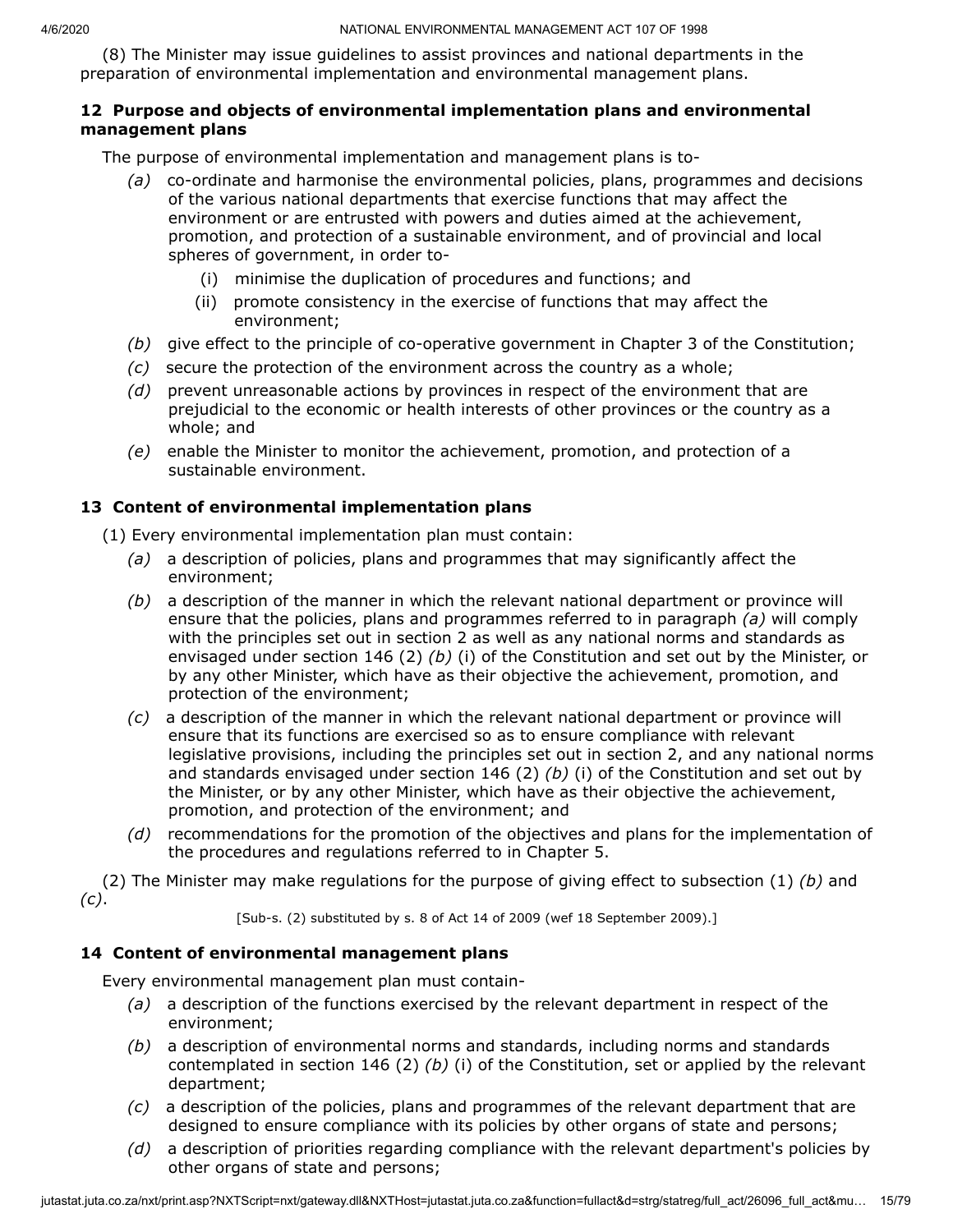- *(e)* a description of the extent of compliance with the relevant department's policies by other organs of state and persons;
- *(f)* a description of arrangements for co-operation with other national departments and spheres of government, including any existing or proposed memoranda of understanding entered into, or delegation or assignment of powers to other organs of state, with a bearing on environmental management; and
- *(g)* proposals for the promotion of the objectives and plans for the implementation of the procedures and regulations referred to in Chapter 5.

#### **15 Submission, scrutiny and adoption of environmental implementation plans and environmental management plans**

(1) Every environmental implementation plan and every environmental management plan must be submitted for approval to the Minister or MEC, as the case may be.

[Sub-s. (1) substituted by s. 9 *(a)* of Act 14 of 2009 (wef 18 September 2009).]

 $(2)$  to  $(4)$  inclusive ......

[Sub-ss. (2) to (4) inclusive deleted by s. 9 *(b)* of Act 14 of 2009 (wef 18 September 2009).]

(5) A national department which has submitted an environmental management plan must adopt and publish its plan in the *Gazette* within 90 days of such submission and the plan becomes effective from the date of such publication.

- (6) The exercise of functions by organs of state may not be delayed or postponed on account of-
	- *(a)* the failure of any organ of state to submit an environmental implementation plan;
	- *(b)* and *(c)* ......
		- [Paras. *(b)* and *(c)* deleted by s. 9 *(c)* of Act 14 of 2009 (wef 18 September 2009).]
	- *(d)* any difference or disagreement regarding any environmental implementation plan and the resolution of that difference or disagreement; or
	- *(e)* the failure of any organ of state to adopt and publish its environmental implementation or management plan.

## **16 Compliance with environmental implementation plans and environmental management plans**

(1) *(a)* Every organ of state must exercise every function it may have, or that has been assigned or delegated to it, by or under any law, and that may significantly affect the protection of the environment, substantially in accordance with the environmental implementation plan or the environmental management plan prepared, submitted and adopted by that organ of state in accordance with this Chapter: Provided that any substantial deviation from an environmental management plan or environmental implementation plan must be reported forthwith to the Director-General.

*(b)* Every organ of state must report annually within four months of the end of its financial year on the implementation of its adopted environmental management plan or environmental implementation plan to the Director-General.

*(c)* The Minister may recommend to any organ of state which has not submitted and adopted an environmental implementation plan or environmental management plan, that it comply with a specified provision of an adopted environmental implementation plan or submitted environmental management plan.

[Sub-s. (1) substituted by s. 10 of Act 14 of 2009 (wef 18 September 2009).]

(2) The Director-General monitors compliance with environmental implementation plans and environmental management plans and may-

- *(a)* take any steps or make any inquiries he or she deems fit in order to determine if environmental implementation plans and environmental management plans are being complied with by organs of state; and
- *(b)* if, as a result of any steps taken or inquiry made under paragraph *(a)*, he or she is of the opinion that an environmental implementation plan and an environmental management plan is not substantially being complied with, serve a written notice on the organ of state concerned, calling on it to take such specified steps as the Director-General considers necessary to remedy the failure of compliance.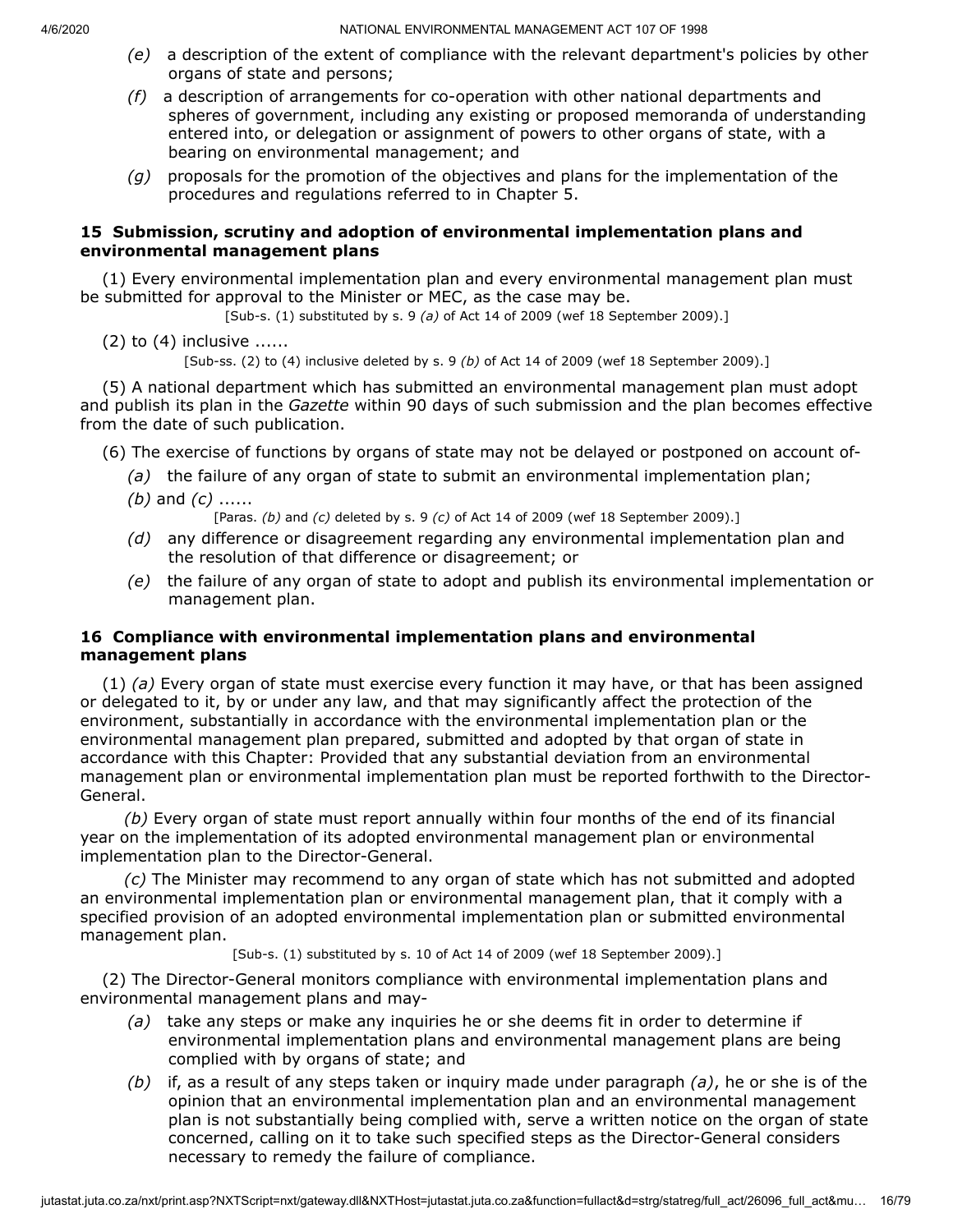(3) *(a)* Within 30 days of the receipt of a notice contemplated in subsection (2) *(b)*, an organ of state must respond to the notice in writing setting out any-

- (i) objections to the notice;
- (ii) steps that will be taken to remedy failures of compliance; or
- (iii) other information that the organ of state considers relevant to the notice.

*(b)* After considering the representations from the organ of state and any other relevant information, the Director-General must within 30 days of receiving a response referred to in paragraph *(a)* issue a final notice-

- (i) confirming, amending or cancelling the notice referred to in subsection (2) *(b)*;
- (ii) specify steps and a time period within which steps must be taken to remedy the failure of compliance.

*(c)* If, after compliance with the provisions of paragraphs *(a)* and *(b)* there still remains a difference or disagreement between the organs of state and the Director-General, the organ of state may request the Minister to refer any difference or disagreement between itself and the Director-General regarding compliance with an environmental implementation plan, or the steps necessary to remedy a failure of compliance, to conciliation in accordance with Chapter 4.

*(d)* Where an organ of state does not submit any difference or disagreement to conciliation in accordance with paragraph *(c)*, or if conciliation fails to resolve the matter, the Director-General may within 60 days of the final notice referred to in paragraph *(b)* if the matter has not been submitted to conciliation, or within 30 days of the date of conciliation, as the case may be-

- (i) where the organ of State belongs to the provincial sphere of government, request the Minister to intervene in accordance with section 100 of the Constitution: Provided that such a difference or disagreement must be dealt with in accordance with the Act contemplated in section 41 (2) of the Constitution once promulgated;
- (ii) where the organ of State belongs to the local sphere of government, request the MEC to intervene in accordance with section 139 of the Constitution: Provided that such a difference or disagreement must be dealt with in accordance with the Act contemplated in section 41 (2) of the Constitution once promulgated; or
- (iii) where the organ of state belongs to the national sphere of government refer the matter for determination by the Minister in consultation with the Ministers responsible for the Department of Land Affairs, Department of Water Affairs and Forestry, Department of Minerals and Energy and Department of Constitutional Development.
- (4) Each provincial government must ensure that-
	- *(a)* the relevant provincial environmental implementation plan is complied with by each municipality within its province and for this purpose the provisions of subsections (2) and (3) must apply with the necessary changes; and
	- *(b)* municipalities adhere to the relevant environmental implementation and management plans, and the principles contained in section 2 in the preparation of any policy, programme or plan, including the establishment of integrated development plans and land development objectives.

(5) The Director-General must keep a record of all environmental implementation plans and environmental management plans, relevant agreements between organs of state and any reports submitted under subsection (1) *(b)*; and such plans, reports and agreements must be available for inspection by the public.

## **16A Environment outlook report**

(1) The Minister must within four years of the coming into operation of the National Environmental Management Laws Second Amendment Act, 2013, prepare and publish a national environment outlook report for the Republic and at intervals of not more than four years thereafter.

(2) An MEC must-

- *(a)* prepare and publish a provincial environment outlook report which must contain the information determined by the Minister in terms of subsection (4); and
- *(b)* within four years of the coming into operation of the National Environmental Management Laws Second Amendment Act, 2013, submit the report to the Minister and at intervals of not more than four years thereafter.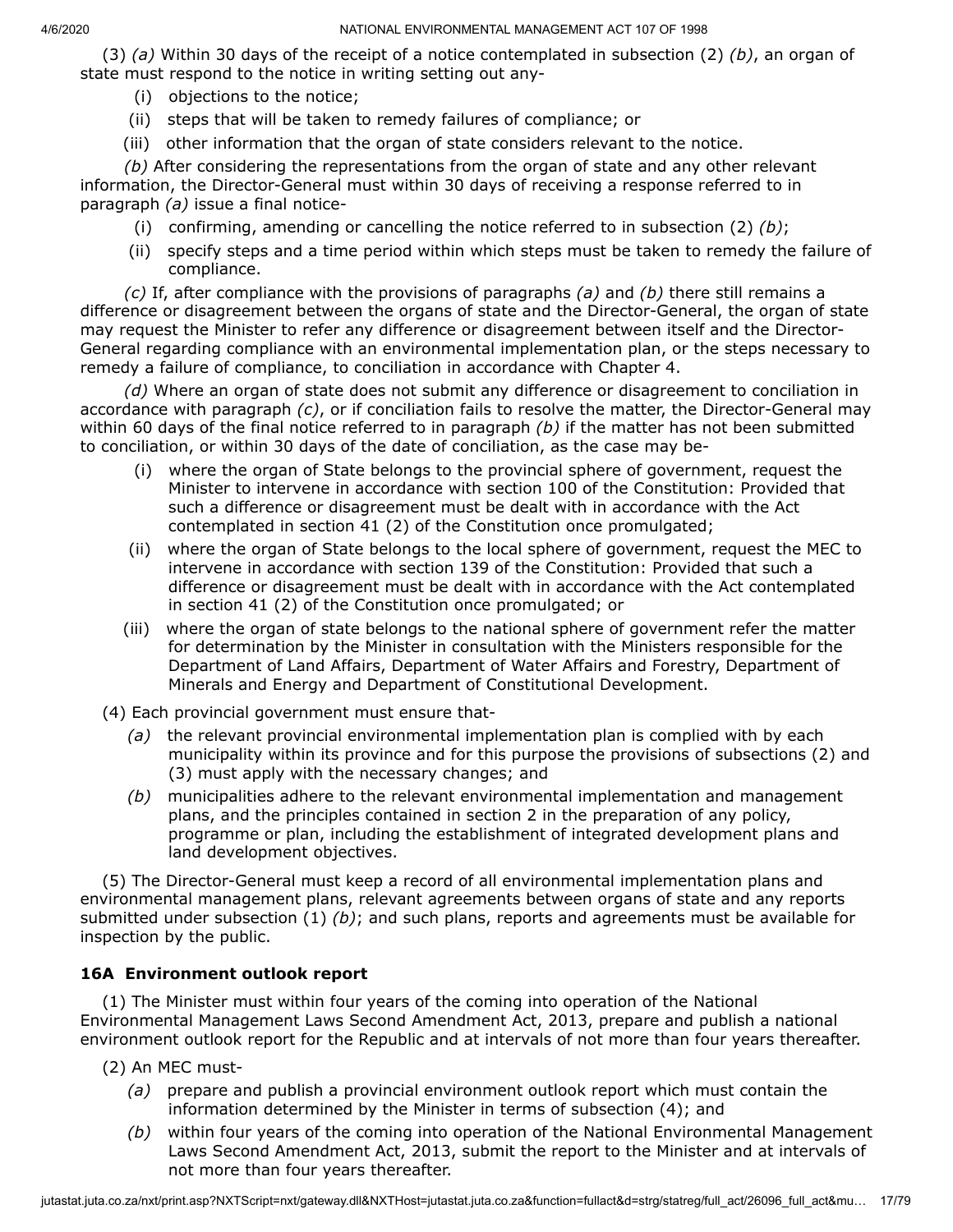(3) A metropolitan or a district municipality may prepare and publish a municipal environment outlook report which must-

- *(a)* contain the information determined by the Minister in terms of subsection (4); and
- *(b)* be submitted to the Minister and MEC within four years of the coming into operation of the National Environmental Management Laws Second Amendment Act, 2013 and at intervals of not more than four years thereafter.

(4) The Minister must, for the purposes of the environment outlook reports contemplated in subsection[s] (2) and (3), by notice in the *Gazette*, determine-

- *(a)* the procedure for compiling the report;
- *(b)* the format; and
- *(c)* the content of the report.

(5) The Minister must prescribe the process for the submission, evaluation and adoption of the environment outlook report.

(6) The relevant organs of state must co-operate with the Minister or MEC by furnishing the Minister or MEC with information required for inclusion in a national or a provincial environment outlook report.

(7) The Minister may, at the request of a province, assist with the preparation of a provincial environment outlook report.

(8) The MEC may, at the request of a municipality, assist with the preparation of a municipality's environment outlook report.

[S. 16A added by s. 3 of Act 30 of 2013 (wef 18 December 2014).]

#### **CHAPTER 4 FAIR DECISION-MAKING AND CONFLICT MANAGEMENT (ss 17-22)**

#### **17 Reference to conciliation**

(1) Any Minister, MEC or Municipal Council-

- *(a)* where a difference or disagreement arises concerning the exercise of any of its functions which may significantly affect the environment, or
- *(b)* before whom an appeal arising from a difference or disagreement regarding the protection of the environment is brought under any law,

may, before reaching a decision, consider the desirability of first referring the matter to conciliation and-

- (i) must if he, she or it considers conciliation appropriate either-
	- *(aa)* refer the matter to the Director-General for conciliation under this Act; or
	- *(bb)* appoint a conciliator on the conditions, including time-limits, that he, she or it may determine; or
	- *(cc)* where a conciliation or mediation process is provided for under any other relevant law administered by such Minister, MEC or Municipal Council, refer the matter for mediation or conciliation under such other law; or
- (ii) if he, she or it considers conciliation inappropriate or if conciliation has failed, make a decision: Provided that the provisions of section 4 of the Development Facilitation Act, 1995 (Act 67 of 1995), shall prevail in respect of decisions in terms of that Act and laws contemplated in subsection (1) *(c)* thereof.

(2) Anyone may request the Minister, a MEC or Municipal Council to appoint a facilitator to call and conduct meetings of interested and affected parties with the purpose of reaching agreement to refer a difference or disagreement to conciliation in terms of this Act, and the Minister, MEC or Municipal Council may, subject to section 22, appoint a facilitator and determine the manner in which the facilitator must carry out his or her tasks, including time-limits.

(3) A court or tribunal hearing a dispute regarding the protection of the environment may order the parties to submit the dispute to a conciliator appointed by the Director-General in terms of this Act and suspend the proceedings pending the outcome of the conciliation.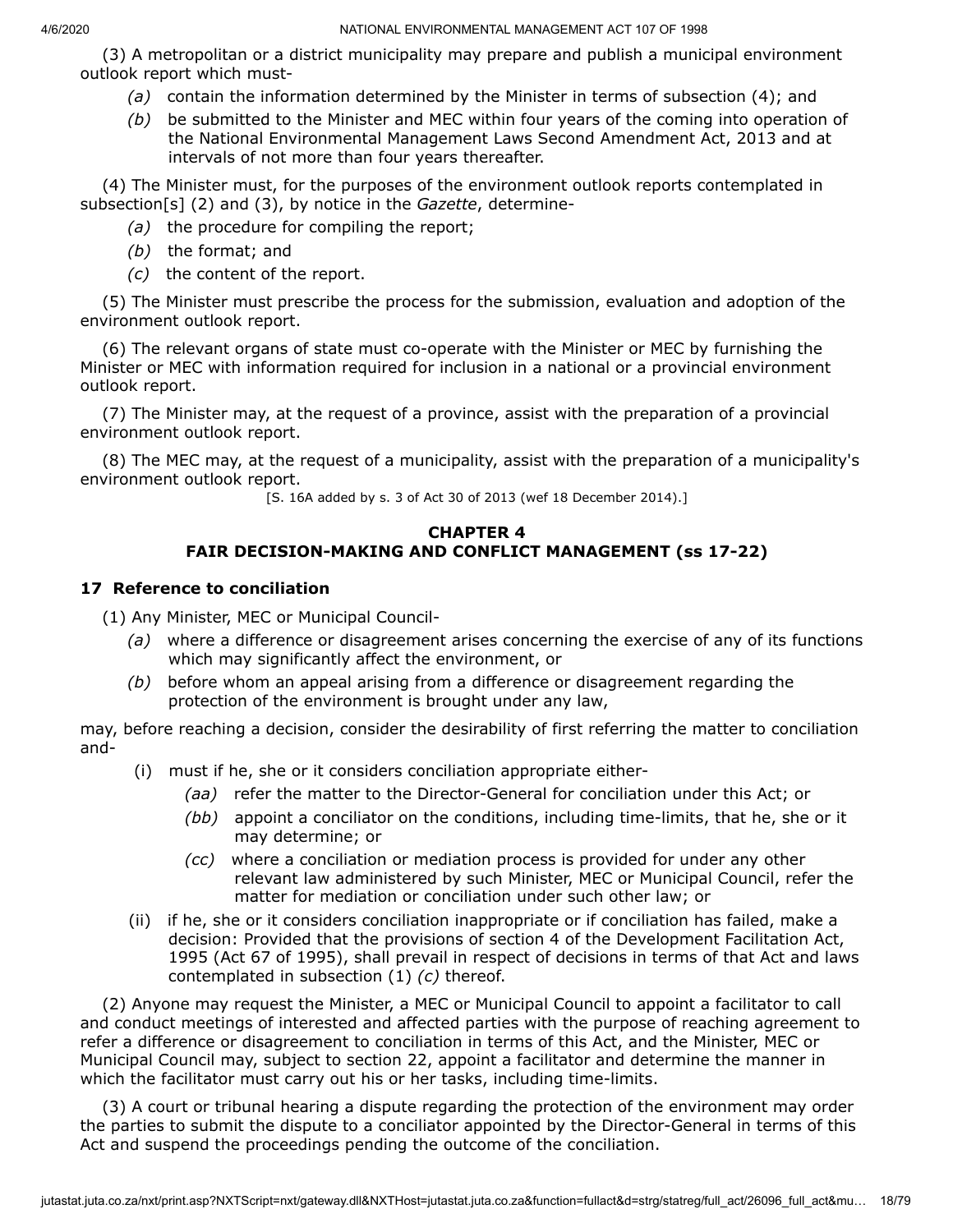# **18 Conciliation**

(1) Where a matter has been referred to conciliation in terms of this Act, the Director-General may, on the conditions, including time-limits, that he or she may determine, appoint a conciliator acceptable to the parties to assist in resolving a difference or disagreement: Provided that if the parties to the difference or disagreement do not reach agreement on the person to be appointed, the Director-General may appoint a person who has adequate experience in or knowledge of conciliation of environmental disputes.

(2) A conciliator appointed in terms of this Act must attempt to resolve the matter-

- *(a)* by obtaining such information whether documentary or oral as is relevant to the resolution of the difference or disagreement;
- *(b)* by mediating the difference or disagreement;
- *(c)* by making recommendations to the parties to the difference or disagreement; or
- *(d)* in any other manner that he or she considers appropriate.

(3) In carrying out his or her functions, a conciliator appointed in terms of this Act must take into account the principles contained in section 2.

(4) A conciliator may keep or cause to be kept, whether in writing or by mechanical or electronic means, a permanent record of all or part of the proceedings relating to the conciliation of a matter.

(5) Where such record has been kept, any member of the public may obtain a readable copy of the record upon payment of a fee as approved by Treasury.

(6) Where conciliation does not resolve the matter, a conciliator may enquire of the parties whether they wish to refer the matter to arbitration and may with their concurrence endeavour to draft terms of reference for such arbitration.

(7) *(a)* The conciliator must submit a report to the Director-General, the parties and the person who referred the matter for conciliation, setting out the result of his or her conciliation, and indicating whether or not an agreement has been reached.

*(b)* In the event of no agreement having been reached, the report may contain his or her recommendations and reasons therefor.

*(c)* Where relevant, the report must contain the conciliator's comments on the conduct of the parties.

*(d)* The report and any agreement reached as a result of the conciliation must be available for inspection by the public and any member of the public may obtain a copy thereof upon payment of a fee as approved by Treasury.

(8) The Director-General may from time to time with the concurrence of the Minister of Finance, appoint persons or organisations with relevant knowledge or expertise to provide conciliation and mediation services.

# **19 Arbitration**

(1) A difference or disagreement regarding the protection of the environment may be referred to arbitration in terms of the Arbitration Act, 1965 (Act 42 of 1965).

(2) Where a dispute or disagreement referred to in subsection (1) is referred to arbitration the parties thereto may appoint as arbitrator a person from the panel of arbitrators established in terms of section 21.

# **20 Investigation**

The Minister may at any time appoint one or more persons to assist either him or her or, after consultation with a Municipal Council or MEC or another national Minister, to assist such a Municipal Council or MEC or another national Minister in the evaluation of a matter relating to the protection of the environment by obtaining such information, whether documentary or oral, as is relevant to such evaluation and to that end-

- *(a)* the Minister may by notice in the *Gazette* give such person or persons the powers of a Commission of Inquiry under the Commissions Act, 1947 (Act 8 of 1947);
- *(b)* the Minister may make rules by notice in the *Gazette* for the conduct of the inquiry: Provided that the decision of the inquiry and the reasons therefor must be reduced to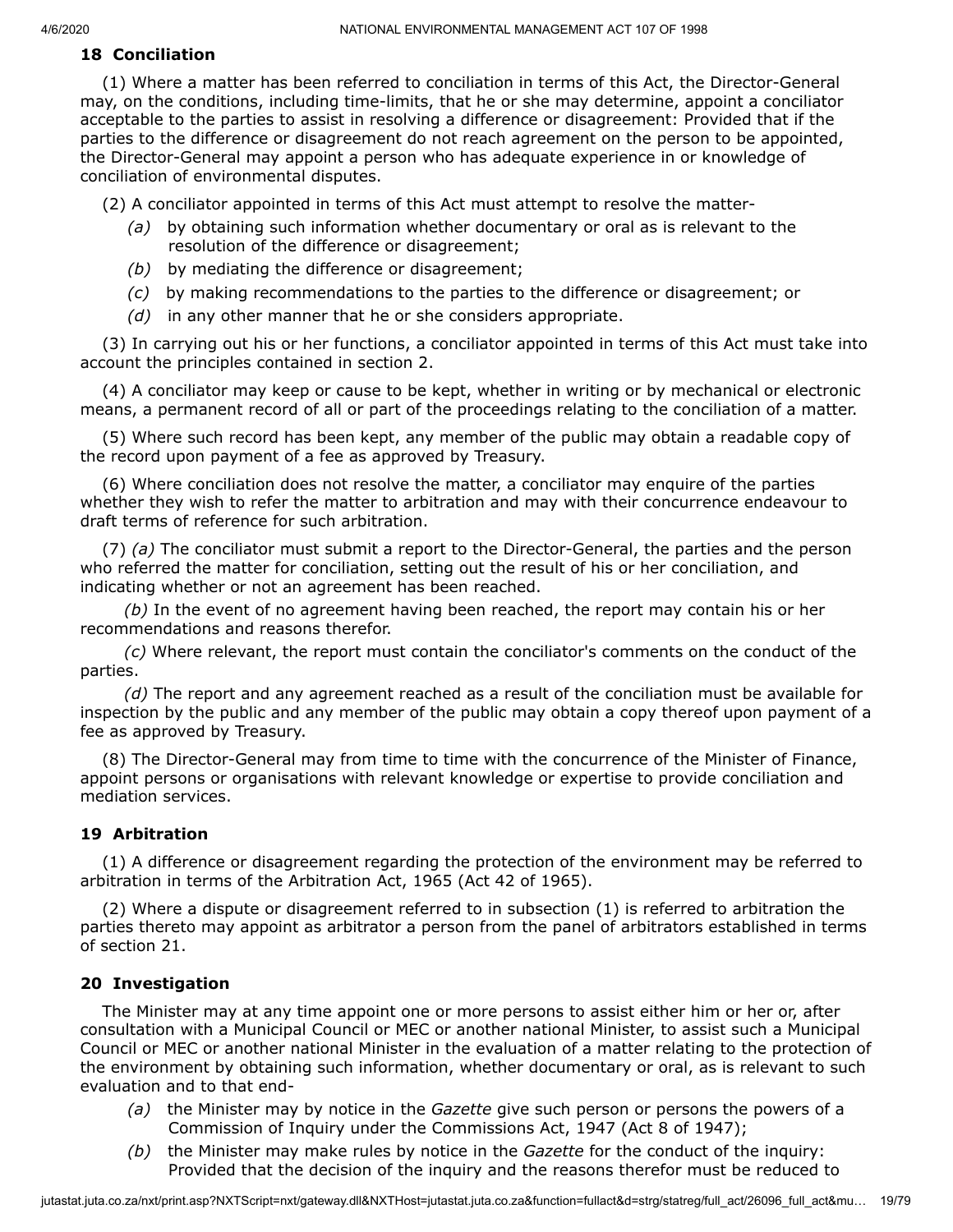writing;

*(c)* the Director-General must designate, subject to the provisions of the Public Service Act, 1994 (Proclamation 103 of 1994), as many officers and employees of the Department as may be necessary to assist such person and any work may be performed by a person other than such officer or employee at the remuneration and allowances which the Minister with the concurrence of the Minister of Finance may determine.

## **21 Appointment of panel and remuneration**

(1) The Minister may, with the concurrence of the Minister of Finance, determine remuneration and allowances, either in general or in any particular case, to be paid from money appropriated by Parliament for that purpose to any person or persons appointed in terms of this Act to render facilitation, conciliation, arbitration or investigation services, who are not in the full-time employment of the State.

(2) The Minister may create a panel or panels of persons from which appointment of facilitators and arbitrators in terms of this Act may be made, or contracts entered into in terms of this Act.

(3) The Minister may, pending the establishment of a panel or panels in terms of subsection (2), adopt the panel established in terms of section 31 (1) of the Land Reform (Labour Tenants) Act, 1996 (Act 3 of 1996).

# **22 Relevant considerations, report and designated officer**

(1) Decisions under this Act concerning the reference of a difference or disagreement to conciliation, the appointment of a conciliator, the appointment of a facilitator, the appointment of persons to conduct investigations, and the conditions of such appointment, must be made taking into account-

- *(a)* the desirability of resolving differences and disagreements speedily and cheaply;
- *(b)* the desirability of giving indigent persons access to conflict resolution measures in the interest of the protection of the environment;
- *(c)* the desirability of improving the quality of decision-making by giving interested and affected persons the opportunity to bring relevant information to the decision-making process;
- *(d)* any representations made by persons interested in the matter; and
- *(e)* such other considerations relating to the public interest as may be relevant.
- (2) *(a)* and *(b)* ......

[Paras. *(a)* and *(b)* deleted by s. 11 of Act 14 of 2009 (wef 18 September 2009).]

*(c)* The Director-General shall designate an officer to provide information to the public on appropriate dispute resolution mechanisms for referral of disputes and complaints.

*(d)* The reports, records and agreements referred to in this subsection must be available for inspection by the public.

## **CHAPTER 5 INTEGRATED ENVIRONMENTAL MANAGEMENT (ss 23-24R)**

## **23 General objectives**

(1) The purpose of this Chapter is to promote the application of appropriate environmental management tools in order to ensure the integrated environmental management of activities.

(2) The general objective of integrated environmental management is to-

- *(a)* promote the integration of the principles of environmental management set out in section 2 into the making of all decisions which may have a significant effect on the environment;
- *(b)* identify, predict and evaluate the actual and potential impact on the environment, socioeconomic conditions and cultural heritage, the risks and consequences and alternatives and options for mitigation of activities, with a view to minimising negative impacts, maximising benefits, and promoting compliance with the principles of environmental management set out in section 2;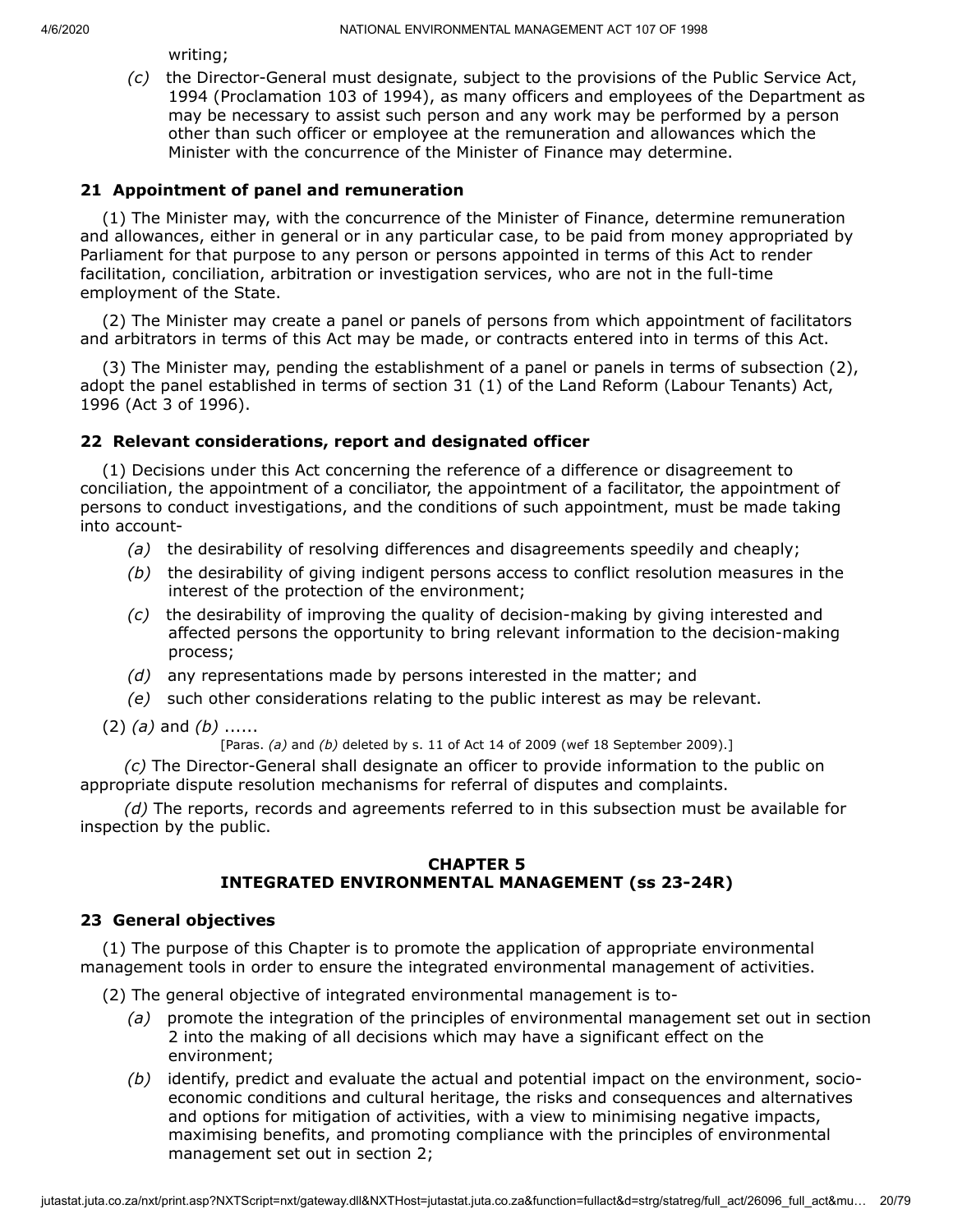- *(c)* ensure that the effects of activities on the environment receive adequate consideration before actions are taken in connection with them;
- *(d)* ensure adequate and appropriate opportunity for public participation in decisions that may affect the environment;
- *(e)* ensure the consideration of environmental attributes in management and decisionmaking which may have a significant effect on the environment; and
- *(f)* identify and employ the modes of environmental management best suited to ensuring that a particular activity is pursued in accordance with the principles of environmental management set out in section 2.

(3) The Director-General must coordinate the activities of organs of state referred to in section 24 (1) and assist them in giving effect to the objectives of this section and such assistance may include training, the publication of manuals and guidelines and the co-ordination of procedures.

# **23A Mainstreaming environmental management**

(1) The Minister may, with a view to promote or facilitate integrated, environmentally sustainable and sound management, provide for-

- *(a)* the guidelines on the development, content and use of voluntary organisation or sector based instruments; and
- *(b)* the circumstances under which such instruments may be submitted to and considered by the Minister.

(2) Such instruments must, at least-

- *(a)* integrate environmental considerations into decision-making;
- *(b)* provide for the implementation of best environmental practice;
- *(c)* promote the progressive adoption of environmentally sound technology; or
- *(d)* promote sustainable consumption and production, including, where appropriate, ecoendorsement or labelling.

(3) In his or her consideration of such instruments, the Minister may-

- *(a)* as appropriate, engage with the organisation or sector concerned, as the case may be, on the content and use of its instrument if the organisation or sector concerned, as the case may be, requires the Minister to endorse or approve such instrument; or
- *(b)* endorse or approve such instrument.

[S. 23A inserted by s. 4 of Act 30 of 2013 (wef 18 December 2014).]

# **24 Environmental authorisations**

(1) In order to give effect to the general objectives of integrated environmental management laid down in this Chapter, the potential consequences for or impacts on the environment of listed activities or specified activities must be considered, investigated, assessed and reported on to the competent authority or the Minister responsible for mineral resources, as the case may be, except in respect of those activities that may commence without having to obtain an environmental authorisation in terms of this Act.

(1A) Every applicant must comply with the requirements prescribed in terms of this Act in relation to-

- *(a)* steps to be taken before submitting an application, where applicable;
- *(b)* any prescribed report;
- *(c)* any procedure relating to public consultation and information gathering;
- *(d)* any environmental management programme;
- *(e)* the submission of an application for an environmental authorisation and any other relevant information; and
- *(f)* the undertaking of any specialist report, where applicable.

(2) The Minister, or an MEC with the concurrence of the Minister, may identify-

*(a)* activities which may not commence without environmental authorisation from the competent authority;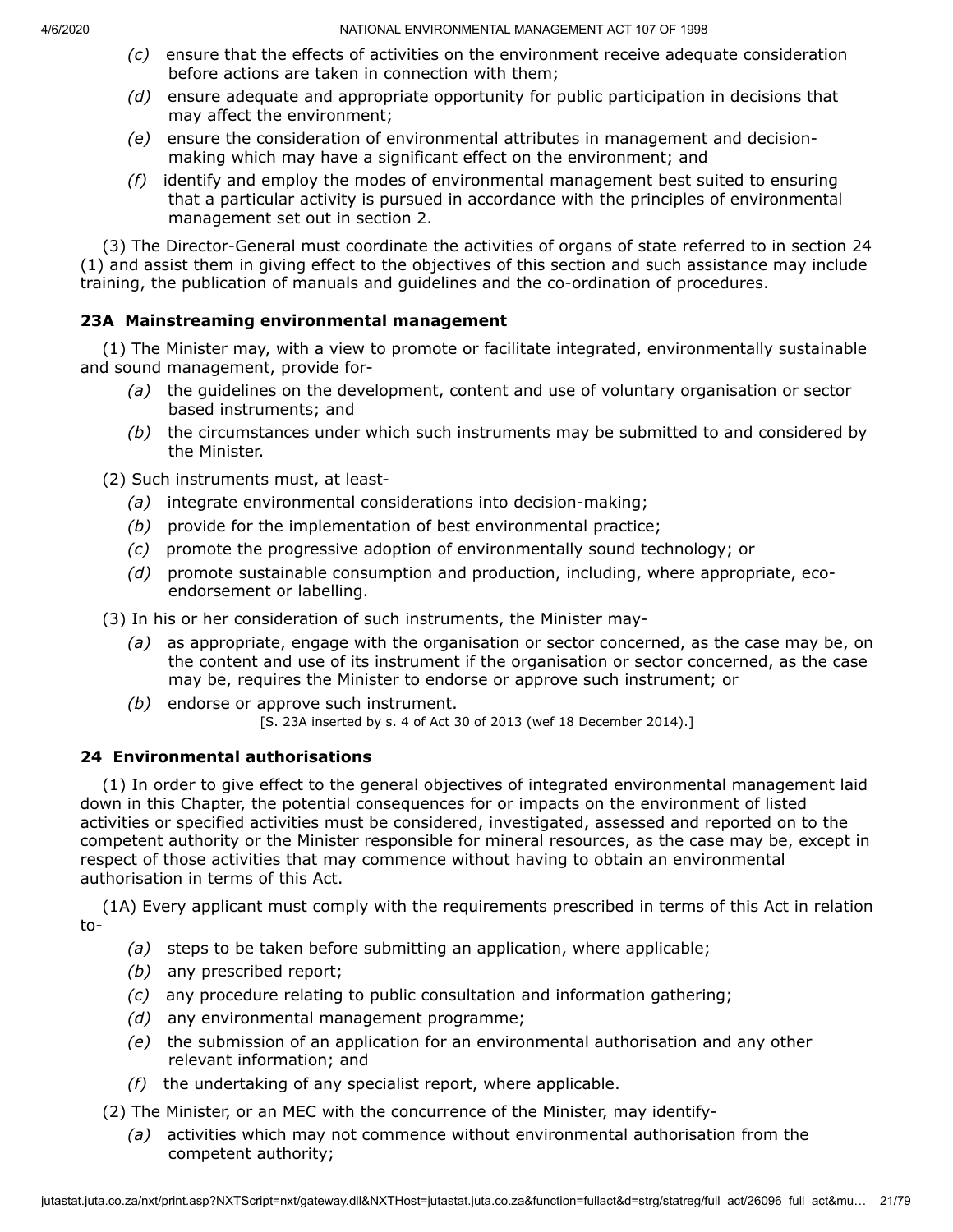*(b)* geographical areas based on environmental attributes, and as specified in spatial development tools adopted in the prescribed manner by the Minister or an MEC, with the concurrence of the Minister, in which specified activities may not commence without an environmental authorisation from the competent authority;

[Para. *(b)* substituted by s. 5 *(a)* of Act 30 of 2013 (wef 18 December 2014).]

*(c)* geographical areas based on environmental attributes, and specified in spatial tools or environmental management instruments, adopted in the prescribed manner by the Minister or an MEC, with the concurrence of the Minister, in which specified activities may be excluded from the requirement to obtain an environmental authorisation from the competent authority;

[Para. *(c)* substituted by s. 5 *(a)* of Act 30 of 2013 (wef 18 December 2014).]

*(d)* activities contemplated in paragraphs *(a)* and *(b)* that may be excluded from the requirement to obtain an environmental authorisation from the competent authority, but that must comply with prescribed norms or standards; or

[Para. *(d)* substituted by s. 5 *(a)* of Act 30 of 2013 (wef 18 December 2014).]

*(e)* activities contemplated in paragraphs *(a)* and *(b)* that, based on an environmental management instrument adopted in the prescribed manner by the Minister or an MEC, with the concurrence of the Minister, may be excluded from the requirement to obtain an environmental authorisation from the competent authority:

[Para. *(e)* added by s. 5 *(b)* of Act 30 of 2013 (wef 18 December 2014).]

Provided that where an activity falls under the jurisdiction of another Minister or MEC, a decision in respect of paragraphs *(a)* to *(d)* must be taken after consultation with such other Minister or MEC.

(2A) *(a)* In accordance with the risk averse and cautious approach contemplated in section 2 (4) *(a)* (vii) and subject to paragraphs *(e)* and *(f)*, the Minister may by notice in the *Gazette* prohibit or restrict the granting of an environmental authorisation by the competent authority for a listed or a specified activity in a specified geographical area for such period and on such terms and conditions as the Minister may determine, if it is necessary to ensure the protection of the environment, the conservation of resources or sustainable development.

*(b)* Where the Minister has exercised his or her powers in terms of paragraph *(a)*, the competent authority must-

- (i) not accept any further application for an environmental authorisation for the identified listed or specified activity in the identified geographical area until such time that the prohibition has been lifted; and
- (ii) deem all pending applications to have been withdrawn.

*(c)* The exercise of the Minister's powers in terms of paragraph *(a)* does not affect the undertaking of activities authorised by means of an environmental authorisation prior to the prohibition or restriction becoming effective.

*(d)* Where the prohibition or restriction affects the exercise of a power that an MEC has in terms of this Act, the prohibition or restriction contemplated in paragraph *(a)* may be published in the *Gazette* after consulting the MEC concerned.

*(e)* The Minister may by notice in the *Gazette*-

- (i) lift a prohibition or restriction made in terms of paragraph *(a)* if the circumstances which caused the Minister exercise his or her powers in terms of paragraph *(a)* no longer exist; or
- (ii) amend any period, term or condition applicable to a prohibition or restriction if the circumstances which caused the Minister to exercise his or her powers in terms of paragraph *(a)* have changed.
- *(f)* Before the exercise of his or her powers in terms of paragraph *(a)*, the Minister must-
- (i) consult all Cabinet members whose areas of responsibility will be affected by the exercise of the power;
- (ii) in accordance with the principles of co-operative governance set out in Chapter 3 of the Constitution, consult an MEC who will be affected by the exercise of the power; and
- (iii) publish a notice in the *Gazette* inviting members of the public to submit to the Minister, within 30 days of publication of the notice in the *Gazette*, written representations on the proposed prohibition or restriction.

[Sub-s. (2A) inserted by s. 5 *(c)* of Act 30 of 2013 (wef 18 December 2014).]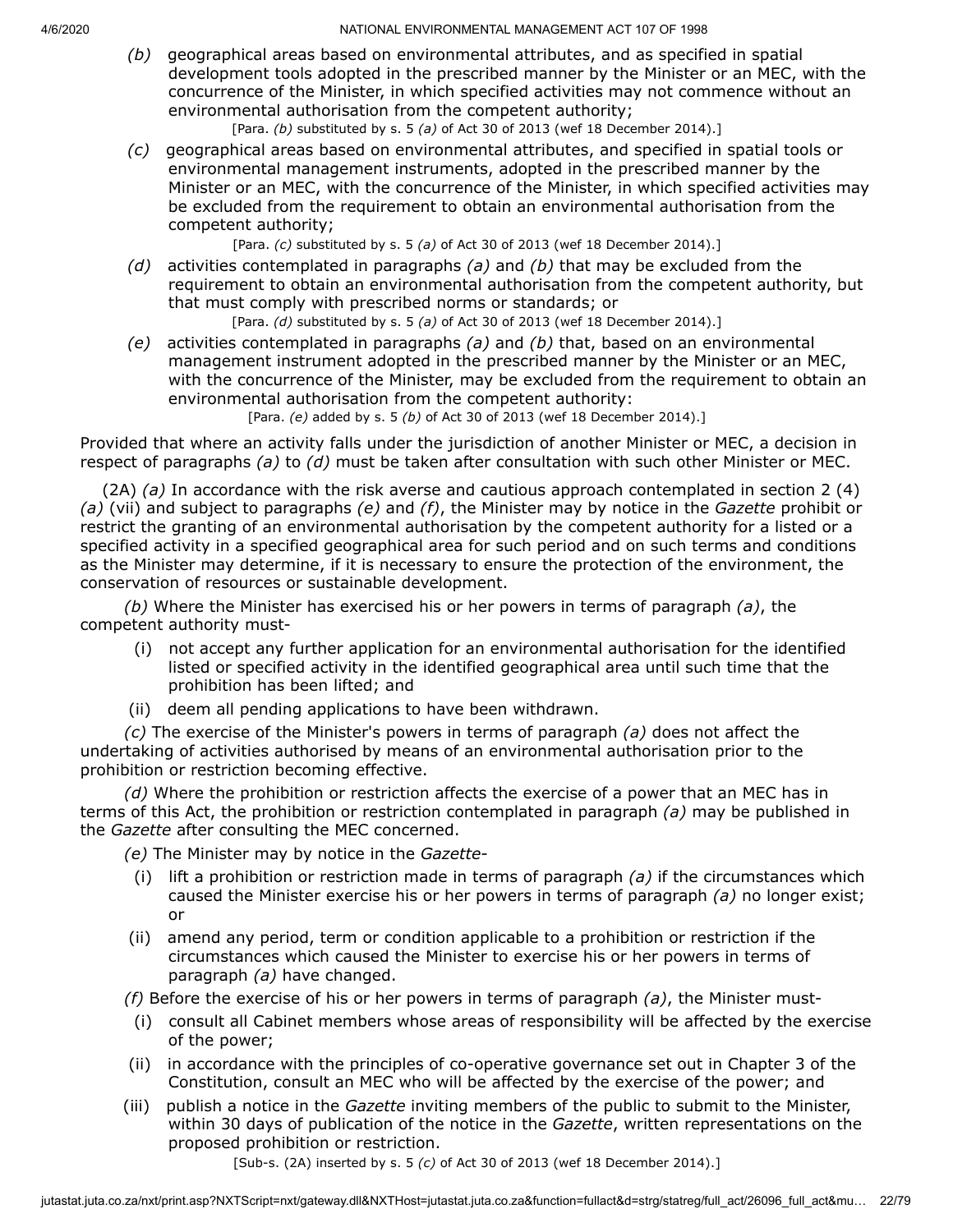(3) The Minister, or an MEC with the concurrence of the Minister, may compile information and maps that specify the attributes of the environment in particular geographical areas, including the sensitivity, extent, interrelationship and significance of such attributes which must be taken into account by every competent authority.

(4) Procedures for the investigation, assessment and communication of the potential consequences or impacts of activities on the environment-

- *(a)* must ensure, with respect to every application for an environmental authorisation-
	- (i) coordination and cooperation between organs of state in the consideration of assessments where an activity falls under the jurisdiction of more than one organ of state;
	- (ii) that the findings and recommendations flowing from an investigation, the general objectives of integrated environmental management laid down in this Act and the principles of environmental management set out in section 2 are taken into account in any decision made by an organ of state in relation to any proposed policy, programme, process, plan or project;
	- (iii) that a description of the environment likely to be significantly affected by the proposed activity is contained in such application;
	- (iv) investigation of the potential consequences for or impacts on the environment of the activity and assessment of the significance of those potential consequences or impacts; and
	- (v) public information and participation procedures which provide all interested and affected parties, including all organs of state in all spheres of government that may have jurisdiction over any aspect of the activity, with a reasonable opportunity to participate in those information and participation procedures; and
- *(b)* must include, with respect to every application for an environmental authorisation and where applicable-
	- (i) investigation of the potential consequences or impacts of the alternatives to the activity on the environment and assessment of the significance of those potential consequences or impacts, including the option of not implementing the activity;
	- (ii) investigation of mitigation measures to keep adverse consequences or impacts to a minimum;
	- (iii) investigation, assessment and evaluation of the impact of any proposed listed or specified activity on any national estate referred to in section 3 (2) of the National Heritage Resources Act, 1999 (Act 25 of 1999), excluding the national estate contemplated in section 3 (2) *(i)* (vi) and (vii) of that Act;
	- (iv) reporting on gaps in knowledge, the adequacy of predictive methods and underlying assumptions, and uncertainties encountered in compiling the required information;
	- (v) investigation and formulation of arrangements for the monitoring and management of consequences for or impacts on the environment, and the assessment of the effectiveness of such arrangements after their implementation;
	- (vi) consideration of environmental attributes identified in the compilation of information and maps contemplated in subsection (3); and
	- (vii) provision for the adherence to requirements that are prescribed in a specific environmental management Act relevant to the listed or specified activity in question.

(4A) Where environmental impact assessment has been identified as the environmental instrument to be utilised in informing an application for environmental authorisation, subsection (4) *(b)* is applicable.

(5) The Minister, or an MEC with the concurrence of the Minister, may make regulations consistent with subsection (4)-

- *(a)* laying down the procedure to be followed in applying for, the issuing of, and monitoring compliance with, environmental authorisations;
- *(b)* laying down the procedure to be followed in respect of-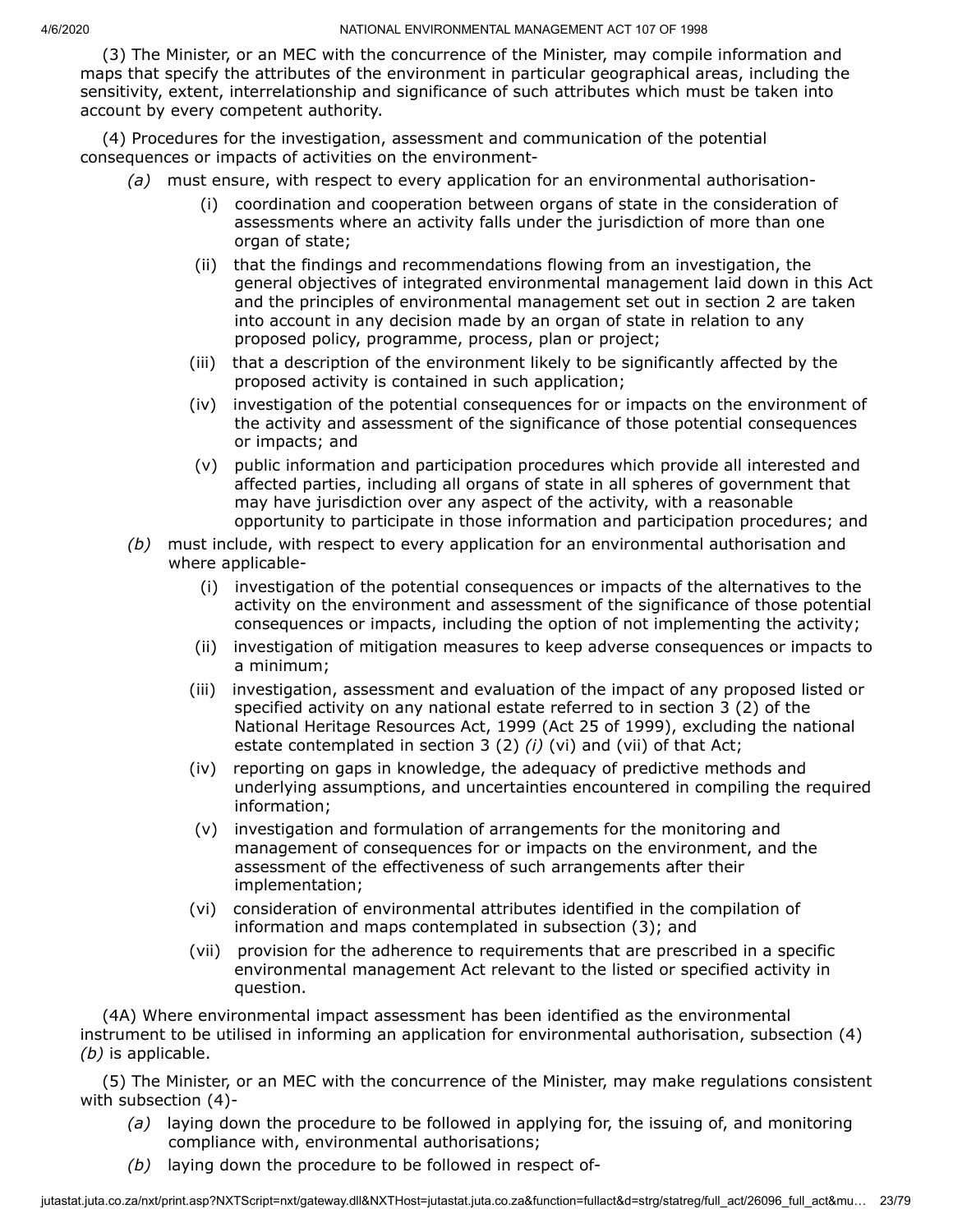- (i) the efficient administration and processing of environmental authorisations;
- (ii) fair decision-making and conflict management in the consideration and processing of applications for environmental authorisations;
- (iii) ......

[Sub-para. (iii) omitted by s. 2 of Act 62 of 2008 (wef 1 May 2009).]

- (iv) applications to the competent authority by any person to be exempted from the provisions of any regulation in respect of a specific activity;
- (v) appeals against decisions of competent authorities;
- (vi) the management and control of residue stockpiles and deposits; [Sub-para. (vi) substituted by s. 2 *(a)* of Act 25 of 2014 (wef 2 September 2014).]
- (vii) consultation with land owners, lawful occupiers and other interested or affected parties;
- (viii) mine closure requirements and procedures, the apportionment of liability for mine closure and the sustainable closure of mines with an interconnected or integrated impact resulting in a cumulative impact;
- (ix) financial provision; and
- (x) monitoring and environmental management programme performance assessments;
- *(b*A*)* laying down the procedure to be followed for the preparation, evaluation, adoption and review of prescribed environmental management instruments, including-
	- (i) environmental management frameworks;
	- (ii) strategic environmental assessments;
	- (iii) environmental impact assessments;
	- (iv) environmental management programmes;
	- (v) environmental risk assessments;
	- (vi) environmental feasibility assessments;
	- (vii) norms or standards;
	- (viii) spatial development tools;
	- (viiiA) minimum information requirements; or
	- (ix) any other relevant environmental management instrument that may be developed in time;
		- [Para. *(b*A*)* substituted by s. 2 *(b)* of Act 25 of 2014 (wef 2 September 2014).]
- *(b*B*)* laying down the procedure for the preparation, evaluation and adoption of the instruments referred to in subsection (2) *(c)*, *(d)* and *(e)*, including criteria or conditions to be included in such instruments;

[Para. *(b*B*)* inserted by s. 5 *(d)* of Act 30 of 2013 (wef 18 December 2014).]

- *(c)* prescribing fees, after consultation with the Minister of Finance, to be paid for-
	- (i) the consideration and processing of applications for environmental authorisations; and
	- (ii) the review of documents, processes and procedures by specialists on behalf of the competent authority;
- *(d)* requiring, after consultation with the Minister of Finance, the provision of financial or other security to cover the risks to the State and the environment of non-compliance with conditions attached to environmental authorisations;
- *(e)* specifying that specified tasks performed in connection with an application for an environmental authorisation may only be performed by an environmental assessment practitioner registered in accordance with the prescribed procedures;
- *(f)* requiring that competent authorities maintain a registry of applications for, and records of decisions in respect of, environmental authorisations;
- *(g)* specifying that a contravention of a specified regulation is an offence and prescribing penalties for the contravention of that regulation;
- *(h)* prescribing minimum criteria for the report content for each type of report and for each process that is contemplated in terms of the regulations in order to ensure a consistent quality and to facilitate efficient evaluation of reports;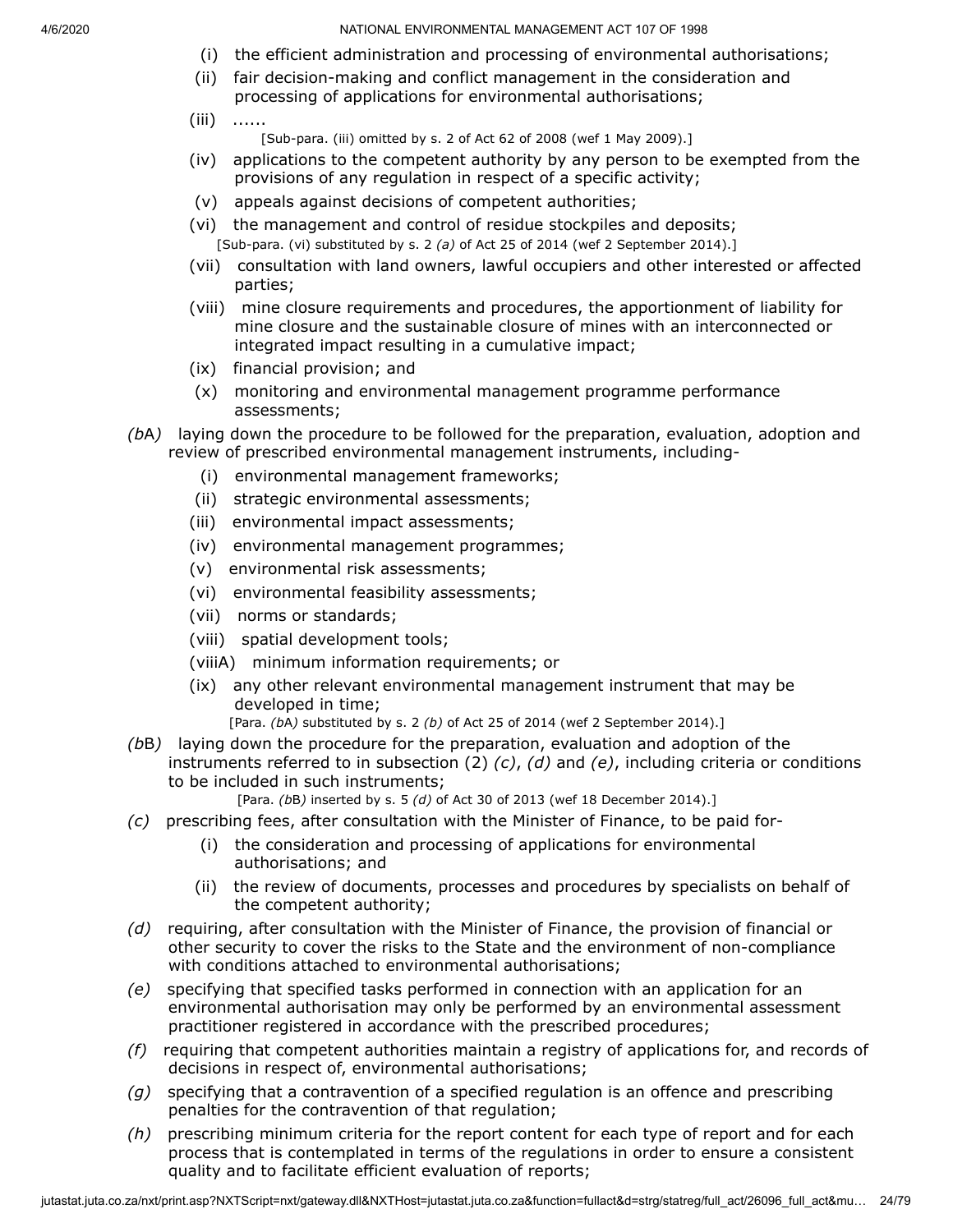- *(i)* prescribing review mechanisms and procedures including criteria for, and responsibilities of all parties in, the review process; and
- *(j)* prescribing any other matter necessary for dealing with and evaluating applications for environmental authorisations.

(6) An MEC may make regulations in terms of subsection (5) only in respect of listed activities and specified activities or areas in respect of which the MEC is the competent authority.

(7) Compliance with the procedures laid down by the Minister or an MEC in terms of subsection (4) does not absolve a person from complying with any other statutory requirement to obtain authorisation from any organ of state charged by law with authorising, permitting or otherwise allowing the implementation of the activity in question.

(8)*(a)* Authorisations obtained under any other law for an activity listed or specified in terms of this Act does not absolve the applicant from obtaining authorisation under this Act unless an authorisation has been granted in the manner contemplated in section 24L.

*(b)* Authorisations obtained after any investigation, assessment and communication of the potential impacts or consequences of activities, including an exemption granted in terms of section 24M or permits obtained under any law for a listed activity or specified activity in terms of this Act, may be considered by the competent authority as sufficient for the purposes of section 24 (4), provided that such investigation, assessment and communication comply with the requirements of section 24 (4) *(a)* and, where applicable, comply with section 24 (4) *(b)*.

(9) Only the Minister may make regulations in accordance with subsection (5) stipulating the procedure to be followed and the report to be prepared in investigating, assessing and communicating potential consequences for or impacts on the environment by activities, for the purpose of complying with subsection (1), where the activity-

- *(a)* has a development footprint that falls within the boundaries of more than one province or traverses international boundaries; or
- *(b)* will affect compliance with obligations resting on the Republic under customary international law or a convention.

(10) *(a)* The Minister, or an MEC with the concurrence of the Minister, may-

- (i) develop or adopt norms or standards for-
	- *(aa)* a listed activity or specified activity contemplated in subsection (2) *(a)* and *(b)*;
	- *(bb)* any part of the listed or specified activity referred to in item *(aa)*;
	- *(cc)* any sector relating to item *(aa)*;
	- *(dd)* any geographical area relating to item *(aa)*; or
	- *(ee)* any combination of the activities, sectors, geographical areas, listed activities or specified activities referred to in items *(aa)*, *(bb)*, *(cc)* and *(dd)*; [Sub-para. (i) substituted by s. 5 *(e)* of Act 30 of 2013 (wef 18 December 2014).]
- (ii) prescribe the use of the developed or adopted norms or standards in order to meet the requirements of this Act;
- (iii) prescribe reporting and monitoring requirements; and
- (iv) prescribe procedures and criteria to be used by the competent authority for the monitoring of such activities in order to determine compliance with the prescribed norms or standards.

*(b)* Norms or standards contemplated in paragraph *(a)* must provide for rules, guidelines or characteristics-

- (i) that may commonly and repeatedly be used; and
- (ii) against which the performance of activities or the results of those activities may be measured for the purposes of achieving the objects of this Act.

*(c)* The process of developing norms or standards contemplated in paragraph *(a)* must, as a minimum, include-

- (i) publication of the draft norms or standards for comment in the relevant *Gazette*;
- (ii) consideration of comments received; and
- (iii) publication of the norms or standards to be prescribed.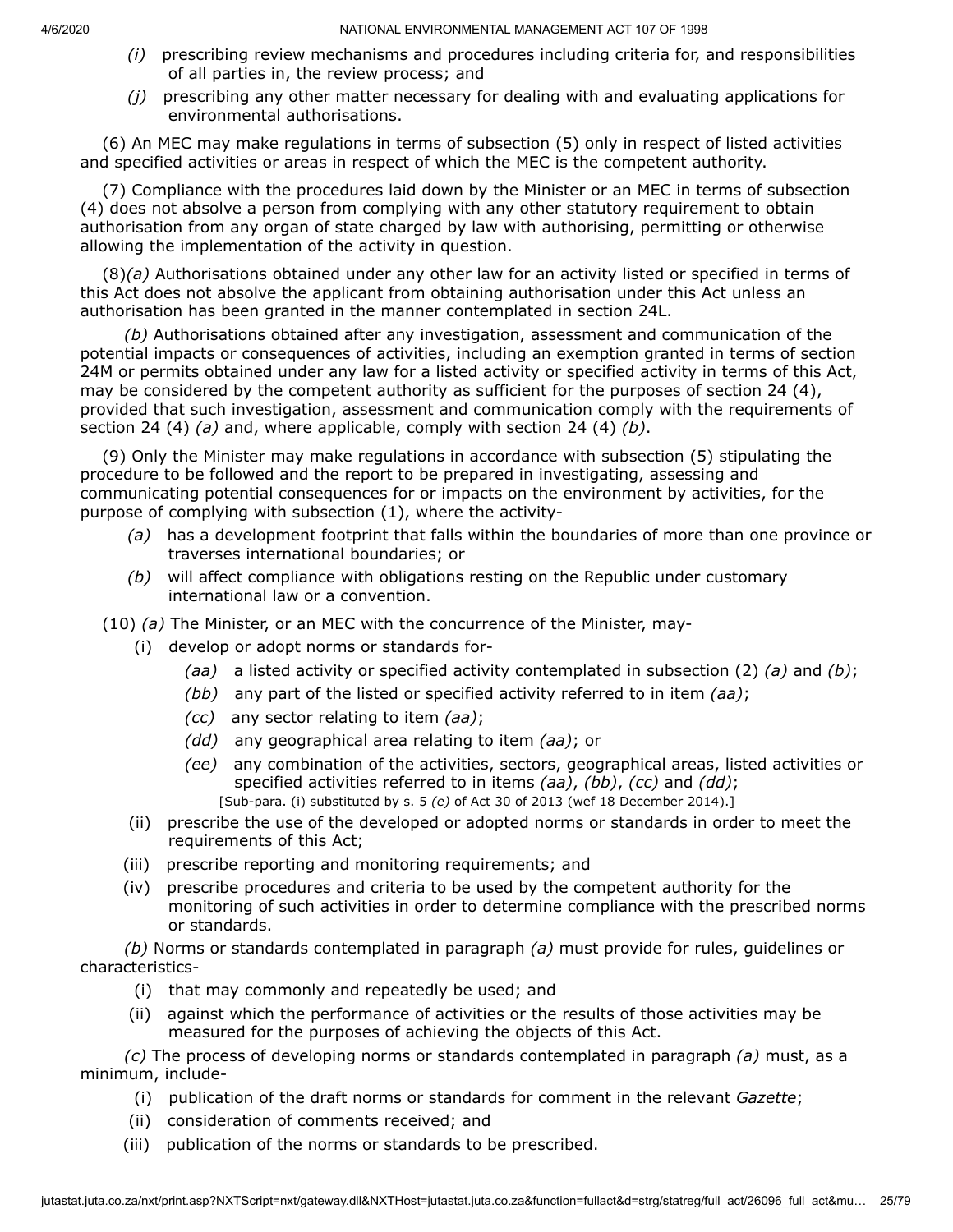*(d)* The process of adopting norms or standards contemplated in paragraph *(a)* must, as a minimum, include-

- (i) publication of the intention to adopt existing norms or standards in order to meet the requirements of this Act for comment in the relevant *Gazette*;
- (ii) consideration of comments received; and
- (iii) publication of the norms or standards to be prescribed.
- [S. 24 substituted by s. 2 of Act 8 of 2004 (wef 7 January 2005) and by s. 2 of Act 62 of 2008 (wef 1 May 2009).]

## **24A Procedure for listing activity or area**

Before identifying any activity or area in terms of section 24 (2), the Minister or MEC, as the case may be, must publish a notice in the relevant *Gazette*-

- *(a)* specifying, through description, a map or any other appropriate manner, the activity or area that it is proposing to list;
- *(b)* inviting interested parties to submit written comments on the proposed listing within a period specified in the notice.

[S. 24A inserted by s. 3 of Act 8 of 2004 (wef 7 January 2005).]

## **24B Procedure for delisting of activities or areas**

(1) The Minister may delist an activity or area identified by the Minister in terms of section 24 (2).

(2) An MEC may, with the concurrence of the Minister, delist an activity or area identified by the MEC in terms of section 24 (2).

(3) The Minister or MEC, as the case may be, must comply with section 24A, read with the changes required by the context, before delisting an activity or area in terms of this section. [S. 24B inserted by s. 3 of Act 8 of 2004 (wef 7 January 2005).]

## **24C Procedure for identifying competent authority**

(1) When listing or specifying activities in terms of section 24 (2) the Minister, or an MEC with the concurrence of the Minister, must identify the competent authority responsible for granting environmental authorisations in respect of those activities.

(2) The Minister must be identified as the competent authority in terms of subsection (1), unless otherwise agreed to in terms of section 24C (3), if the activity-

- *(a)* has implications for international environmental commitments or relations, and where-
	- (i) it is identified by the Minister by notice in the  $Gazette; <sup>4</sup>$  $Gazette; <sup>4</sup>$  $Gazette; <sup>4</sup>$  or
	- (ii) it is an activity that takes place in an area protected by means of an international environmental instrument, other than-
		- *(aa)* a conservancy;
		- *(bb)* a protected natural environment;
		- *(cc)* a proclaimed private nature reserve;
		- *(dd)* a natural heritage site;
		- *(ee)* the buffer zone or transitional area of a biosphere reserve; or
		- *(ff)* the buffer zone or transitional area of a world heritage site;
		- [Para. *(a)* substituted by s. 6 *(b)* of Act 30 of 2013 (wef 18 December 2013).]
- *(b)* ......

[Para. *(b)* deleted by s. 6 *(c)* of Act 30 of 2013 (wef 18 December 2013).]

- *(c)* a development footprint that falls within the boundaries of more than one province or traverses international boundaries;
- *(d)* is undertaken, or is to be undertaken, by-
	- (i) a national department;
	- (ii) a provincial department responsible for environmental affairs or any other organ of state performing a regulatory function and reporting to the MEC; or
	- (iii) a statutory body, excluding any municipality, performing an exclusive competence of the national sphere of government; or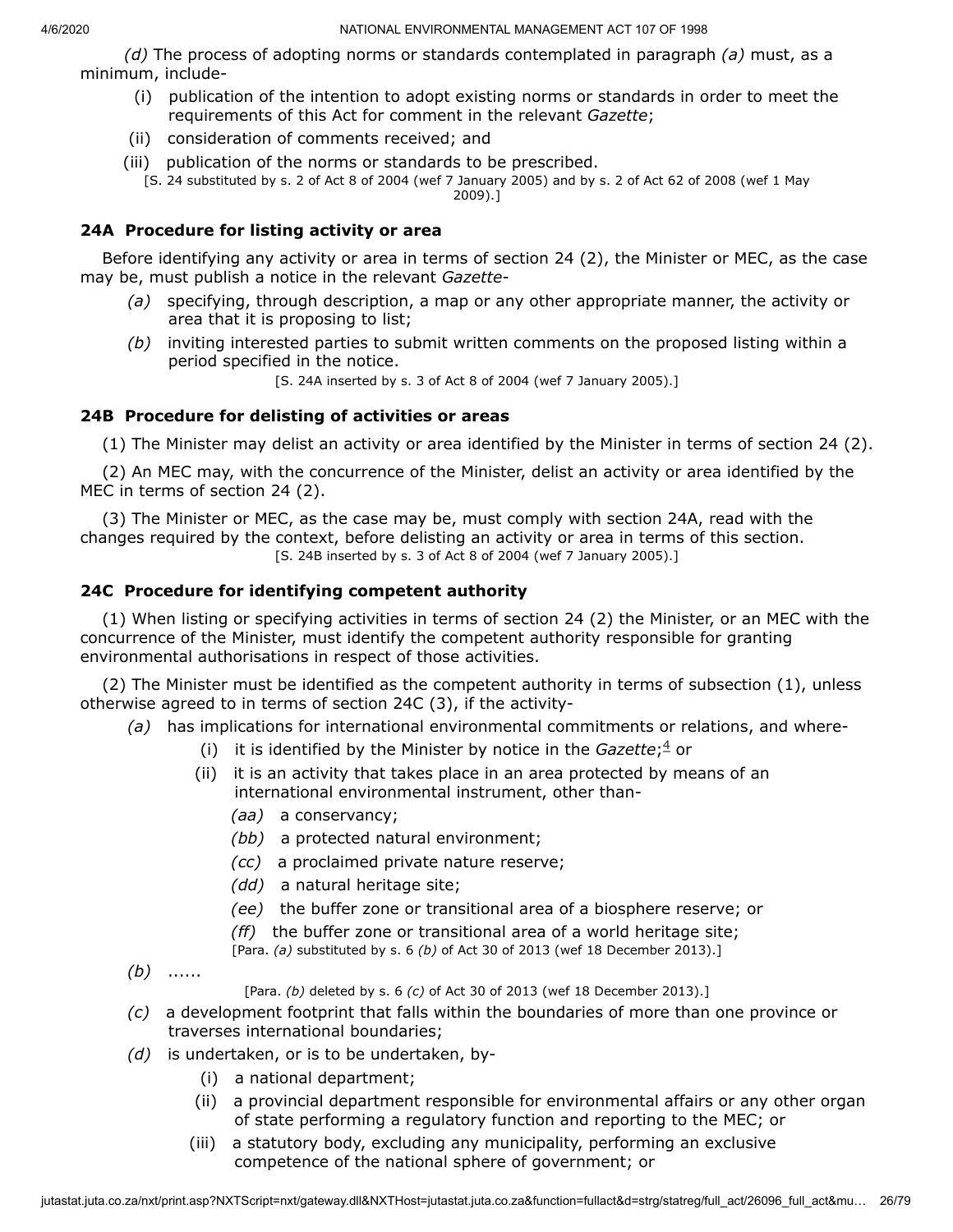*(e)* will take place within a national proclaimed protected area or other conservation area under control of a national authority.

[Sub-s. (2) amended by s. 6 *(a)* of Act 30 of 2013 (wef 18 December 2013).]

(2A) The Minister responsible for mineral resources must be identified as the competent authority in terms of subsection (1) where the listed or specified activity is directly related to-

- *(a)* prospecting or exploration of a mineral or petroleum resource; or
- *(b)* extraction and primary processing of a mineral or petroleum resource. [Sub-s. (2A) substituted by s. 3 *(a)* of Act 25 of 2014 (wef 2 September 2014).]

(2B) *(a)* Notwithstanding the other provisions of this section, and in the event of the Minister not being the competent authority, the Minister must be identified as the competent authority where a Cabinet decision stipulates that the Minister must be the competent authority for activities related to a matter declared as a national priority or matters related to such national priority.

*(b)* Notice must be given by the Minister in the *Gazette* approximately 90 days prior to the Cabinet decision referred to in paragraph *(a)*.

*(c)* The notice referred to in paragraph *(b)* must as a minimum contain the following information:

- (i) The proposed decision to be considered by Cabinet and its rationale;
- (ii) the approximate date of the consideration of the proposed decision by Cabinet;
- (iii) the proposed date on which the decision will come into effect;
- (iv) the proposed time-frame for which the Minister will be the competent authority, where appropriate;
- (v) the activities contemplated in section 24 (2) *(a)* or geographical areas contemplated in section 24 (2) *(b)*; and
- (vi) any transitional arrangements that may be applicable to applications for environmental authorisations that already have been or are being processed.

*(d)* Once Cabinet has made the decision referred to in paragraph *(a)*, the Minister must publish the decision by notice in the *Gazette*.

[Sub-s. (2B) inserted by s. 6 *(d)* of Act 30 of 2013 (wef 18 December 2013).]

(2C) *(a)* Whenever a decision on an application for an environmental authorisation is not made within the time-frames applicable to that process, the applicant may apply to the Minister to facilitate the process of taking the decision by the Minister responsible for mineral resources, or where appropriate, to take the decision.

*(b)* The applicant must notify the Minister responsible for mineral resources in writing of the intention to exercise the option in paragraph *(a)* at least 30 days prior to the exercising of such option.

*(c)* The application contemplated in paragraph *(a)* must, at least, contain all the documents submitted to the Minister responsible for mineral resources in order to enable the Minister to take a decision.

*(d)* Before taking a decision contemplated in paragraph *(a)*, the Minister must request the Minister responsible for mineral resources to provide him or her with a report within a specified time period on the status and causes of delay in the application and whether the Minister will be able to take the decision within a specified time period.

*(e)* After having received the report referred to in paragraph *(d)* or in the event that no response or no satisfactorily response or cooperation is received from the Minister responsible for mineral resources within the specified time period, the Minister must, where appropriate, take the decision or such other steps as the Minister may deem necessary, within a reasonable time period.

*(f)* The Minister must, simultaneously with the submission of the annual report contemplated in section 40 (1) *(d)* (i) of the Public Finance Management Act, 1999 (Act 1 of 1999), submit a report to Parliament setting out the details regarding the exercise of the power referred to in subsection *(e)* during the previous financial year.

[Sub-s. (2C) inserted by s. 3 *(b)* of Act 25 of 2014 (wef 2 September 2014).]

(3) The Minister and an MEC may agree that applications for environmental authorisations with regard to any activity or class of activities-

*(a)* contemplated in subsection (2) may be dealt with by the MEC;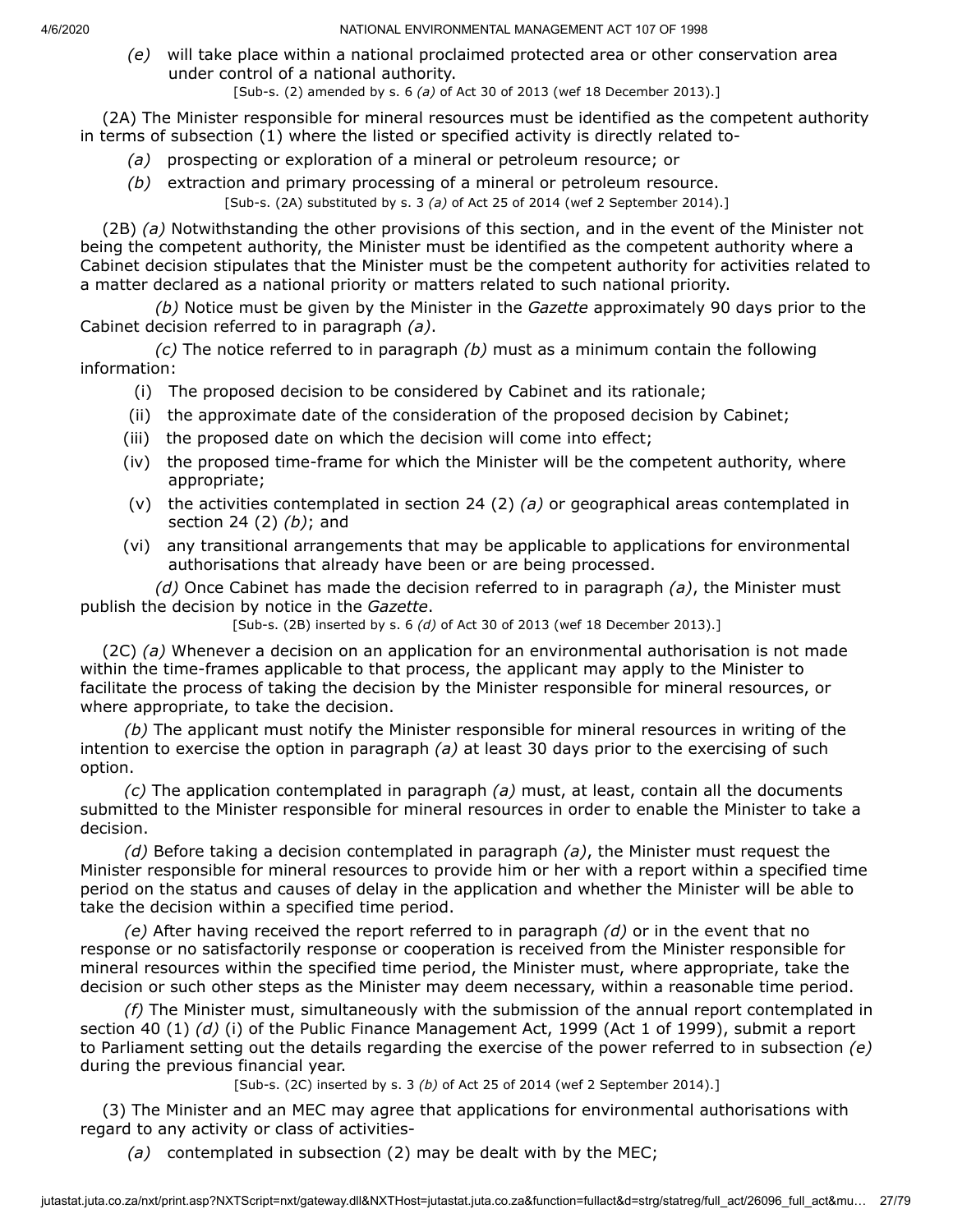*(b)* in respect of which the MEC is identified as the competent authority may be dealt with by the Minister.

(4) In accordance with section 125 (2) *(b)* of the Constitution, whenever an MEC fails to take a decision on an application for an environmental authorisation within the time periods prescribed by this Act, the applicant may apply to the Minister to take the decision.

[Sub-s. (4) added by s. 6 *(e)* of Act 30 of 2013 (wef 18 December 2013).]

(5) The applicant must notify the MEC in writing of the intention to exercise the option in subsection (4) at least 30 days prior to the exercising of such option. [Sub-s. (5) added by s. 6 *(e)* of Act 30 of 2013 (wef 18 December 2013).]

(6) The application contemplated in subsection (4) must, at least, contain all the documents submitted to the MEC in order to enable the Minister to take a decision.

[Sub-s. (6) added by s. 6 *(e)* of Act 30 of 2013 (wef 18 December 2013).]

(7) Before taking a decision contemplated in subsection (4), the Minister must request the MEC to provide him or her with a report within a specified time period on the status and causes of delay in the application.

[Sub-s. (7) added by s. 6 *(e)* of Act 30 of 2013 (wef 18 December 2013).]

(8) After having received the report referred to in subsection (7) or in the event that no response or no satisfactory response or cooperation is received from the MEC within the specified time period the Minister must, where appropriate-

- *(a)* inform the applicant in the event that the MEC had complied with the relevant prescripts;
- *(b)* assist the MEC in accordance with section 125 (3) of the Constitution to fulfil his or her obligations under this Act; or
- *(c)* direct the MEC to take the decision and such other steps as the Minister may deem necessary within a specified time period.

[Sub-s. (8) added by s. 6 *(e)* of Act 30 of 2013 (wef 18 December 2013).]

(9) In the event that the MEC fails to take the decision within the specified time period or in any other manner fails to comply with the directive contemplated in subsection (8) *(c)*, the Minister must take the decision within a reasonable period of time.

[Sub-s. (9) added by s. 6 *(e)* of Act 30 of 2013 (wef 18 December 2013).]

(10) The Minister must, simultaneously with the submission of the annual report contemplated in section 40 (1) *(d)* (i) of the Public Finance Management Act, 1999 (Act 1 of 1999), submit a report to Parliament setting out the details regarding the exercise of the power referred to in subsection (8) during the previous financial year.

[Sub-s. (10) added by s. 6 *(e)* of Act 30 of 2013 (wef 18 December 2013).]

[S. 24C inserted by s. 3 of Act 8 of 2004 (wef 7 January 2005) and substituted by s. 3 of Act 62 of 2008 (wef 1 May 2009).]

<span id="page-27-0"></span>4 Minister identified as competent authority for the consideration and processing of environmental authorisations and amendments thereto for activities related to the Integrated Resource Plan (IRP) 2010-2030 - GN 779 in *GG* 40110 of 1 July 2016

## **24D Publication of list**

(1) The Minister or MEC concerned, as the case may be, must publish in the relevant *Gazette* a notice containing a list of-

- *(a)* activities or areas identified in terms of section 24 (2); and
- *(b)* competent authorities identified in terms of section 24C.

(2) The notice referred to in subsection (1) must specify the date on which the list is to come into effect.

[S. 24D inserted by s. 3 of Act 8 of 2004 (wef 7 January 2005) and substituted by s. 4 of Act 62 of 2008 (wef 1 May 2009).]

## **24E Minimum conditions attached to environmental authorisations**

Every environmental authorisation must as a minimum ensure that-

*(a)* adequate provision is made for the ongoing management and monitoring of the impacts of the activity on the environment throughout the life cycle of the activity;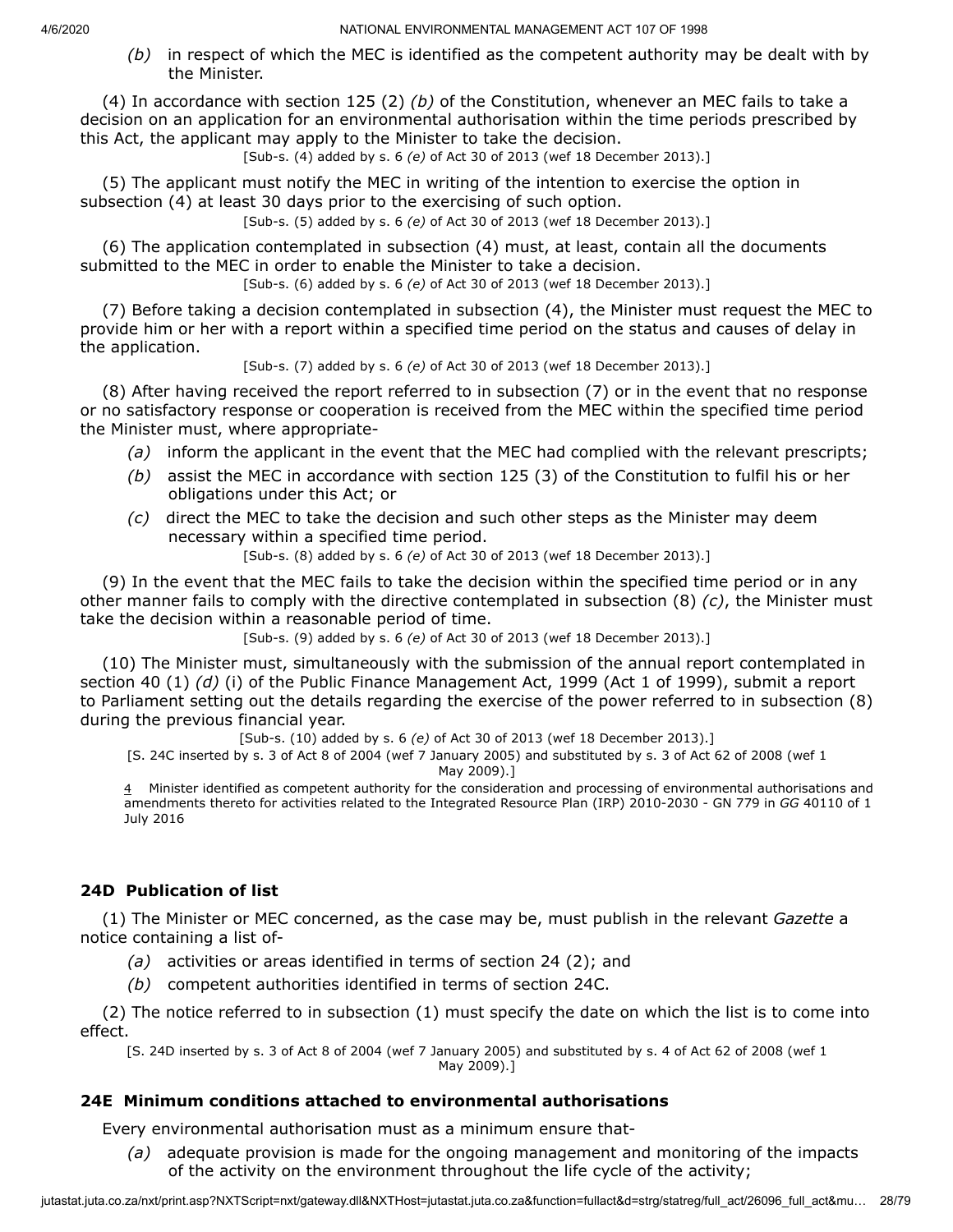- *(b)* the property, site or area is specified; and
- *(c)* provision is made for the transfer of rights and obligations.
	- [Para. *(c)* substituted by s. 7 of Act 30 of 2013 (wef 18 December 2013).]

[S. 24E inserted by s. 3 of Act 8 of 2004 (wef 7 January 2005).]

#### **24F Prohibitions relating to commencement or continuation of listed activities**

[Heading substituted by s. 8 *(a)* of Act 30 of 2013 (wef 18 December 2013).]

- (1) Notwithstanding any other Act, no person may-
	- *(a)* commence an activity listed or specified in terms of section 24 (2) *(a)* or *(b)* unless the competent authority or the Minister responsible for mineral resources, as the case may be, has granted an environmental authorisation for the activity; or
	- *(b)* commence and continue an activity listed in terms of section 24 (2) *(d)* unless it is done in terms of an applicable norm or standard.

[Sub-s. (1) substituted by s. 5 of Act 62 of 2008 (wef 1 May 2009).]

 $(2)$  ......

[Sub-s. (2) substituted by s. 5 of Act 62 of 2008 (wef 1 May 2009) and deleted by s. 8 *(b)* of Act 30 of 2013 (wef 18 December 2013).]

 $(3)$  and  $(4)$  ......

[Sub-ss. (3) and (4) deleted by s. 8 *(b)* of Act 30 of 2013 (wef 18 December 2013).] [S. 24F inserted by s. 3 of Act 8 of 2004 (wef 7 January 2005).]

## **24G Consequences of unlawful commencement of activity**

- (1) On application by a person who-
	- *(a)* has commenced with a listed or specified activity without an environmental authorisation in contravention of section 24F (1);
	- *(b)* has commenced, undertaken or conducted a waste management activity without a waste management licence in terms of section 20 *(b)* of the National Environmental Management: Waste Act, 2008 (Act 59 of 2008),

the Minister, Minister responsible for mineral resources or MEC concerned, as the case may be, may direct the applicant to-

- (i) immediately cease the activity pending a decision on the application submitted in terms of this subsection;
- (ii) investigate, evaluate and assess the impact of the activity on the environment;
- (iii) remedy any adverse effects of the activity on the environment;
- (iv) cease, modify or control any act, activity, process or omission causing pollution or environmental degradation;
- (v) contain or prevent the movement of pollution or degradation of the environment;
- (vi) eliminate any source of pollution or degradation;
- (vii) compile a report containing-
	- *(aa)* a description of the need and desirability of the activity;
	- *(bb)* an assessment of the nature, extent, duration and significance of the consequences for or impacts on the environment of the activity, including the cumulative effects and the manner in which the geographical, physical, biological, social, economic and cultural aspects of the environment may be affected by the proposed activity;
	- *(cc)* a description of mitigation measures undertaken or to be undertaken in respect of the consequences for or impacts on the environment of the activity;
	- *(dd)* a description of the public participation process followed during the course of compiling the report, including all comments received from interested and affected parties and an indication of how the issues raised have been addressed;
	- *(ee)* an environmental management programme; or
- (viii) provide such other information or undertake such further studies as the Minister, Minister responsible for mineral resources or MEC, as the case may be, may deem necessary.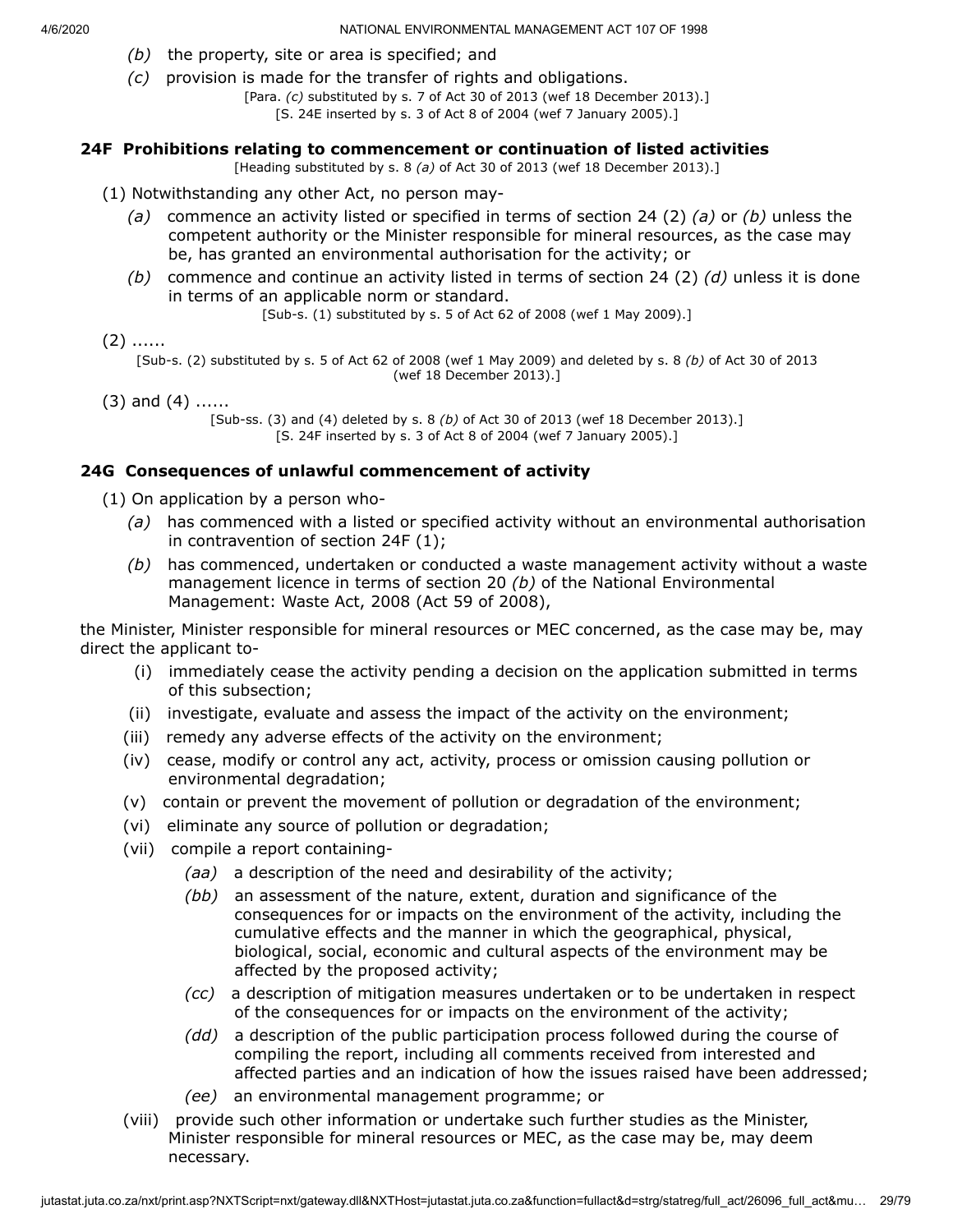(2) The Minister, Minister responsible for mineral resources or MEC concerned must consider any report or information submitted in terms of subsection (1) and thereafter may-

- *(a)* refuse to issue an environmental authorisation; or
- *(b)* issue an environmental authorisation to such person to continue, conduct or undertake the activity subject to such conditions as the Minister, Minister responsible for mineral resources or MEC may deem necessary, which environmental authorisation shall only take effect from the date on which it has been issued; or
- *(c)* direct the applicant to provide further information or take further steps prior to making a decision provided for in paragraph *(a)* or *(b)*.

(3) The Minister, Minister responsible for mineral resources or MEC may as part of his or her decision contemplated in subsection (2) *(a)*, *(b)* or *(c)* direct a person to-

- *(a)* rehabilitate the environment within such time and subject to such conditions as the Minister, Minister responsible for mineral resources or MEC may deem necessary; or
- *(b)* take any other steps necessary under the circumstances.

(4) A person contemplated in subsection (1) must pay an administrative fine, which may not exceed R5 million and which must be determined by the competent authority, before the Minister, Minister responsible for mineral resources or MEC concerned may act in terms of subsection (2) *(a)* or *(b)*.

(5) In considering a decision contemplated in subsection (2), the Minister, Minister responsible for mineral resources or MEC may take into account whether or not the applicant complied with any directive issued in terms of subsection (1) or (2).

(6) The submission of an application in terms of subsection (1) or the granting of an environmental authorisation in terms of subsection (2) *(b)* shall in no way derogate from-

- *(a)* the environmental management inspector's or the South African Police Services' authority to investigate any transgression in terms of this Act or any specific environmental management Act;
- *(b)* the National Prosecuting Authority's legal authority to institute any criminal prosecution.

(7) If, at any stage after the submission of an application in terms of subsection (1), it comes to the attention of the Minister, Minister for mineral resources or MEC, that the applicant is under criminal investigation for the contravention of or failure to comply with section 24F (1) or section 20 *(b)* of the National Environmental Management: Waste Act, 2008 (Act 59 of 2008), the Minister, Minister responsible for mineral resources or MEC may defer a decision to issue an environmental authorisation until such time that the investigation is concluded and-

- *(a)* the National Prosecuting Authority has decided not to institute prosecution in respect of such contravention or failure;
- *(b)* the applicant concerned is acquitted or found not guilty after prosecution in respect of such contravention or failure has been instituted; or
- *(c)* the applicant concerned has been convicted by a court of law of an offence in respect of such contravention or failure and the applicant has in respect of the conviction exhausted all the recognised legal proceedings pertaining to appeal or review.
- [S. 24G inserted by s. 3 of Act 8 of 2004 (wef 7 January 2005) and substituted by s. 6 of Act 62 of 2008 (wef 1 May 2009) and by s. 9 of Act 30 of 2013 (wef 18 December 2013).]

# **24H Registration authorities**

(1) An association proposing to register its members as environmental assessment practitioners may apply to the Minister to be appointed as a registration authority in such manner as the Minister may prescribe.

(2) The application must contain-

- *(a)* the constitution of the association;
- *(b)* a list of the members of the association;
- *(c)* a description of the criteria and process to be used to register environmental assessment practitioners;
- *(d)* a list of the qualifications of the members of the association responsible for the assessment of applicants for registration;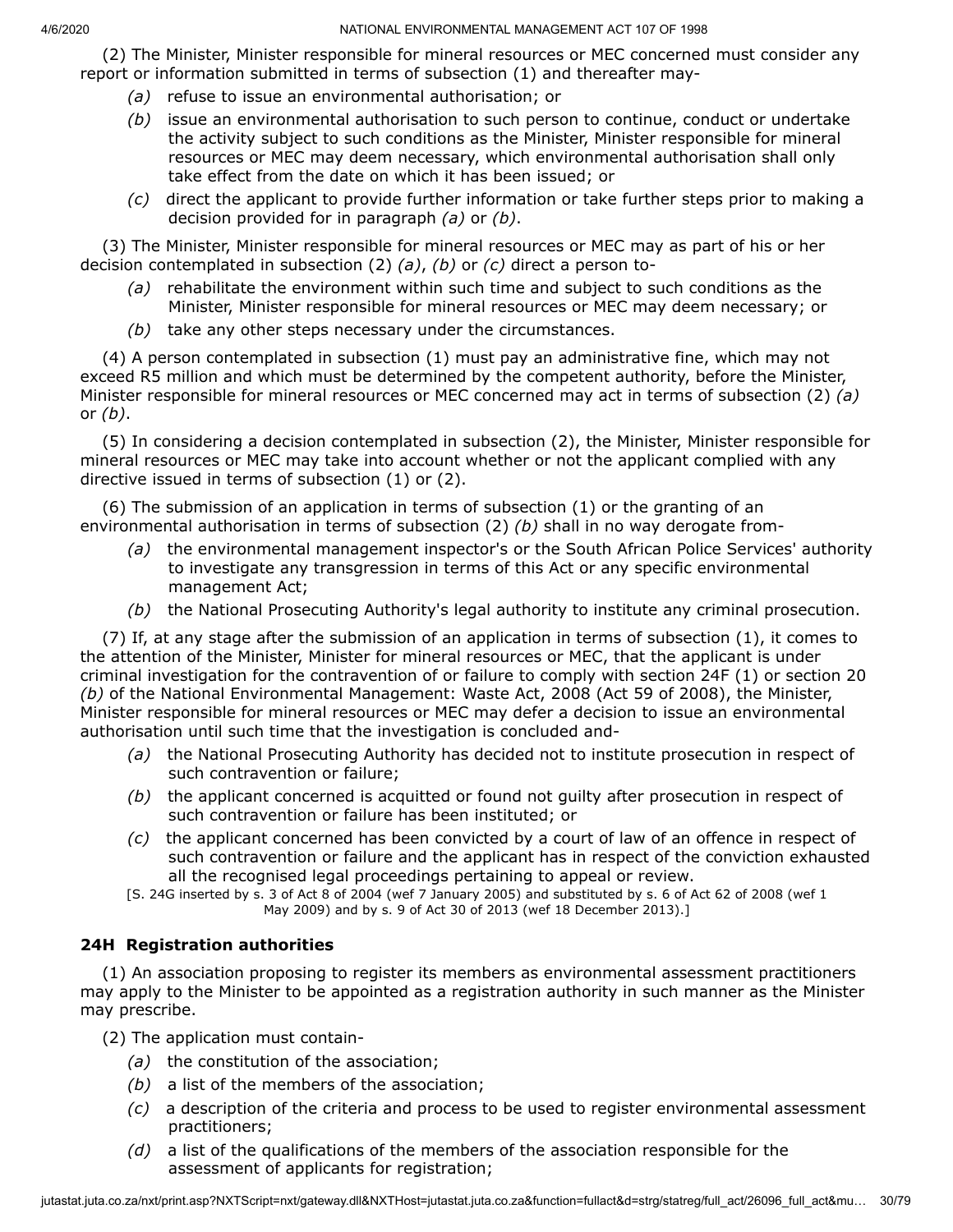- *(e)* a code of conduct regulating the ethical and professional conduct of members of the association; and
- *(f)* any other prescribed requirements.

(3) After considering an application, and any other additional information that the Minister may require, the Minister may-

- *(a)* by notice in the *Gazette*, appoint the association as a registration authority; or
- *(b)* in writing addressed to the association, refuse the application, giving reasons for such refusal.

(4) The Minister may, for good cause and in writing addressed to the association, terminate the appointment of an association as a registration authority.

(5) The Minister must maintain a register of all associations appointed as registration authorities in terms of this section.

(6) The Minister may appoint as registration authorities such number of associations as are required for the purposes of this Act and may, if circumstances so require, limit the number of registration authorities to a single registration authority.

[Sub-s. (6) added by s. 7 of Act 62 of 2008 (wef 1 May 2009).] [S. 24H inserted by s. 3 of Act 8 of 2004 (wef 7 January 2005).]

#### **24I Appointment of external specialist to review assessment**

The Minister or MEC may appoint an external specialist reviewer, and may recover costs from the applicant, in instances where-

- *(a)* the technical knowledge required to review any aspect of an assessment is not readily available within the competent authority;
- *(b)* a high level of objectivity is required which is not apparent in the documents submitted, in order to ascertain whether the information contained in such documents is adequate for decision-making or whether it requires amendment.

[S. 24I inserted by s. 3 of Act 8 of 2004 (wef 7 January 2005).]

## **24J Implementation guidelines**

The Minister or an MEC, with the concurrence of the Minister, may publish guidelines regarding-

- *(a)* listed activities or specified activities; or
- *(b)* the implementation, administration and institutional arrangements of regulations made in terms of section 24 (5).

[S. 24J inserted by s. 8 of Act 62 of 2008 (wef 1 May 2009).]

## **24K Consultation between competent authorities and consideration of legislative compliance requirements of other organs of state having jurisdiction**

(1) The Minister or an MEC may consult with any organ of state responsible for administering the legislation relating to any aspect of an activity that also requires environmental authorisation under this Act in order to coordinate the respective requirements of such legislation and to avoid duplication.

(2) The Minister or an MEC, in giving effect to Chapter 3 of the Constitution and section 24 (4) *(a)* (i) of this Act, may after consultation with the organ of state contemplated in subsection (1) enter into a written agreement with the organ of state in order to avoid duplication in the submission of information or the carrying out of a process relating to any aspect of an activity that also requires environmental authorisation under this Act.

(3) The Minister or an MEC may-

- *(a)* after having concluded an agreement contemplated in subsection (2), consider the relevance and application of such agreement on applications for environmental authorisations; and
- *(b)* when he or she considers an application for environmental authorisation that also requires authorisation in terms of other legislation take account of, either in part or in full and as far as specific areas of expertise are concerned, any process authorised under that legislation as adequate for meeting the requirements of Chapter 5 of this Act,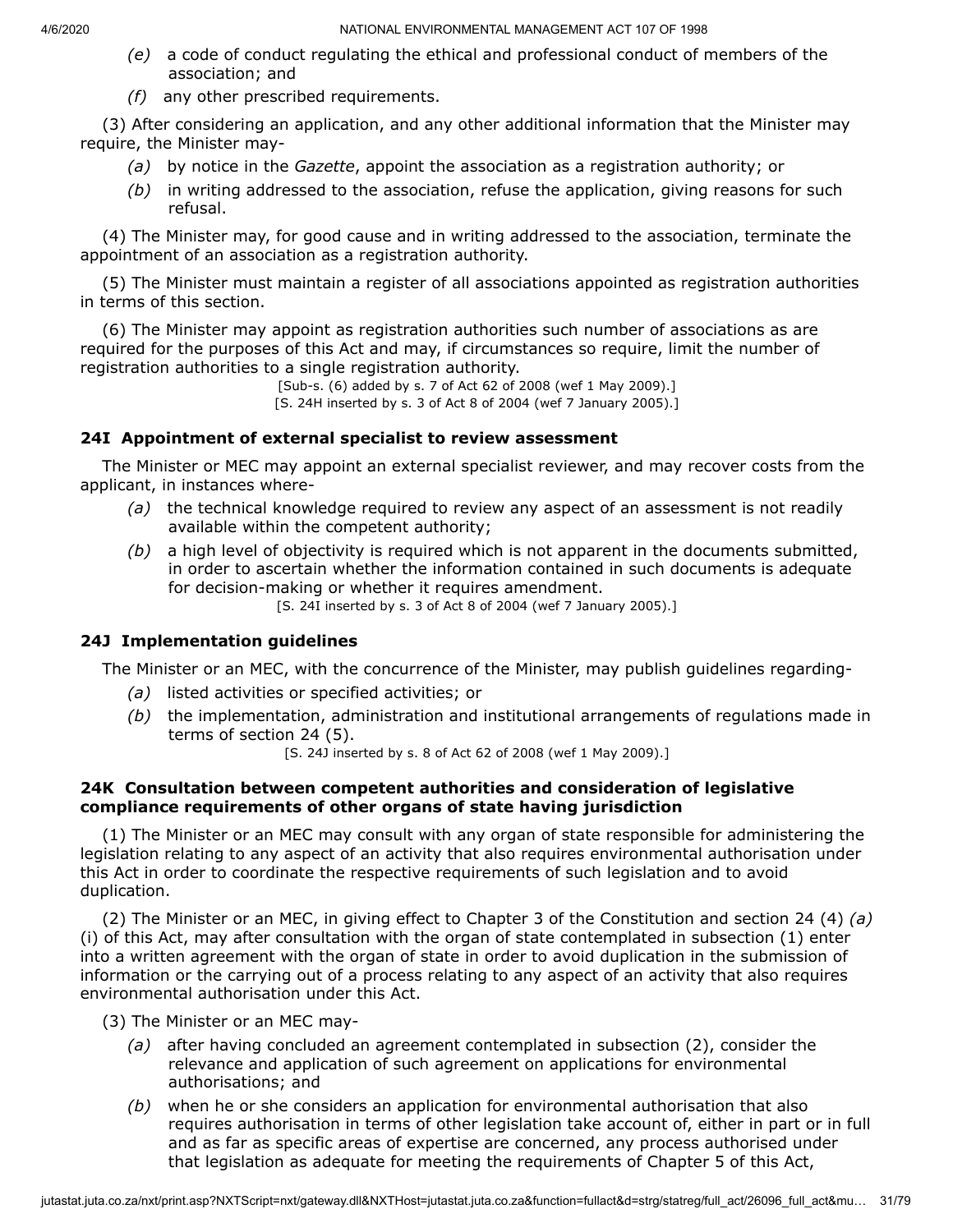whether such processes are concluded or not and provided that section 24 (4) *(a)* and, where applicable, section 24 (4) *(b)* are given effect to in such process. [S. 24K inserted by s. 8 of Act 62 of 2008 (wef 1 May 2009).]

## **24L Alignment of environmental authorisations**

(1) A competent authority empowered under Chapter 5 to issue an environmental authorisation and any other authority empowered under a specific environmental management Act may agree to issue an integrated environmental authorisation.

[Sub-s. (1) substituted by s. 4 *(a)* of Act 25 of 2014 (wef 2 September 2014).]

(2) An integrated environmental authorisation contemplated in subsection (1) may be issued only if-

- *(a)* the relevant provisions of this Act and the other law or specific environmental management Act have been complied with; and
- *(b)* the environmental authorisation specifies the-
	- (i) provisions in terms of which it has been issued; and
	- (ii) relevant authority or authorities that have issued it. [Sub-s. (2) amended by s. 4 *(b)* of Act 25 of 2014 (wef 2 September 2014).]

(3) A competent authority empowered under Chapter 5 to issue an environmental authorisation in respect of a listed activity or specified activity may regard such authorisation as a sufficient basis for the granting or refusing of an authorisation, a permit or a licence under a specific environmental management Act if that specific environmental management Act is also administered by that competent authority.

(4) A competent authority empowered under Chapter 5 to issue an environmental authorisation may regard an authorisation in terms of any other legislation that meets all the requirements stipulated in section 24 (4) *(a)* and, where applicable, section 24 (4) *(b)* to be an environmental authorisation in terms of that Chapter.

[S. 24L inserted by s. 8 of Act 62 of 2008 (wef 1 May 2009).]

## **24M Exemptions from application of certain provisions**

(1) The Minister or MEC, as the case may be, may grant an exemption from any provision of this Act, except from the provision of section 24 (4) *(a)* or the requirement to obtain an environmental authorisation contemplated in section 24 (2) *(a)* or *(b)*.

[Sub-s. (1) substituted by s. 10 *(a)* of Act 30 of 2013 (wef 18 December 2013).]

(2) The Minister responsible for mineral resources may grant an exemption from any matter contemplated in section 24 (4) *(b)*.

(3) The Minister or an MEC, as the case may be, must prescribe the process to be followed for the lodging and processing of an application for exemption in terms of this section.

(4) The Minister, the Minister responsible for mineral resources or MEC may only grant an exemption contemplated in subsection  $(1)$  or  $(2)$ , as the case may be, if-

- *(a)* the granting of the exemption is unlikely to result in significant detrimental consequences for or impacts on the environment;
- *(b)* the provision cannot be implemented in practice in the case of the application in question;
- *(c)* the exemption is unlikely to adversely affect the rights of interested or affected parties; or
- *(d)* the activity is of national or provincial importance and is aimed at preventing or mitigating serious harm to the environment or property.

[Para. *(d)* added by s. 10 *(b)* of Act 30 of 2013 (wef 18 December 2013).] [S. 24M inserted by s. 8 of Act 62 of 2008 (wef 1 May 2009).]

## **24N Environmental management programme**

(1) The Minister, the Minister responsible for mineral resources, an MEC or identified competent authority may require the submission of an environmental management programme before considering an application for an environmental authorisation.

[Sub-s. (1) substituted by s. 5 *(a)* of Act 25 of 2014 (wef 2 September 2014).]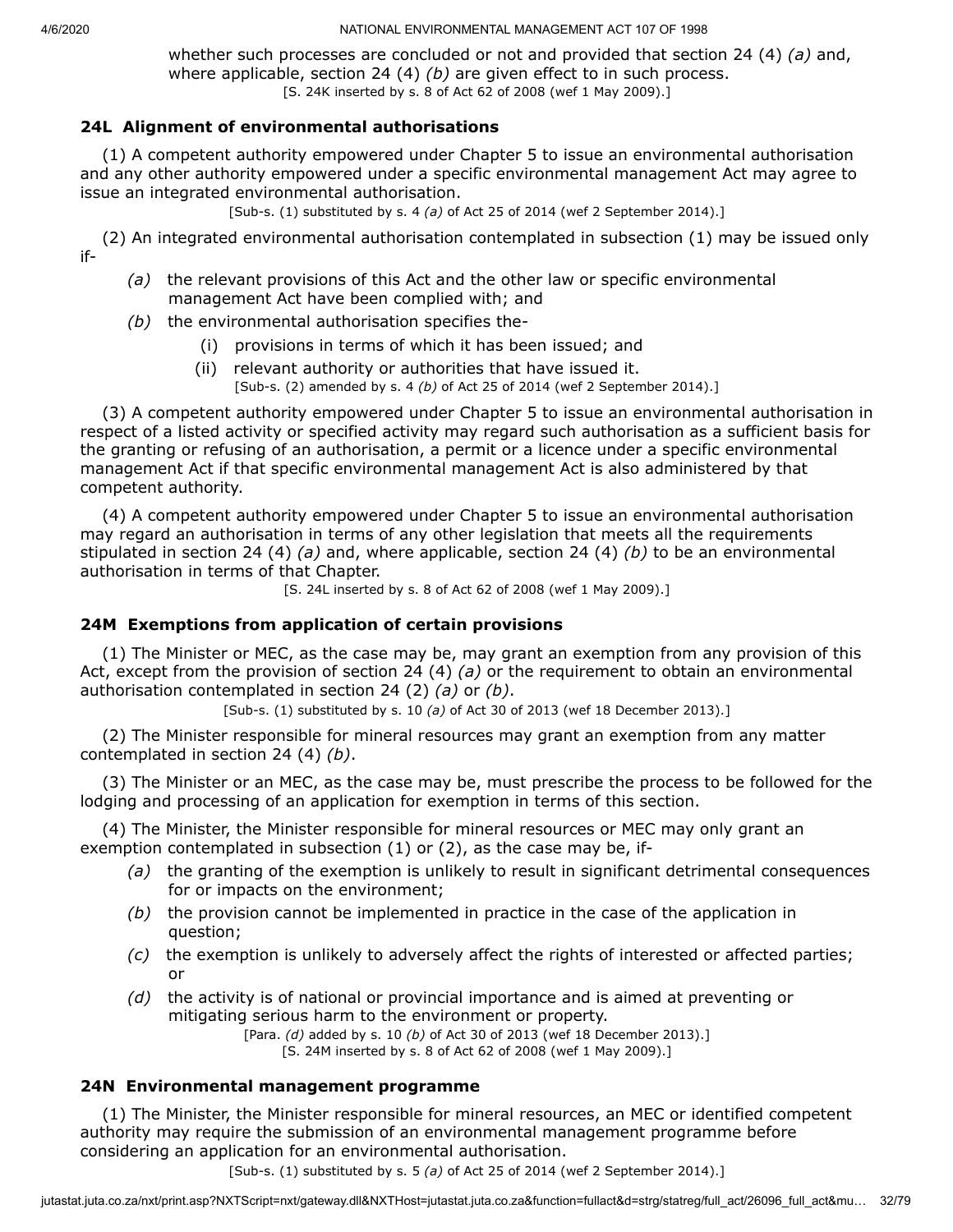(1A) Where environmental impact assessment has been identified as the environmental instrument to be utilised in informing an application for environmental authorisation, or where such application relates to prospecting, mining, exploration, production and related activities on a prospecting, mining, exploration or production area, the Minister, the Minister responsible for mineral resources, an MEC or identified competent authority must require the submission of an environmental management programme before considering an application for an environmental authorisation.

[Sub-s. (1A) substituted by s. 5 *(b)* of Act 25 of 2014 (wef 2 September 2014).]

- (2) The environmental management programme must contain-
	- *(a)* information on any proposed management, mitigation, protection or remedial measures that will be undertaken to address the environmental impacts that have been identified in a report contemplated in subsection 24 (1A), including environmental impacts or objectives in respect of-
		- (i) planning and design;
		- (ii) pre-construction and construction activities;
		- (iii) the operation or undertaking of the activity in question;
		- (iv) the rehabilitation of the environment; and
		- (v) closure, if applicable;
	- *(b)* details of-
		- (i) the person who prepared the environmental management programme; and
		- (ii) the expertise of that person to prepare an environmental management programme;
	- *(c)* a detailed description of the aspects of the activity that are covered by the environmental management programme;
	- *(d)* information identifying the persons who will be responsible for the implementation of the measures contemplated in paragraph *(a)*;
	- *(e)* information in respect of the mechanisms proposed for monitoring compliance with the environmental management programme and for reporting on the compliance;
	- *(f)* as far as is reasonably practicable, measures to rehabilitate the environment affected by the undertaking of any listed activity or specified activity to its natural or predetermined state or to a land use which conforms to the generally accepted principle of sustainable development; and
	- *(g)* a description of the manner in which it intends to-
		- (i) modify, remedy, control or stop any action, activity or process which causes pollution or environmental degradation;
		- (ii) remedy the cause of pollution or degradation and migration of pollutants; and
		- (iii) comply with any prescribed environmental management standards or practices.
- (3) The environmental management programme must, where appropriate-
	- *(a)* set out time periods within which the measures contemplated in the environmental management programme must be implemented;
	- *(b)* contain measures regulating responsibilities for any environmental damage, pollution, pumping and treatment of polluted or extraneous water or ecological degradation which may occur inside and outside the boundaries of the operations in question; [Para. *(b)* substituted by s. 5 *(c)* of Act 25 of 2014 (wef 2 September 2014).]
	- *(c)* develop an environmental awareness plan describing the manner in which-
		- (i) the applicant intends to inform his or her employees of any environmental risk which may result from their work; and
		- (ii) risks must be dealt with in order to avoid pollution or the degradation of the environment.

 $(4)$  ......

[Sub-s. (4) deleted by s. 5 *(d)* of Act 25 of 2014 (wef 2 September 2014).]

(5) The Minister, the Minister responsible for mineral resources or an MEC may call for additional information and may direct that the environmental management programme in question must be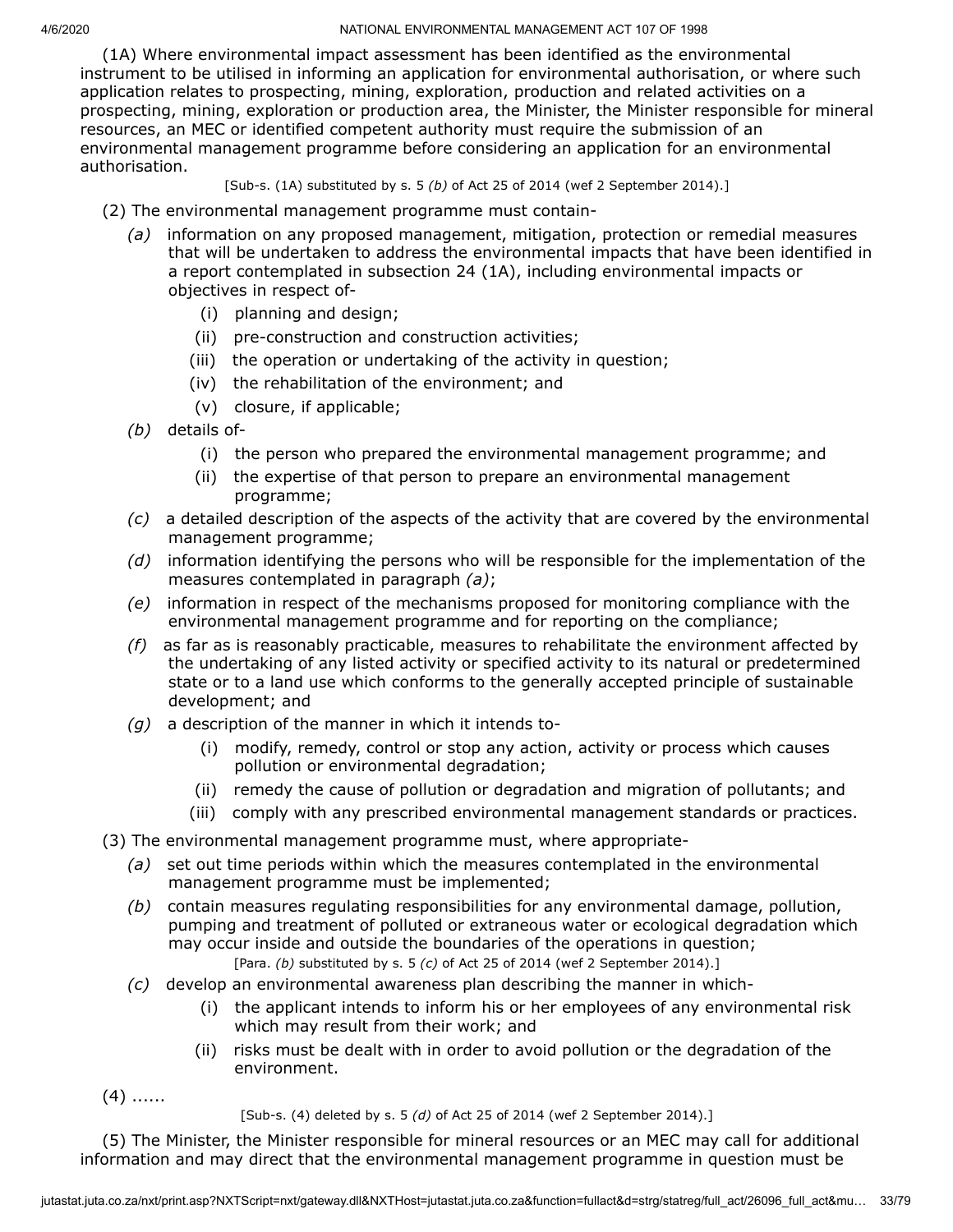adjusted in such a way as the Minister, the Minister responsible for mineral resources or the MEC may require.

[Sub-s. (5) substituted by s. 5 *(e)* of Act 25 of 2014 (wef 2 September 2014).]

(6) The Minister, the Minister responsible for mineral resources or an MEC may at any time after he or she has approved an application for an environmental authorisation approve an amended environmental management programme.

[Sub-s. (6) substituted by s. 5 *(e)* of Act 25 of 2014 (wef 2 September 2014).]

- (7) The holder and any person issued with an environmental authorisation-
	- *(a)* must at all times give effect to the general objectives of integrated environmental management laid down in section 23;
	- *(b)* must consider, investigate, assess and communicate the impact of his or her prospecting or mining on the environment;
	- *(c)* must manage all environmental impacts-
		- (i) in accordance with his or her approved environmental management programme, where appropriate; and
		- (ii) as an integral part of the prospecting or mining, exploration or production operation, unless the Minister responsible for mineral resources directs otherwise;
			- [Sub-para. (ii) substituted by s. 5 *(f)* of Act 25 of 2014 (wef 2 September 2014).]
	- *(d)* must monitor and audit compliance with the requirements of the environmental management programme;
	- *(e)* must, as far as is reasonably practicable, rehabilitate the environment affected by the prospecting or mining operations to its natural or predetermined state or to a land use which conforms to the generally accepted principle of sustainable development; and
	- *(f)* is responsible for any environmental damage, pollution, pumping and treatment of polluted or extraneous water or ecological degradation as a result of his or her operations to which such right, permit or environmental authorisation relates. [Para. *(f)* substituted by s. 5 *(g)* of Act 25 of 2014 (wef 2 September 2014).]

(8) Notwithstanding the Companies Act, 2008 (Act 71 of 2008), or the Close Corporations Act, 1984 (Act 69 of 1984), the directors of a company or members of a close corporation are jointly and severally liable for any negative impact on the environment, whether advertently or inadvertently caused by the company or close corporation which they represent, including damage, degradation or pollution.

> [Sub-s. (8) added by s. 5 *(h)* of Act 25 of 2014 (wef 2 September 2014).] [S. 24N inserted by s. 8 of Act 62 of 2008 (wef 1 May 2009).]

## **24O Criteria to be taken into account by competent authorities when considering applications**

(1) If the Minister, the Minister responsible for mineral resources or an MEC considers an application for an environmental authorisation, the Minister, Minister responsible for mineral resources or MEC must-

- *(a)* comply with this Act;
- *(b)* take into account all relevant factors, which may include-
	- (i) any pollution, environmental impacts or environmental degradation likely to be caused if the application is approved or refused;
	- (ii) measures that may be taken-
		- *(aa)* to protect the environment from harm as a result of the activity which is the subject of the application; and
		- *(bb)* to prevent, control, abate or mitigate any pollution, substantially detrimental environmental impacts or environmental degradation;
	- (iii) the ability of the applicant to implement mitigation measures and to comply with any conditions subject to which the application may be granted;
	- (iiiA) the ability of the applicant to comply with the prescribed financial provision; [Sub-para. (iiiA) inserted by s. 6 *(b)* of Act 25 of 2014 (wef 2 September 2014).]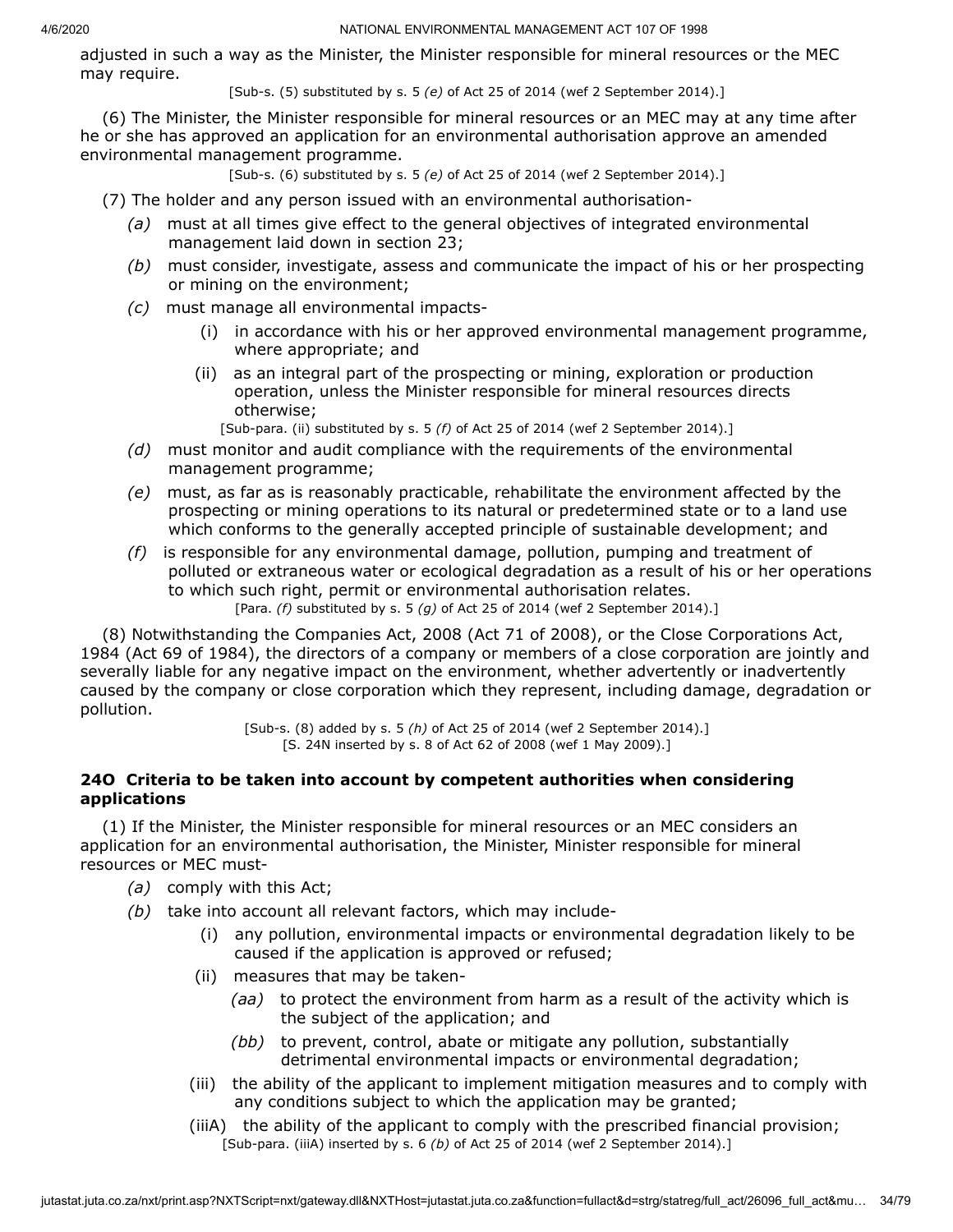- (iv) where appropriate, any feasible and reasonable alternatives to the activity which is the subject of the application and any feasible and reasonable modifications or changes to the activity that may minimise harm to the environment;
- (v) any information and maps compiled in terms of section 24 (3), including any prescribed environmental management frameworks, to the extent that such information, maps and frameworks are relevant to the application;
- (vi) information contained in the application form, reports, comments, representations and other documents submitted in terms of this Act to the Minister, Minister responsible for mineral resources, MEC or competent authority in connection with the application;
- (vii) any comments received from organs of state that have jurisdiction over any aspect of the activity which is the subject of the application; and
- (viii) any guidelines, departmental policies, and environmental management instruments that have been adopted in the prescribed manner by the Minister or MEC, with the concurrence of the Minister, and any other information in the possession of the competent authority that are relevant to the application; and [Sub-para. (viii) substituted by s. 11 of Act 30 of 2013 (wef 18 December 2013).]
- *(c)* take into account the comments of any organ of state charged with the administration of any law which relates to the activity in question.

[Sub-s. (1) amended by s. 6 *(a)* of Act 25 of 2014 (wef 2 September 2014).]

(2) The Minister, the Minister responsible for mineral resources or an MEC must consult with every State department that administers a law relating to a matter affecting the environment when such Minister, Minister responsible for mineral resources or MEC considers an application for an environmental authorisation.

[Sub-s. (2) substituted by s. 6 *(c)* of Act 25 of 2014 (wef 2 September 2014).]

(2A) Where the matter relates to prospecting, exploration, mining or production, the request for comment contemplated in subsection (2), must be submitted by registered mail to the Director-General or provincial head of department of the State department contemplated in subsection (2). [Sub-s. (2A) inserted by s. 6 *(d)* of Act 25 of 2014 (wef 2 September 2014).]

(3) A State department consulted in terms of subsection (2) must submit comment within 30 days from the date on which the Minister, Minister responsible for mineral resources or MEC, or environmental assessment practitioner requests such State department in writing to submit comment.

[Sub-s. (3) substituted by s. 6 *(e)* of Act 25 of 2014 (wef 2 September 2014).]

 $(4)$  and  $(5)$  ......

[Sub-ss. (4) and (5) deleted by s. 6 *(f)* of Act 25 of 2014 (wef 2 September 2014).] [S. 24O inserted by s. 8 of Act 62 of 2008 (wef 1 May 2009).]

## **24P Financial provision for remediation of environmental damage**

(1) An applicant for an environmental authorisation relating to prospecting, exploration, mining or production must, before the Minister responsible for mineral resources issues the environmental authorisation, comply with the prescribed financial provision for the rehabilitation, closure and ongoing post decommissioning management of negative environmental impacts.

[Sub-s. (1) substituted by s. 7 *(a)* of Act 25 of 2014 (wef 2 September 2014).]

(2) If any holder or any holder of an old order right fails to rehabilitate or to manage any impact on the environment, or is unable to undertake such rehabilitation or to manage such impact, the Minister responsible for mineral resources may, upon written notice to such holder, use all or part of the financial provision contemplated in subsection (1) to rehabilitate or manage the environmental impact in question.

(3) Every holder must annually-

- *(a)* assess his or her environmental liability in a prescribed manner and must increase his or her financial provision to the satisfaction of the Minister responsible for mineral resources; and
- *(b)* submit an audit report to the Minister responsible for mineral resources on the adequacy of the financial provision from an independent auditor.

[Sub-s. (3) substituted by s. 7 *(b)* of Act 25 of 2014 (wef 2 September 2014).]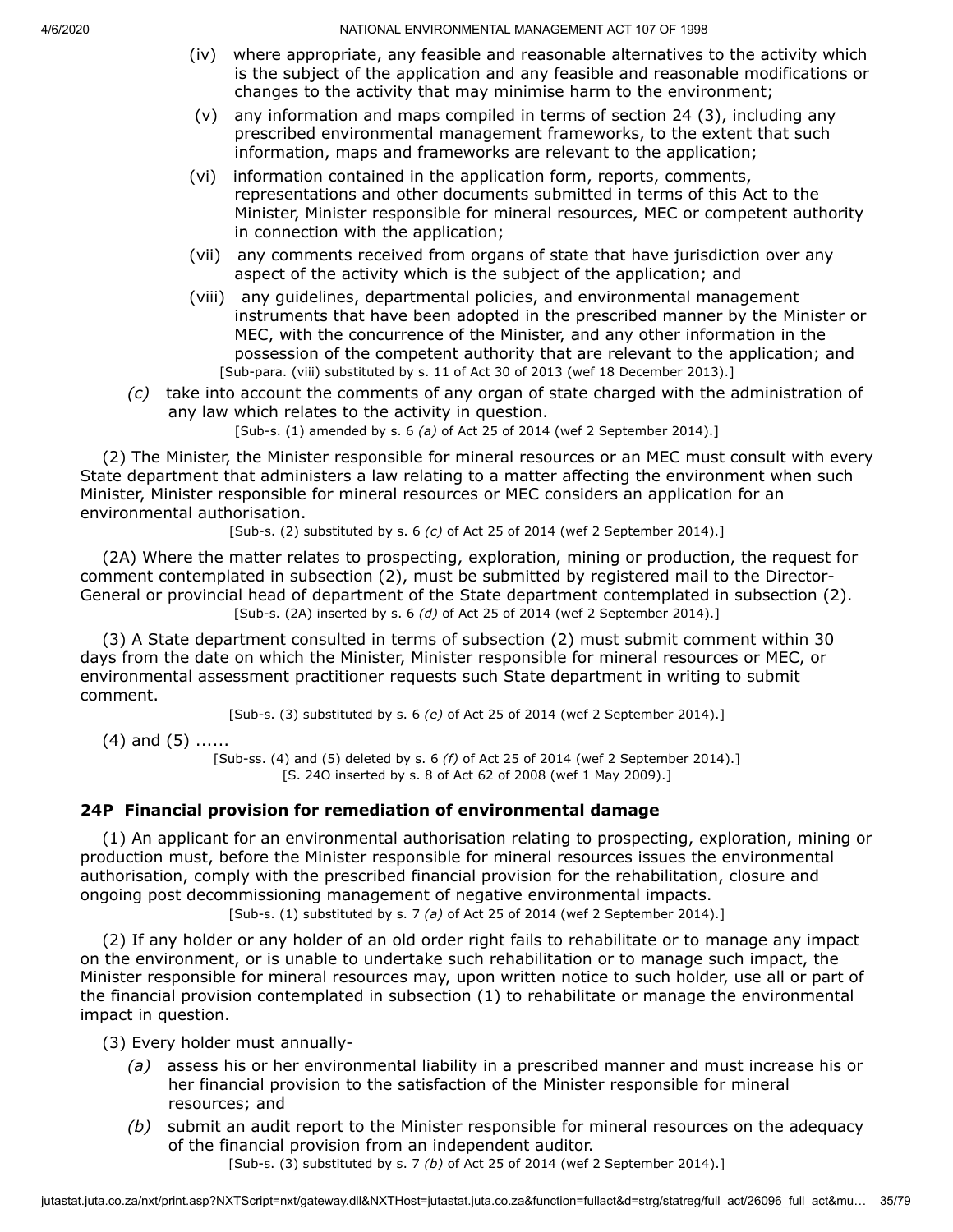(4) *(a)* If the Minister responsible for mineral resources is not satisfied with the assessment and financial provision contemplated in this section, the Minister responsible for mineral resources may appoint an independent assessor to conduct the assessment and determine the financial provision.

*(b)* Any cost in respect of such assessment must be borne by the holder in question.

(5) The requirement to maintain and retain the financial provision contemplated in this section remains in force notwithstanding the issuing of a closure certificate by the Minister responsible for mineral resources in terms of the Mineral and Petroleum Resources Development Act, 2002 to the holder or owner concerned and the Minister responsible for mineral resources may retain such portion of the financial provision as may be required to rehabilitate the closed mining or prospecting operation in respect of latent, residual or any other environmental impacts, including the pumping of polluted or extraneous water, for a prescribed period.

[Sub-s. (5) substituted by s. 7 *(c)* of Act 25 of 2014 (wef 2 September 2014).]

(6) The Insolvency Act, 1936 (Act 24 of 1936), does not apply to any form of financial provision contemplated in subsection (1) and all amounts arising from that provision.

(7) The Minister, or an MEC in concurrence with the Minister, may in writing make subsections (1) to (6) with the changes required by the context applicable to any other application in terms of this Act.

[S. 24P inserted by s. 8 of Act 62 of 2008 (wef 1 May 2009).]

#### **24Q Monitoring and performance assessment**

As part of the general terms and conditions for an environmental authorisation and in order to-

- *(a)* ensure compliance with the conditions of the environmental authorisation; and
- *(b)* in order to assess the continued appropriateness and adequacy of the environmental management programme,

every holder and every holder of an old order right must conduct such monitoring and such performance assessment of the approved environmental management programme as may be prescribed.

[S. 24Q inserted by s. 8 of Act 62 of 2008 (wef 1 May 2009).]

#### **24R Mine closure on environmental authorisation**

(1) Every holder, holder of an old order right and owner of works remain responsible for any environmental liability, pollution or ecological degradation, the pumping and treatment of polluted or extraneous water, the management and sustainable closure thereof notwithstanding the issuing of a closure certificate by the Minister responsible for mineral resources in terms of the Mineral and Petroleum Resources Development Act, 2002, to the holder or owner concerned. [Sub-s. (1) substituted by s. 8 *(a)* of Act 25 of 2014 (wef 2 September 2014).]

(2) When the Minister responsible for mineral resources issues a closure certificate, he or she must return such portion of the financial provision contemplated in section 24P as the Minister may deem appropriate to the holder concerned, but may retain a portion of such financial provision referred to in subsection (1) for any latent, residual or any other environmental impact, including the pumping of polluted or extraneous water, for a prescribed period after issuing a closure certificate.

[Sub-s. (2) substituted by s. 8 *(b)* of Act 25 of 2014 (wef 2 September 2014).]

(3) Every holder, holder of an old order right or owner of works must plan, manage and implement such procedures and requirements in respect of the closure of a mine as may be prescribed.

(4) The Minister may, in consultation with the Minister responsible for mineral resources and by notice in the *Gazette*, identify areas where mines are interconnected or their impacts are integrated to such an extent that the interconnection results in a cumulative impact.

(5) The Minister may, by notice in the *Gazette*, publish strategies in order to facilitate mine closure where mines are interconnected, have an integrated impact or pose a cumulative impact. [S. 24R inserted by s. 8 of Act 62 of 2008 (wef 1 May 2009).]

#### **24S Management of residue stockpiles and residue deposits**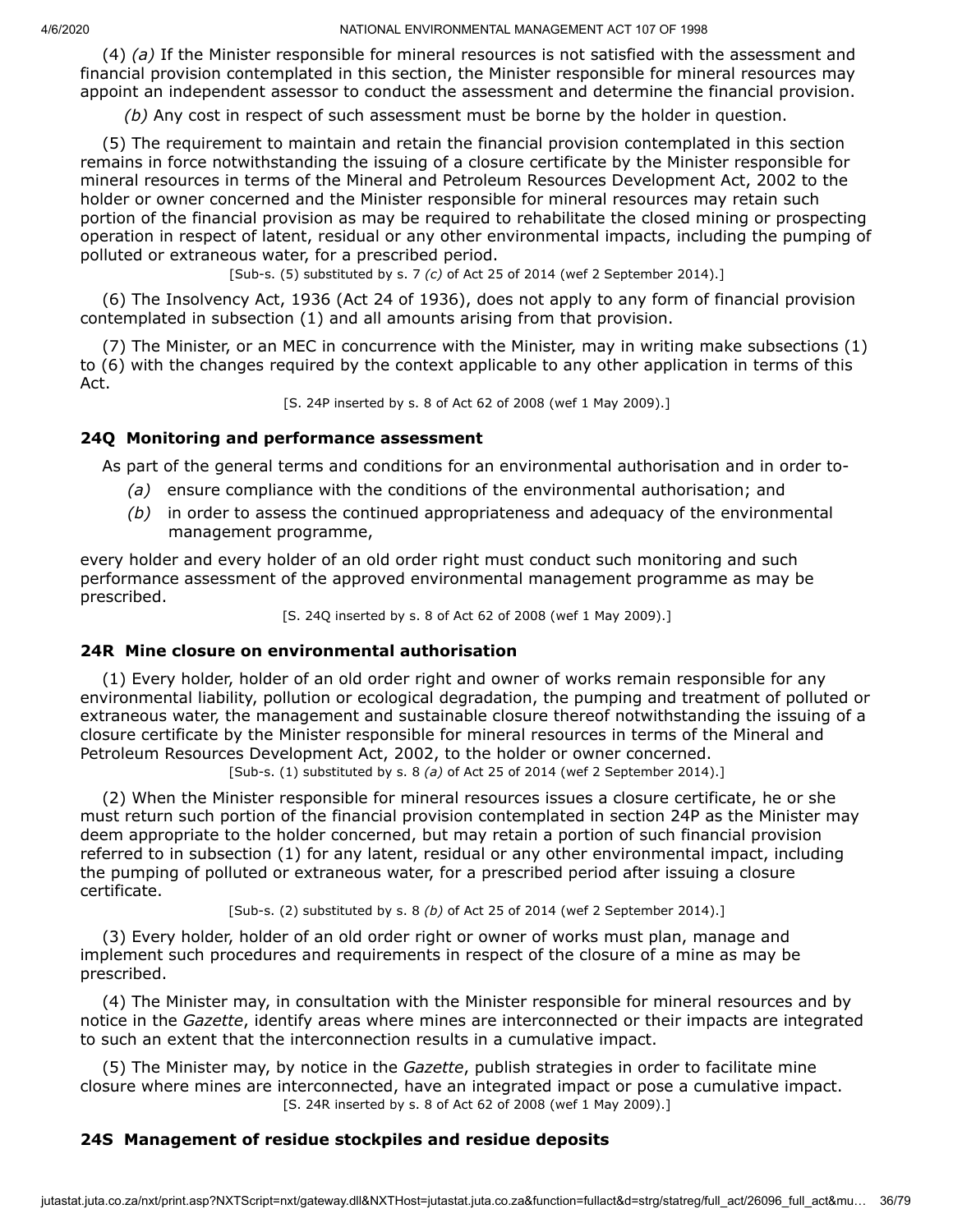Residue stockpiles and residue deposits must be deposited and managed in accordance with the provisions of the National Environmental Management: Waste Act, 2008 (Act 59 of 2008), on any site demarcated for that purpose in the environmental management plan or environmental management programme in question.

[S. 24S added by s. 9 of Act 25 of 2014 (wef 2 September 2014).]

### **CHAPTER 6 INTERNATIONAL OBLIGATIONS AND AGREEMENTS (ss 25-27)**

### **25 Incorporation of international environmental instruments**

(1) Where the Republic is not yet bound by an international environmental instrument, the Minister may make a recommendation to Cabinet and Parliament regarding accession to and ratification of an international environmental instrument, which may deal with the following:

- *(a)* Available resources to ensure implementation;
- *(b)* views of interested and affected parties;
- *(c)* benefits to the Republic;
- *(d)* disadvantages to the Republic;
- *(e)* the estimated date when the instrument is to come into effect;
- *(f)* the estimated date when the instrument will become binding on the Republic;
- *(g)* the minimum number of states required to sign the instrument in order for it to come into effect;
- *(h)* the respective responsibilities of all national departments involved;
- *(i)* the potential impact of accession on national parties;
- *(j)* reservations to be made, if any; and
- *(k)* any other matter which in the opinion of the Minister is relevant.

(2) Where the Republic is a party to an international environmental instrument the Minister, after compliance with the provisions of section 231 (2) and (3) of the Constitution, may publish the provisions of the international environmental instrument in the *Gazette* and any amendment or addition to such instrument.

(3) The Minister may introduce legislation in Parliament or make such regulations as may be necessary for giving effect to an international environmental instrument to which the Republic is a party, and such legislation and regulations may deal with *inter alia* the following-

- *(a)* the co-ordination of the implementation of the instrument;
- *(b)* the allocation of responsibilities in terms of the instrument, including those of other organs of state;
- *(c)* the gathering of information, including for the purposes of compiling and updating reports required in terms of the instrument and for submission to Parliament;
- *(d)* the dissemination of information related to the instrument and reports from international meetings;
- *(e)* initiatives and steps regarding research, education, training, awareness raising and capacity building;
- *(f)* ensuring public participation;
- *(g)* implementation of and compliance with the provisions of the instrument, including the creation of offences and the prescription of penalties where applicable; and
- *(h)* any other matter necessary to give effect to the instrument.

(4) The Minister may prior to a recommendation referred to in subsection (1), publish a notice in the *Gazette*, stating his or her intention to make such recommendation and inviting written comments.

#### **26 Reports**

(1) The Minister must report to Parliament once a year regarding international environmental instruments for which he or she is responsible and such report may include details on-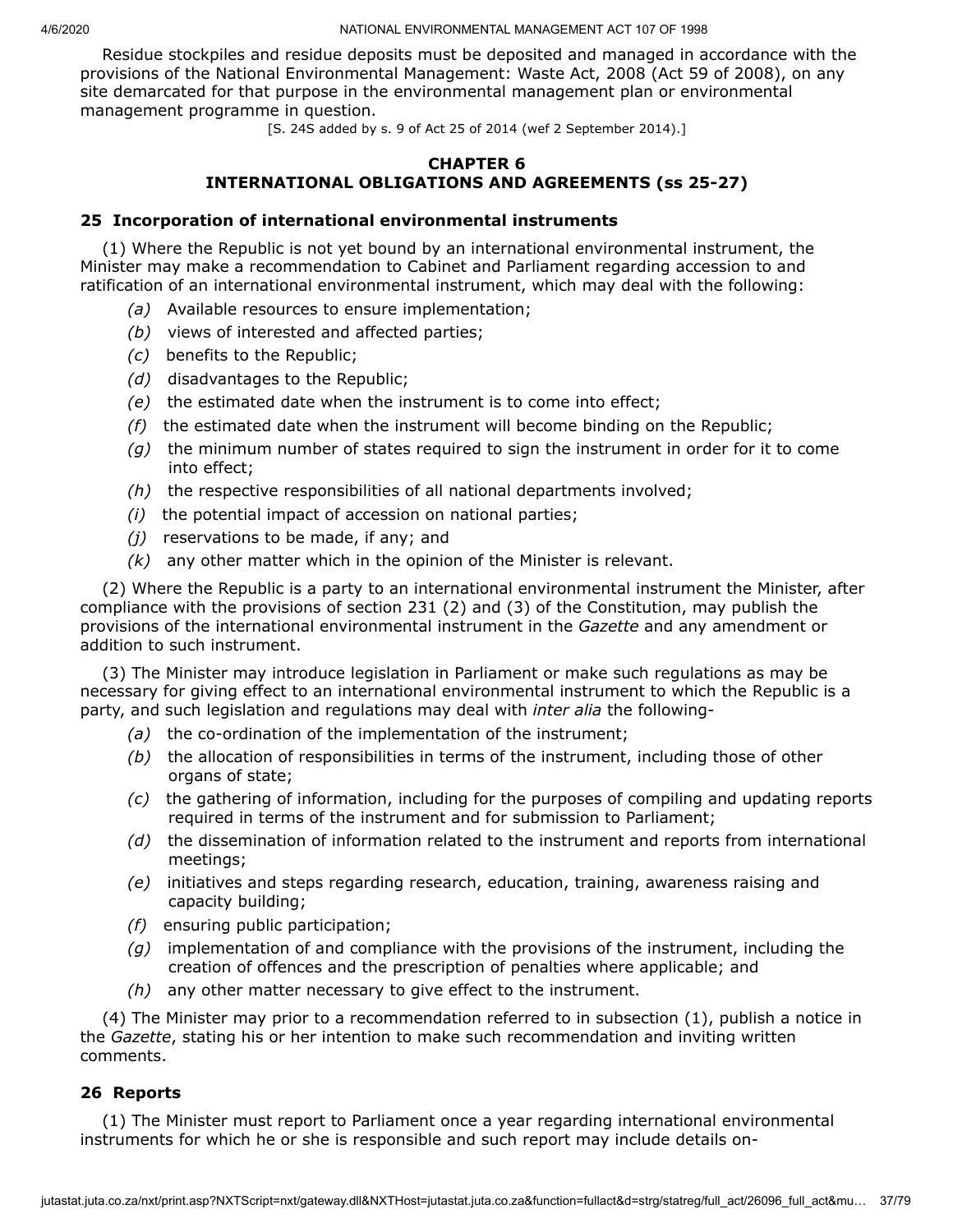- *(a)* participation in international meetings concerning international environmental instruments;
- *(b)* progress in implementing international environmental instruments to which the Republic is a party;
- *(c)* preparations undertaken in respect of international instruments to which the Republic is likely to become a party;
- *(d)* initiatives and negotiations within the region of Southern Africa;
- *(e)* the efficacy of co-ordination mechanisms; and
- *(f)* legislative measures that have been taken and the time frames within which it is envisaged that their objectives will be achieved.

(2) *(a)* The Minister must initiate an Annual Performance Report on Sustainable Development to meet the government's commitment to Agenda 21.

*(b)*(i) The Annual Performance Report must cover all relevant activities of all national departments and spheres of government.

(ii) All relevant organs of state must provide information to the Minister by a date to be determined by the Minister for the purposes of the report referred to in paragraph *(a)* and this may consist of an assembly of information compiled for other purposes.

*(c)* The Minister may appoint persons as he or she considers necessary to act as a Secretariat to ensure preparation of the report.

*(d)* The purpose of the report shall be to-

- (i) provide an audit and a report of the government's performance in respect of Agenda 21;
- (ii) review procedures for co-ordinating policies and budgets to meet the objectives of Agenda 21; and
- (iii) review progress on a public educational programme to support the objectives of Agenda 21.

### **27 Application**

(1) This Chapter applies to any international environmental instrument whether the Republic became a party to it before or after the coming into force of this Act.

(2) The provisions of any international environmental instrument published in accordance with this section are evidence of the contents of the international environmental instrument in any proceedings or matter in which the provisions of the instrument come into question.

### **CHAPTER 7 COMPLIANCE, ENFORCEMENT AND PROTECTION (ss 28-34H)**

### *Part 1*

### *Environmental hazards, access to information and protection of whistleblowers (ss 28-31)* [Heading substituted by s. 2 of Act 46 of 2003 (wef 1 May 2005).]

# **28 Duty of care and remediation of environmental damage**

(1) Every person who causes, has caused or may cause significant pollution or degradation of the environment must take reasonable measures to prevent such pollution or degradation from occurring, continuing or recurring, or, in so far as such harm to the environment is authorised by law or cannot reasonably be avoided or stopped, to minimise and rectify such pollution or degradation of the environment.

(1A) Subsection (1) also applies to a significant pollution or degradation that-

- *(a)* occurred before the commencement of this Act;
- *(b)* arises or is likely to arise at a different time from the actual activity that caused the contamination; or
- *(c)* arises through an act or activity of a person that results in a change to pre-existing contamination.

[Sub-s. (1A) inserted by s. 12 *(a)* of Act 14 of 2009 (wef 18 September 2009).]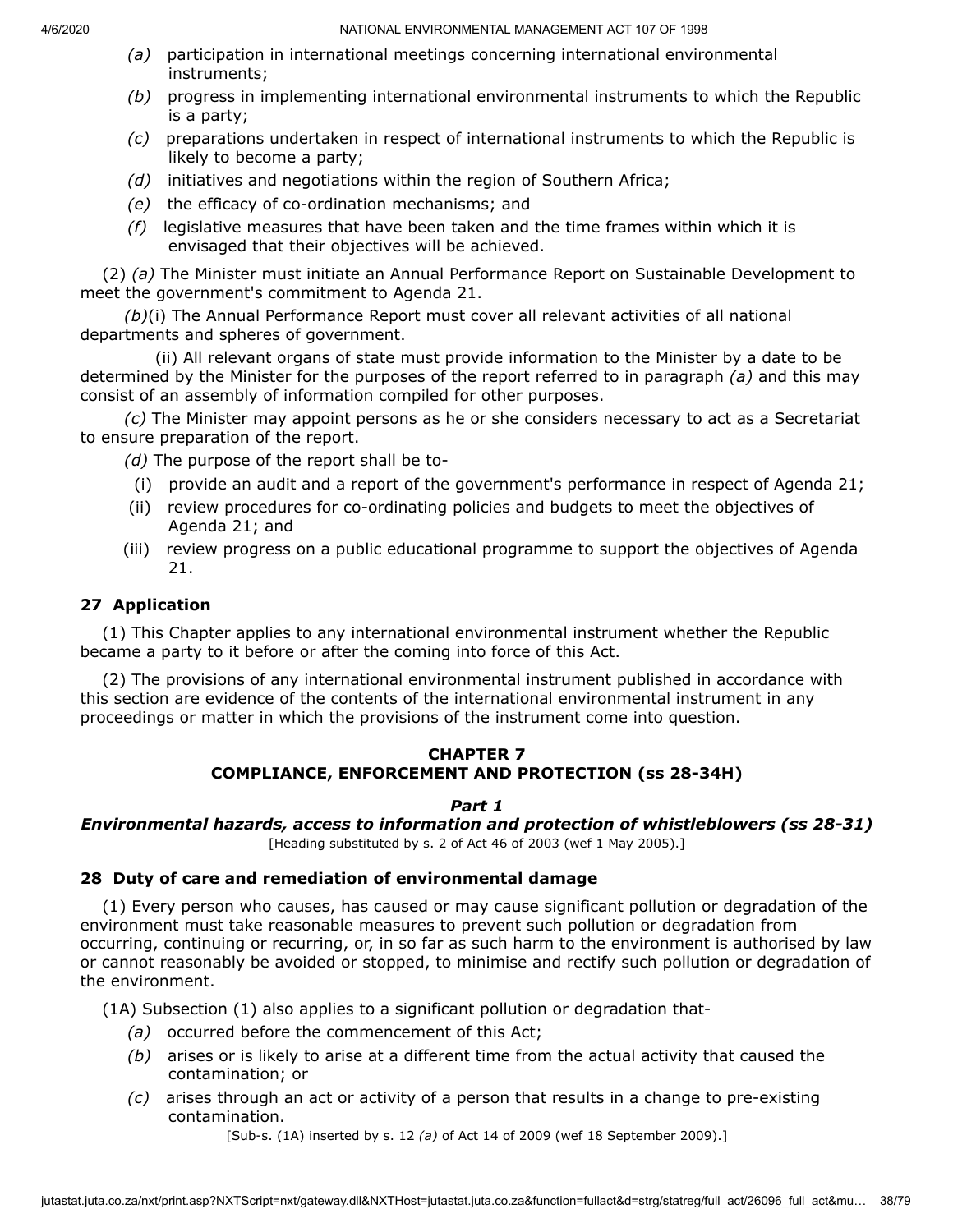(2) Without limiting the generality of the duty in subsection (1), the persons on whom subsection (1) imposes an obligation to take reasonable measures, include an owner of land or premises, a person in control of land or premises or a person who has a right to use the land or premises on which or in which-

- *(a)* any activity or process is or was performed or undertaken; or
- *(b)* any other situation exists,

which causes, has caused or is likely to cause significant pollution or degradation of the environment.

(3) The measures required in terms of subsection (1) may include measures to-

- *(a)* investigate, assess and evaluate the impact on the environment;
- *(b)* inform and educate employees about the environmental risks of their work and the manner in which their tasks must be performed in order to avoid causing significant pollution or degradation of the environment;
- *(c)* cease, modify or control any act, activity or process causing the pollution or degradation;
- *(d)* contain or prevent the movement of pollutants or the causant of degradation;
- *(e)* eliminate any source of the pollution or degradation; or
- *(f)* remedy the effects of the pollution or degradation.

(4) The Director-General, the Director-General of the department responsible for mineral resources or a provincial head of department may, after having given adequate opportunity to affected persons to inform him or her of their relevant interests, direct any person who is causing, has caused or may cause significant pollution or degradation of the environment to-

- *(a)* cease any activity, operation or undertaking;
- *(b)* investigate, evaluate and assess the impact of specific activities and report thereon;
- *(c)* commence taking specific measures before a given date;
- *(d)* diligently continue with those measures; and
- *(e)* complete those measures before a specified reasonable date:

Provided that the Director-General or a provincial head of department may, if urgent action is necessary for the protection of the environment, issue such directive, and consult and give such opportunity to inform as soon thereafter as is reasonable.

[Sub-s. (4) substituted by s. 12 *(a)* of Act 30 of 2013 (wef 18 December 2013) and amended by s. 10 *(a)* of Act 25 of 2014 (wef 2 September 2014).]

(5) The Director-General, the Director-General of the department responsible for mineral resources or a provincial head of department, when considering any measure or time period envisaged in subsection (4), must have regard to the following:

- *(a)* the principles set out in section 2;
- *(b)* the provisions of any adopted environmental management plan or environmental implementation plan;
- *(c)* the severity of any impact on the environment and the costs of the measures being considered;
- *(d)* any measures proposed by the person on whom measures are to be imposed;
- *(e)* the desirability of the State fulfilling its role as custodian holding the environment in public trust for the people; and

[Para. *(e)* substituted by s. 12 *(b)* of Act 30 of 2013 (wef 18 December 2013).]

*(f)* any other relevant factors.

[Sub-s. (5) amended by s. 10 *(b)* of Act 25 of 2014 (wef 2 September 2014).]

(6) If a person required under this Act to undertake rehabilitation or other remedial work on the land of another, reasonably requires access to, use of or a limitation on use of that land in order to effect rehabilitation or remedial work, but is unable to acquire it on reasonable terms, the Minister may-

*(a)* expropriate the necessary rights in respect of that land for the benefit of the person undertaking the rehabilitation or remedial work, who will then be vested with the expropriated rights; and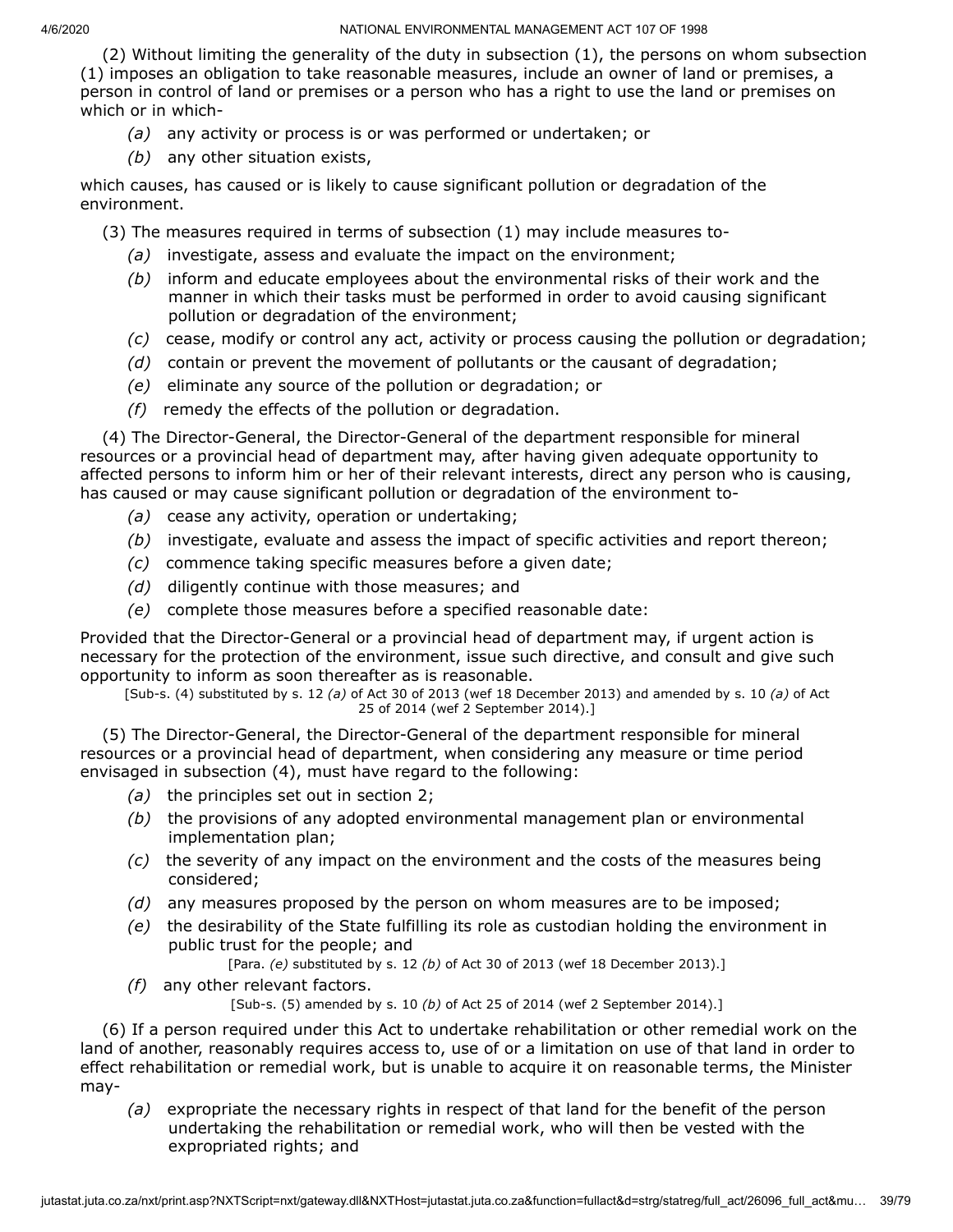*(b)* recover from the person for whose benefit the expropriation was effected all costs incurred.

(7) Should a person fail to comply, or inadequately comply, with a directive under subsection (4), the Director-General or a provincial head of department may take reasonable measures to remedy the situation or apply to a competent court for appropriate relief.

[Sub-s. (7) substituted by s. 12 *(b)* of Act 14 of 2009 (wef 18 September 2009) and by s. 12 *(c)* of Act 30 of 2013 (wef 18 December 2013).]

(8) Subject to subsection (9), the Director-General, the Director-General of the department responsible for mineral resources or provincial head of department may recover costs for reasonable remedial measures to be undertaken under subsection (7), before such measures are taken and all costs incurred as a result of acting under subsection (7), from any or all of the following persons-

- *(a)* any person who is or was responsible for, or who directly or indirectly contributed to, the pollution or degradation or the potential pollution or degradation;
- *(b)* the owner of the land at the time when the pollution or degradation or the potential for pollution or degradation occurred, or that owner's successor in title;
- *(c)* the person in control of the land or any person who has or had a right to use the land at the time when-
	- (i) the activity or the process is or was performed or undertaken; or
	- (ii) the situation came about; or
- *(d)* any person who negligently failed to prevent-
	- (i) the activity or the process being performed or undertaken; or
	- (ii) the situation from coming about:

Provided that such person failed to take the measures required of him or her under subsection (1). [Sub-s. (8) amended by s. 12 *(c)* of Act 14 of 2009 (wef 18 September 2009) and by s. 10 *(c)* of Act 25 of 2014 (wef 2 September 2014).]

(9) The Director-General, the Director-General of the department responsible for mineral resources or provincial head of department may in respect of the recovery of costs under subsection (8), claim proportionally from any other person who benefited from the measures undertaken under subsection (7).

[Sub-s. (9) substituted by s. 10 *(d)* of Act 25 of 2014 (wef 2 September 2014).]

(10) The costs claimed under subsections (6), (8) and (9) must be reasonable and may include, without being limited to, labour, administrative and overhead costs.

(11) If more than one person is liable under subsection (8), the liability must be apportioned among the persons concerned according to the degree to which each was responsible for the harm to the environment resulting from their respective failures to take the measures required under subsections (1) and (4).

(12) Any person may, after giving the Director-General, the Director-General of the department responsible for mineral resources or provincial head of department 30 days' notice, apply to a competent court for an order directing the Director-General, the Director-General of the department responsible for mineral resources or any provincial head of department to take any of the steps listed in subsection (4) if the Director-General, the Director-General of the department responsible for mineral resources or provincial head of department fails to inform such person in writing that he or she has directed a person contemplated in subsection (8) to take one of those steps, and the provisions of section 32 (2) and (3) shall apply to such proceedings, with the necessary changes. [Sub-s. (12) substituted by s. 10 *(d)* of Act 25 of 2014 (wef 2 September 2014).]

(13) When considering any application in terms of subsection (12), the court must take into account the factors set out in subsection (5).

 $(14)$  and  $(15)$  ......

[Sub-ss. (14) and (15) added by s. 12 *(d)* of Act 14 of 2009 (wef 18 September 2009) and deleted by s. 12 *(d)* of Act 30 of 2013 (wef 18 December 2013).]

### **29 Protection of workers refusing to do environmentally hazardous work**

(1) Notwithstanding the provisions of any other law, no person is civilly or criminally liable or may be dismissed, disciplined, prejudiced or harassed on account of having refused to perform any work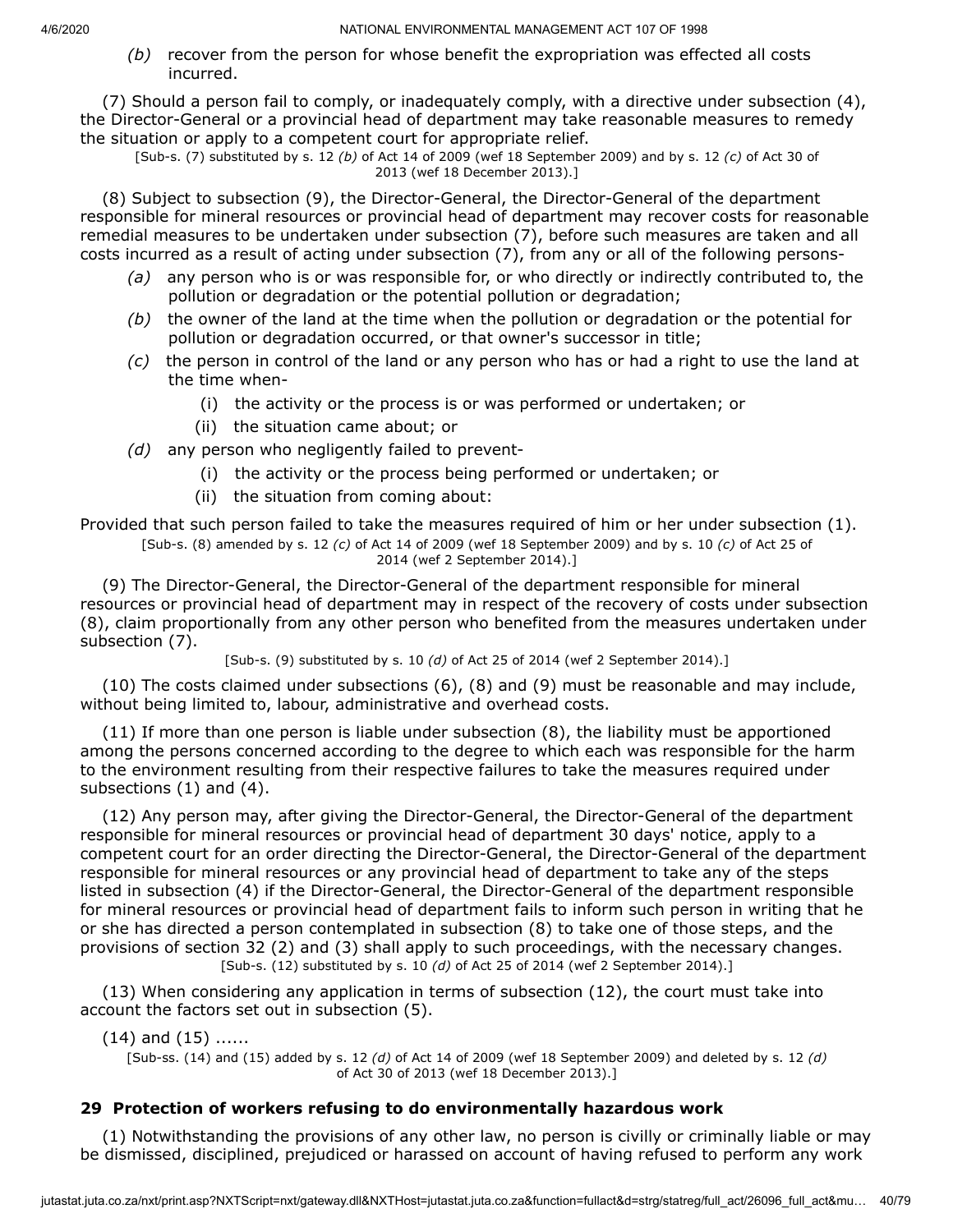if the person in good faith and reasonably believed at the time of the refusal that the performance of the work would result in an imminent and serious threat to the environment.

(2) An employee who has refused to perform work in terms of subsection (1) must as soon thereafter as is reasonably practicable notify the employer either personally or through a representative that he or she has refused to perform work and give the reason for the refusal.

(3) Subsection (1) applies whether or not the person refusing to work has used or exhausted any other applicable external or internal procedure or otherwise remedied the matter concerned.

(4) No person may advantage or promise to advantage any person for not exercising his or her right in terms of subsection (1).

(5) No person may threaten to take any action contemplated by subsection (1) against a person because that person has exercised or intends to exercise his or her right in terms of subsection (1).

### **30 Control of incidents**

[Heading substituted by s. 13 *(a)* of Act 30 of 2013 (wef 18 December 2013).]

- (1) In this section-
	- *(a)* **'incident'** means an unexpected, sudden and uncontrolled release of a hazardous substance, including from a major emission, fire or explosion, that causes, has caused or may cause significant harm to the environment, human life or property; [Para. *(a)* substituted by s. 13 *(b)* of Act 30 of 2013 (wef 18 December 2013).]
	- *(b)* **'responsible person'** includes any person who-
		- (i) is responsible for the incident;
		- (ii) owns any hazardous substance involved in the incident; or
		- (iii) was in control of any hazardous substance involved in the incident at the time of the incident;
	- *(c)* **'relevant authority'** means-
		- (i) a municipality with jurisdiction over the area in which an incident occurs;
		- (ii) a provincial head of department or any other provincial official designated for that purpose by the MEC in a province in which an incident occurs;
		- (iii) the Director-General;
		- (iv) any other Director-General of a national department.

(2) Where this section authorises a relevant authority to take any steps, such steps may only be taken by-

- *(a)* the person referred to in subsection (1) *(c)* (iv) if no steps have been taken by any of the other persons listed in subsection (1) *(c)*;
- *(b)* the person referred to in subsection (1) *(c)* (iii) if no steps have been taken by any of the persons listed in subsection (1) *(c)* (i) and *(c)* (ii);
- *(c)* the person referred to in subsection (1) *(c)* (ii) if no steps have been taken by the person listed in subsection (1) *(c)* (i):

Provided that any relevant authority may nevertheless take such steps if it is necessary to do so in the circumstances and no other person referred to in subsection (1) *(c)* has yet taken such steps.

(3) The responsible person or, where the incident occurred in the course of that person's employment, his or her employer must forthwith after knowledge of the incident, report through the most effective means reasonably available-

- *(a)* the nature of the incident;
- *(b)* any risks posed by the incident to public health, safety and property;
- *(c)* the toxicity of substances or by-products released by the incident; and
- *(d)* any steps that should be taken in order to avoid or minimise the effects of the incident on public health and the environment to-
	- (i) the Director-General;
	- (ii) the South African Police Services and the relevant fire prevention service;
	- (iii) the relevant provincial head of department or municipality; and
	- (iv) all persons whose health may be affected by the incident.

jutastat.juta.co.za/nxt/print.asp?NXTScript=nxt/gateway.dll&NXTHost=jutastat.juta.co.za&function=fullact&d=strg/statreg/full\_act/26096\_full\_act&mu... 41/79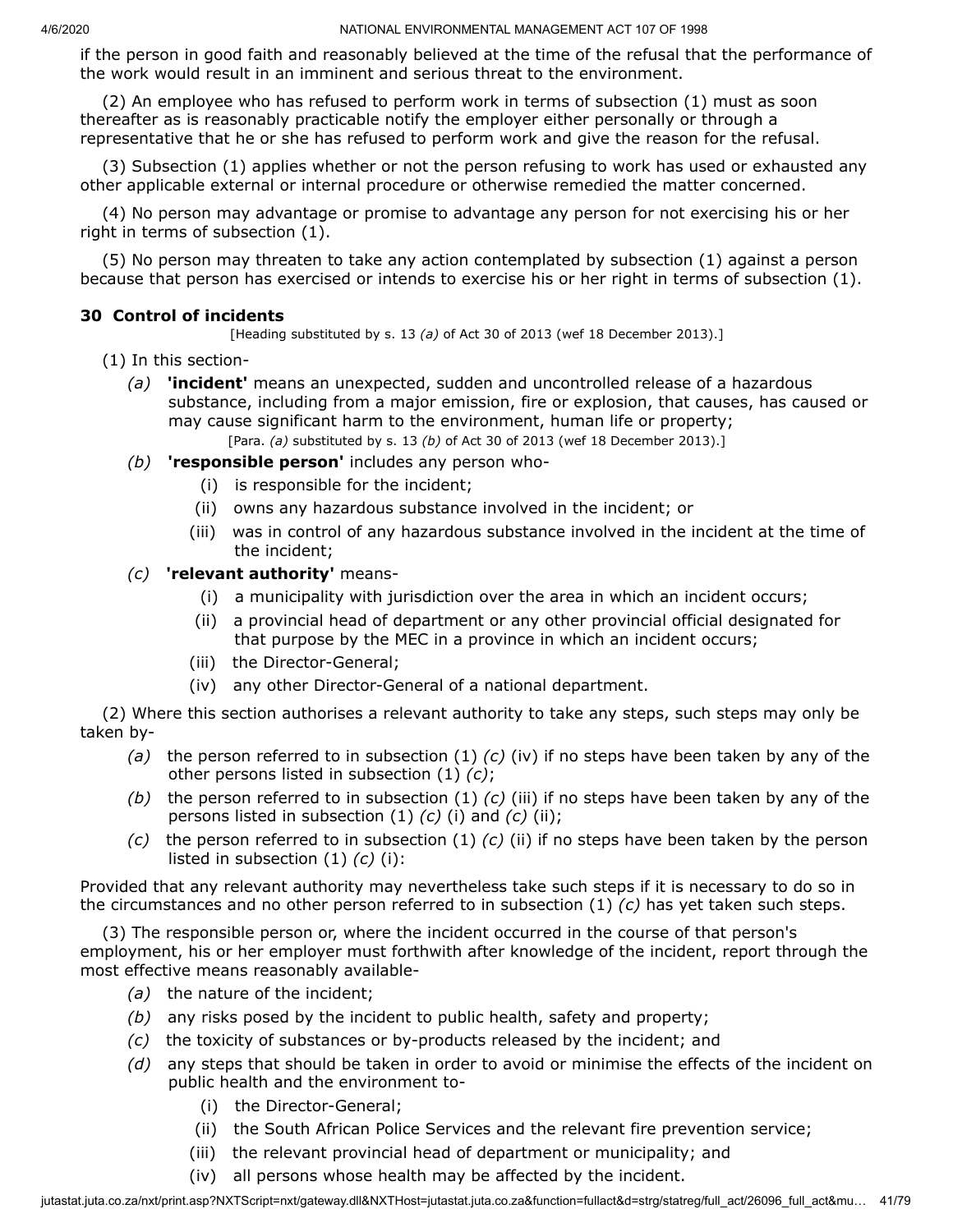(4) The responsible person or, where the incident occurred in the course of that person's employment, his or her employer, must, as soon as reasonably practicable after knowledge of the incident-

- *(a)* take all reasonable measures to contain and minimise the effects of the incident, including its effects on the environment and any risks posed by the incident to the health, safety and property of persons;
- *(b)* undertake clean-up procedures;
- *(c)* remedy the effects of the incident;
- *(d)* assess the immediate and long-term effects of the incident on the environment and public health;

(5) The responsible person or, where the incident occurred in the course of that person's employment, his or her employer, must, within 14 days of the incident, report to the Director-General, provincial head of department and municipality such information as is available to enable an initial evaluation of the incident, including-

- *(a)* the nature of the incident;
- *(b)* the substances involved and an estimation of the quantity released and their possible acute effect on persons and the environment and data needed to assess these effects;
- *(c)* initial measures taken to minimise impacts;
- *(d)* causes of the incident, whether direct or indirect, including equipment, technology, system, or management failure; and
- *(e)* measures taken and to be taken to avoid a recurrence of such incident.

(6) A relevant authority may direct the responsible person to undertake specific measures within a specific time to fulfil his or her obligations under subsections (4) and (5): Provided that the relevant authority must, when considering any such measure or time period, have regard to the following:

- *(a)* the principles set out in section 2;
- *(b)* the severity of any impact on the environment as a result of the incident and the costs of the measures being considered;
- *(c)* any measures already taken or proposed by the person on whom measures are to be imposed, if applicable;
- *(d)* the desirability of the state fulfilling its role as custodian holding the environment in public trust for the people;
- *(e)* any other relevant factors.

(7) A verbal directive must be confirmed in writing at the earliest opportunity, which must be within seven days.

(8) Should-

- *(a)* the responsible person fail to comply, or inadequately comply with a directive under subsection (6);
- *(b)* there be uncertainty as to who the responsible person is; or
- *(c)* there be an immediate risk of serious danger to the public or potentially serious detriment to the environment,

a relevant authority may take the measures it considers necessary to-

- (i) contain and minimise the effects of the incident;
- (ii) undertake clean-up procedures; and
- (iii) remedy the effects of the incident.

(9) A relevant authority may claim reimbursement of all reasonable costs incurred by it in terms of subsection (8) from every responsible person jointly and severally.

(10) A relevant authority which has taken steps under subsections (6) or (8) must, as soon as reasonably practicable, prepare comprehensive reports on the incident, which reports must be made available through the most effective means reasonably available to-

- *(a)* the public;
- *(b)* the Director-General;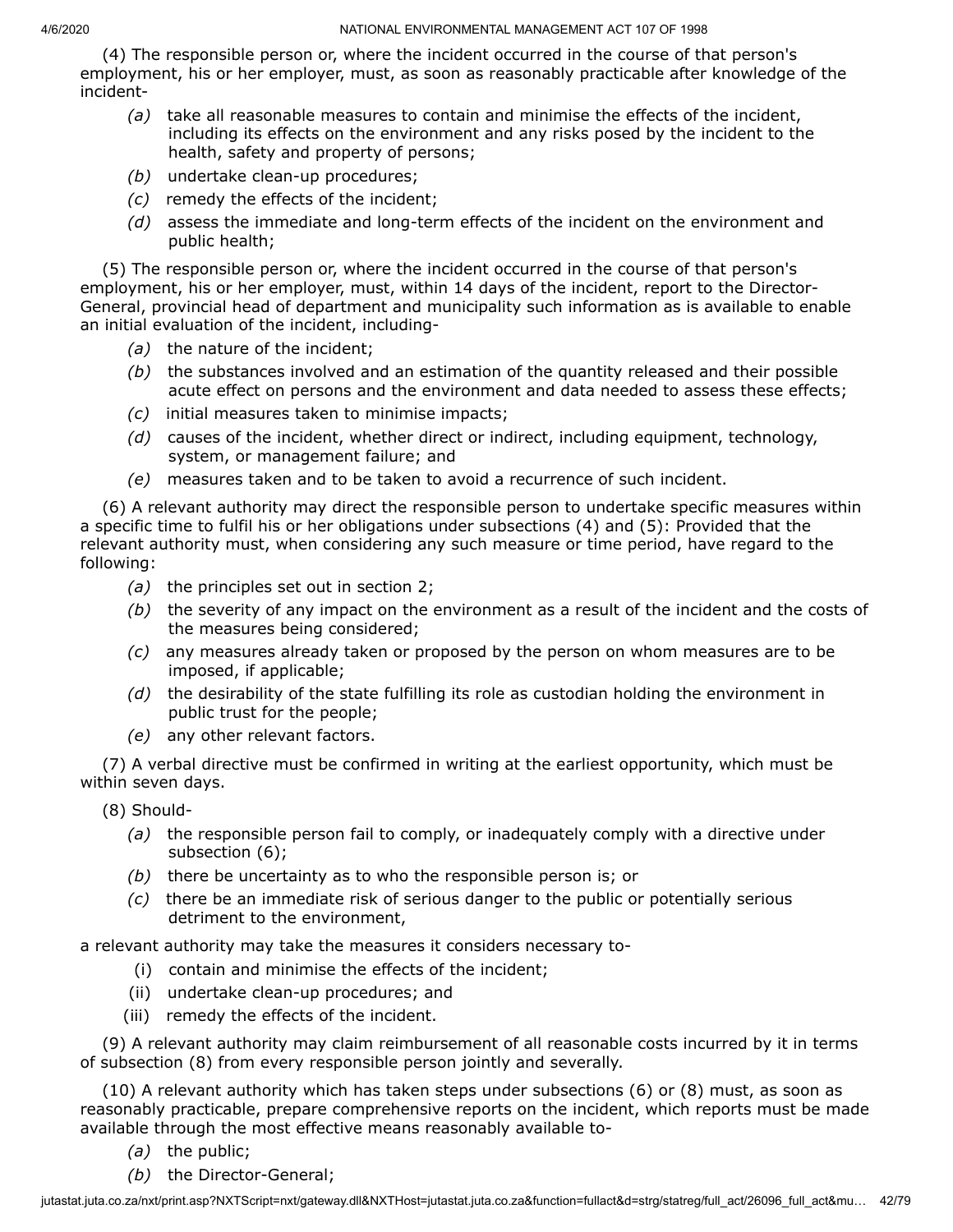- *(c)* the South African Police Services and the relevant fire prevention service;
- *(d)* the relevant provincial head of department or municipality; and
- *(e)* all persons who may be affected by the incident.

 $(11)$  ......

[Sub-s. (11) added by s. 13 of Act 14 of 2009 (wef 18 September 2009) and deleted by s. 13 *(c)* of Act 30 of 2013 (wef 18 December 2013).]

### **30A Emergency situations**

(1) The competent authority may on its own initiative or on written or oral request from a person, direct a person verbally or in writing to carry out a listed or specified activity, without obtaining an environmental authorisation contemplated in section 24 (2) *(a)* or *(b)*, in order to prevent or contain an emergency situation or to prevent, contain or mitigate the effects of the emergency situation.

(2) The request from the person referred to in subsection (1) must at least include, where known-

- *(a)* the nature, scope and possible impact of the emergency situation;
- *(b)* the listed or specified activities that will be commenced with in response to the emergency situation;
- *(c)* the cause of the emergency situation; and
- *(d)* the proposed measures to prevent or to contain the emergency situation or to prevent, contain or mitigate the effects of the emergency situation.

(3) The competent authority may direct the person to undertake specific measures within a specific time period in order to prevent or contain an emergency situation or to prevent, contain or mitigate the effects of the emergency situation.

(4) The verbal directive referred to in subsection (1) must be confirmed in writing at the earliest opportunity, which must be within seven days.

(5) Before making a decision contemplated in subsection (3), the competent authority must at least, where information is available, consider-

- *(a)* the nature of the emergency situation;
- *(b)* the information contained in the request referred to in subsection (2);
- *(c)* whether the emergency situation was caused by or the fault of the person;
- *(d)* the principles in section 2;
- *(e)* the risk of the impact on the environment as a result of the emergency and the costs of the measures considered; and
- *(f)* the risk of the impact on the environment of the emergency situation, prevention, control or mitigation measures and the post-event mitigation or rehabilitation measures that may be required.

(6) If the competent authority decides not to issue a directive provided for in subsection (1), the activity cannot commence or continue in the absence of an environmental authorisation.

(7) In this section **'emergency situation'** means a situation that has arisen suddenly that poses an imminent and serious threat to the environment, human life or property, including a 'disaster' as defined in section 1 of the Disaster Management Act, 2002 (Act 57 of 2002), but does not include an incident referred to in section 30 of this Act.

[S. 30A inserted by s. 14 of Act 30 of 2013 (wef 18 December 2014).]

*......*

[Original Part 2 heading deleted by s. 3 of Act 46 of 2003 (wef 1 May 2005).]

#### **31 Access to environmental information and protection of whistle-blowers**

 $(1)$  to  $(3)$  inclusive ......

[Sub-ss. (1) to (3) inclusive deleted by s. 14 of Act 14 of 2009 (wef 18 September 2009).]

(4) Notwithstanding the provisions of any other law, no person is civilly or criminally liable or may be dismissed, disciplined, prejudiced or harassed on account of having disclosed any information, if the person in good faith reasonably believed at the time of the disclosure that he or she was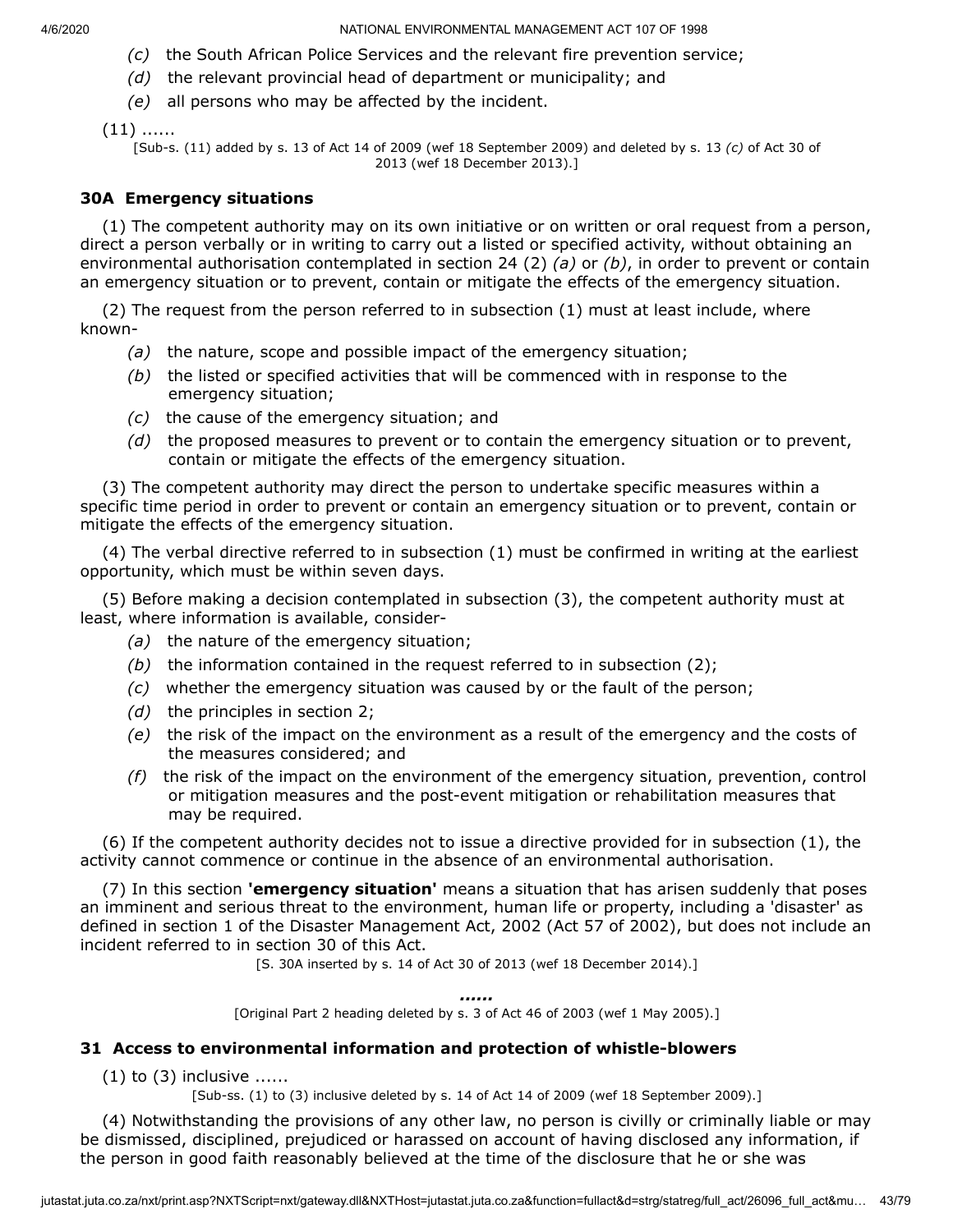disclosing evidence of an environmental risk and the disclosure was made in accordance with subsection (5);

- (5) Subsection (4) applies only if the person concerned-
	- *(a)* disclosed the information concerned to-
		- (i) a committee of Parliament or of a provincial legislature;
		- (ii) an organ of state responsible for protecting any aspect of the environment or emergency services;
		- (iii) the Public Protector
		- (iv) the Human Rights Commission;
		- (v) any attorney-general or his or her successor;
		- (vi) more than one of the bodies or persons referred to in subparagraphs (i) to  $(v)$ ;
	- *(b)* disclosed the information concerned to one or more news media and on clear and convincing grounds believed at the time of the disclosure-
		- (i) that the disclosure was necessary to avert an imminent and serious threat to the environment, to ensure that the threat to the environment was properly and timeously investigated or to protect himself or herself against serious or irreparable harm from reprisals; or
		- (ii) giving due weight to the importance of open, accountable and participatory administration, that the public interest in disclosure of the information clearly outweighed any need for non-disclosure;
	- *(c)* disclosed the information concerned substantially in accordance with any applicable external or internal procedure, other than the procedure contemplated in paragraph *(a)* or *(b)*, for reporting or otherwise remedying the matter concerned; or
	- *(d)* disclosed information which, before the time of the disclosure of the information, had become available to the public, whether in the Republic or elsewhere.

(6) Subsection (4) applies whether or not the person disclosing the information concerned has used or exhausted any other applicable external or internal procedure to report or otherwise remedy the matter concerned.

(7) No person may advantage or promise to advantage any person for not exercising his or her right in terms of subsection (4).

(8) No person may threaten to take any action contemplated by subsection (4) against a person because that person has exercised or intends to exercise his or her right in terms of subsection (4).

#### *Part 2 Application and enforcement of Act and any specific environmental management Act (ss 31A-31Q)*

[Heading substituted by s. 15 of Act 14 of 2009 (wef 18 September 2009).] [Part 2 inserted by s. 4 of Act 46 of 2003 (wef 1 May 2005).]

# **31A Application**

(1) This Part applies to the enforcement of this Act and any specific environmental management Act.

[Sub-s. (1) substituted by s. 16 of Act 14 of 2009 (wef 18 September 2009).]

(2) In this Part, unless inconsistent with the context, a word or expression to which a meaning has been assigned in a specific environmental management Act has, in relation to the administration or enforcement of that Act, the meaning assigned to it in that Act.

(3) For the purposes of this Part, Schedule 1 to the Criminal Procedure Act, 1977 (Act 51 of 1977), is deemed to include an offence committed in terms of this Act or a specific environmental management Act.

[S. 31A inserted by s. 4 of Act 46 of 2003 (wef 1 May 2005).]

# **31B Designation of environmental management inspectors by Minister**

(1) The Minister may-

*(a)* designate as an environmental management inspector, any staff member of-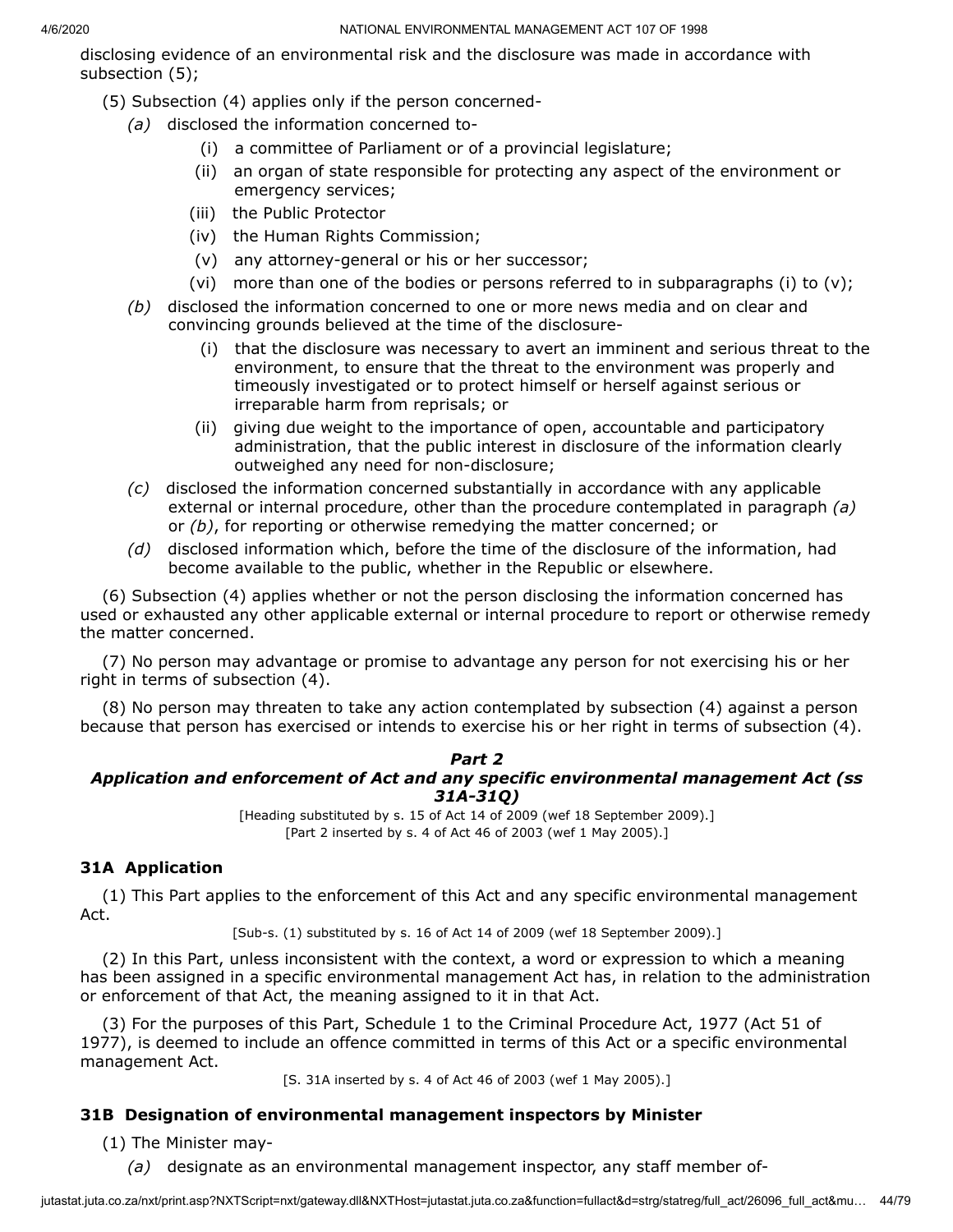- (i) the Department; or
- (ii) any other organ of state; and
- *(b)* at any time withdraw a designation made in terms of paragraph *(a)*.

(2) A designation in terms of subsection (1) *(a)* (ii) may only be made by agreement between the Minister and the relevant organ of state.

[S. 31B inserted by s. 4 of Act 46 of 2003 (wef 1 May 2005).]

# **31BA Designation of environmental management inspectors by Minister responsible for water affairs**

(1) The Minister responsible for water affairs may-

- *(a)* designate as an environmental management inspector, any staff member of-
	- (i) the Department of Water Affairs and Forestry; or
	- (ii) any other organ of state; and
- *(b)* at any time withdraw a designation made in terms of paragraph *(a)*.

(2) A designation in terms of subsection (1) *(a)* (ii) may only be made by agreement between the Minister responsible for water affairs and the relevant organ of state.

[S. 31BA inserted by s. 4 of Act 44 of 2008 (wef 11 September 2009).]

### **31BB Designation of environmental mineral resource inspectors by Minister responsible for mineral resources**

(1) [sic] The Minister responsible for mineral resources may-

- *(a)* designate as an environmental mineral resource inspector, any staff member of the Department of Mineral Resources; and
- *(b)* at any time withdraw a designation made in terms of paragraph *(a)*. [S. 31BB inserted by s. 11 of Act 25 of 2014 (wef 2 September 2014).]

# **31C Designation of environmental management inspectors by MEC**

(1) An MEC may-

- *(a)* designate as an environmental management inspector, any staff member of-
	- (i) the department responsible for environmental management in the province;
	- (ii) any other provincial organ of state; or
	- (iii) any municipality in the province; and
- *(b)* at any time withdraw a designation made in terms of paragraph *(a)*.

(2) A designation in terms of subsection (1) *(a)* (ii) or (iii) may only be made by agreement between the relevant MEC and the relevant provincial organ of state or municipality. [S. 31C inserted by s. 4 of Act 46 of 2003 (wef 1 May 2005).]

# **31D Mandates**

(1) When designating a person as an environmental management inspector, the Minister, the Minister responsible for water affairs or MEC, as the case may be, must, subject to subsection (2), determine whether the person concerned is designated for the enforcement of-

- *(a)* this Act;
- *(b)* a specific environmental management Act;
- *(c)* specific provisions of this Act or a specific environmental management Act;
- *(d)* this Act and all specific environmental management Acts; or
- *(e)* any combination of those Acts or provisions of those Acts.

(2) An MEC may designate a person as an environmental management inspector for the enforcement of only those provisions of this Act or any specific environmental management Act-

- *(a)* which are administered by the MEC or a provincial organ of state; or
- *(b)* in respect of which the MEC or a provincial organ of state exercises or performs assigned or delegated powers or duties.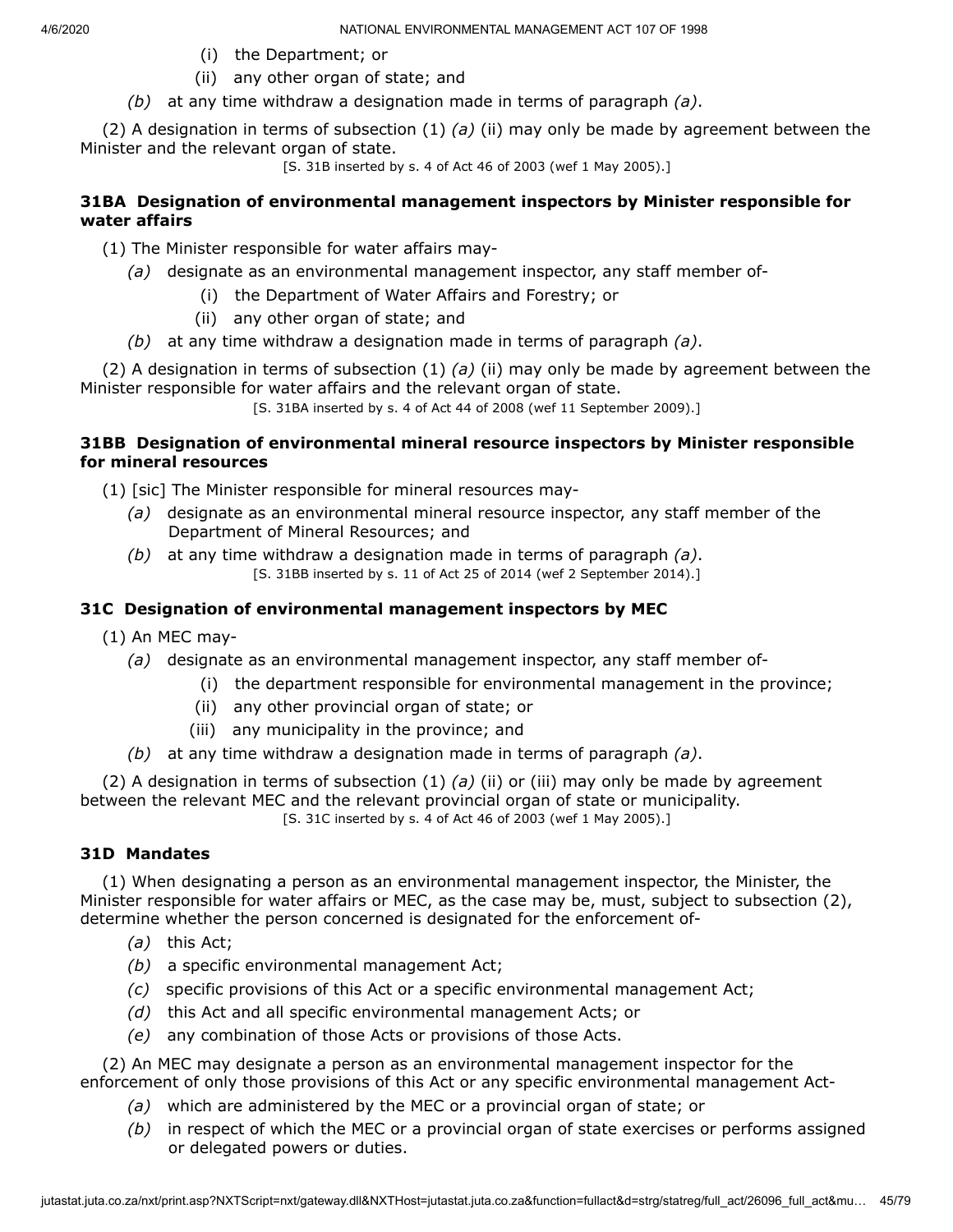(2A) The Minister responsible for mineral resources may designate a person as an environmental mineral resource inspector for the compliance monitoring and enforcement of the provisions of this Act or a specific environmental management Act in respect of which powers are conferred on him or her.

[Sub-s. (2A) inserted by s. 12 *(a)* of Act 25 of 2014 (wef 2 September 2014).]

(3) A person designated as an environmental management inspector or environmental mineral resource inspector may exercise any of the powers given to environmental management inspectors in terms of this Act that are necessary for the inspector's mandate in terms of subsections (1) or (2A) that may be specified by the Minister, the Minister responsible for water affairs, the Minister responsible for mineral resources or MEC by notice in writing to the environmental management inspector or environmental mineral resource inspector.

[Sub-s. (3) substituted by s. 12 *(a)* of Act 25 of 2014 (wef 2 September 2014).]

(4) Despite the provisions in subsections (2A) and (3), the Minister may, with the concurrence of the Minister responsible for mineral resources, if the environmental mineral resource inspectors are unable or not adequately able to fulfil the compliance monitoring and enforcement functions, designate environmental management inspectors to implement these functions in terms of this Act or a specific environmental management Act in respect of which powers have been conferred on the Minister responsible for mineral resources.

[Sub-s. (4) added by s. 12 *(b)* of Act 25 of 2014 (wef 2 September 2014).]

(5) In the event that a complainant alleges that a specific compliance monitoring and enforcement function relating to prospecting, exploration, mining and production has not been implemented or has been inadequately implemented, the complainant must submit, in writing, information substantiating such allegations to the Minister responsible for mineral resources. [Sub-s. (5) added by s. 12 *(b)* of Act 25 of 2014 (wef 2 September 2014).]

(6) In the event that the complainant is not satisfied with the response from the Minister responsible for mineral resources, the complainant may submit, in writing, such information to the Minister with substantiating documentation, including details of the engagement with the Minister responsible for mineral resources.

[Sub-s. (6) added by s. 12 *(b)* of Act 25 of 2014 (wef 2 September 2014).]

(7) On receipt of such information referred to in subsection (6), the Minister must consult with the Minister responsible for mineral resources on his or her response to the complainant. [Sub-s. (7) added by s. 12 *(b)* of Act 25 of 2014 (wef 2 September 2014).]

(8) Subsequent to subsection (7), the Minister may, in concurrence with the Minister responsible for mineral resources, within a reasonable period of time and where appropriate-

- *(a)* assist or support the Minister responsible for mineral resources to fulfill his or her compliance monitoring and enforcement obligations under this Act; or
- *(b)* direct the environmental management inspectors as contemplated in subsection (4) to undertake the compliance monitoring and enforcement functions. [Sub-s. (8) added by s. 12 *(b)* of Act 25 of 2014 (wef 2 September 2014).]

(9) The Minister must inform the complainant of steps taken in response to the complaint. [Sub-s. (9) added by s. 12 *(b)* of Act 25 of 2014 (wef 2 September 2014).]

[S. 31D inserted by s. 4 of Act 46 of 2003 (wef 1 May 2005) and substituted by s. 5 of Act 44 of 2008 (wef 11 September 2009).]

### **31E Prescribed standards**

(1) The Minister may prescribe-

- *(a)* qualification criteria for environmental management inspectors; and
- *(b)* training that must be completed by environmental management inspectors.

(2) The Minister may only prescribe criteria and training in terms of subsection (1) after consultation with the Minister responsible for safety and security.

[S. 31E inserted by s. 4 of Act 46 of 2003 (wef 1 May 2005).]

### **31F Proof of designation**

(1) A prescribed identity card must be issued to each person designated as an environmental management inspector.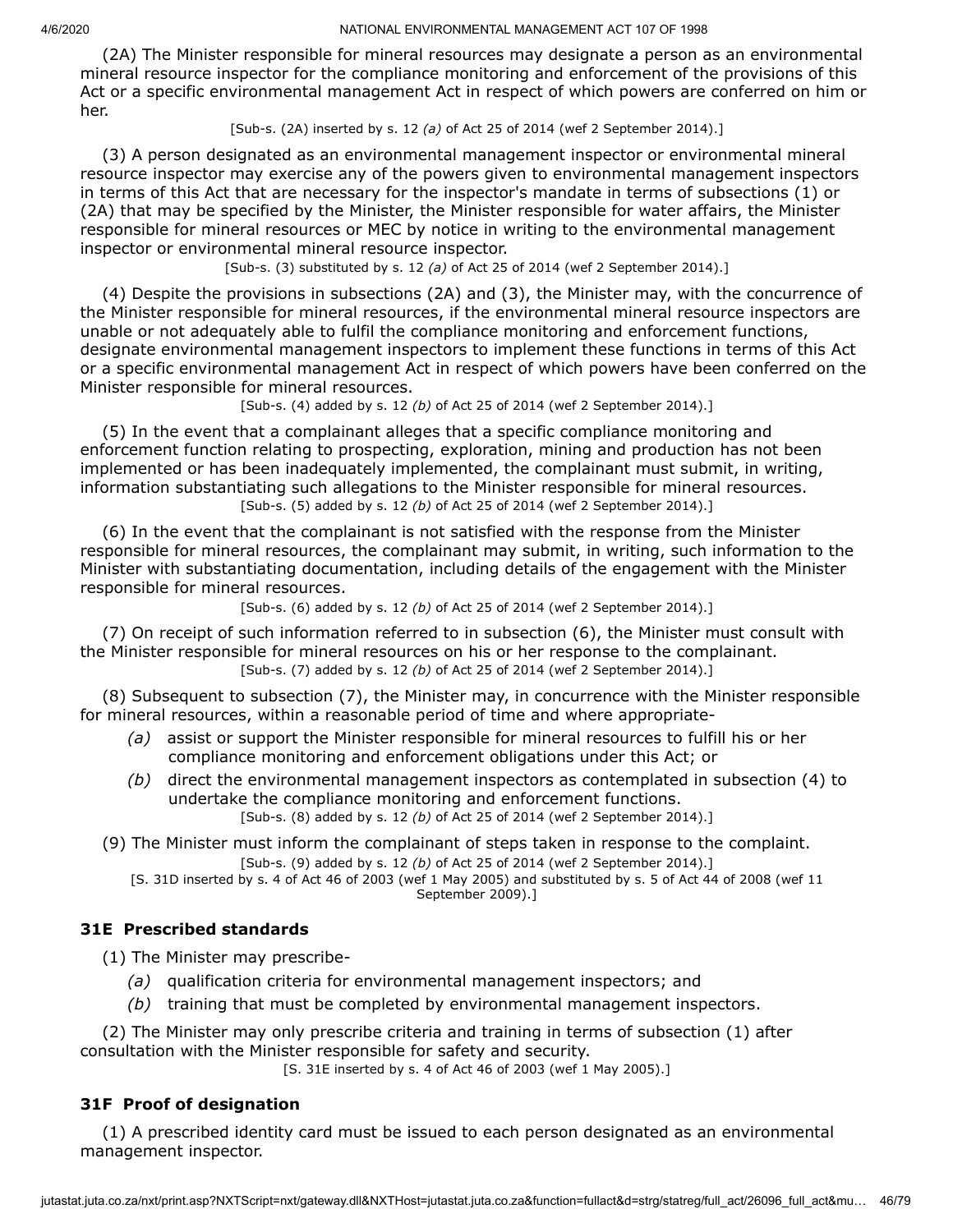(2) When exercising any powers or performing any duties in terms of this Act or a specific environmental management Act, an environmental management inspector must, on demand by a member of the public, produce the identity card referred to in subsection (1).

[Sub-s. (2) substituted by s. 17 of Act 14 of 2009 (wef 18 September 2009).]

[S. 31F inserted by s. 4 of Act 46 of 2003 (wef 1 May 2005).]

### **31G Functions of inspectors**

- (1) An environmental management inspector within his or her mandate in terms of section 31D-
	- *(a)* must monitor and enforce compliance with a law for which he or she has been designated in terms of that section;
	- *(b)* may investigate any act or omission in respect of which there is a reasonable suspicion that it might constitute-
		- (i) an offence in terms of such law;
		- (ii) a breach of such law; or
		- (iii) a breach of a term or condition of a permit, authorisation or other instrument issued in terms of such law.

(2) An environmental management inspector-

- *(a)* must carry out his or her duties and exercise his or her powers-
	- (i) in accordance with any instructions issued by the Minister or MEC, as the case may be; and
	- (ii) subject to any limitations and in accordance with any procedures that may be prescribed; and
- *(b)* may be accompanied by an interpreter or any other person whose assistance may reasonably be required;
- *(c)* must exercise his or her powers in a way that minimises any damage to, loss or deterioration of any premises or thing.

[S. 31G inserted by s. 4 of Act 46 of 2003 (wef 1 May 2005).]

### **31H General powers**

(1) An environmental management inspector, within his or her mandate in terms of section 31D, may-

- *(a)* question a person about any act or omission in respect of which there is a reasonable suspicion that it might constitute-
	- (i) an offence in terms of a law for which that inspector has been designated in terms of that section;
	- (ii) a breach of such law; or
	- (iii) a breach of a term or condition of a permit, authorisation or other instrument issued in terms of such law;
- *(b)* issue a written notice to a person who refuses to answer questions in terms of paragraph *(a)*, requiring that person to answer questions put to him or her in terms of that paragraph;
- *(c)* inspect, or question a person about, any document, book or record or any written or electronic information-
	- (i) which may be relevant for the purpose of paragraph *(a)*; or
	- (ii) to which this Act or a specific environmental management Act relates;
- *(d)* copy, or make extracts from, any document, book or record or any written or electronic information referred to in paragraph *(c)*, or remove such document, book, record or written or electronic information in order to make copies or extracts;
- *(e)* require a person to produce or deliver to a place specified by the inspector, any document, book or record or any written or electronic information referred to in paragraph *(c)* for inspection;
- *(f)* inspect, question a person about, and if necessary remove any specimen, article, substance or other item which, on reasonable suspicion, may have been used in-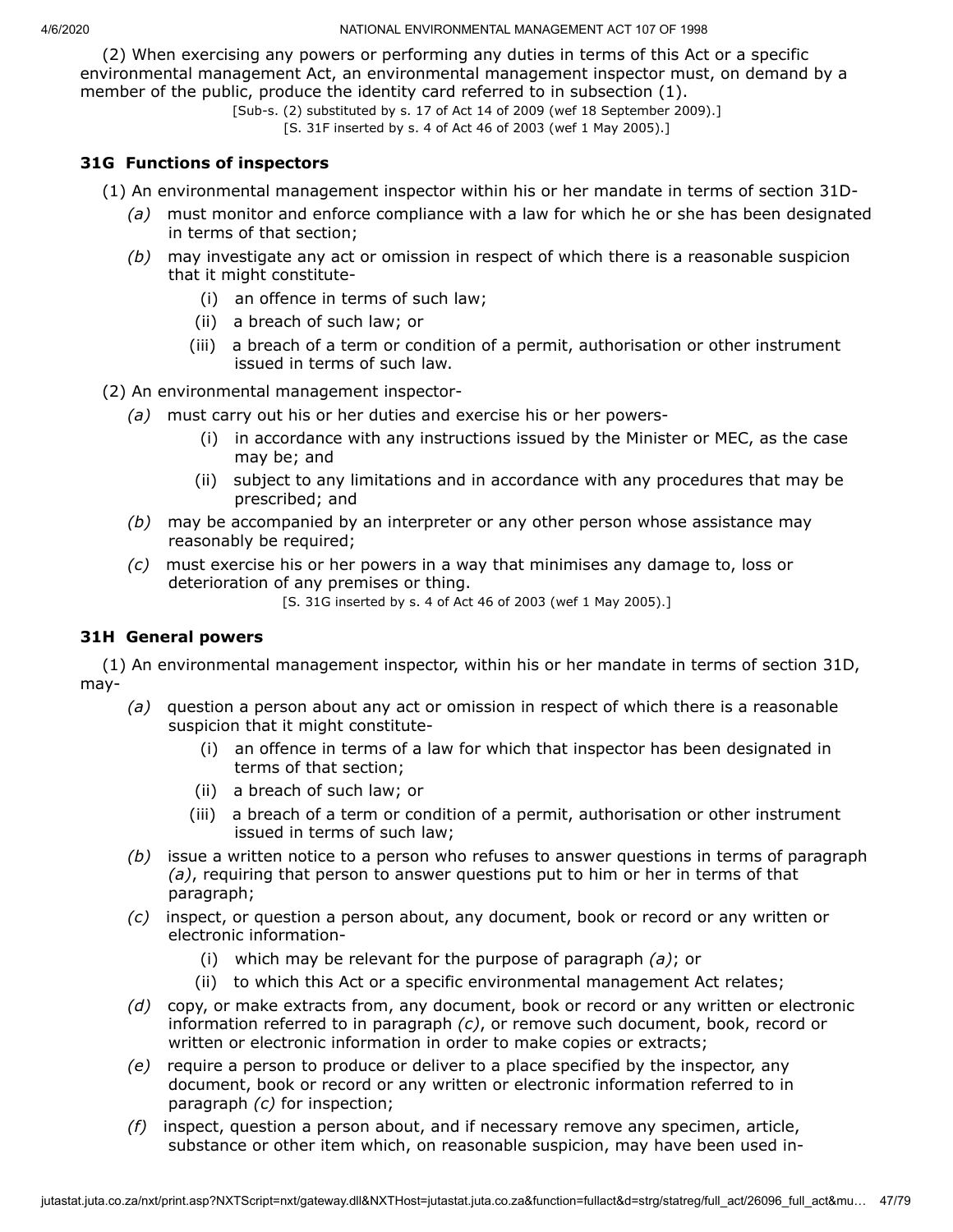- (i) committing an offence in terms of the law for which that inspector has been designated in terms of section 31D;
- (ii) breaching such law; or
- (iii) breaching a term or condition of a permit, authorisation or other instrument issued in terms of such law;
- *(g)* take photographs or make audio-visual recordings of anything or any person that is relevant for the purposes of an investigation or for a routine inspection;
	- [Para. *(g)* substituted by s. 18 of Act 14 of 2009 (wef 18 September 2009).]
- *(h)* dig or bore into the soil;
- *(i)* take samples;
- *(j)* remove any waste or other matter deposited or discharged in contravention of the law for which that inspector has been designated in terms of section 31D or a term or condition of a permit, authorisation or other instrument issued in terms of such law; or
- *(k)* carry out any other prescribed duty not inconsistent with this Act and any other duty that may be prescribed in terms of a specific environmental management Act.

(2) A written notice issued in terms of subsection (1) *(b)* must be in the prescribed format and must require a person to answer specified questions either orally or in writing, and either alone or in the presence of a witness, and may require that questions are answered under oath or affirmation.

(3) A person who receives a written notice in terms of subsection (1) *(b)*, must answer all questions put to him or her truthfully and to the best of his or her ability, notwithstanding that an answer might incriminate him or her, but any answer that incriminates such person may not be used against him or her in any subsequent criminal proceedings for an offence in terms of this Act or a specific environmental management Act.

- (4) An environmental management inspector must-
	- *(a)* provide a receipt for-
		- (i) any document, book, record or written or electronic information removed in terms of subsection (1) *(d)*; or
		- (ii) any specimen, article, substance or other item removed in terms of subsection (1) *(f)*; and
	- *(b)* return anything removed within a reasonable period or, subject to section 34D, at the conclusion of any relevant criminal proceedings.

(5) In addition to the powers set out in this Part, an environmental management inspector must be regarded as being a peace officer and may exercise all the powers assigned to a peace officer, or to a police official who is not a commissioned officer, in terms of Chapters 2, 5, 7 and 8 of the Criminal Procedure Act, 1977 (Act 51 of 1977)-

- *(a)* to comply with his or her mandate in terms of section 31D; and
- *(b)* within the area of jurisdiction for which he or she has been designated.

[Sub-s. (5) substituted by s. 6 of Act 44 of 2008 (wef 11 September 2009).]

[S. 31H inserted by s. 4 of Act 46 of 2003 (wef 1 May 2005).]

# **31I Seizure of items**

(1) The provisions of sections 30 to 34 of the Criminal Procedure Act, 1977, apply to the disposal of anything seized in terms of this Part, subject to such modifications as the context may require.

(2) When an item is seized in terms of this Part, the environmental management inspector may request the person who was in control of the item immediately before the seizure of the item, to take it to a place designated by the inspector, and if the person refuses to take the item to the designated place, the inspector may do so.

(3) In order to safeguard a vehicle, vessel or aircraft that has been seized, the environmental management inspector may immobilise it by removing a part.

(4) An item seized in terms of this section, including a part of a vehicle, vessel or aircraft referred to in subsection (3), must be kept in such a way that it is secured against damage.

(5) An environmental management inspector may-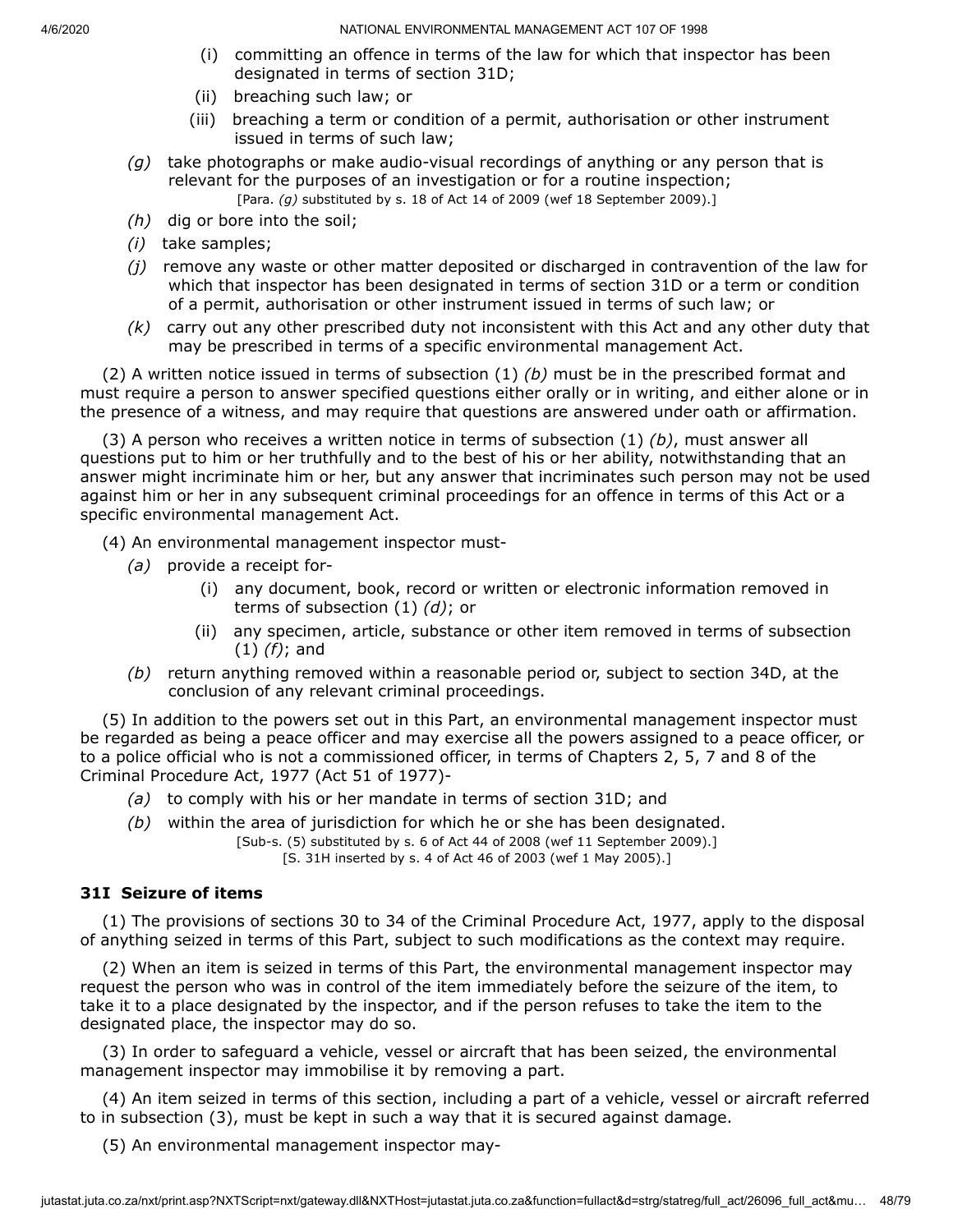- *(a)* in the case of a specimen of a threatened or protected species or alien species being imported into the Republic, at the port of entry, request the person responsible for the import or that person's agent, to produce the original copies of the import permit, together with such other documentation as may be required; and
- *(b)* in the case of a specimen of a threatened or protected species, being exported or reexported from the Republic, at the port of exit, request the person responsible for the export or re-export or that person's agent to produce the original copy of the export or re-export permit, together with such other documentation as may be required. [S. 31I inserted by s. 4 of Act 46 of 2003 (wef 1 May 2005).]

### **31J Powers to stop, enter and search vehicles, vessels and aircraft**

(1) An environmental management inspector, within his or her mandate in terms of section 31D, may, without a warrant, enter and search any vehicle, vessel or aircraft, or search any pack-animal or any other mechanism of transport, on reasonable suspicion that that vehicle, vessel, aircraft, pack animal or other mechanism of transport-

- *(a)* is being or has been used, or contains or conveys anything which is being or has been used, to commit-
	- (i) an offence in terms of the law for which that inspector has been designated in terms of section 31D; or
	- (ii) a breach of such law or a term or condition of a permit, authorisation or other instrument issued in terms of such law; or
- *(b)* contains or conveys a thing which may serve as evidence of such offence or breach. [Sub-s. (1) amended by s. 15 *(a)* of Act 30 of 2013 (wef 18 December 2013).]

(2) An environmental management inspector may, without a warrant, seize a vehicle, vessel, aircraft, pack-animal or any other mechanism of transport or anything contained in or on any vehicle, vessel, aircraft, pack-animal or other mechanism of transport-

- *(a)* which is concerned in or is on reasonable grounds believed to be concerned in the commission of an offence;
- *(b)* which may afford evidence of the commission or suspected commission of an offence;
- *(c)* which is intended to be used or is on reasonable grounds believed to be intended to be used in the commission of an offence; or
- *(d)* which, on reasonable grounds, is being utilised in a manner that is likely to cause significant pollution, impact or degradation of the environment,

in terms of this Act or a specific environmental management Act. [Sub-s. (2) substituted by s. 15 *(b)* of Act 30 of 2013 (wef 18 December 2013).]

(3) The provisions of section 31I apply to anything seized in terms of subsection (2), subject to such modifications as the context may require.

(4) An environmental management inspector may, for the purpose of implementing subsection (1), at any time, and without a warrant-

- *(a)* order the driver of a vehicle or vessel to stop, or the pilot of an aircraft to land; or
- *(b)* if necessary and possible, force the driver or pilot to stop or land, as the case may be.

(5) An environmental management inspector may exercise on or in respect of such vehicle, vessel or aircraft any of the powers mentioned in section 31H.

(6) An environmental management inspector may apply to the National or Provincial Commissioner of Police for written authorisation in terms of section 13 (8) of the South African Police Service Act, 1995 (Act 68 of 1995), to establish a roadblock or a checkpoint.

(7) An environmental management inspector has, within his or her mandate in terms of section 31D, all the powers of a member of the South African Police Service in terms of section 13 (8) of the South African Police Service Act, 1995.

[S. 31J inserted by s. 4 of Act 46 of 2003 (wef 1 May 2005).]

### **31K Routine inspections**

(1) An environmental management inspector, within his or her mandate in terms of section 31D, and subject to subsection (2), may at any reasonable time conduct routine inspections and, without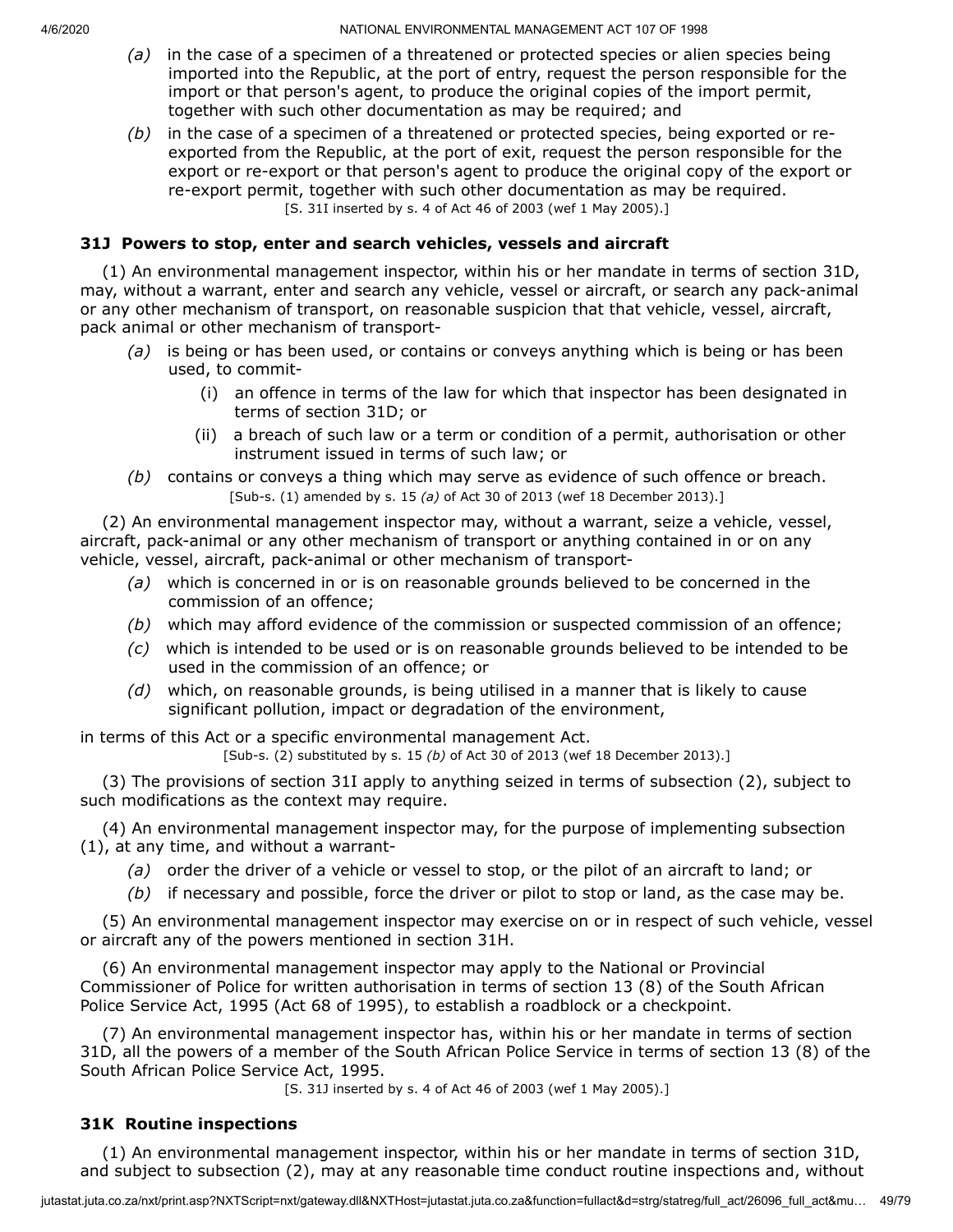a warrant, enter and inspect any building, land or premises or search, including but not limited to, any vehicle, vessel, aircraft, pack-animals, container, bag, box, or item for the purposes of ascertaining compliance with-

- *(a)* the legislation for which that inspector has been designated in terms of section 31D; or
- *(b)* a term or condition of a permit, authorisation or other instrument issued in terms of such legislation.
	- [Sub-s. (1) amended by s. 19 *(a)* of Act 14 of 2009 (wef 18 September 2009).]

(2) An environmental management inspector, within his or her mandate in terms of section 31D, may, with a warrant obtained in terms of subsection (3), but subject to subsection (4), enter and inspect any residential premises for the purposes of ascertaining compliance with-

- *(a)* the legislation for which that inspector has been designated in terms of section 31D; or
- *(b)* a term or condition of a permit, authorisation or other instrument issued in terms of such legislation.

(3) A magistrate may issue a warrant contemplated in subsection (2) only on written application by an environmental management inspector setting out under oath or affirmation that it is necessary to enter and inspect the specified residential premises for the purposes of ascertaining compliance with the Acts for which that inspector has been designated in terms of section 31D.

(4) An environmental management inspector may in terms of subsection (2) enter and inspect any residential premises without a warrant, but only if-

- *(a)* the person in control of the premises consents to the entry and inspection; or
- *(b)* there are reasonable grounds to believe that a warrant would on application be issued, but that the delay that may be caused by applying for a warrant would defeat the object of the entry or inspection.

(5) While carrying out a routine inspection, an environmental management inspector may seize anything in or on any, including but not limited to, business or residential premises, land or vehicle, vessel, aircraft, pack-animals, container, bag, box, or item that may be used as evidence in the prosecution of any person for an offence in terms of this Act or a specific environmental management Act.

[Sub-s. (5) substituted by s. 19 *(b)* of Act 14 of 2009 (wef 18 September 2009).]

(6) The provisions of section 31I apply to anything seized in terms of subsection (5), subject to such modifications as the context may require.

(7) An environmental management inspector may exercise on such building, land, premises, vehicle, vessel, aircraft, pack-animals, container, bag, box, item and the like any of the powers mentioned in section 31H.

[Sub-s. (7) substituted by s. 19 *(c)* of Act 14 of 2009 (wef 18 September 2009).] [S. 31K inserted by s. 4 of Act 46 of 2003 (wef 1 May 2005).]

### **31L Power to issue compliance notices**

(1) An environmental management inspector, within his or her mandate in terms of section 31D, may issue a compliance notice in the prescribed form and following a prescribed procedure if there are reasonable grounds for believing that a person has not complied-

- *(a)* with a provision of the law for which that inspector has been designated in terms of section 31D; or
- *(b)* with a term or condition of a permit, authorisation or other instrument issued in terms of such law.

(2) A compliance notice must set out-

- *(a)* details of the conduct constituting non-compliance;
- *(b)* any steps the person must take and the period within which those steps must be taken;
- *(c)* any thing which the person may not do, and the period during which the person may not do it; and
- *(d)* the procedure to be followed in lodging an objection to the compliance notice with the Minister or MEC, as the case may be.

(3) An environmental management inspector may, on good cause shown, vary a compliance notice and extend the period within which the person must comply with the notice.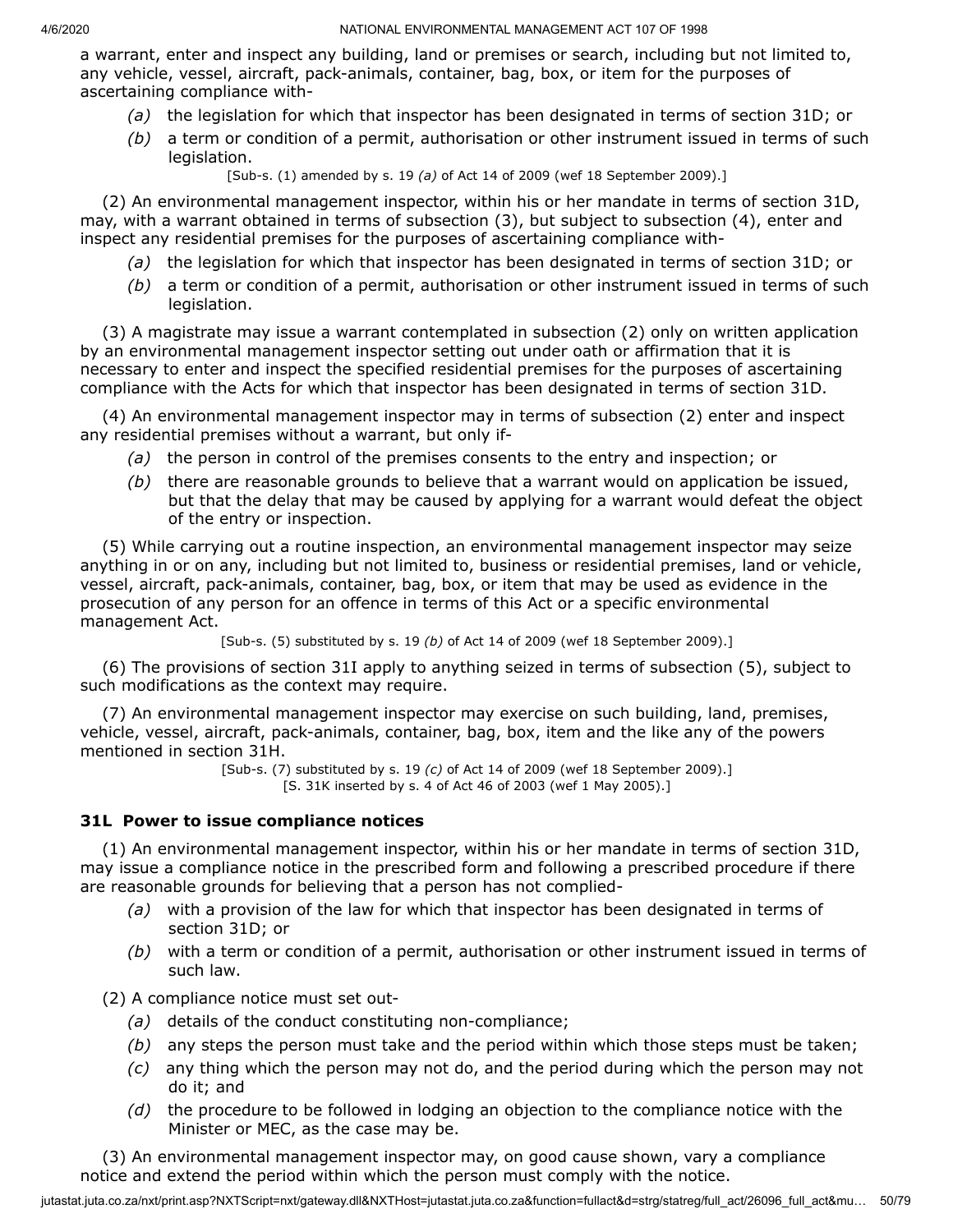(4) A person who receives a compliance notice must comply with that notice within the time period stated in the notice unless the Minister or MEC has agreed to suspend the operation of the compliance notice in terms of subsection (5).

(5) A person who receives a compliance notice and who wishes to lodge an objection in terms of section 31M may make representations to the Minister or MEC, as the case may be, to suspend the operation of the compliance notice pending finalisation of the objection.

[S. 31L inserted by s. 4 of Act 46 of 2003 (wef 1 May 2005).]

### **31M Objections to compliance notice**

(1) Any person who receives a compliance notice in terms of section 31L may object to the notice by making representations, in writing, to the Minister or MEC, as the case may be, within 30 days of receipt of the notice, or within such longer period as the Minister or MEC may determine.

(2) After considering any representations made in terms of subsection (1) and any other relevant information, the Minister or MEC, as the case may be-

*(a)* may confirm, modify or cancel a notice or any part of a notice; and

*(b)* must specify the period within which the person who received the notice must comply with any part of the notice that is confirmed or modified.

[S. 31M inserted by s. 4 of Act 46 of 2003 (wef 1 May 2005).]

### **31N Failure to comply with compliance notice**

 $(1)$  ......

[Sub-s. (1) deleted by s. 16 of Act 30 of 2013 (wef 18 December 2013).]

(2) If a person fails to comply with a compliance notice, the environmental management inspector must report the non-compliance to the Minister or MEC, as the case may be, and the Minister or MEC may-

- *(a)* revoke or vary the relevant permit, authorisation or other instrument which is the subject of the compliance notice; and
- *(b)* take any necessary steps and recover the costs of doing so from the person who failed to comply.

*(c)* ......

[Para. *(c)* deleted by s. 20 of Act 14 of 2009 (wef 18 September 2009).]

 $(3)$  ......

[Sub-s. (3) added by s. 7 of Act 44 of 2008 (wef 11 September 2009) and deleted by s. 16 of Act 30 of 2013 (wef 18 December 2013).]

[S. 31N inserted by s. 4 of Act 46 of 2003 (wef 1 May 2005).]

### **31O Powers of South African Police Service members**

(1) A member of the South African Police Service has, in respect of an offence in terms of this Act or a specific environmental management Act, all the powers of an environmental management inspector in terms of this Part excluding the power to conduct routine inspections in terms of section 31K and the power to issue and enforce compliance notices in terms of sections 31L to 31O.

(2) Notwithstanding subsection (1), the Minister or MEC, as the case may be, may, with the concurrence of the Minister responsible for safety and security, by written notice to a member of the South African Police Service, assign to that member all the powers contemplated in sections 31K to 31O.

[S. 31O inserted by s. 4 of Act 46 of 2003 (wef 1 May 2005).]

### **31P Duty to produce documents**

Any person to whom a permit, licence, permission, certificate, authorisation or any other document has been issued in terms of this Act or a specific environmental management Act, must produce that document at the request of an environmental management inspector. [S. 31P inserted by s. 4 of Act 46 of 2003 (wef 1 May 2005).]

# **31Q Confidentiality**

jutastat.juta.co.za/nxt/print.asp?NXTScript=nxt/gateway.dll&NXTHost=jutastat.juta.co.za&function=fullact&d=strg/statreg/full\_act/26096\_full\_act&mu... 51/79 (1) It is an offence for any person to disclose information about any other person if that information was acquired while exercising or performing any power or duty in terms of this Act or a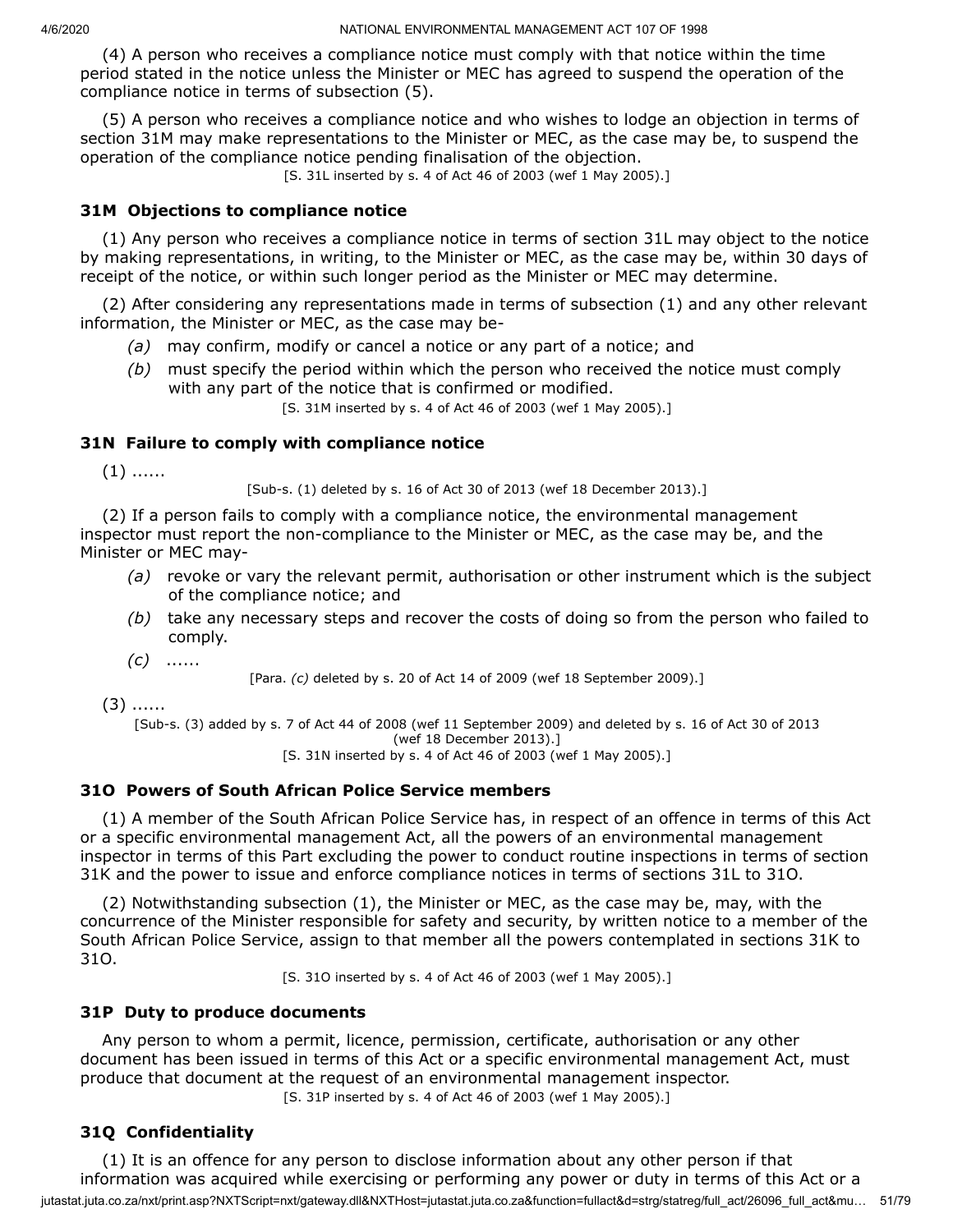specific environmental management Act, except-

- *(a)* if the information is disclosed in compliance with the provisions of any law;
- *(b)* if the person is ordered to disclose the information by a court;
- *(c)* if the information is disclosed to enable a person to perform a function in terms of this Act or a specific environmental management Act; or
- *(d)* for the purposes of the administration of justice.

(1A) Subsection (1) does not apply to information that pertains to-

- *(a)* environmental quality or the state of the environment;
- *(b)* any risks posed to the environment, public safety and the health and well-being of people; or
- *(c)* compliance with or contraventions of any environmental legislation by any person. [Sub-s. (1A) inserted by s. 21 of Act 14 of 2009 (wef 18 September 2009).]

```
(2) ......
```
[Sub-s. (2) deleted by s. 17 of Act 30 of 2013 (wef 18 December 2013).] [S. 31Q inserted by s. 4 of Act 46 of 2003 (wef 1 May 2005).]

### *Part 3 Judicial matters (ss 32-34H)*

[Heading to Part 3 inserted by s. 5 of Act 46 of 2003 (wef 1 May 2005).]

# **32 Legal standing to enforce environmental laws**

(1) Any person or group of persons may seek appropriate relief in respect of any breach or threatened breach of any provision of this Act, including a principle contained in Chapter 1, or of any provision of a specific environmental management Act, or of any other statutory provision concerned with the protection of the environment or the use of natural resources-

- *(a)* in that person's or group of person's own interest;
- *(b)* in the interest of, or on behalf of, a person who is, for practical reasons, unable to institute such proceedings;
- *(c)* in the interest of or on behalf of a group or class of persons whose interests are affected;
- *(d)* in the public interest; and
- *(e)* in the interest of protecting the environment.

[Sub-s. (1) amended by s. 6 *(a)* of Act 46 of 2003 (wef 1 May 2005).]

(2) A court may decide not to award costs against a person who, or group of persons which, fails to secure the relief sought in respect of any breach or threatened breach of any provision of this Act, including a principle contained in Chapter 1, or of any provision of a specific environmental management Act, or of any other statutory provision concerned with the protection of the environment or the use of natural resources, if the court is of the opinion that the person or group of persons acted reasonably out of a concern for the public interest or in the interest of protecting the environment and had made due efforts to use other means reasonably available for obtaining the relief sought.

[Sub-s. (2) substituted by s. 6 *(b)* of Act 46 of 2003 (wef 1 May 2005).]

(3) Where a person or group of persons secures the relief sought in respect of any breach or threatened breach of any provision of this Act, or of any provision of a specific environmental management Act, or of any other statutory provision concerned with the protection of the environment, a court may on application-

- *(a)* award costs on an appropriate scale to any person or persons entitled to practise as advocate or attorney in the Republic who provided free legal assistance or representation to such person or group in the preparation for or conduct of the proceedings; and
- *(b)* order that the party against whom the relief is granted pay to the person or group concerned any reasonable costs incurred by such person or group in the investigation of the matter and its preparation for the proceedings.

[Sub-s. (3) amended by s. 6 *(c)* of Act 46 of 2003 (wef 1 May 2005).]

# **33 Private prosecution**

(1) Any person may-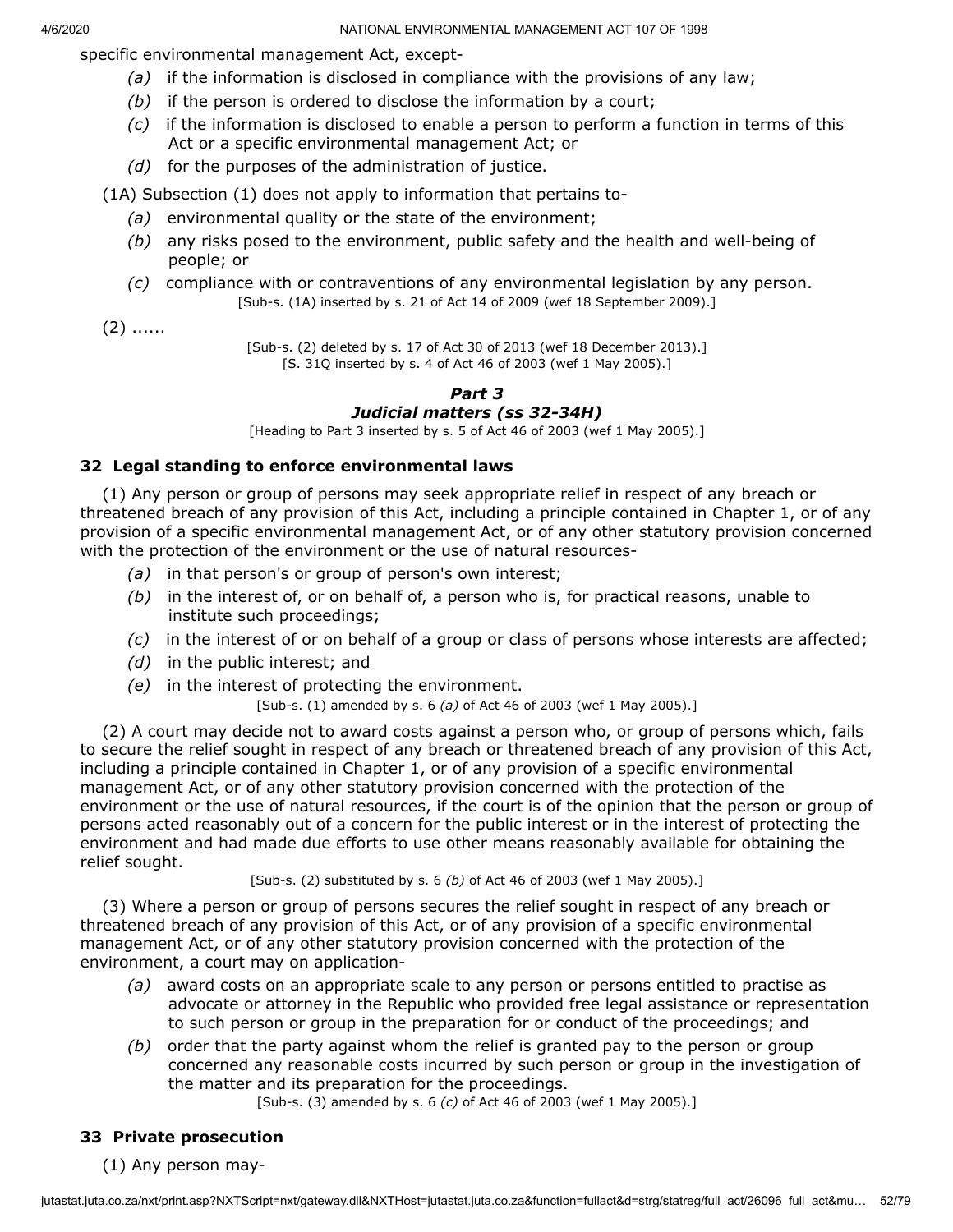- *(a)* in the public interest; or
- *(b)* in the interest of the protection of the environment,

institute and conduct a prosecution in respect of any breach or threatened breach of any duty, other than a public duty resting on an organ of state, in any national or provincial legislation or municipal bylaw, or any regulation, licence, permission or authorisation issued in terms of such legislation, where that duty is concerned with the protection of the environment and the breach of that duty is an offence.

(2) The provisions of sections 9 to 17 of the Criminal Procedure Act, 1977 (Act 51 of 1977) applicable to a prosecution instituted and conducted under section 8 of that Act must apply to a prosecution instituted and conducted under subsection (1): Provided that if-

- *(a)* the person prosecuting privately does so through a person entitled to practise as an advocate or an attorney in the Republic;
- *(b)* the person prosecuting privately has given written notice to the appropriate public prosecutor that he or she intends to do so; and
- *(c)* the public prosecutor has not, within 28 days of receipt of such notice, stated in writing that he or she intends to prosecute the alleged offence,
	- (i) the person prosecuting privately shall not be required to produce a certificate issued by the Attorney-General stating that he or she has refused to prosecute the accused; and
	- (ii) the person prosecuting privately shall not be required to provide security for such action.

(3) The court may order a person convicted upon a private prosecution brought under subsection (1) to pay the costs and expenses of the prosecution, including the costs of any appeal against such conviction or any sentence.

(4) The accused may be granted an order for costs against the person prosecuting privately, if the charge against the accused is dismissed or the accused is acquitted or a decision in favour of the accused is given on appeal and the court finds either:

- *(a)* that the person instituting and conducting the private prosecution did not act out of a concern for the public interest or the protection of the environment; or
- *(b)* that such prosecution was unfounded, trivial or vexatious.

(5) When a private prosecution is instituted in accordance with the provisions of this Act, the Attorney-General is barred from prosecuting except with the leave of the court concerned.

### **34 Criminal proceedings**

(1) Whenever any person is convicted of an offence under any provision listed in Schedule 3 and it appears that such person has by that offence caused loss or damage to any organ of state or other person, including the cost incurred or likely to be incurred by an organ of state in rehabilitating the environment or preventing damage to the environment, the court may in the same proceedings at the written request of the Minister or other organ of state or other person concerned, and in the presence of the convicted person, inquire summarily and without pleadings into the amount of the loss or damage so caused.

(2) Upon proof of such amount, the court may give judgement therefor in favour of the organ of state or other person concerned against the convicted person, and such judgement shall be of the same force and effect and be executable in the same manner as if it had been given in a civil action duly instituted before a competent court.

(3) Whenever a person is convicted of an offence under any provision listed in Schedule 3 the court convicting such person may summarily enquire into and assess the monetary value of any advantage gained or likely to be gained by such person in consequence of that offence, and, in addition to any other punishment imposed in respect of that offence, the court may order-

- *(a)* the award of damages or compensation or a fine equal to the amount so assessed; or
- *(b)* that such remedial measures as the court may determine must be undertaken by the convicted person.

[Sub-s. (3) substituted by s. 22 of Act 14 of 2009 (wef 18 September 2009).]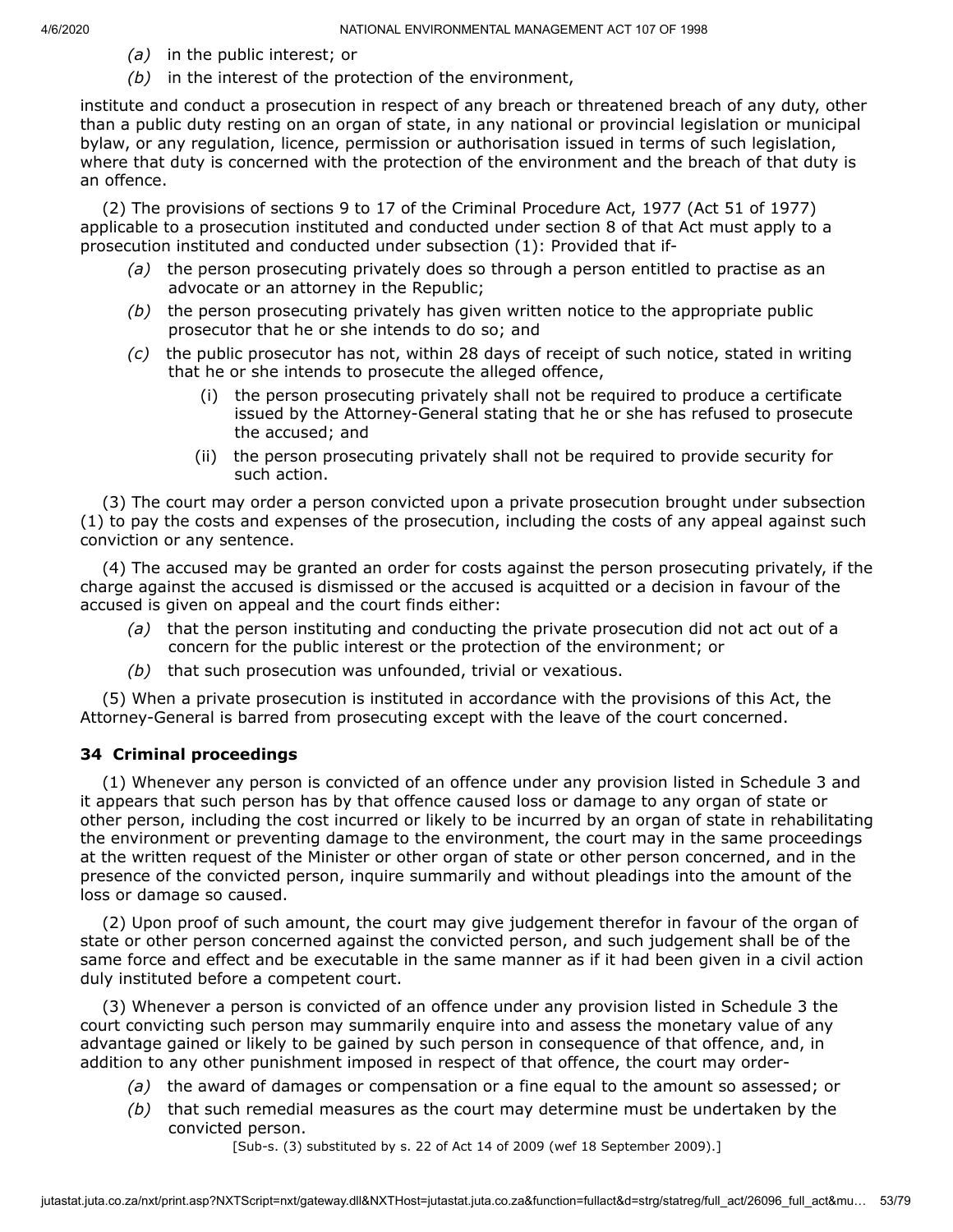(4) Whenever any person is convicted of an offence under any provision listed in Schedule 3 the court convicting such person may, upon application by the public prosecutor or another organ of state, order such person to pay the reasonable costs incurred by the public prosecutor and the organ of state concerned in the investigation and prosecution of the offence.

(5) Whenever any manager, agent or employee does or omits to do an act which it had been his or her task to do or to refrain from doing on behalf of the employer and which would be an offence under any provision listed in Schedule 3 for the employer to do or omit to do, and the act or omission of the manager, agent or employee occurred because the employer failed to take all reasonable steps to prevent the act or omission in question, then the employer shall be guilty of the said offence and, save that no penalty other than a fine may be imposed if a conviction is based on this subsection, liable on conviction to the penalty specified in the relevant law, including an order under subsections (2), (3) and (4), and proof of such act or omission by a manager, agent or employee shall constitute *prima facie* evidence that the employer is guilty under this subsection.

(6) Whenever any manager, agent or employee does or omits to do an act which it had been his or her task to do or to refrain from doing on behalf of the employer and which would be an offence under any provision listed in Schedule 3 for the employer to do or omit to do, he or she shall be liable to be convicted and sentenced in respect thereof as if he or she were the employer.

(7) Any person who is or was a director of a firm at the time of the commission by that firm of an offence under any provision listed in Schedule 3 shall himself or herself be guilty of the said offence and liable on conviction to the penalty specified in the relevant law, including an order under subsection (2), (3) and (4), if the offence in question resulted from the failure of the director to take all reasonable steps that were necessary under the circumstances to prevent the commission of the offence: Provided that proof of the said offence by the firm shall constitute *prima facie* evidence that the director is guilty under this subsection.

(8) Any such manager, agent, employee or director may be so convicted and sentenced in addition to the employer or firm.

 $(9)$  In subsection  $(7)$  and  $(8)$ -

- *(a)* **'firm'** shall mean a body incorporated by or in terms of any law as well as a partnership; and
- *(b)* **'director'** shall mean a member of the board, executive committee, or other managing body of a corporate body and, in the case of a close corporation, a member of that close corporation or in the case of a partnership, a member of that partnership.

(10) *(a)* The Minister may amend Part *(a)* of Schedule 3 by regulation.

*(b)* An MEC may amend Part *(b)* of Schedule 3 in respect of the province of his or her jurisdiction by regulation.

#### **34A ......**

[S. 34A inserted by s. 7 of Act 46 of 2003 (wef 1 May 2005) and repealed by s. 18 of Act 30 of 2013 (wef 18 December 2013).]

### **34B Award of part of fine recovered to informant**

(1) A court which imposes a fine for an offence in terms of this Act or a specific environmental management Act may order that a sum of not more than one-fourth of the fine be paid to the person whose evidence led to the conviction or who assisted in bringing the offender to justice.

(2) A person in the service of an organ of state or engaged in the implementation of this Act or a specific environmental management Act is not entitled to such an award.

[S. 34B inserted by s. 7 of Act 46 of 2003 (wef 1 May 2005).]

### **34C Cancellation of permits**

(1) [sic] The court convicting a person of an offence in terms of this Act or a specific environmental management Act may-

*(a)* withdraw any permit or other authorisation issued in terms of this Act or a specific environmental management Act to that person, if the rights conferred by the permit or authorisation were abused by that person;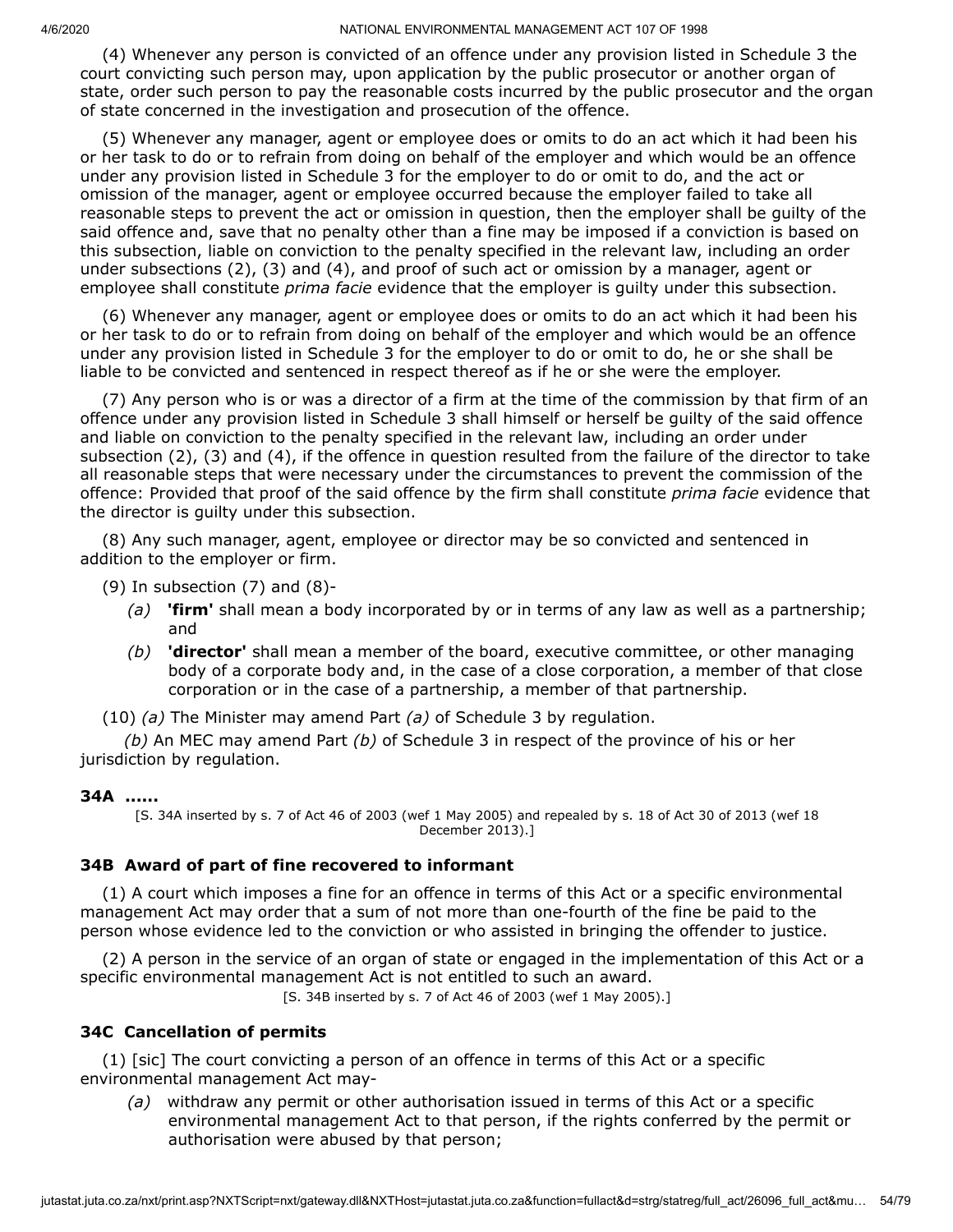- *(b)* disqualify that person from obtaining a permit or other authorisation for a period not exceeding five years;
- *(c)* issue an order that all competent authorities authorised to issue permits or other authorisations be notified of any disqualification in terms of paragraph *(b)*. [S. 34C inserted by s. 7 of Act 46 of 2003 (wef 1 May 2005).]

### **34D Forfeiture of items**

(1) The court convicting a person of an offence in terms of this Act or any of the specific environmental Acts may declare any item including but not limited to any specimen, container, vehicle, vessel, aircraft or document that was used for the purpose of, or in connection with, the commission of the offence and was seized under the provisions of this Part, to be forfeited to the State.

[Sub-s. (1) substituted by s. 23 of Act 14 of 2009 (wef 18 September 2009).]

(2) The provisions of section 35 of the Criminal Procedure Act, 1977 (Act 51 of 1977), apply to the forfeiture of any item in terms of subsection (1), subject to such modifications as the context may require.

(3) The Minister must ensure that any specimen forfeited to the State in terms of subsection (1) is-

- *(a)* repatriated to the country of export or origin as appropriate, at the expense of the person convicted of the offence involving that specimen;
- *(b)* deposited in an appropriate institution, collection or museum, if-
	- (i) the specimen is clearly marked as a seized specimen; and
	- (ii) the person convicted of the offence does not benefit or gain from such deposit; or
- *(c)* otherwise disposed of in an appropriate manner.
	- [S. 34D inserted by s. 7 of Act 46 of 2003 (wef 1 May 2005).]

### **34E Treatment of seized live specimens**

Pending the institution of any criminal proceedings in terms of this Act or a specific environmental management Act or the resolution of such proceedings, a live specimen that has been seized in terms of this Part must be deposited with a suitable institution, rescue centre or facility which is able and willing to house and properly care for it.

[S. 34E inserted by s. 7 of Act 46 of 2003 (wef 1 May 2005).]

### **34F Security for release of vehicles, vessels or aircraft**

(1) If a vehicle, vessel or aircraft is seized in terms of this Act and is kept for the purposes of criminal proceedings, the owner or agent of the owner may at any time apply to a court for the release of the vehicle, vessel or aircraft.

(2) A court may order the release of the vehicle, vessel or aircraft on the provision of security determined by the court.

(3) The amount of the security must at least be equal to the sum of-

- *(a)* the market value of the vehicle, vessel or aircraft;
- *(b)* the maximum fine that a court may impose for the alleged offence; and
- *(c)* costs and expenses incurred or reasonably foreseen to be incurred by the State in connection with prosecuting the offence and recoverable in terms of this Act.

(4) If the court is satisfied that there are circumstances which warrant a lesser amount of security, it may order the release of the vehicle, vessel or aircraft subject to the provision of security for such lesser amount.

[S. 34F inserted by s. 7 of Act 46 of 2003 (wef 1 May 2005).]

### **34G Admission of guilt fines**

(1) The Minister may by regulation specify offences in terms of this Act or a specific environmental management Act in respect of which alleged offenders may pay a prescribed admission of guilt fine instead of being tried by a court for the offence.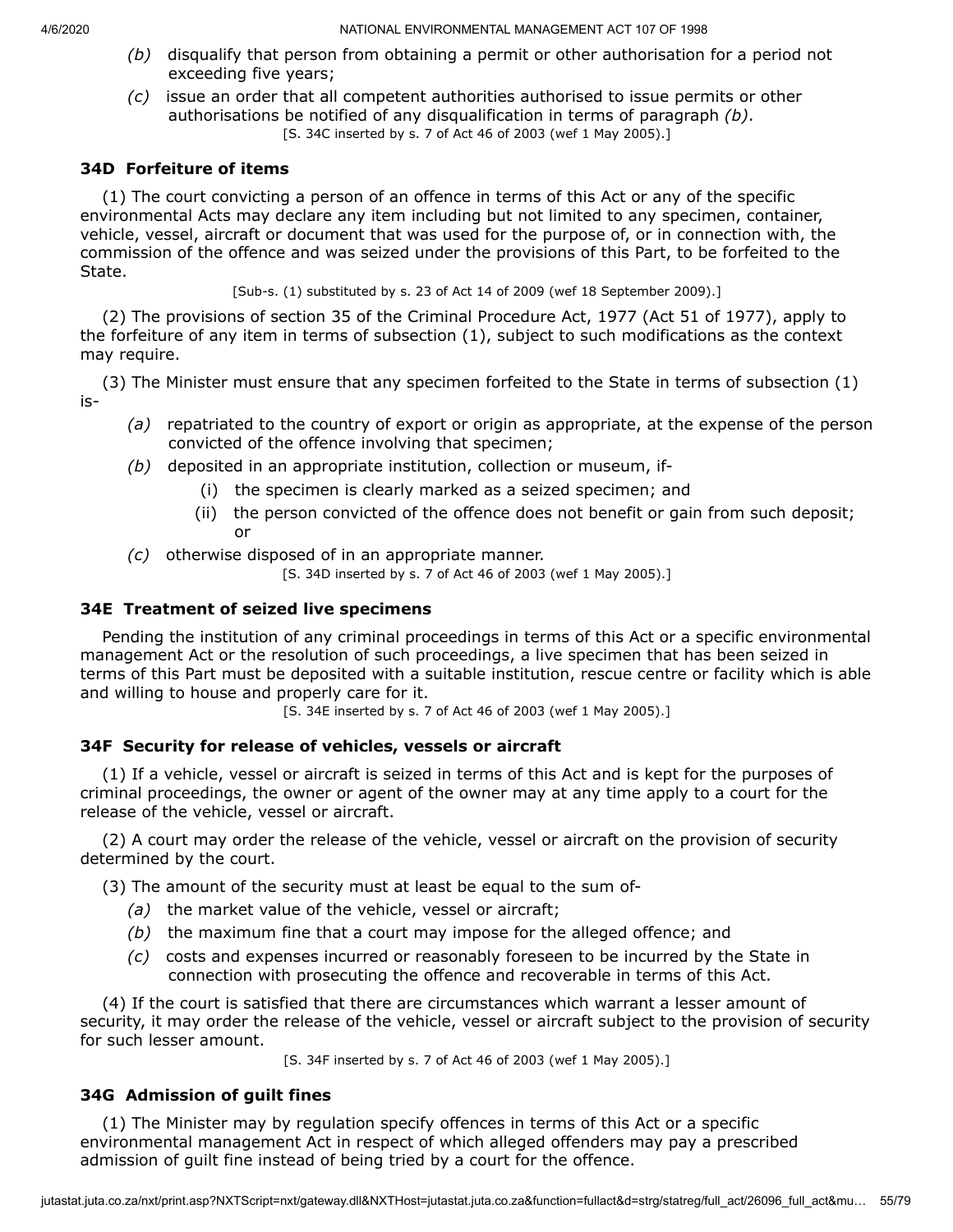(2) An environmental management inspector who has reason to believe that a person has committed an offence specified in terms of subsection (1) may issue to the alleged offender a written notice referred to in section 56 of the Criminal Procedure Act, 1977 (Act 51 of 1977).

(3) The amount of the fine stipulated in the notice referred to in subsection (2) may not exceed the amount-

- *(a)* prescribed for the offence; and
- *(b)* which a court would presumably have imposed in the circumstances.

(4) The provisions of sections 56, 57 and 57A of the Criminal Procedure Act, 1977, apply subject to such modifications as the context may require, to written notices and admission of guilt fines referred to in this section.

[S. 34G inserted by s. 7 of Act 46 of 2003 (wef 1 May 2005).]

### **34H Jurisdiction**

(1) Notwithstanding anything to the contrary in any other law, a magistrate's court shall have jurisdiction to impose any penalty prescribed by this Act or any specific Environmental Management Acts.

[Sub-s. (1), previously s. 34H, renumbered by s. 19 of Act 30 of 2013 (wef 18 December 2013).]

(2) Where a competent authority is of the view that a more severe penalty could be considered than those penalties referred to in section 49B, the competent authority may request the National Prosecuting Authority to institute the criminal proceedings in the High Court.

[Sub-s. (2) added by s. 19 of Act 30 of 2013 (wef 18 December 2013).]

[S. 34H inserted by s. 24 of Act 14 of 2009 (wef 18 September 2009).]

### **CHAPTER 8 ENVIRONMENTAL MANAGEMENT CO-OPERATION AGREEMENTS (s 35)**

### **35 Conclusion of agreements**

(1) The Minister and every MEC and municipality, may enter into environmental management cooperation agreements with any person or community for the purpose of promoting compliance with the principles laid down in this Act.

(2) Environmental management co-operation agreements must-

- *(a)* only be entered into with the agreement of-
	- (i) every organ of state which has jurisdiction over any activity to which such environmental management co-operation agreement relates;
	- (ii) the Minister and the MEC concerned;
- *(b)* only be entered into after compliance with such procedures for public participation as may be prescribed by the Minister; and
- *(c)* comply with such regulations as may be prescribed under section 45.

(3) Environmental management co-operation agreements may contain-

- *(a)* an undertaking by the person or community concerned to improve on the standards laid down by law for the protection of the environment which are applicable to the subject matter of the agreement;
- *(b)* a set of measurable targets for fulfilling the undertaking in *(a)*, including dates for the achievement of such targets; and
- *(c)* provision for-
	- (i) periodic monitoring and reporting of performance against targets;
	- (ii) independent verification of reports;
	- (iii) regular independent monitoring and inspections;
	- (iv) verifiable indicators of compliance with any targets, norms and standards laid down in the agreement as well as any obligations laid down by law;
- *(d)* the measures to be taken in the event of non-compliance with commitments in the agreement, including where appropriate penalties for non-compliance and the provision of incentives to the person or community.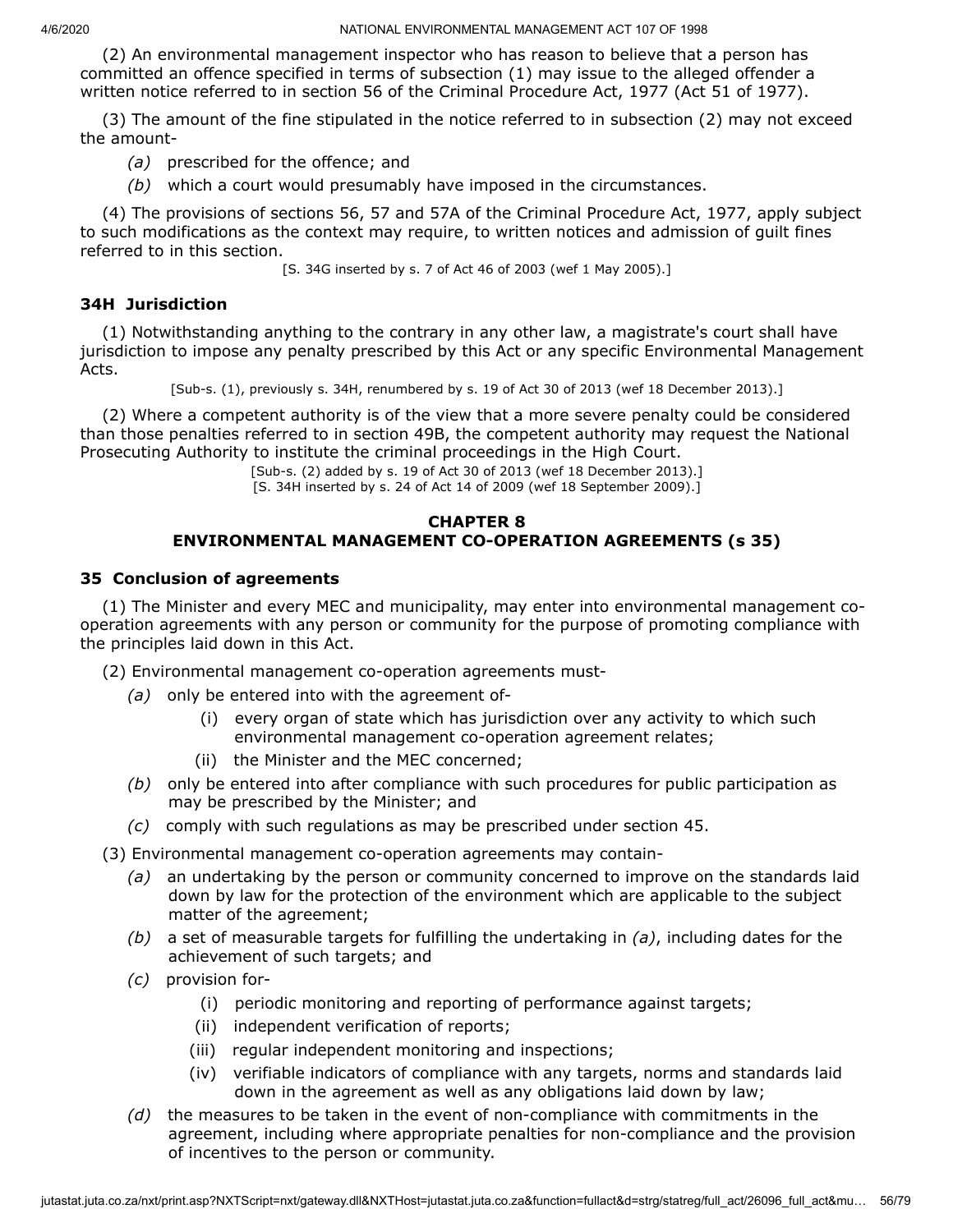#### **CHAPTER 9 ADMINISTRATION OF ACT AND SPECIFIC ENVIRONMENTAL MANAGEMENT ACTS (ss 36- 47D)**

[Heading substituted by s. 8 of Act 46 of 2003 (wef 1 May 2005).]

### **36 Expropriation**

(1) The Minister may purchase or, subject to compensation, expropriate any property for environmental or any other purpose under this Act, if that purpose is a public purpose or is in the public interest.

[Sub-s. (1) amended by s. 110 of Act 28 of 2002 (wef 1 May 2004).]

(2) The Expropriation Act, 1975 (Act 63 of 1975) applies to all expropriations under this Act and any reference to the Minister of Public Works in that Act must be read as a reference to the Minister for purposes of such expropriation.

(3) Notwithstanding the provisions of subsection (2), the amount of compensation and the time and manner of payment must be determined in accordance with section 25 (3) of the Constitution, and the owner of the property in question must be given a hearing before any property is expropriated.

# **37 Reservation**

The Minister may reserve State land with the consent of the Minister authorised to dispose of the land, and after consultation with any other Minister concerned, for environmental or other purposes in terms of this Act, if that purpose is a public purpose or is in the public interest.

### **38 Intervention in litigation**

The Minister may intervene in litigation before a court in any matter under this Act.

### **39 Agreements**

The Director-General may enter into agreements with organs of state in order to fulfil his or her responsibilities.

### **39A Prohibition of certain products**

The Minister may from time to time regulate, prohibit or control the production, sale, distribution, import or export of products that may have a substantial detrimental effect on the environment. [S. 39A inserted by s. 20 of Act 30 of 2013 (wef 18 December 2013).]

### **40 Appointment of employees on contract**

(1) The Director-General may appoint employees on contract outside the provisions of the Public Service Act, 1994 (Proclamation 103 of 1994), when this is necessary to carry out the functions of the Department.

(2) The Director-General must, from time to time, and after consultation with the Department of Public Service and Administration, determine the conditions of employment of such employees.

(3) Such employees must be remunerated from money appropriated for that purpose by Parliament.

### **41 Assignment of powers**

(1) In this section **'assignment'** means an assignment as contemplated in section 99 of the Constitution.

(2) The Minister must record all assignments referred to in subsection (1) in a Schedule to this Act and may amend that Schedule.

### **42 Delegation of powers and duties by Minister and Director-General**

(1) The Minister may delegate a power or duty vested in him or her in terms of this Act or a specific environmental management Act to-

*(a)* the Director-General;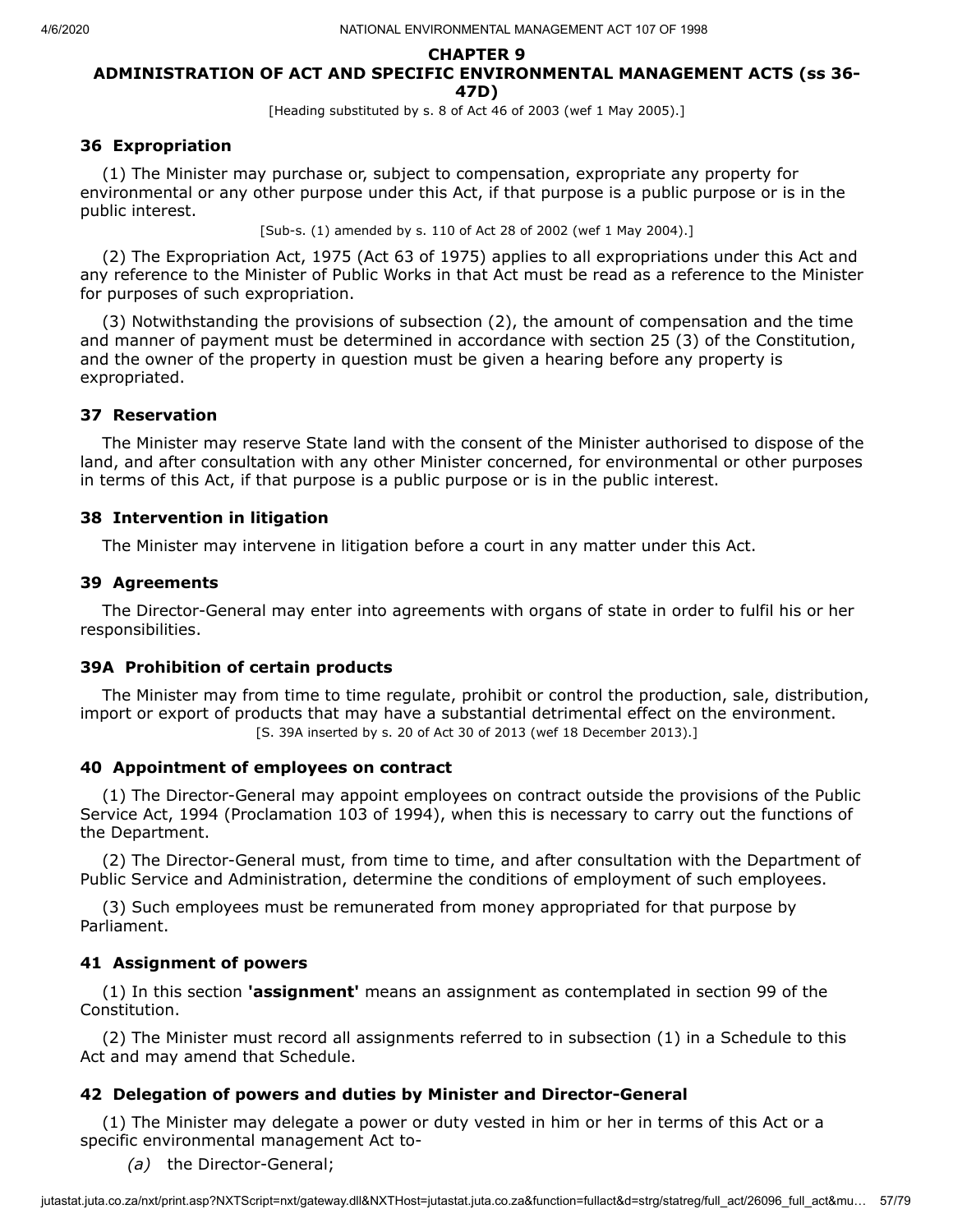- *(b)* an MEC, by agreement with the MEC;
- *(c)* the management authority of a protected area; or
- *(d)* any organ of state, by agreement with that organ of state.

(2) A delegation referred to in subsection (1)-

- *(a)* must be in writing;
- *(b)* may be made subject to conditions;
- *(c)* does not prevent the exercise of the power or the performance of the duty by the Minister himself or herself;
- *(d)* may include the power to subdelegate; and
- *(e)* may be withdrawn by the Minister.

(2A) The Minister must give notice in the *Gazette* of any delegation of a power or duty to an MEC, the management authority of a protected area or an organ of state.

(2B) The Minister may confirm, vary or revoke any decision taken in consequence of a delegation or subdelegation in terms of this section, subject to any rights that may have accrued to a person as a result of the decision.

(2C) The Minister may not delegate a power or duty vested in the Minister in terms of this Act or a specific environmental management Act-

- *(a)* to make regulations;
- *(b)* to publish notices in the *Gazette*;
- *(c)* to appoint a member of a board or committee; or
- *(d)* to expropriate private land.

(3) The Director-General may delegate a power or duty vested in him or her by or under this Act or a specific environmental management Act to-

- *(a)* the holder of an office in the Department; or
- *(b)* after consultation with a provincial head of department, an officer in a provincial administration or municipality.

(4) The Director-General may permit a person to whom a power or duty has been delegated by the Director-General to delegate further that power or duty.

(5) A delegation referred to in subsection (3) and the permission referred to in subsection (4)-

- *(a)* must be in writing;
- *(b)* may be subject to conditions;
- *(c)* do not prevent the exercise of the power or the performance of the duty by the Director-General himself or herself; and
- *(d)* may be withdrawn by the Director-General.

[S. 42 substituted by s. 9 of Act 46 of 2003 (wef 1 May 2005).]

# **42A Delegation of powers by MEC**

(1) The MEC of a province may delegate a power or duty vested in or delegated to the MEC in terms of this Act or a specific environmental management Act to-

- *(a)* the head of that MEC's department;
- *(b)* the management authority of a provincial or local protected area;
- *(c)* a municipality, by agreement with the municipality; or
- *(d)* any provincial organ of state, by agreement with that organ of state.

(2) A delegation in terms of subsection (1)-

- *(a)* must be in writing;
- *(b)* may be made subject to conditions;
- *(c)* does not prevent the exercise of the power or the performance of the duty by the MEC personally;
- *(d)* may include the power to subdelegate; and
- *(e)* may be withdrawn by the MEC.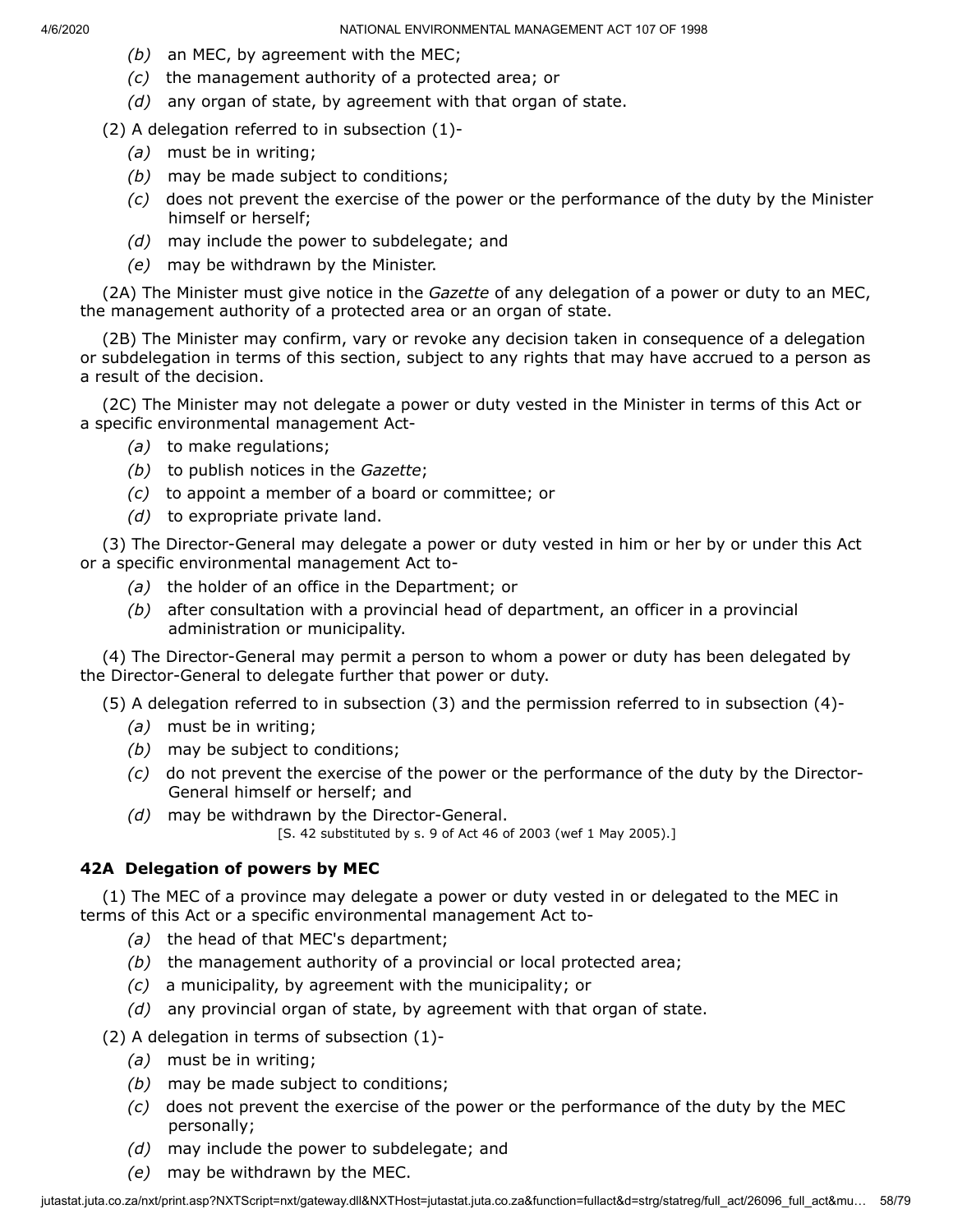(3) The MEC may confirm, vary or revoke any decision taken in consequence of a delegation or subdelegation in terms of this section, subject to any rights that may have accrued to a person as a result of the decision.

(4) The MEC may not delegate a power or duty vested in the MEC in terms of this Act or a specific environmental management Act-

- *(a)* to make regulations;
- *(b)* to publish notices in the *Gazette*;
- *(c)* to appoint a member of a board or committee; or
- *(d)* to expropriate private land.

(5) A provincial head of department may delegate a power or duty vested in him or her or delegated to him or her by the MEC in terms of this Act or a specific environmental management Act to the holder of an office in the department.

[Sub-s. (5) added by s. 13 of Act 25 of 2014 (wef 2 September 2014).]

- (6) The delegation in subsection (5)-
	- *(a)* must be in writing;
	- *(b)* may be made subject to conditions; and
	- *(c)* may be withdrawn by the provincial head of department.

[Sub-s. (6) added by s. 13 of Act 25 of 2014 (wef 2 September 2014).] [S. 42A inserted by s. 10 of Act 46 of 2003 (wef 1 May 2005).]

### **42B Delegation by Minister responsible for mineral resources**

(1) The Minister responsible for mineral resources may delegate a function entrusted to him or her in terms of this Act to-

- *(a)* the Director-General of the Department of Minerals and Energy; or
- *(b)* any officer in the Department of Minerals and Energy.

(2) A delegation in terms of subsection (1)-

- *(a)* must be in writing;
- *(b)* may be made subject to any condition;
- *(c)* does not prevent the performance of the function by the Minister himself or herself; and
- *(d)* may be withdrawn by the Minister.
	- [S. 42B inserted by s. 9 of Act 62 of 2008 (wef 1 May 2009).]

### **43 Appeals**

(1) Any person may appeal to the Minister<sup>[5](#page-59-0)</sup> against a decision taken by any person acting under a power delegated by the Minister under this Act or a specific environmental management Act.

(1A) Any person may appeal to the Minister against a decision made in terms of this Act or any specific environmental management Act by the Minister responsible for mineral resources or any person acting under his or her delegated authority.

[Sub-s. (1A) substituted by s. 14 *(a)* of Act 25 of 2014 (wef 2 September 2014).]

(1B) ......

[Sub-s. (1B) deleted by s. 14 *(b)* of Act 25 of 2014 (wef 2 September 2014).]

(2) Any person may appeal to an MEC against a decision taken by any person acting under a power delegated by that MEC under this Act or a specific environmental management Act.

 $(3)$  ......

[Sub-s. (3) omitted by s. 10 of Act 62 of 2008 (wef 1 May 2009).]

(4) An appeal under subsection (1), (1A) or (2) must be noted and must be dealt with in the manner prescribed and upon payment of a prescribed fee.

[Sub-s. (4) substituted by s. 14 *(a)* of Act 25 of 2014 (wef 2 September 2014).]

(5) The Minister<sup>[6](#page-59-1)</sup> or an MEC, as the case may be, may consider and decide an appeal or appoint an appeal panel to consider and advise the Minister or MEC on the appeal.

(6) The Minister<sup>Z</sup> or an MEC may, after considering such an appeal, confirm, set aside or vary the decision, provision, condition or directive or make any other appropriate decision, including a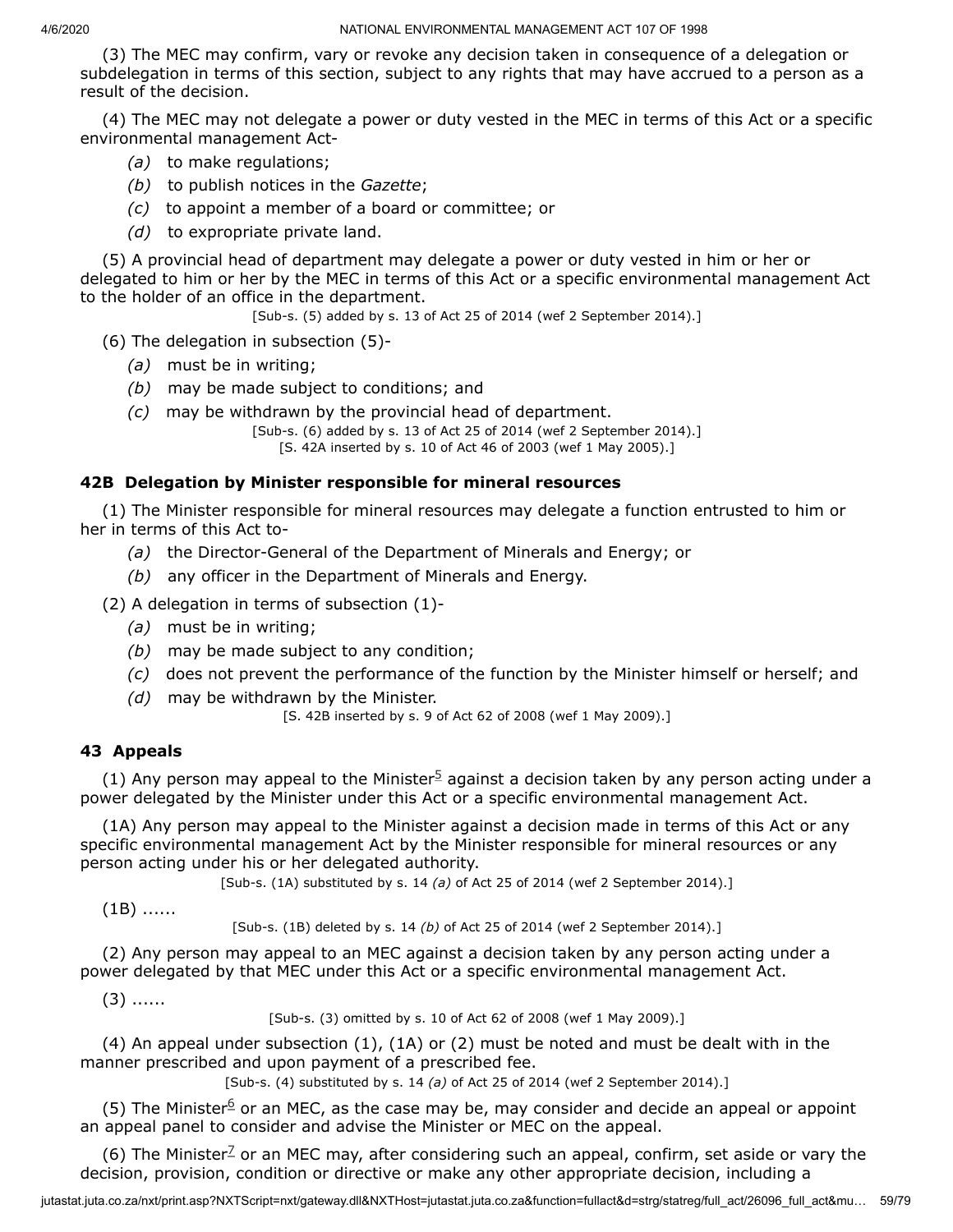decision that the prescribed fee paid by the appellant, or any part thereof, be refunded.

(7) An appeal under this section suspends an environmental authorisation, exemption, directive, or any other decision made in terms of this Act or any other specific environmental management Act, or any provision or condition attached thereto.

[Sub-s. (7) substituted by s. 14 *(a)* of Act 25 of 2014 (wef 2 September 2014).]

(8) A person who receives a directive in terms of section 28 (4) may lodge an appeal against the decision made by the Director-General, the Director-General of the department responsible for mineral resources, or the provincial head of the department to the Minister, the Minister responsible for mineral resources or the MEC, as the case may be, within 30 days of receipt of the directive, or within such longer period as the Minister, the Minister responsible for mineral resources or MEC may determine.

[Sub-s. (8) added by s. 14 *(c)* of Act 25 of 2014 (wef 2 September 2014).]

(9) Notwithstanding subsection (7) and pending the finalisation of the appeal, the Minister, the Minister responsible for mineral resources or MEC, as the case may be, may direct that any part or provision of the directive not be suspended, but only strictly in exceptional circumstances where there is an imminent threat to human health or the environment.

[Sub-s. (9) added by s. 14 *(c)* of Act 25 of 2014 (wef 2 September 2014).]

(10) A person who receives a directive and who wishes to lodge an appeal in terms of subsection (8) may make representations to the Minister, the Minister responsible for mineral resources or MEC, as the case may be, to suspend the operation of the directive or any part of the directive pending the finalisation of the appeal.

[Sub-s. (10) added by s. 14 *(c)* of Act 25 of 2014 (wef 2 September 2014).]

(11) After considering the appeal lodged in terms of subsection (8) and any other relevant information, the Minister, the Minister responsible for mineral resources or MEC, as the case may be-

- *(a)* may confirm, modify or cancel a directive or any part of a directive; and
- *(b)* may specify the period within which the person who received the directive must comply with any part of the directive that is confirmed or modified.

[Sub-s. (11) added by s. 14 *(c)* of Act 25 of 2014 (wef 2 September 2014).]

[S. 43 substituted by s. 4 of Act 8 of 2004 (wef 7 January 2005) and by s. 10 of Act 62 of 2008 (wef 1 May 2009).]

<span id="page-59-0"></span>5 Minister of Justice and Correctional Services - see Proc 39 in *GG* 33437 of 4 August 2010 and Proc 47 in *GG* 37839 of 15 July 2014

<span id="page-59-1"></span>6 Minister of Justice and Correctional Services - see Proc 39 in *GG* 33437 of 4 August 2010 and Proc 47 in *GG* 37839 of 15 July 2014

<span id="page-59-2"></span>7 Minister of Justice and Correctional Services - see Proc 39 in *GG* 33437 of 4 August 2010 and Proc 47 in *GG* 37839 of 15 July 2014

### **44 Regulations in general**

(1) The Minister may make regulations-

- *(a)* dealing with any matter which under this Act must be dealt with by regulation;
- *(a*A*)* prohibiting, restricting or controlling activities which are likely to have a detrimental effect on the environment;

[Para. *(a*A*)* inserted by s. 2 of Act 56 of 2002 (wef 29 January 1999).]

- *(a*B*)* dealing with the production, prohibition, control, sale, distribution, import or export of products that may have a substantial detrimental effect on the environment; [Para. *(a*B*)* inserted by s. 21 *(a)* of Act 30 of 2013 (wef 18 December 2013).]
- *(a*C*)* relating to the procedure and criteria to be followed in the determination of an administrative fine in terms of section 24G;

[Para. *(a*C*)* inserted by s. 21 *(a)* of Act 30 of 2013 (wef 18 December 2013).]

*(a*D*)* relating to the procedure to be followed when oral requests are made in terms of section 30A;

[Para. *(a*D*)* inserted by s. 21 *(a)* of Act 30 of 2013 (wef 18 December 2013).]

*(a*E*)* on the assessment and determination of environmental liability;

[Para. *(a*E*)* inserted by s. 15 *(a)* of Act 25 of 2014 (wef 2 September 2014).]

*(a*F*)* auditing and reporting of environmental liability;

[Para. *(a*F*)* inserted by s. 15 *(a)* of Act 25 of 2014 (wef 2 September 2014).]

jutastat.juta.co.za/nxt/print.asp?NXTScript=nxt/gateway.dll&NXTHost=jutastat.juta.co.za&function=fullact&d=strg/statreg/full\_act/26096\_full\_act&mu... 60/79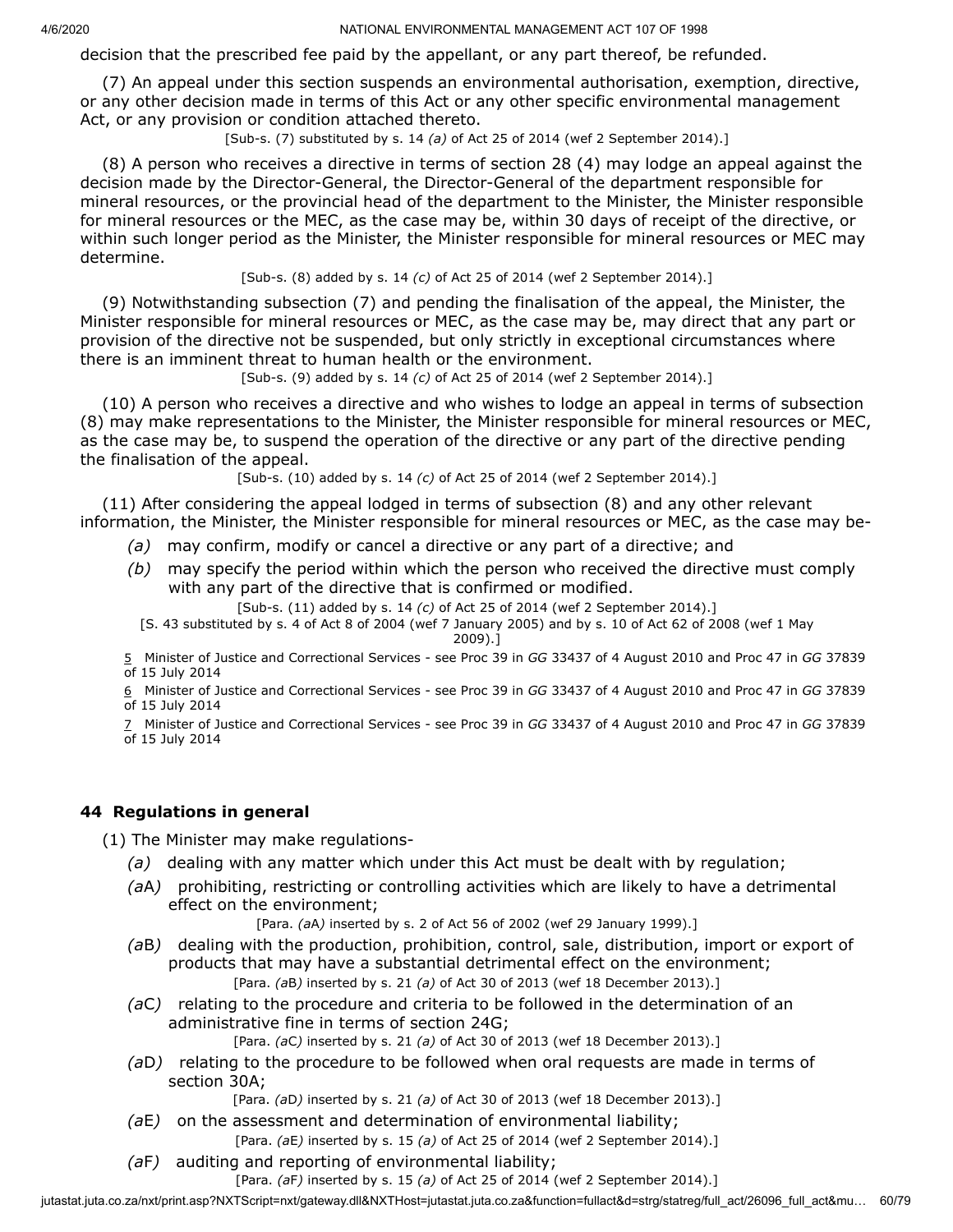*(a*G*)* the amendment of the financial provision;

[Para. *(a*G*)* inserted by s. 15 *(a)* of Act 25 of 2014 (wef 2 September 2014).]

*(a*H*)* any other matter necessary to facilitate the implementation of the financial provision; and

[Para. *(a*H*)* inserted by s. 15 *(a)* of Act 25 of 2014 (wef 2 September 2014).]

*(b)* generally, to carry out the purposes and the provisions of this Act.

(1A) Any regulation made under subsection (1) must be made after consultation with all Cabinet members whose areas of responsibility will be affected.

[Sub-s. (1A) inserted by s. 21 *(b)* of Act 30 of 2013 (wef 18 December 2013).]

(1B) Until such time that the regulations made under subsection (1) have come into effect, the existing standard operating procedure, adopted by the Minister for determining administrative fines in terms of section 24G, applies.

[Sub-s. (1B) inserted by s. 21 *(b)* of Act 30 of 2013 (wef 18 December 2013).]

(1C) Regulations made in terms of this Act or any other Act of Parliament that may have the effect of amending the provisions of the Agreement referred to in section 50A must be made by the Minister in concurrence with the Minister responsible for mineral resources and the Minister responsible for water affairs.

[Sub-s. (1C) inserted by s. 15 *(b)* of Act 25 of 2014 (wef 2 September 2014).]

(2) The Minister may make different regulations under this Act in respect of different activities, provinces, geographical areas and owners or classes of owners of land.

(3) The Minister may by regulation provide that infringements of certain regulations constitute criminal offences and prescribe penalties for such offences.

### **45 Regulations for management co-operation agreements**

(1) The Minister may make regulations concerning-

- *(a)* procedures for the conclusion of environmental management co-operation agreements, which must include procedures for public participation;
- *(b)* the duration of agreements;
- *(c)* requirements relating to the furnishing of information;
- *(d)* general conditions and prohibitions;
- *(e)* reporting procedures;
- *(f)* monitoring and inspection.

(2) An MEC or municipal council may substitute his or her or its own regulations or bylaws, as the case may be, for the regulations issued by the Minister under subsection (1) above: Provided that such provincial regulations or municipal bylaws must cover the matters enumerated in subsection (1), and comply with the principles laid down in this Act.

### **46 Model environmental management bylaws**

(1) The Minister may make model bylaws aimed at establishing measures for the management of environmental impacts of any development within the jurisdiction of a municipality, which may be adopted by a municipality as municipal bylaws.

(2) Any municipality may request the Director-General to assist it with the preparation of bylaws on matters affecting the environment and the Director-General may not unreasonably refuse such a request.

(3) The Director-General may institute programmes to assist municipalities with the preparation of bylaws for the purposes of implementing this Act.

(4) The purpose of the model bylaws referred to in subsection (1) must be to-

- *(a)* mitigate adverse environmental impacts;
- *(b)* facilitate the implementation of decisions taken, and conditions imposed as a result of the authorisation of new activities and developments, or through the setting of norms and standards in respect of existing activities and developments; and
- *(c)* ensure effective environmental management and conservation of resources and impacts within the jurisdiction of a municipality in co-operation with other organs of state.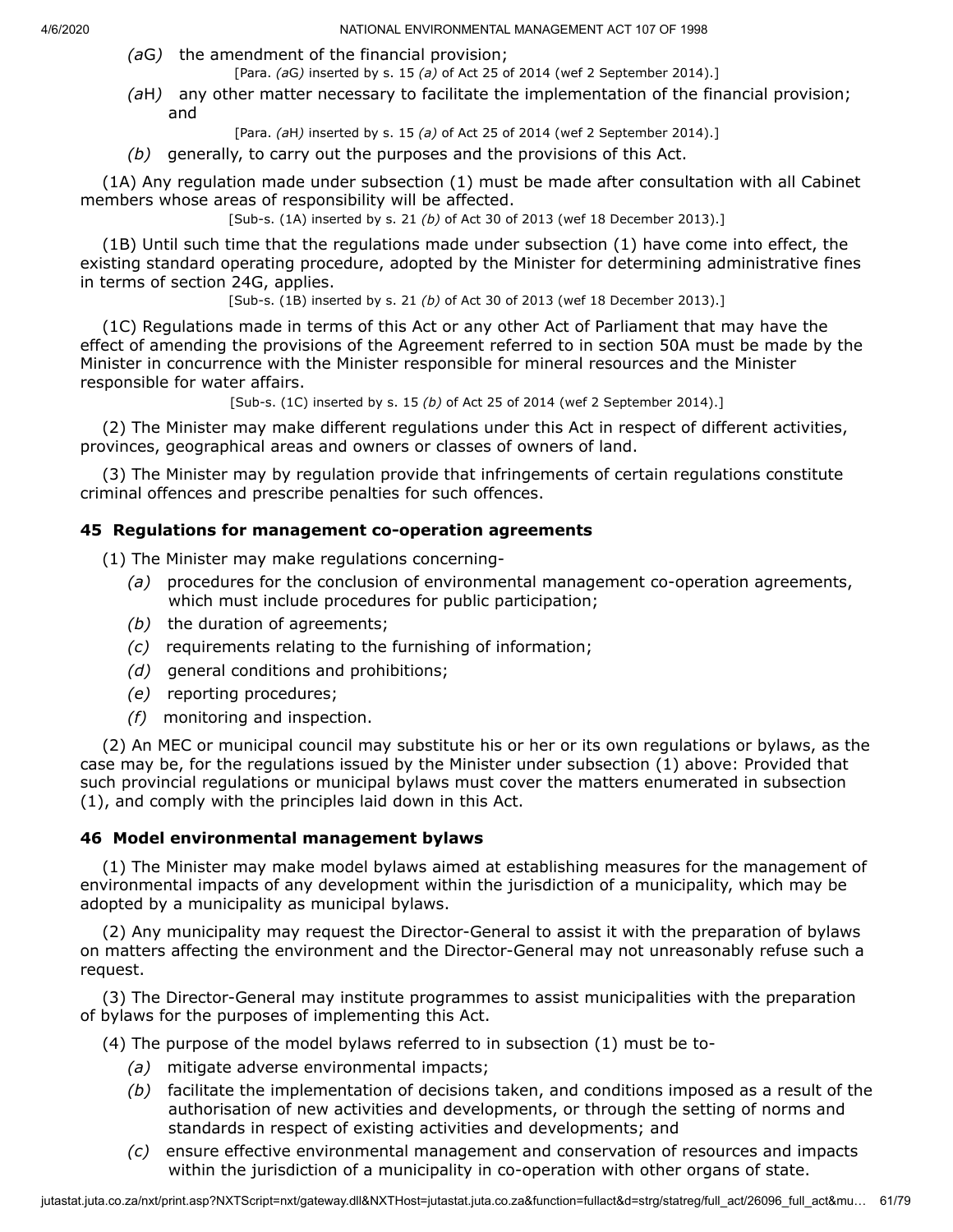(5) The model bylaws referred to in subsection (1) must include measures for environmental management, which may include-

- *(a)* auditing, monitoring and ensuring compliance; and
- *(b)* reporting requirements and the furnishing of information.

# **47 Procedure for making regulations**

(1) Before making any regulations under this Act, a Minister or MEC must-

- *(a)* publish a notice in the relevant *Gazette*
	- (i) setting out the draft regulations; and
	- (ii) inviting written comments to be submitted on the proposed regulations within a specified period mentioned in the notice; and
- *(b)* consider all comments received in accordance with paragraph *(a)* (ii).

(2) The Minister must, 30 days before the final publication of any regulations made under this Act, table the regulations in Parliament.

[Sub-s. (2) substituted by s. 22 *(a)* of Act 30 of 2013 (wef 18 December 2013).]

(2A) An MEC must, 30 days before the final publication of any regulations made under this Act, table the regulations in the relevant provincial legislature.

[Sub-s. (2A) inserted by s. 22 *(b)* of Act 30 of 2013 (wef 18 December 2013).]

 $(3)$  ......

[Sub-s. (3) deleted by s. 5 of Act 8 of 2004 (wef 7 January 2005), inserted by s. 11 of Act 62 of 2008 (wef 1 May 2009) and deleted by s. 22 *(c)* of Act 30 of 2013 (wef 18 December 2013).]

 $(4)$  to  $(6)$  inclusive ......

[Sub-ss. (4) to (6) inclusive deleted by s. 5 of Act 8 of 2004 (wef 7 January 2005).]

# **47A Regulations, legal documents and steps valid under certain circumstances**

(1) A regulation or notice, or an authorisation, permit or other document, made or issued in terms of this Act or a specific environmental management Act-

- *(a)* but which does not comply with any procedural requirement of the relevant Act, is nevertheless valid if the non-compliance is not material and does not prejudice any person;
- *(b)* may be amended or replaced without following a procedural requirement of the relevant Act if-
	- (i) the purpose is to correct an error; and
	- (ii) the correction does not change the rights and duties of any person materially.

(2) The failure to take any steps in terms of this Act or a specific environmental management Act as a prerequisite for any decision or action does not invalidate the decision or action if the failure-

- *(a)* is not material;
- *(b)* does not prejudice any person; and
- *(c)* is not procedurally unfair.

[S. 47A inserted by s. 11 of Act 46 of 2003 (wef 1 May 2005).]

# **47B Consultation**

When in terms of this Act or a specific environmental management Act the Minister or an MEC is required to consult any person or organ of state, such consultation is regarded as having been satisfied if a formal written notification of intention to act has been made to that person or organ of state and no response has been received within a reasonable time.

[S. 47B inserted by s. 11 of Act 46 of 2003 (wef 1 May 2005).]

# **47C Extension of time periods**

The Minister or an MEC may extend, or condone a failure by a person to comply with, a period in terms of this Act or a specific environmental management Act, except a period which binds the Minister or MEC.

[S. 47C inserted by s. 11 of Act 46 of 2003 (wef 1 May 2005).]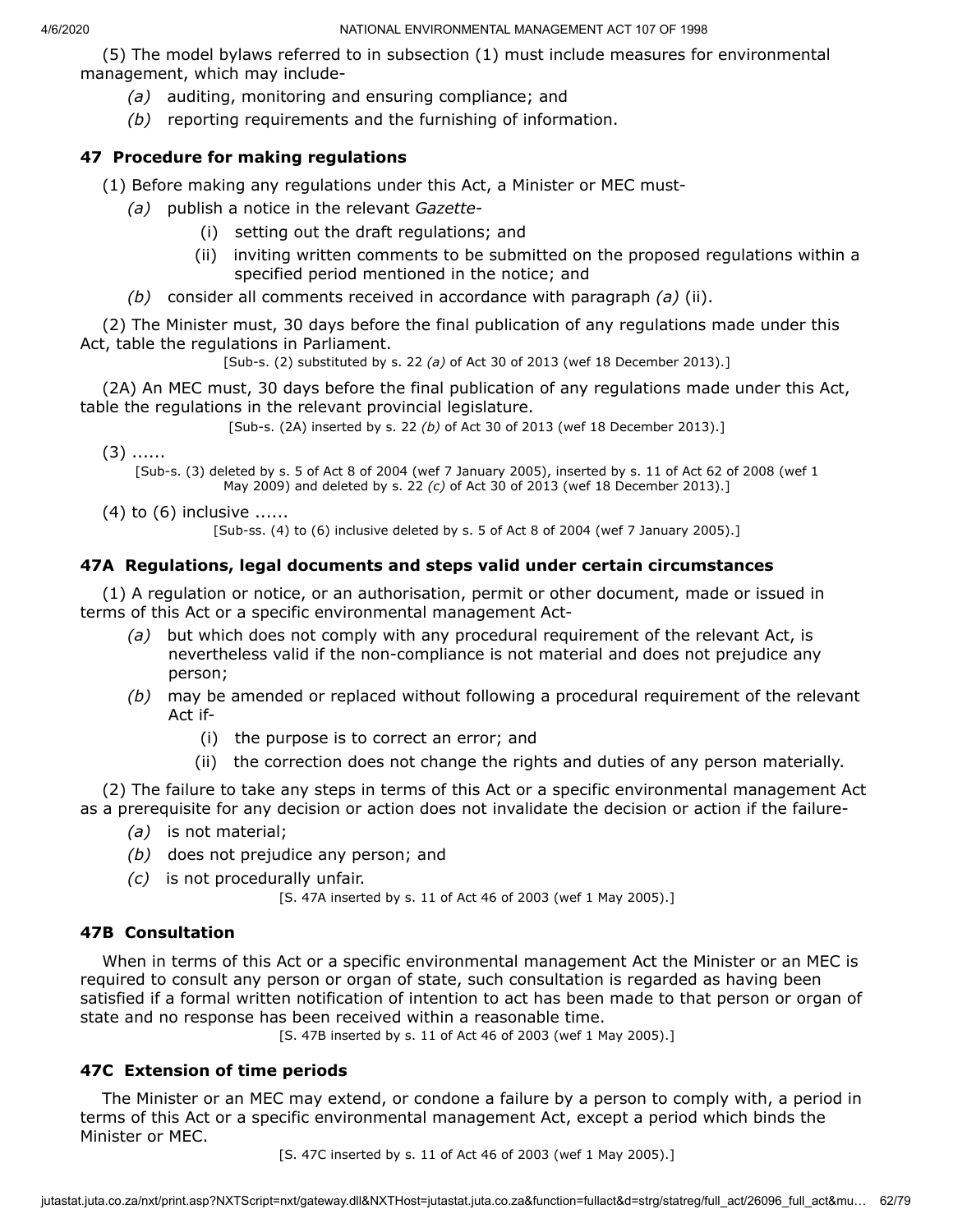#### **47CA Extension of time periods applicable to appeals relating to prospecting, exploration, mining or production**

The Minister responsible for mineral resources in respect of a decision that relates to prospecting, exploration, mining or production in terms of this Act or any specific environmental management Act may only in exceptional circumstances extend or condone a failure by a person to comply with a time period in terms of this Act or a specific environmental management Act, except a time period which binds the Minister responsible for mineral resources.

[S. 47CA inserted by s. 16 of Act 25 of 2014 (wef 2 September 2014).]

#### **47CB Condonation of time periods applicable to appeals relating to prospecting, exploration, mining or production**

(1) The Minister may only in exceptional circumstances extend or condone a failure by a person to comply with a time period applicable to an appeal contemplated in section 43 (1A), except for a time period which binds the Minister.

(2) The Minister may not accept an application for condonation to submit an appeal contemplated in section 43 (1A) after 30 days has lapsed from the date of the decision by the Minister responsible for mineral resources or any person acting under his or her delegated authority.

(3) When considering an extension or condonation the Minister must consider the following factors:

- *(a)* The degree of lateness;
- *(b)* a detailed explanation of the reasons for the lateness;
- *(c)* whether and to what extent that person or the Minister responsible for mineral resources will suffer prejudice if the time period is extended or failure to comply with a time period is condoned; and
- *(d)* a detailed explanation of the merits of the application for extension or condonation.

(4) The time period may only be condoned for a maximum period equal to the time period allowed for the action for which condonation is sought in terms of this Act.

[S. 47CB inserted by s. 16 of Act 25 of 2014 (wef 2 September 2014).]

#### **47D Delivery of documents**

(1) A notice or other document in terms of this Act or a specific environmental management Act may be issued to a person-

- *(a)* by delivering it by hand;
- *(b)* by sending it by registered mail-
	- (i) to that person's business or residential address; or
	- (ii) in the case of a juristic person, to its registered address or principal place of business;
- *(b*A*)* by faxing a copy of the notice or other document to the person, if the person has a fax number;

[Para. *(b*A*)* inserted by s. 23 *(a)* of Act 30 of 2013 (wef 18 December 2013).]

*(b*B*)* by e-mailing a copy of the notice or other document to the person, if the person has an e-mail address; or

[Para. *(b*B*)* inserted by s. 23 *(a)* of Act 30 of 2013 (wef 18 December 2013).]

*(b*C*)* by posting a copy of the notice or other document to the person by ordinary mail, if the person has a postal address;

[Para. *(b*C*)* inserted by s. 23 *(a)* of Act 30 of 2013 (wef 18 December 2013).]

*(c)* where an address is unknown despite reasonable enquiry, by publishing it once in the *Gazette* and once in a local newspaper circulating in the area of that person's last known residential or business address.

(2) A notice or other document issued in terms of subsection (1) *(b)*, *(b*A*)*, *(b*B*)*, *(b*C*)* or *(c)* must be regarded as having come to the notice of the person, unless the contrary is proved.

[Sub-s. (2) substituted by s. 23 *(b)* of Act 30 of 2013 (wef 18 December 2013).]

[S. 47D inserted by s. 11 of Act 46 of 2003 (wef 1 May 2005).]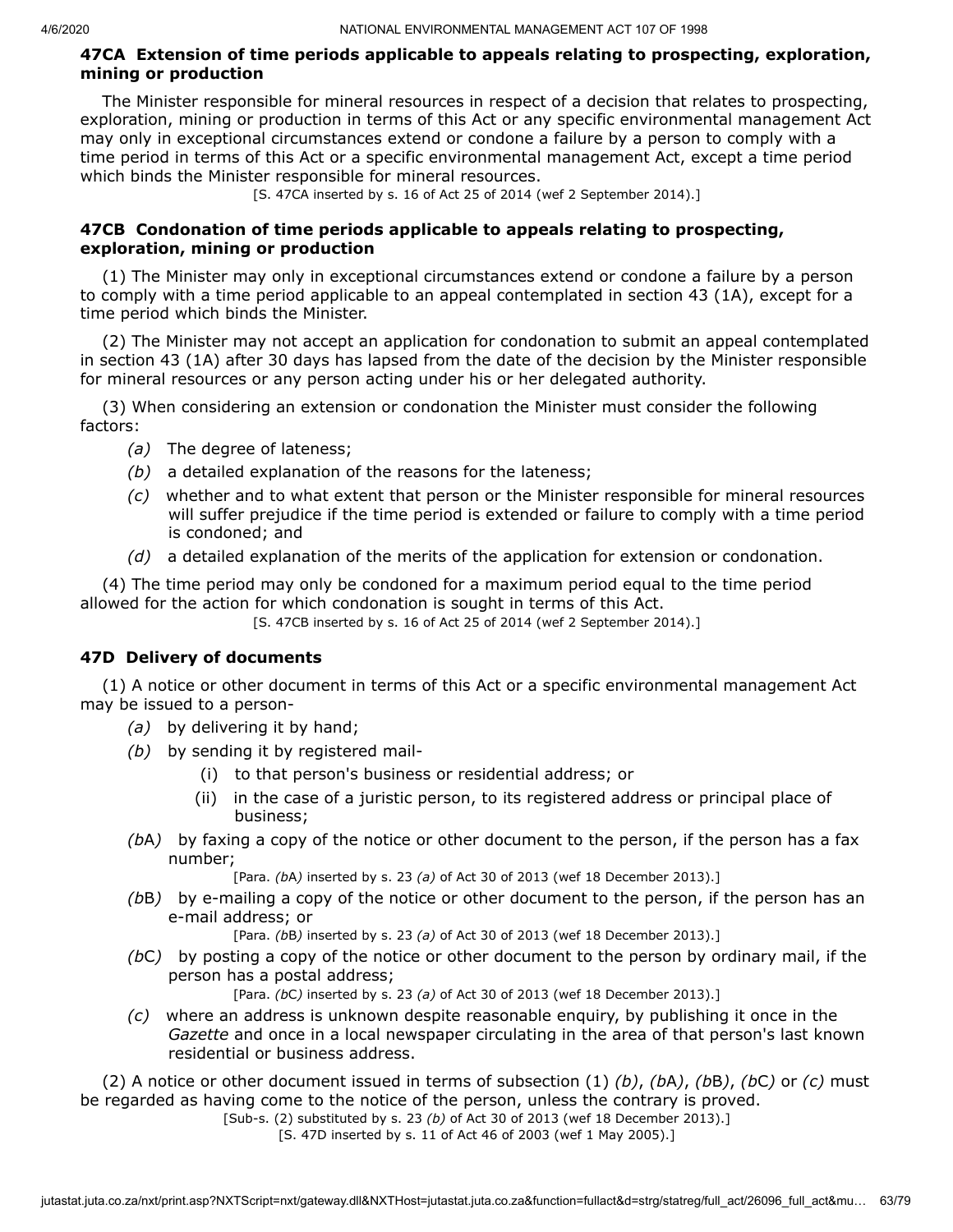# **CHAPTER 10 GENERAL AND TRANSITIONAL PROVISIONS (ss 48-53)**

### **48 ......**

[S. 48 repealed by s. 24 of Act 30 of 2013 (wef 18 December 2013).]

## **49 Limitation of liability**

Neither the State nor any other person is liable for any damage or loss caused by-

- *(a)* the exercise of any power or the performance of any duty under this Act or any specific environmental management Act; or
- *(b)* the failure to exercise any power, or perform any duty under this Act or any specific environmental management Act,

unless the exercise of or failure to exercise the power, or performance of or failure to perform the duty was unlawful, negligent or in bad faith.

[S. 49 substituted by s. 12 of Act 46 of 2003 (wef 1 May 2005).]

### **49A Offences**

(1) A person is guilty of an offence if that person-

- *(a)* commences with an activity in contravention of section 24F (1);
- *(b)* fails to comply with any applicable norm or standard contemplated in section 24 (2) *(d)*;
- *(c)* fails to comply with or contravenes a condition of an environmental authorisation granted for a listed activity or specified activity or an approved environmental management programme;
- *(d)* commences or continues with an activity in terms of section 24 (2) *(c)*, *(d)* or *(e)* unless he or she complies with the procedures, criteria or conditions specified by the Minister or MEC in any regulation made under section 24 (5) *(b*B*)*;
- *(e)* unlawfully and intentionally or negligently commits any act or omission which causes significant pollution or degradation of the environment or is likely to cause significant pollution or degradation of the environment;
- *(f)* unlawfully and intentionally or negligently commit[s] any act or omission which detrimentally affects or is likely to detrimentally affect the environment;
- *(g)* fails to comply with a directive issued in terms of this Act;
- *(h)* fails to comply with or contravenes any condition applicable to an exemption granted in terms of section 24M;
- *(i)* fails to comply with section 30 (3), (4), (5) or (6);
- *(j)* contravenes section 31 (7) or (8);
- *(k)* fails to comply with or contravenes a compliance notice issued in terms of section 31L;
- *(l)* discloses information about any other person if that information was acquired while exercising or performing any power or duty in terms of section 31Q (1);
- *(m)* hinders or interferes with an environmental management inspector in the execution of that inspector's official duties;
- *(n)* pretends to be an environmental management inspector, or the interpreter or assistant of such an inspector;
- *(o)* furnishes false or misleading information when complying with a request of an environmental management inspector;
- *(p)* fails to comply with a request of an environmental management inspector.

(2) It is a defence to a charge in terms of subsection (1) *(a)* to show that the activity was commenced or continued with in response to an incident or emergency situation contemplated in section 30 or section 30A, as the case may be, so as to protect human life, property or environment: Provided that-

*(a)* in the case of an incident, the response is in compliance with the obligations contemplated in section 30 (4) and was necessary and proportionate in relation to the threat to human life, property or environment; and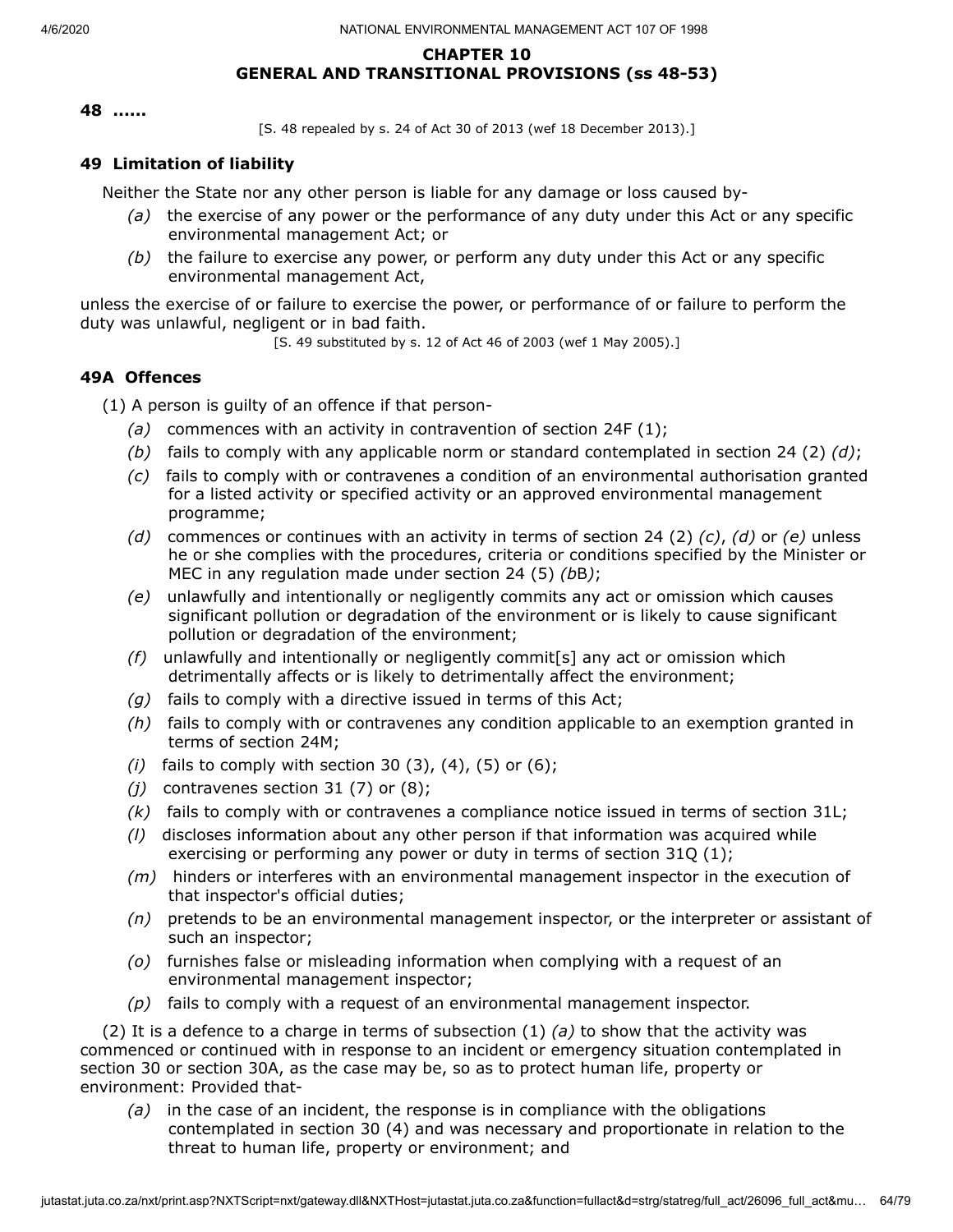*(b)* in the case of an emergency situation contemplated in section 30A, the response is in compliance with a directive issued in terms of section 30A. [S. 49A inserted by s. 25 of Act 30 of 2013 (wef 18 December 2013).]

#### **49B Penalties**

(1) A person convicted of an offence in terms of section 49A (1) *(a)*, *(b)*, *(c)*, *(d)*, *(e)*, *(f)* or *(g)* is liable to a fine not exceeding R10 million or to imprisonment for a period not exceeding 10 years, or to both such fine or such imprisonment.

(2) A person convicted of an offence in terms of section 49A (1) *(i)*, *(j)* or *(k)* is liable to a fine not exceeding R5 million or to imprisonment for a period not exceeding 5 years, and in the case of a second or subsequent conviction to a fine not exceeding R10 million or to imprisonment for a period not exceeding 10 years, and in both instances to both such fine and such imprisonment.

(3) A person convicted of an offence in terms of section 49A (1) *(h)*, *(l)*, *(m)*, *(n)*, *(o)* or *(p)* is liable to a fine or to imprisonment for a period not exceeding one year, or to both a fine and such imprisonment.

[S. 49B inserted by s. 25 of Act 30 of 2013 (wef 18 December 2013).]

### **50 Repeal of laws**

(1) Sections 2, 3, 4, 5, 6, 7, 8, 9, 10, 11, 12, 13, 14, 14A, 14B, 14C, 15, 27A and 38 of the Environment Conservation Act, 1989 (Act 73 of 1989), are hereby repealed.

(2) Sections 21, 22 and 26 of the Environment Conservation Act, 1989 (Act 73 of 1989) and the notices and regulations issued pursuant to sections 21 and 22 and in force on the commencement date of this Act are repealed with effect from a date to be published by the Minister in the *Gazette*, which date may not be earlier than the date on which regulations or notices made or issued under section 24 of this Act are promulgated and the Minister is satisfied that the regulations and notices under sections 21 and 22 have become redundant.

[Date referred to in sub-s. (2): to be determined.]

(3) Any application made in terms of section 21, 22 or 26 of the Environment Conservation Act, 1989 (Act 73 of 1989), that has been submitted but not finalised when those sections are repealed, must be finalised as if those sections had not been repealed.

[Sub-s. (3) added by s. 6 of Act 8 of 2004 (wef 7 January 2005).]

(4) In order to ensure that the transition between the legal requirements of sections 21, 22 and 26 of the Environment Conservation Act, 1989 (Act 73 of 1989), and the requirements of this Act is efficient, the Minister may by notice in the *Gazette* list activities included in Government Notice R1182 of 5 September 1997 that will remain valid until such time as an MEC promulgates a list of activities for that province.

[Sub-s. (4) added by s. 6 of Act 8 of 2004 (wef 7 January 2005).]

#### **50A Future amendments in respect of environmental matters in so far as it relates to the Agreement**

(1) *(a)* Any proposed amendments to the provisions relating to prospecting, exploration, mining or production in this Act, the National Environmental Management Amendment Act, 2008 (Act 62 of 2008), a specific environmental management Act or any other Act of Parliament that may have the effect of amending the provisions of the Agreement, must be subject to concurrence between the Minister, the Minister responsible for water affairs and the Minister responsible for mineral resources.

*(b)* Any intervention contemplated in paragraph *(a)* that may lead to the amendment of the provisions of the Agreement must be tabled in Parliament prior to any steps being taken to effect those changes, and Parliament may express its view on the proposed amendment of the Agreement.

(2) Agreement for the purpose of subsection (1) means the Agreement reached between the Minister, the Minister responsible for water affairs and the Minister responsible for mineral resources titled *One Environmental System* for the country with respect to mining, which entails-

- *(a)* that all environment related aspects would be regulated through one environmental system which is the principal Act and that all environmental provisions would be repealed from the Mineral and Petroleum Resources Development Act, 2002;
- *(b)* that the Minister sets the regulatory framework and norms and standards, and that the Minister responsible for Mineral Resources will implement the provisions of the principal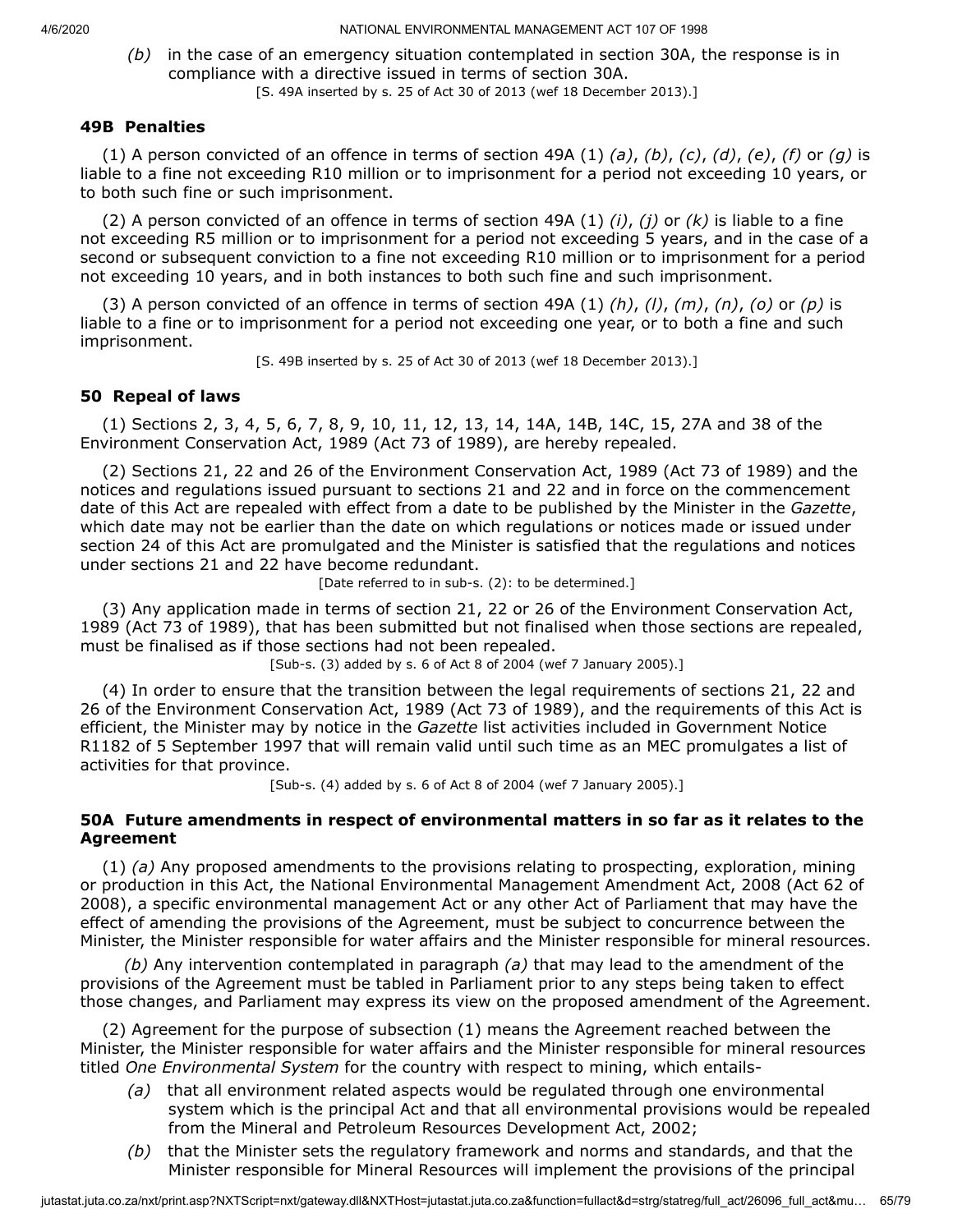Act and the subordinate legislation as far as it relates to prospecting, exploration, mining or operations;

- *(c)* that the Minister responsible for Mineral Resources will issue environmental authorisations in terms of the principal Act for prospecting, exploration, mining or operations, and that the Minister will be the appeal authority for these authorisations; and
- *(d)* that the Minister, the Minister responsible for Mineral Resources and the Minister responsible for Water Affairs agree on fixed time-frames for the consideration and issuing of the authorisations in their respective legislation and agree to synchronise the time frames.

[S. 50A inserted by s. 17 of Act 25 of 2014 (wef 2 September 2014).]

## **51 Savings**

Anything done or deemed to have been done under a provision repealed by this Act-

- *(a)* remains valid to the extent that it is consistent with this Act until anything done under this Act overrides it; and
- *(b)* is considered to be an action under the corresponding provision of this Act.

### **52 Short title**

This Act is called the National Environmental Management Act, 1998.

### **53 Commencement**

This Act comes into operation on a date fixed by the President in the *Gazette*.

### **Schedule 1**

(Section 11 (1))

[Schedule 1 substituted by GN 152 in *GG* 37401 of 28 February 2014.]

### **National departments exercising functions which may affect the environment**

\*Department of Environmental Affairs

\*Department of Rural Development and Land Reform

\*Department of Agriculture, Forestry and Fisheries

\*Department of Human Settlements

\*Department of Trade and Industry

\*Department of Water Affairs

\*Department of Transport

\*Department of Tourism

\*Department of Defence

\*Department of Public Enterprises

\*Department of Public Works

#### **Schedule 2**

(Section 11 (2)) [Schedule 2 substituted by GN 152 in *GG* 37401 of 28 February 2014.]

### **National departments exercising functions that involve the management of the environment**

\*Department of Environmental Affairs

\*Department of Water Affairs

\*Department of Mineral Resources

\*Department of Energy

\*Department Rural Development and Land Reform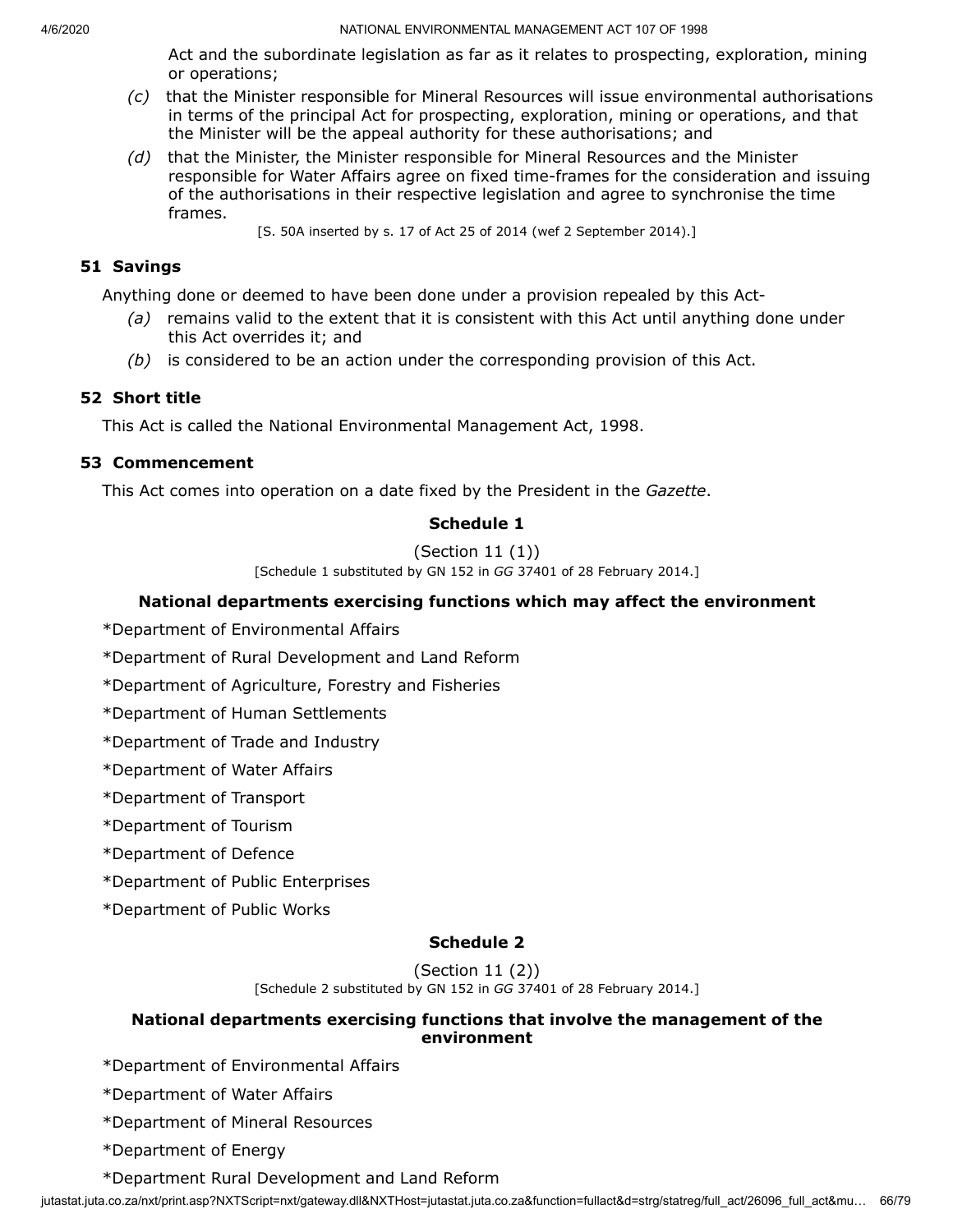- \*Department of Health
- \*Department of Labour

# **Schedule 3**

### (Section 34)

# *Part (a): National Legislation*

[Part *(a)* substituted by s. 8 of Act 8 of 2004 (wef 7 January 2005), by s. 25 of Act 14 of 2009 (wef 18 September 2009) and by GN 731 in *GG* 35665 of 6 September 2012 and amended by s. 27 of Act 30 of 2013 (wef 18 December 2013).]

| No. and year of<br>law | <b>Short title</b>                                                                                                   | <b>Relevant provisions</b>                                                                                                                                                                                                                          |
|------------------------|----------------------------------------------------------------------------------------------------------------------|-----------------------------------------------------------------------------------------------------------------------------------------------------------------------------------------------------------------------------------------------------|
|                        |                                                                                                                      |                                                                                                                                                                                                                                                     |
| Act 36 of 1947         | Fertilizers, Farm Feeds, Agricultural<br>Remedies and Stock Remedies Act, 1947 contraventions of sections 7 and 7bis | Section 18 $(1)$ $(i)$ in so far as it relates to                                                                                                                                                                                                   |
| Act 71 of 1962         | Animals Protection Act, 1962                                                                                         | Sections 2 (1) and 2A                                                                                                                                                                                                                               |
| Act 63 of 1970         | Mountain Catchment Areas Act, 1979                                                                                   | Section 14 in so far as it relates to<br>contraventions of section 3                                                                                                                                                                                |
| Act 15 of 1973         | Hazardous Substances Act, 1973                                                                                       | Section 19 (1) $(a)$ and $(b)$ in so far as it<br>relates to contraventions of sections 3<br>and 3A                                                                                                                                                 |
| Act 63 of 1977         | Health Act, 1977                                                                                                     | Section 27                                                                                                                                                                                                                                          |
| Act 73 of 1980         | Dumping at Sea Control Act, 1980                                                                                     | Section 2 $(1)$ $(a)$ and $(b)$                                                                                                                                                                                                                     |
| Act 6 of 1981          | Marine Pollution (Control and Civil<br>Liability) Act, 1981                                                          | Section 2 (1)                                                                                                                                                                                                                                       |
| Act 43 of 1983         | Conservation of Agricultural Resources<br>Act, 1983                                                                  | Sections 6 and 7                                                                                                                                                                                                                                    |
| Act 2 of 1986          | Marine Pollution (Prevention of Pollution<br>from Ships) Act, 1986                                                   | Section 3A                                                                                                                                                                                                                                          |
| Act 73 of 1989         | Environment Conservation Act, 1989                                                                                   | Sections 19 (1) and 19A read with 29<br>(3), 20 (1) and (9) read with section 29<br>(4), 29 (2) (a), 31A and 41A read with<br>29 (3)                                                                                                                |
| Act 18 of 1998         | Marine Living Resources Act, 1998                                                                                    | Section 58 (1) in so far as it relates to<br>contraventions of sections 43 (2), 45 and<br>47, and section 58 (2) in so far as it<br>relates to contraventions of international<br>conservation and management measures                              |
| lAct 36 of 1998        | National Water Act, 1998                                                                                             | Section 151 (1) (i) and (j)                                                                                                                                                                                                                         |
| Act 84 of 1998         | National Forests Act, 1998                                                                                           | Sections 4 (8), 7 (1), 10 (1), 11 (2) (b),<br>15 (1) (a) and (b), 17 (3) and (4), 20<br>$(3)$ , 21 $(2)$ , 21 $(5)$ , 24 $(8)$ , 63 $(1)$ $(a)$ ,<br>$(d)$ , $(e)$ and $(f)$ , 63 $(2)$ $(a)$ and $(b)$ , 63<br>$(3)$ to $(5)$ , 64 $(1)$ and $(2)$ |
| Act 101 of 1998        | National Veld and Forest Fire Act, 1998                                                                              | Sections 10 (2), 12 (1), 12 (2) (b), 12<br>$(14)$ $(a)$ , $(4)$ , $17$ $(1)$ , $18$ $(1)$ $(a)$ , $18$ $(2)$ ,<br>18 (3) (b), 18 (4), 18 (4) (b), 25 (2) (a)<br>to (e), 25 (5), (6) and (7)                                                         |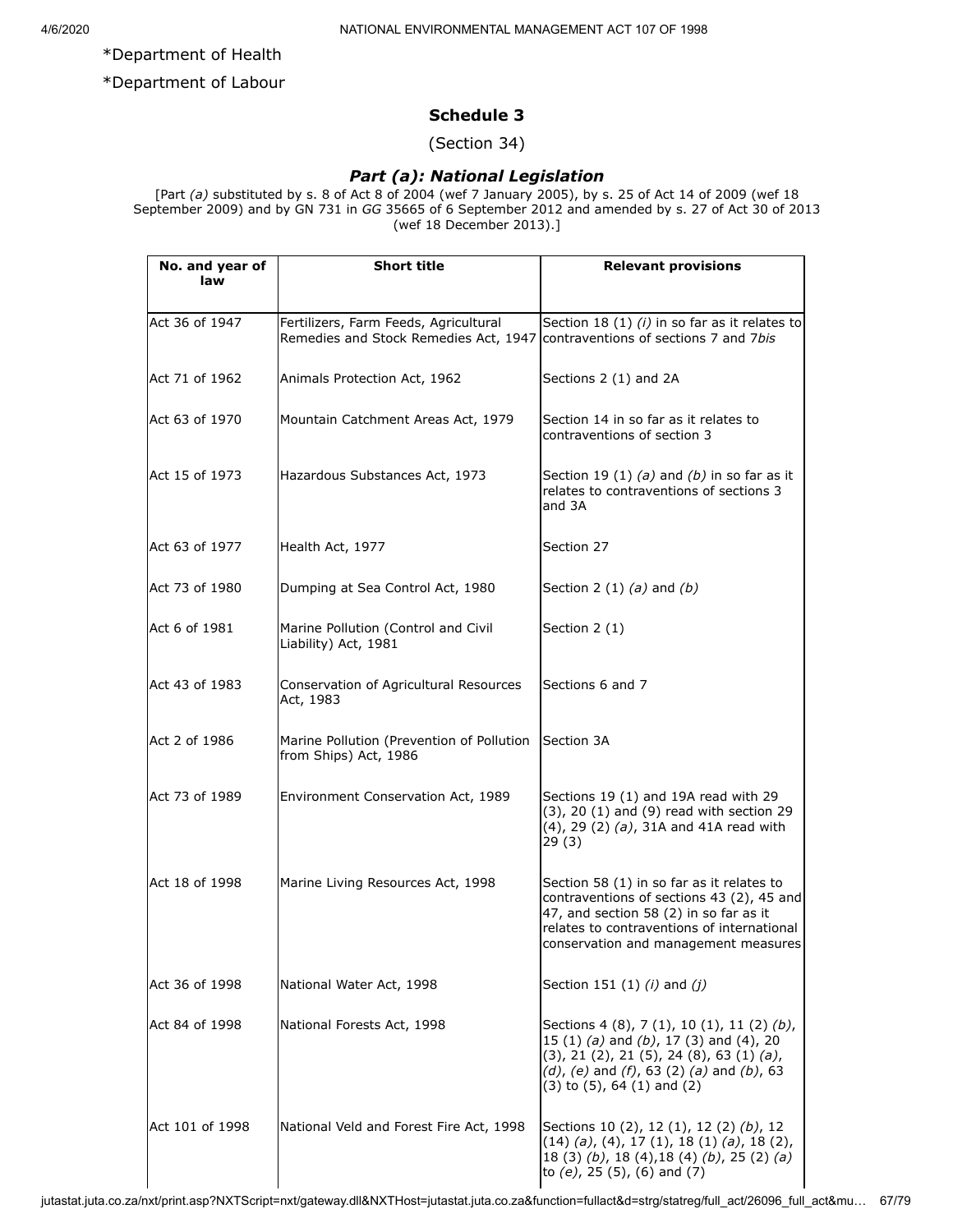| Act 107 of 1998 | National Environmental Management<br>Act, 1998                                   | Section 49A                                                                                                                                                                                                                                                                                                                                                                                                                                                                                                                                                                                       |
|-----------------|----------------------------------------------------------------------------------|---------------------------------------------------------------------------------------------------------------------------------------------------------------------------------------------------------------------------------------------------------------------------------------------------------------------------------------------------------------------------------------------------------------------------------------------------------------------------------------------------------------------------------------------------------------------------------------------------|
|                 | [Item amended by s. 27 of Act 30 of 2013 (wef 18 December 2013).]                |                                                                                                                                                                                                                                                                                                                                                                                                                                                                                                                                                                                                   |
| Act 25 of 1999  | National Heritage Resources Act, 1999                                            | Sections 27 (18) and (22), (23) (b), 28<br>$(3)$ , 29 $(10)$ , 32 $(13)$ , $(15)$ , $(16)$ , $(17)$ ,<br>(19) and (20), 33 (1) and (2), 34 (1), 35<br>$(3)$ , $(4)$ , $(6)$ and $(7)$ $(a)$ , $36$ $(3)$ , $44$ $(2)$<br>and (3), 50 (5) and (12) and 51 (8)                                                                                                                                                                                                                                                                                                                                      |
| Act 57 of 2003  | National Environmental Management:<br>Protected Areas Act, 2003                  | Sections 45 (1), 46 (1), 47 (2), 47 (3),<br>48 (1), 50 (5), read with sections 89 (1),<br>89 (1) (b), (c) and (d) and 50A                                                                                                                                                                                                                                                                                                                                                                                                                                                                         |
| Act 10 of 2004  | National Environmental Management:<br>Biodiversity Act, 2004                     | Sections 57 (1) read with 101 (1) (a), 65<br>(1) read with 101 (1) $(a)$ , 67 (2) read<br>with 101 (1) (a), 71 (1) read with 101<br>$(1)$ $(a)$ , 81 $(1)$                                                                                                                                                                                                                                                                                                                                                                                                                                        |
| Act 39 of 2004  | National Environmental Management:<br>Air Quality Act, 2004                      | Sections 51 (1) (a) to (h), 51 (2) and (3)                                                                                                                                                                                                                                                                                                                                                                                                                                                                                                                                                        |
| Act 59 of 2008  | National Environmental Management:<br>Waste Act, 2008                            | Sections 15 $(1)$ and $(2)$ , read with 67 $(1)$<br>(a), 16 (1) (c), (d), (e), (f) read with 67<br>$(1)$ (a), 20 (a) and (b), read with 67 (1)<br>(a), 26 (1) (a) and (b), read with 67 (1)<br>(a), 38 (2) and (3), read with 67 (1) (a),<br>17 (2) read with 67 (1) (a), 18 (1) read<br>with 67 (1) (a), 21 read with 67 (1) (b),<br>22 (1) read with 67 (1) (b), 24 read with<br>67 (1) (b), 27 (2) read with 67 (1) (b),<br>36 (5) read with 67 (1) (b), 40 (1) read<br>with 67 (1) (b), 67 (1) (c), (d), (e), (f),<br>$(g)$ , (h), (i), (j), (k), (l), (m), 67 (2) (a),<br>(b), (c), (d), (e) |
| Act 24 of 2008  | National Environmental Management:<br>Integrated Coastal Management Act,<br>2008 | Sections 69 read with 79 (1) (a), 70 (1)<br>read with 79 (1) (b), (c), (d), (e), 79 (1)<br>$(f)$ , $(g)$ , $(h)$ , $(i)$ , 79 $(2)$ $(a)$ , $(b)$ , $(c)$ , 79<br>$(3)$ (a), (b), (c), 79 (4) (a), (b)                                                                                                                                                                                                                                                                                                                                                                                            |

# *Part (b): Provincial Legislation*

[Part *(b)* substituted by s. 25 of Act 14 of 2009 (wef 18 September 2009).]

| No. and year of<br>law   | <b>Short title</b>             | <b>Relevant provisions</b>                                                                                                                                                                                                                                                                          |
|--------------------------|--------------------------------|-----------------------------------------------------------------------------------------------------------------------------------------------------------------------------------------------------------------------------------------------------------------------------------------------------|
| lOrdinance 8 of<br>1969  | Orange Free State Conservation | Section 40 $(1)$ (a) in so far as it relates<br>to contraventions of sections 2 (3), 14<br>$(2)$ , 15 $(a)$ , 16 $(a)$ and 33                                                                                                                                                                       |
| Ordinance 9 of<br>1969   | Orange Free State Townships    | Section 40 (1) (a) (ii)                                                                                                                                                                                                                                                                             |
| lOrdinance 15 of<br>1974 | Natal Nature Conservation      | Section 55 in so far as it relates to<br>section 37 (1), to section 49 in respect<br>of specially protected game and to<br>section 51 in respect of specially<br>protected game, section 109 in so far as<br>it relates to section 101, to section 102<br>and to section 104, section 154 in so far |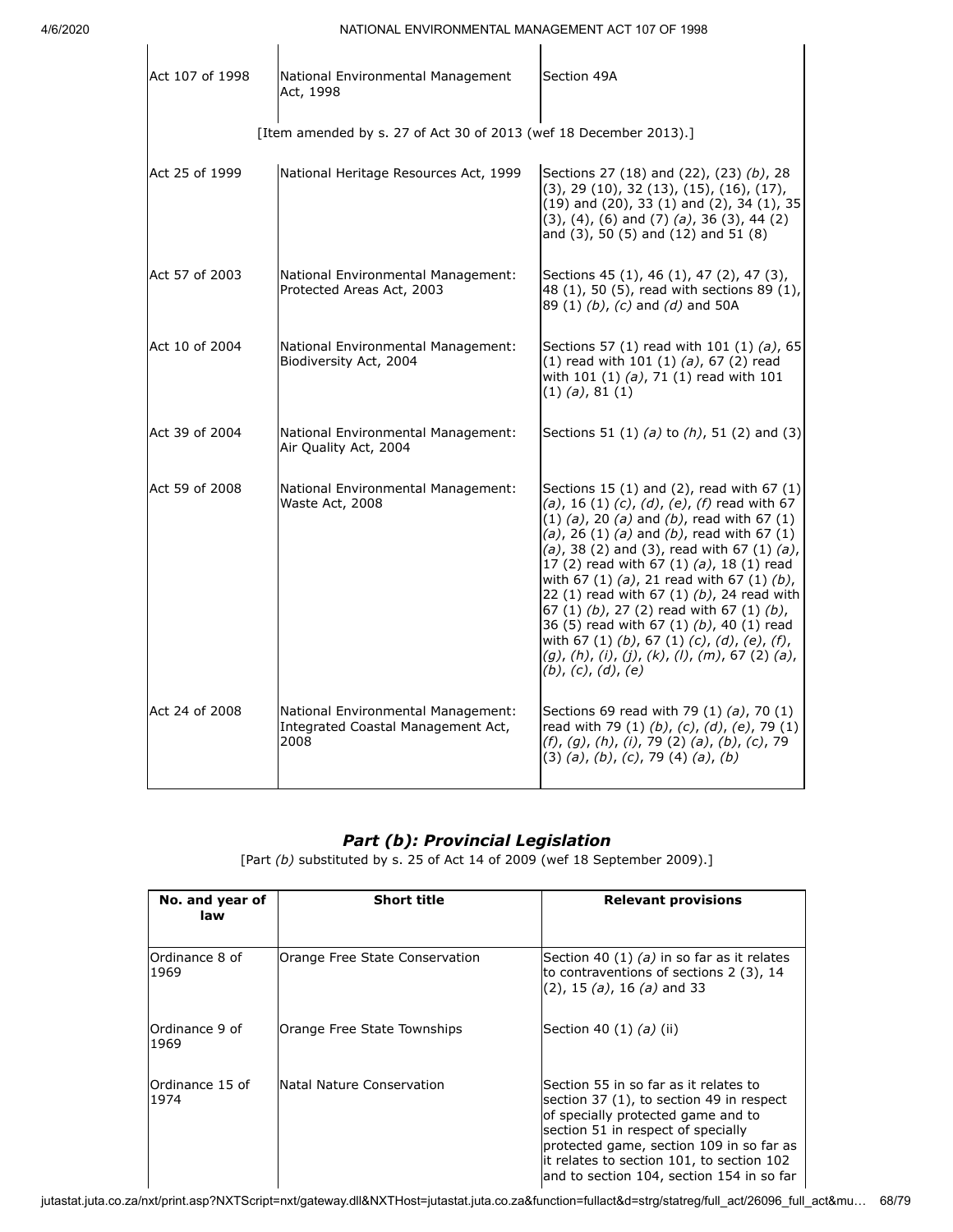|                         |                                                    | as it relates to section 152; section 185<br>in so far as it relates to section 183, and<br>section 208 in so far as it relates to<br>section 194 and to section 200                                                  |
|-------------------------|----------------------------------------------------|-----------------------------------------------------------------------------------------------------------------------------------------------------------------------------------------------------------------------|
| Ordinance 19 of<br>1974 | Nature and Environmental Conservation<br>Ordinance | Section 86 (1) in so far as it relates to<br>contraventions of sections $4 1 (1) (b) (ii)$<br>and (c) to (e), 52 (a), 57 (a), 58 (b) and<br>62(1)                                                                     |
| Ordinance 12 of<br>1983 | Gauteng Nature Conservation                        | Sections 16A, 17 to 45, 47, 48, 51, 52,<br>54, 66, 71 to 78, 79, 80, 81, 83, 84, 85,<br>87, 88 to 93, 95, 96, 98, 99, 100 and<br>107                                                                                  |
| Ordinance 15 of<br>1985 | Cape Land Use Planning                             | Section 46 (1) in so far as it relates to<br>sections 23 (1) and 39 (2)                                                                                                                                               |
| Ordinance 15 of<br>1986 | Transvaal Town Planning and Townships              | Sections 42, 93 and 115                                                                                                                                                                                               |
| Act 5 of 1998           | KwaZulu Natal Planning and<br>Development          | Section 48                                                                                                                                                                                                            |
| Act 29 of 1992          | KwaZulu Nature Conservation                        | Section 67 in so far as it relates to<br>sections 59 (1), 59 (2), 60 (1) and 62<br>$(1)$ ; section 86 in so far as it relates to<br>sections 76, 77 and 82; and section 110<br>in so far as it relates to section 109 |
| Act 5 of 1998           | KwaZulu-Natal Planning and<br>Development          | Section 48                                                                                                                                                                                                            |

# **NATIONAL ENVIRONMENTAL MANAGEMENT AMENDMENT ACT 56 OF 2002 [1](#page-68-0)**

[ASSENTED TO 30 DECEMBER 2002] [DATE OF COMMENCEMENT: 29 JANUARY 1999]

(see s. 4 of this Act, s. 53 of Act 107 of 1998 and Proc R8 in *GG* 19703 of 29 January 1999)

*(English text signed by the President)*

#### **published in**

*GG* 24251 of 15 January 2003

#### **ACT**

**To amend the National Environmental Management Act, 1998, so as to substitute a definition; and to provide for the prohibition, restriction or control of activities which are likely to have a detrimental effect on the environment; and to provide for matters connected therewith.**

<span id="page-68-0"></span>BE IT ENACTED by the Parliament of the Republic of South Africa, as follows:-

 $1$  This Act has been updated to include all available historical commencement details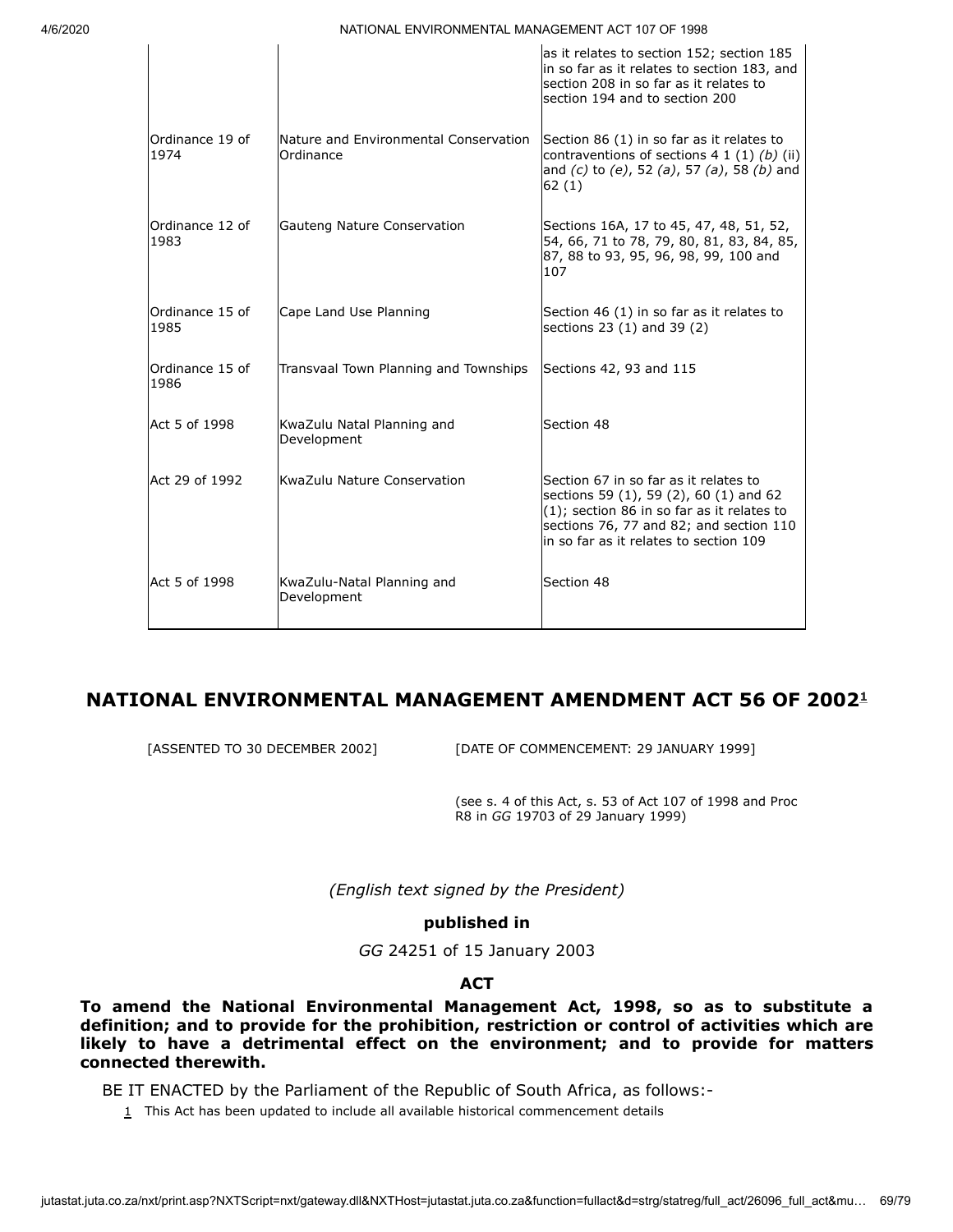#### **1**

Amends section 1 of the National Environmental Management Act 107 of 1998 by substituting the definition of 'activities'.

### **2**

Amends section 44 (1) of the National Environmental Management Act 107 of 1998 by deleting the word 'and' at the end of paragraph *(a)* and inserting paragraph *(a*A*)*.

#### **3**

Amends the long title of the National Environmental Management Act 107 of 1998 by inserting a phrase before the concluding phrase.

### **4 Short title and commencement**

This Act is called the National Environmental Management Amendment Act, 2002, and, subject to section 35 (3) *(l)* of the Constitution, must be regarded as having taken effect on the date on which the principal Act took effect.

# **NATIONAL ENVIRONMENTAL MANAGEMENT AMENDMENT ACT 46 OF 2003 [1](#page-69-0)**

[ASSENTED TO 9 FEBRUARY 2004] [DATE OF COMMENCEMENT: 1 MAY 2005]

*(English text signed by the President)*

### **published in**

*GG* 26018 of 13 February 2004

#### **commencement**

(see s. 14 of this Act)

| provisions | date       | refer to                             |
|------------|------------|--------------------------------------|
| whole Act  | 1 May 2005 | Proc 20 in GG 27539 of 29 April 2005 |

#### **ACT**

**To amend the National Environmental Management Act, 1998, so as to define certain expressions; to provide for the administration and enforcement of certain national environmental management laws; and to provide for matters connected therewith.**

<span id="page-69-0"></span>BE IT ENACTED by the Parliament of the Republic of South Africa, as follows:-

 $1$  This Act has been updated to include all available historical commencement details

#### **1**

Amends section 1 of the National Environmental Management Act 107 of 1998, as follows: paragraph *(a)* inserts the definition of 'aircraft'; paragraph *(b)* inserts the definition of 'delegation'; paragraph *(c)* inserts the definition of 'environmental management inspector'; paragraph *(d)* inserts the definition of 'specific environmental management Acts'; and paragraph *(e)* inserts the definition of 'vessel'.

**2**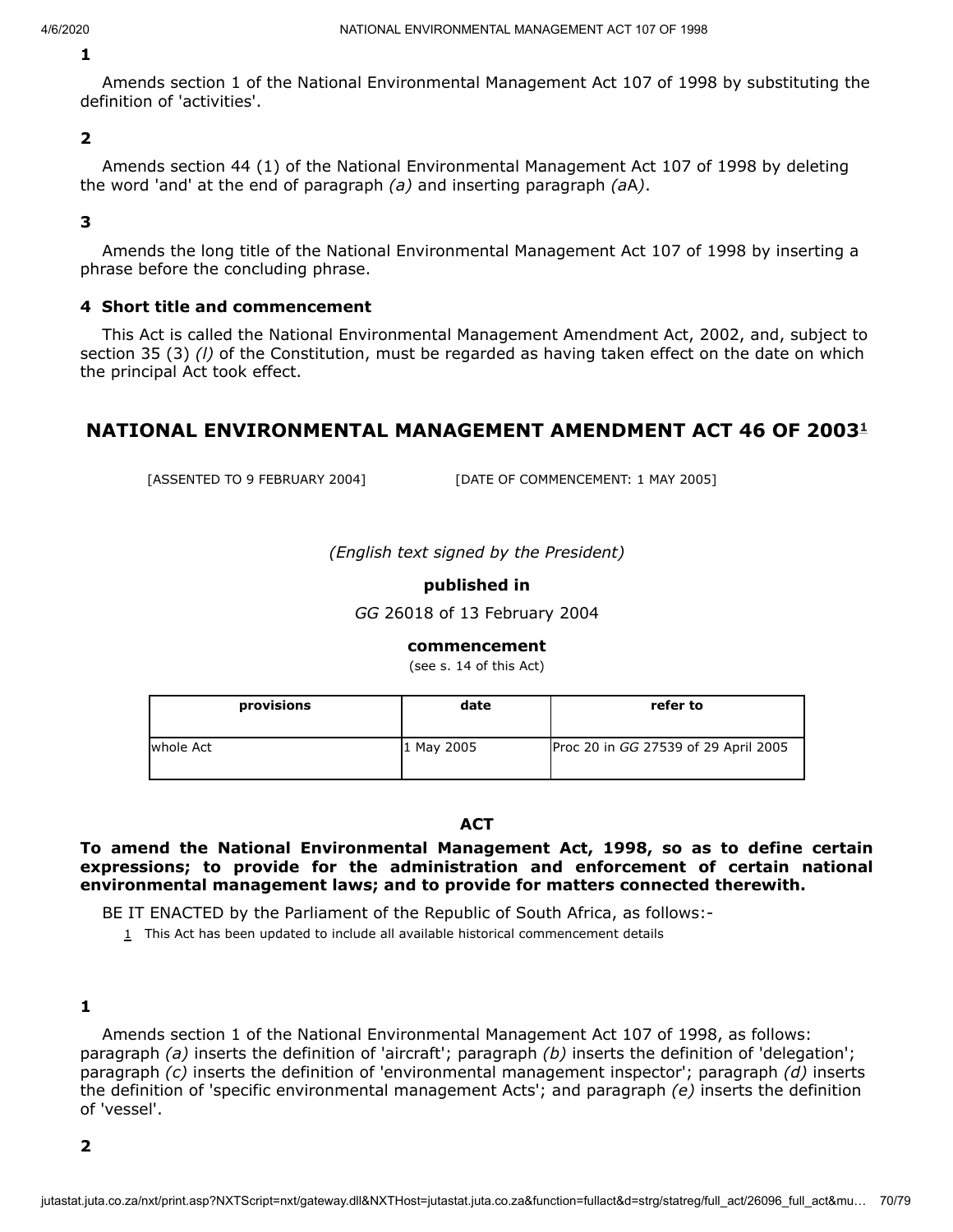Amends Part 1 of Chapter 7 of the National Environmental Management Act 107 of 1998 by substituting the heading.

## **3**

Amends Chapter 7 of the National Environmental Management Act 107 of 1998 by deleting the heading after section 30.

### **4**

Inserts Part 2 (sections 31A to 31Q) in Chapter 7 of the National Environmental Management Act 107 of 1998.

### **5**

Amends Chapter 7 of the National Environmental Management Act 107 of 1998 by inserting the heading before section 32.

### **6**

Amends section 32 of the National Environmental Management Act 107 of 1998, as follows: paragraph *(a)* substitutes in subsection (1) the words preceding paragraph *(a)*; paragraph *(b)* substitutes subsection (2); and paragraph *(c)* substitutes in subsection (3) the words preceding paragraph *(a)*.

### **7**

Inserts sections 34A to 34G in the National Environmental Management Act 107 of 1998.

### **8**

Substitutes the heading to Chapter 9 of the National Environmental Management Act 107 of 1998.

#### **9**

Substitutes section 42 of the National Environmental Management Act 107 of 1998.

#### **10 and 11**

Insert respectively sections 42A and 47A to 47D in the National Environmental Management Act 107 of 1998.

### **12**

Substitutes section 49 of the National Environmental Management Act 107 of 1998.

### **13**

Substitutes the long title of the National Environmental Management Act 107 of 1998.

#### **14 Short title and commencement**

This Act is called the National Environmental Management Amendment Act, 2003, and takes effect on a date determined by the President by proclamation in the *Gazette*.

# **NATIONAL ENVIRONMENTAL MANAGEMENT AMENDMENT ACT 8 OF 2004 [1](#page-71-0)**

[ASSENTED TO 9 JULY 2004] [DATE OF COMMENCEMENT: 7 JANUARY 2005]

*(English text signed by the President)*

#### **published in**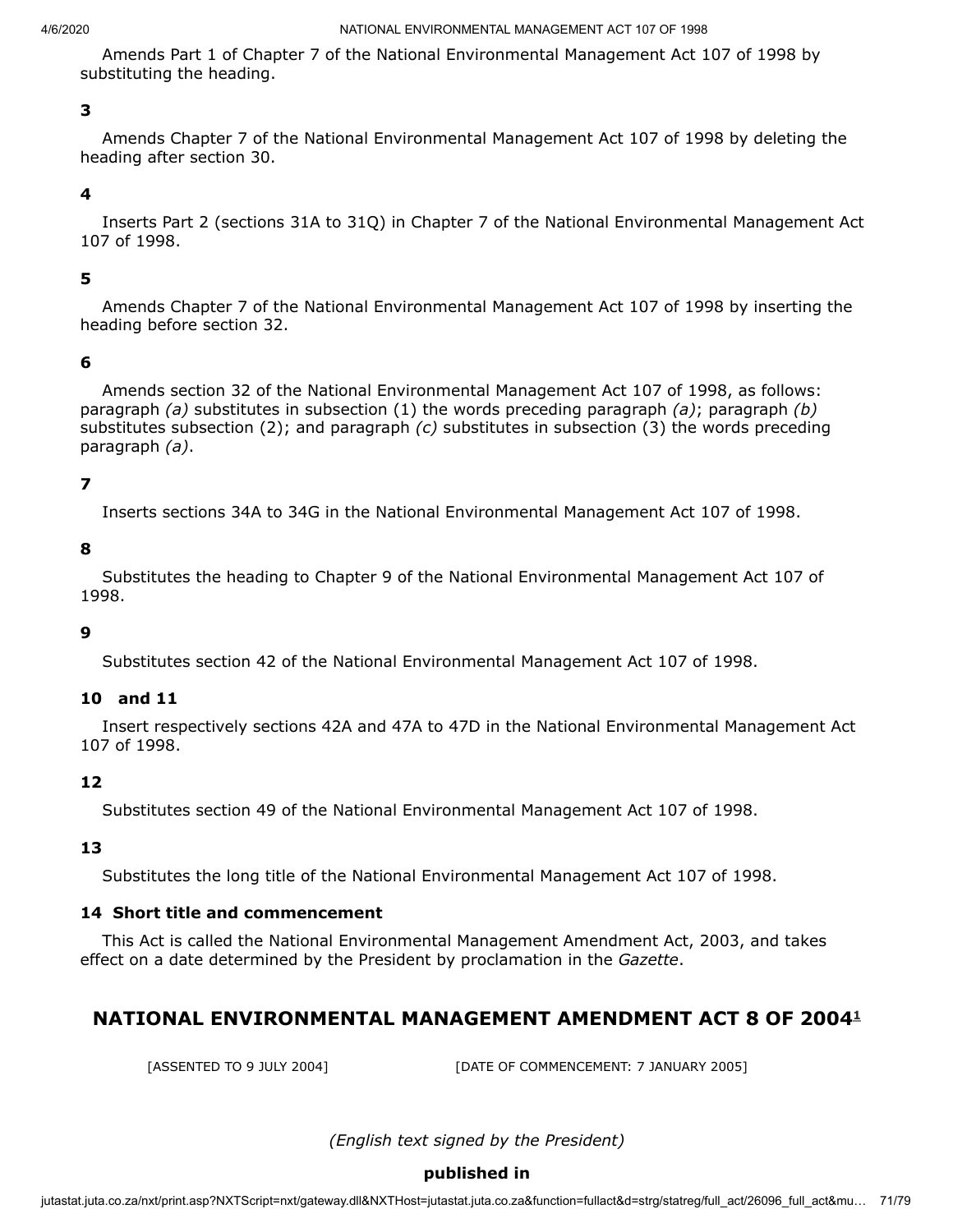*GG* 26570 of 14 July 2004

#### **commencement**

(see s. 9 of this Act)

| provisions | date           | refer to                                              |
|------------|----------------|-------------------------------------------------------|
| whole Act  | 7 January 2005 | Proc R1 in GG 27161 of 6 January<br>2005 <sup>∠</sup> |

### **ACT**

**To amend the National Environmental Management Act, 1998, so as to insert certain definitions and substitute others; to make further provision regarding environmental authorisations; to make certain textual alterations; to provide for the registration of associations of environmental assessment practitioners; and to provide for incidental matters.**

<span id="page-71-0"></span>BE IT ENACTED by the Parliament of the Republic of South Africa, as follows:-

<span id="page-71-1"></span> $1$  This Act has been updated to include all available historical commencement details

2 Proc R63 in *GG* 27142 of 24 December 2004 withdrawn

# **1**

Amends section 1 of the National Environmental Management Act 107 of 1998, as follows: paragraph *(a)* inserts the definition of 'assessment'; paragraph *(b)* inserts the definition of 'commence'; paragraph *(c)* inserts the definition of 'competent authority'; paragraph *(d)* inserts the definitions of 'environmental assessment practitioner' and 'environmental authorisation'; paragraph *(e)* inserts the definition of 'evaluation'; paragraph *(f)* inserts the definitions of 'listed activity' and 'listed area'; paragraph *(g)* substitutes the definition of 'MEC'; and paragraph *(h)* inserts the definitions of 'review', 'specific environmental management Act' and 'specified activity'.

### **2**

Substitutes section 24 of the National Environmental Management Act 107 of 1998.

### **3**

Inserts sections 24A, 24B, 24C, 24D, 24E, 24F, 24G, 24H and 24I in the National Environmental Management Act 107 of 1998.

### **4**

Substitutes section 43 of the National Environmental Management Act 107 of 1998.

### **5**

Amends section 47 of the National Environmental Management Act 107 of 1998 by deleting subsections (3), (4), (5) and (6).

### **6**

Amends section 50 of the National Environmental Management Act 107 of 1998 by adding subsections (3) and (4).

### **7 Transitional provision**

For a period of six months after the date on which this Act comes into operation, the provisions of section 24G of the principal Act apply, with the necessary changes, in respect of any listed activity commenced or continued in contravention of a provision of the Environment Conservation Act, 1989 (Act 73 of 1989).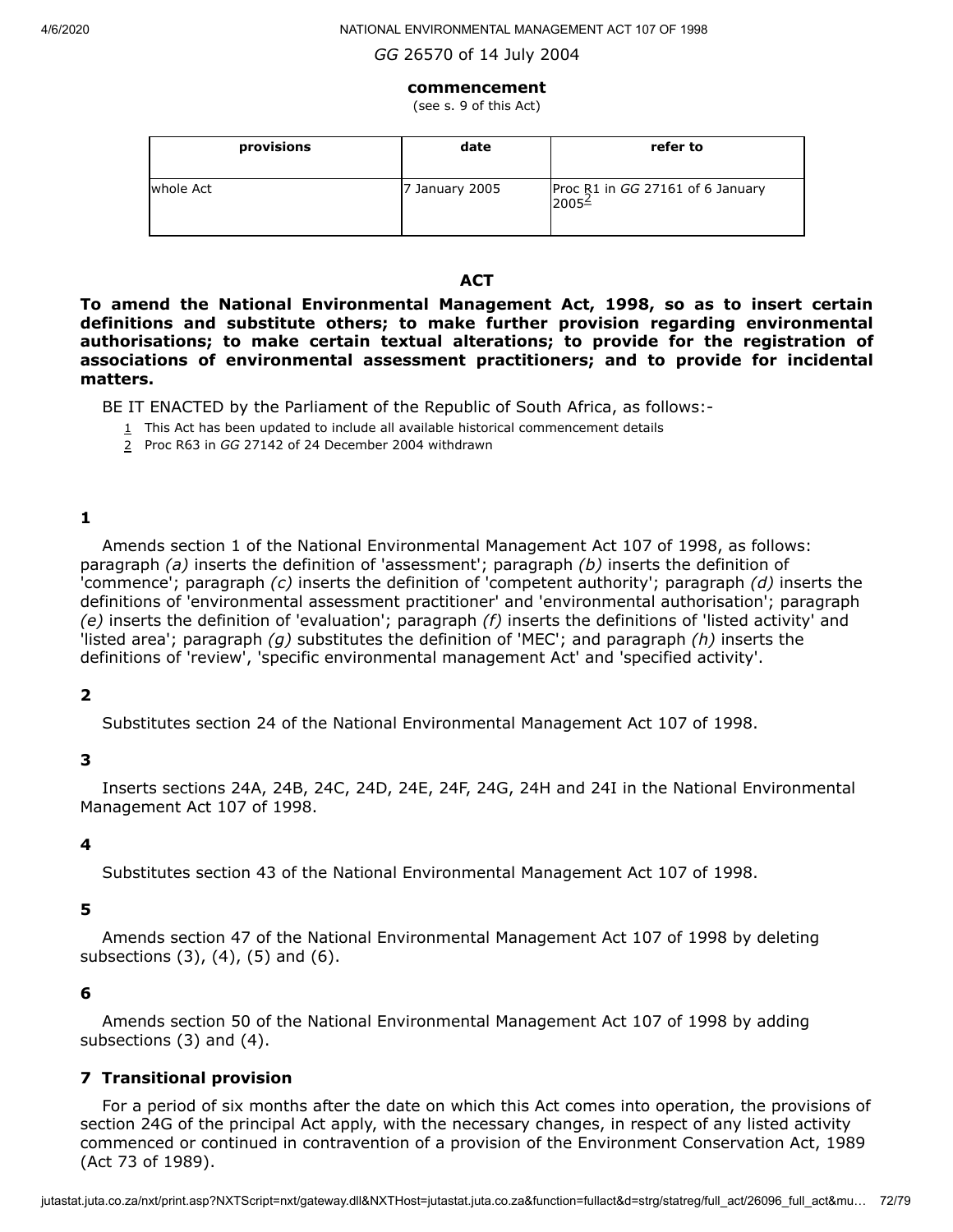### **8**

Amends Schedule 3 to the National Environmental Management Act 107 of 1998 by substituting Part *(a)*.

### **9 Short title and commencement**

This Act is called the National Environmental Management Amendment Act, 2004, and commences on a date determined by the President by proclamation in the *Gazette*.

# **NATIONAL ENVIRONMENTAL MANAGEMENT AMENDMENT ACT 62 OF 2008 [1](#page-72-0)**

[ASSENTED TO 5 JANUARY 2009] [DATE OF COMMENCEMENT: 1 MAY 2009]

*(English text signed by the President)*

### **published in**

*GG* 31789 of 9 January 2009

#### **commencement**

(see s. 14 of this Act)

| provisions | date       | refer to                             |
|------------|------------|--------------------------------------|
| lwhole Act | 1 May 2009 | Proc 27 in GG 32156 of 24 April 2009 |

#### **as amended**

| b٧                                                                 | with effect from                      | refer to                |
|--------------------------------------------------------------------|---------------------------------------|-------------------------|
| National Environmental Management<br>Laws Amendment Act 25 of 2014 | 1 September 2014;<br>2 September 2014 | s. 32 of Act 25 of 2014 |

#### **ACT**

**To amend the National Environmental Management Act, 1998, so as to insert certain definitions and to substitute others; to further regulate environmental authorisations; to empower the Minister of Minerals and Energy to implement environmental matters in terms of the National Environmental Management Act, 1998, in so far as it relates to prospecting, mining, exploration, production or related activities on a prospecting, mining, exploration or production area; to align environmental requirements in the Mineral and Petroleum Resources Development Act, 2002, with the National Environmental Management Act, 1998, by providing for the use of one environmental system and by providing for environmental management programmes, consultation with State departments, exemptions from certain provisions of the National Environmental Management Act, 1998, financial provision for the remediation of environmental damage, the management of residue stockpiles and residue deposits, the recovering of cost in the event of urgent remedial measures and the issuing of closing certificates as it relates to the conditions of the environmental authorisation; and to effect certain textual alterations; and to provide for matters connected therewith.**

<span id="page-72-0"></span>BE IT ENACTED by the Parliament of the Republic of South Africa, as follows:-

 $1$  This Act has been updated to include all available historical commencement details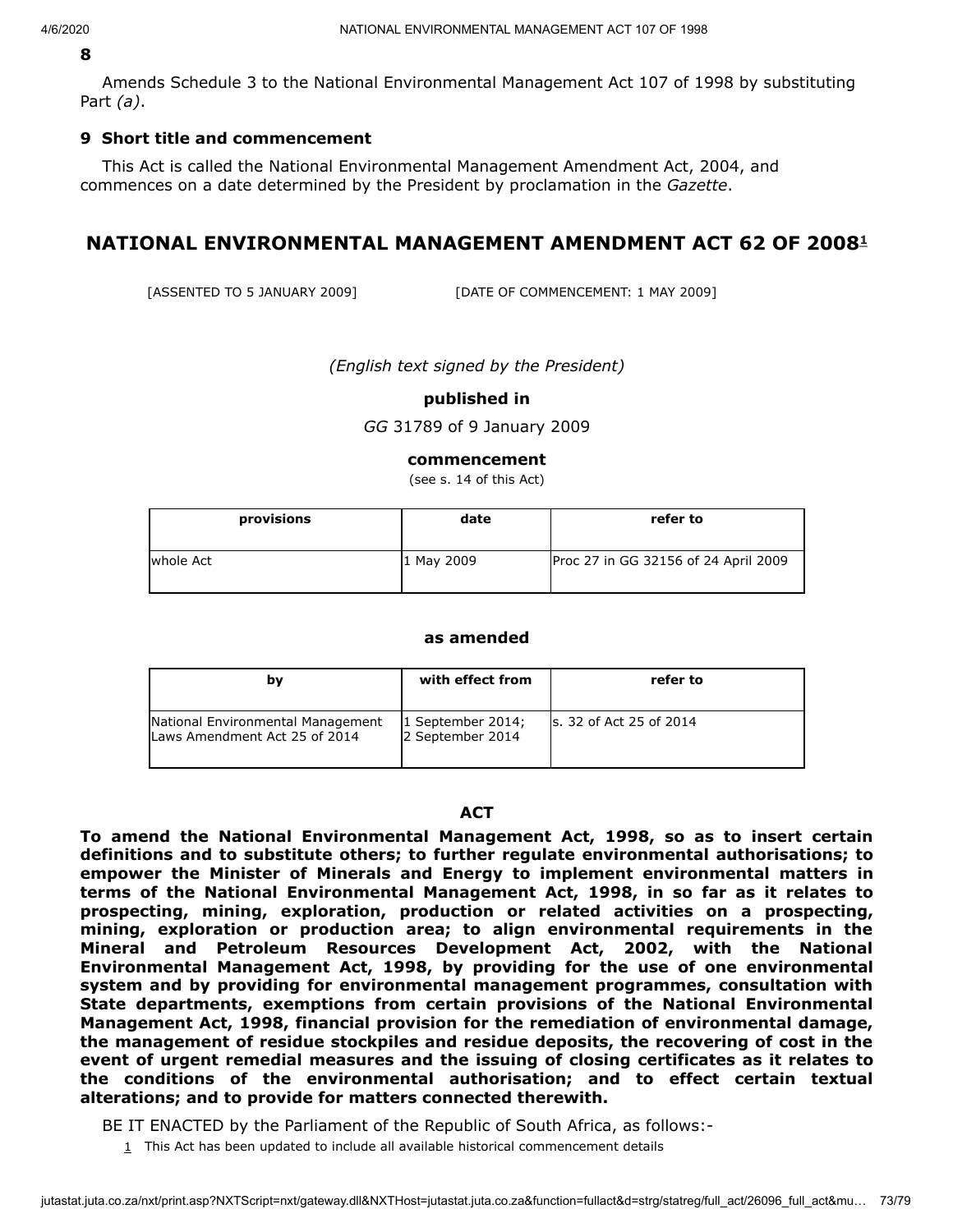### **1**

Amends section 1 of the National Environmental Management Act 107 of 1998, as follows: paragraph *(a)* substitutes the definition of 'activities'; paragraph *(b)* inserts the definition of 'applicant'; paragraph *(c)* substitutes the definition of 'commence'; paragraph *(d)* substitutes the definition of 'community'; paragraph *(e)* inserts the definition of 'development footprint'; paragraph *(f)* substitutes the definition of 'environmental authorisation'; paragraph *(g)* inserts the definition of 'environmental management programme'; paragraph *(h)* inserts the definition of 'exploration area'; paragraph *(i)* inserts the definitions of 'holder', 'holder of an old order right', 'integrated environmental authorisation' and 'interested and affected party'; paragraph *(j)* inserts the definitions of 'mine', 'Mineral and Petroleum Resources Development Act, 2002' and 'mining area'; paragraph *(k)* substitutes the definition of 'Minister'; paragraph *(l)* inserts the definition of 'Minister of Minerals and Energy'; paragraph *(m)* inserts the definition of 'owner of works'; paragraph *(n)* inserts the definition of 'norms or standards'; paragraph *(o)* inserts the definitions of 'production area' and 'prospecting area'; paragraph *(p)* inserts the definitions of 'public participation process' and 'Regional Mining Development and Environmental Committee'; paragraph *(q)* inserts the definitions of 'residue deposit' and 'residue stockpile'; paragraph *(r)* inserts the definition of 'spatial development tool'; and paragraph *(s)* adds subsection (5).

### **2 to 4 inclusive**

Substitute sections 24, 24C and 24D respectively of the National Environmental Management Act 107 of 1998.

### **5**

Amends section 24F of the National Environmental Management Act 107 of 1998 by substituting subsections (1) and (2).

### **6**

Substitutes section 24G of the National Environmental Management Act 107 of 1998.

## **7**

Amends section 24H of the National Environmental Management Act 107 of 1998 by adding subsection (6).

### **8 and 9**

Insert sections 24J to 24R inclusive and 42B in the National Environmental Management Act 107 of 1998.

### **10**

Substitutes section 43 of the National Environmental Management Act 107 of 1998.

### **11**

Amends section 47 of the National Environmental Management Act 107 of 1998 by inserting subsection (3).

### **12 Transitional provisions**

(1) Anything done or deemed to have been done under a provision repealed or amended by this Act-

- *(a)* remains valid to the extent that it is consistent with the principal Act as amended by this Act until anything done under the principal Act as amended by this Act overrides it; and
- *(b)* subject to paragraph *(a)*, is considered to be an action under the corresponding provision of the principal Act as amended by this Act.

(2) An application for authorisation of an activity that is submitted in terms of Chapter 5 of the principal Act and that is pending when this Act takes effect must, despite the amendment of the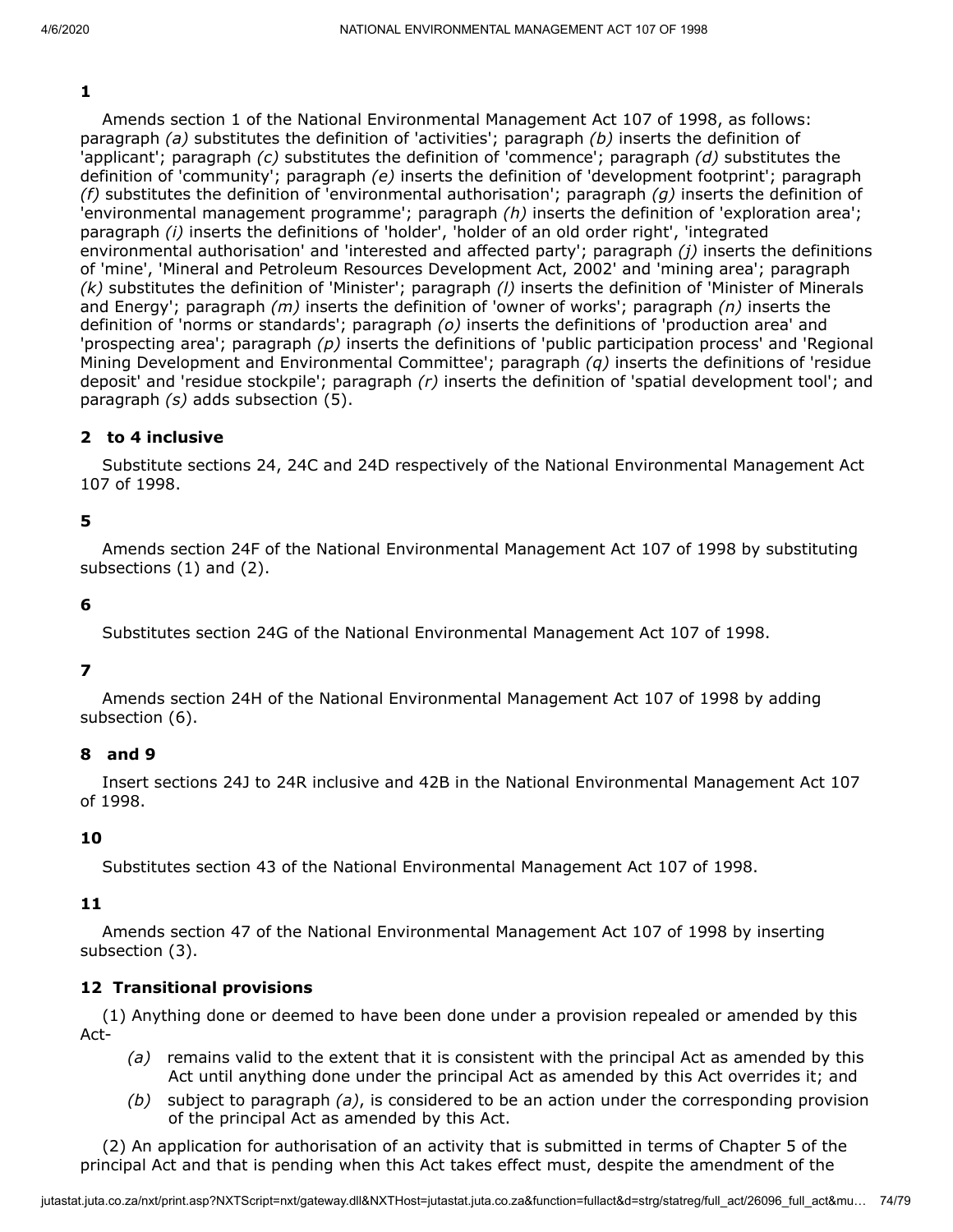principal Act by this Act, be dispensed with in terms of Chapter 5 of the principal Act as if Chapter 5 had not been amended.

(3) Section 24G of the principal Act applies with the changes required by the context in respect of any activity undertaken in contravention of section 22 of the Environment Conservation Act, 1989 (Act 73 of 1989), if such activity is a listed activity under the principal Act.

(4) An environmental management plan or programme approved in terms of the Mineral and Petroleum Resources Development Act, 2002 (Act 28 of 2002); immediately before the date on which this Act came into operation must be regarded as having been approved in terms of the principal Act as amended by this Act.

(5) *(a)* Notwithstanding subsection (4), the Minister of Minerals and Energy may direct any holder or any holder of an old order right, if he or she is of the opinion that the prospecting, mining, exploration or production operations in question are likely to result in unacceptable pollution, ecological degradation or damage to the environment, to take such action to upgrade the environmental management plan or programme to address the deficiencies in the plan or programme as the Minister may direct in terms of the principal Act as amended by this Act.

*(b)* For the purposes of this subsection, 'Minister of Minerals and Energy', 'holder' and 'holder of an old order right' have the meanings assigned to them in section 1 of the principal Act as amended by this Act.

(6) Any appeal lodged in terms of section 96 of the Mineral and Petroleum Resources Development Act, 2002, against a decision in respect of environmental aspects, that is pending on the date referred to in section 14 (2) *(b)* of the National Environmental Management Amendment Act, 2008 must be dealt with in terms of the Mineral and Petroleum Resources Development Act, 2002.

[Sub-s. (6) added by s. 26 of Act 25 of 2014 (wef 2 September 2014).]

(7) An application for a right or permit in relation to prospecting, exploration, mining or production in terms of the Mineral and Petroleum Resources Development Act, 2002 that is pending on the date referred to in section 14 (2) *(b)* of the National Environmental Management Amendment Act, 2008, must be dispensed of in terms of that Act as if that Act had not been amended. [Sub-s. (7) added by s. 26 of Act 25 of 2014 (wef 2 September 2014).]

#### **13 ......**

[S. 13 repealed by s. 27 of Act 25 of 2014 (wef 2 September 2014).]

#### **14 Short title and commencement**

(1) This Act is called the National Environmental Management Amendment Act, 2008, and comes into operation on a date determined by the President by proclamation in the *Gazette*.

(2) ……

[Sub-s. (2) deleted by s. 28 of Act 25 of 2014 (wef 1 September 2014).]

#### **Schedule**

[Schedule repealed by s. 29 of Act 25 of 2014 (wef 2 September 2014).]

## **NATIONAL ENVIRONMENTAL MANAGEMENT LAWS SECOND AMENDMENT ACT 30 OF 2013 [1](#page-75-0)**

[ASSENTED TO 14 DECEMBER 2013] [DATE OF COMMENCEMENT: 18 DECEMBER 2013]

(Unless otherwise indicated)

(see s. 29 of this Act)

### **published in**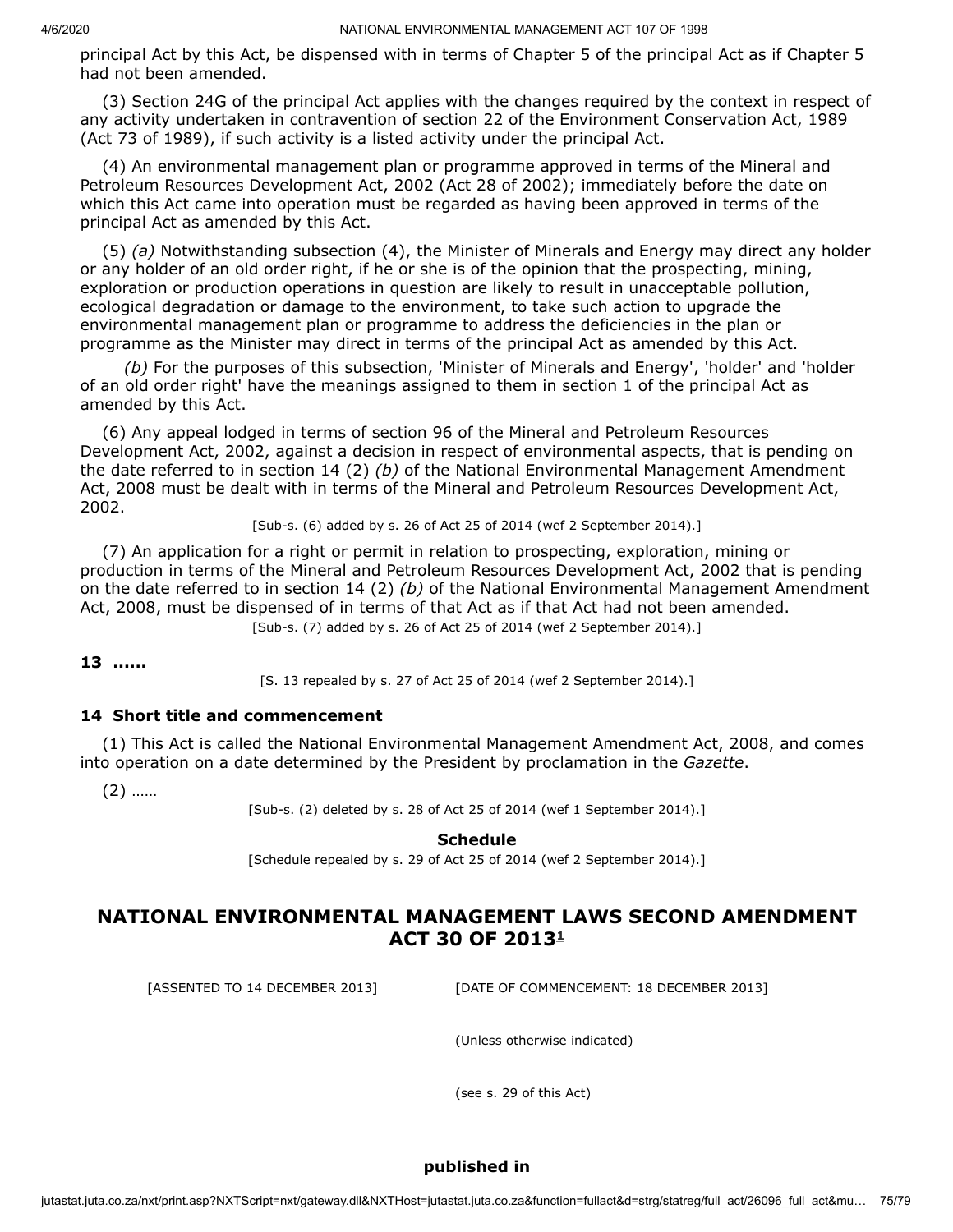*GG* 37170 of 18 December 2013

*(English text signed by the President)*

#### **ACT**

**To amend the National Environmental Management Act, 1998, so as to amend certain definitions; to adjust the timeframes for the preparation of environmental implementation plans and environmental management plans; to provide for the process and procedure for submitting environment outlook reports; to promote or facilitate the mainstreaming of integrated, environmentally sustainable and sound management considerations into business processes, practices, technology and decision-making across the economy; to enable, as appropriate, the use of spatial tools, norms and standards and environmental management instruments in decision-making as an alternative to environmental authorisation procedures; to empower the Minister to restrict or prohibit development in specified geographical areas; to empower the Minister or MEC to develop norms and standards for activities, sectors and geographical areas; to clarify when the Minister is the competent authority; to identify the Minister as the competent authority where the MEC is usually the competent authority and a Cabinet decision stipulates that the Minister must be the competent authority for activities related to a matter declared as a national priority or matters related to such national priority; to empower the Minister to take a decision in the place of the MEC under certain circumstances; to allow for the transfer of rights and obligations relating to an environmental authorisation; to provide legal clarity on the applicability of section 24G to the unlawful commencement, undertaking or conducting of a waste management activity under the National Environmental Management: Waste Act, 2008; to provide legal clarity on the options available to the competent authority in processing a section 24G application, to increase the administrative fine and to provide for criminal investigation and prosecution in certain circumstances; to further provide for exemptions under certain circumstances and to clarify that there will be no exemptions provided from obtaining an environmental authorisation; to provide for the consideration of adopted environmental management instruments when considering an environmental authorisation application; to provide for emergency situations and to distinguish between an 'incident' and an 'emergency situation'; to provide for the power and the circumstances under which an environmental management inspector may, without a warrant, seize any mechanism of transport; to insert provisions to regulate products which have a detrimental effect on the environment; to provide for all regulations to be tabled in Parliament before promulgation; to add provisions regarding the delivery of documents; to consolidate all offences and penalties under the Act; and to corrector delete certain obsolete provisions; and to provide for matters connected therewith.**

<span id="page-75-0"></span>BE IT ENACTED by the Parliament of the Republic of South Africa, as follows:-

 $1$  This Act has been updated to include all available historical commencement details

### **1**

Amends section 1 of the National Environmental Management Act 107 of 1998, as follows: paragraph *(a)* substitutes the definition of 'activities'; paragraph *(b)* substitutes the definition of 'commence'; paragraph *(c)* substitutes the definition of 'Department'; paragraph *(d)* substitutes the definition of 'Director-General'; paragraph *(e)* substitutes the definition of 'environmental assessment practitioner'; and paragraph *(f)* substitutes the definition of 'specific environmental management Act'.

### **2**

Amends section 11 of the National Environmental Management Act 107 of 1998 by substituting subsections (1) and (2).

#### **3**

Inserts section 16A in the National Environmental Management Act 107 of 1998. [Date of commencement of s. 3: 18 December 2014.]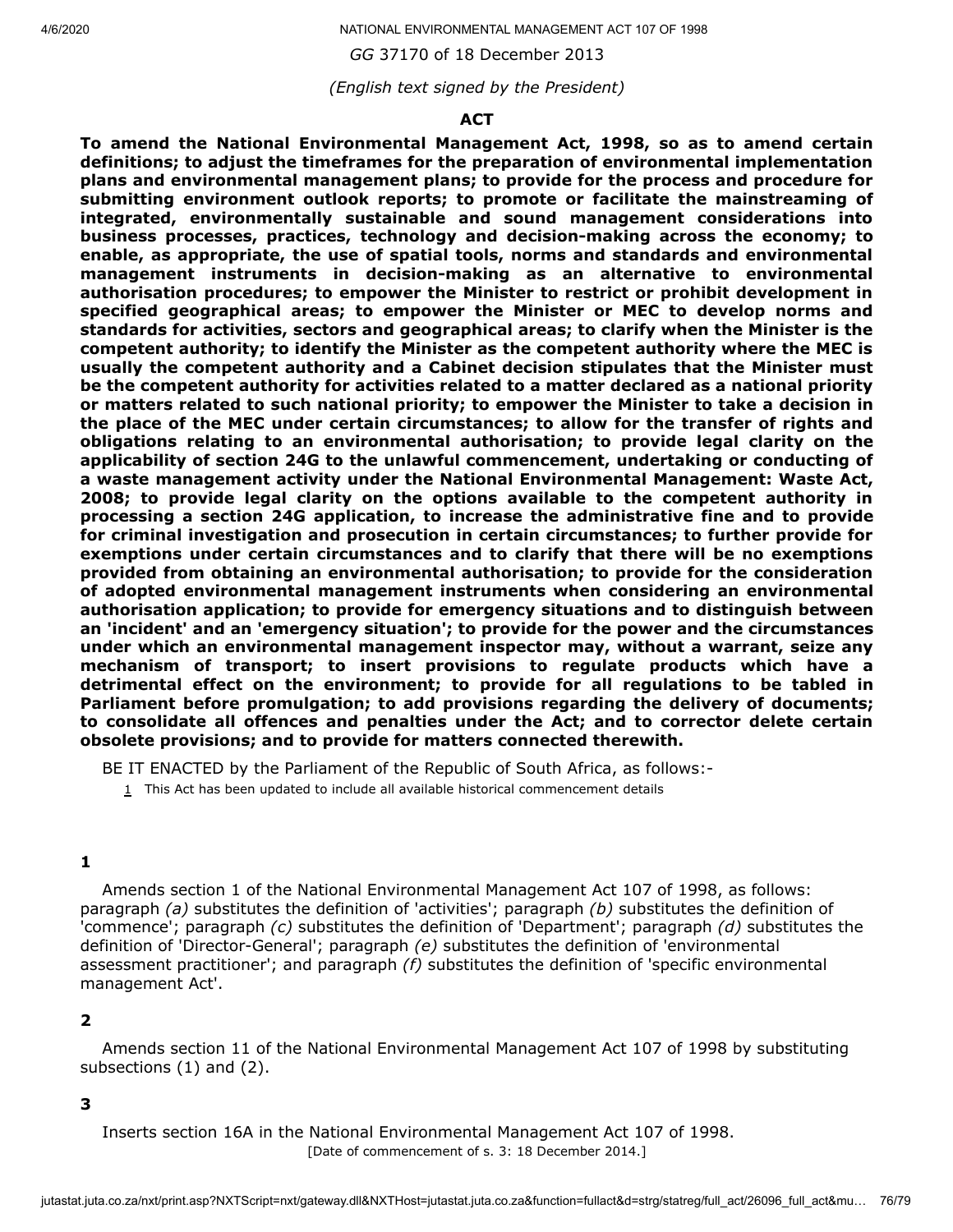### **4**

Inserts section 23A in the National Environmental Management Act 107 of 1998. [Date of commencement of s. 4: 18 December 2014.]

### **5**

Amends section 24 of the National Environmental Management Act 107 of 1998, as follows: paragraph *(a)* substitutes subsection (2) *(b)*, *(c)* and *(d)*; paragraph *(b)* adds subsection (2) *(e)*; paragraph *(c)* inserts subsection (2A); paragraph *(d)* inserts subsection (5) *(b*B*)*; and paragraph *(e)* substitutes subsection (10) *(a)* (i).

[Date of commencement of s. 5: 18 December 2014.]

### **6**

Amends section 24C of the National Environmental Management Act 107 of 1998, as follows: paragraph *(a)* substitutes in subsection (2) the words preceding paragraph *(a)*; paragraph *(b)* substitutes subsection (2) *(a)*; paragraph *(c)* deletes subsection (2) *(b)*; paragraph *(d)* inserts subsection (2B); and paragraph *(e)* adds subsections (4) to (10) inclusive.

#### **7**

Amends section 24E of the National Environmental Management Act 107 of 1998 by substituting paragraph *(c)*.

#### **8**

Amends section 24F of the National Environmental Management Act 107 of 1998, as follows: paragraph *(a)* substitutes the heading; and paragraph *(b)* deletes subsections (2), (3) and (4).

### **9**

Substitutes section 24G of the National Environmental Management Act 107 of 1998.

#### **10**

Amends section 24M of the National Environmental Management Act 107 of 1998, as follows: paragraph *(a)* substitutes subsection (1); paragraph *(b)* deletes in subsection (4) the word 'or' at the end of paragraph *(b)*, inserts the expression '; or' after the word 'parties' at the end of paragraph *(c)* and adds paragraph *(d)*.

#### **11**

Amends section 24O (1) *(b)* of the National Environmental Management Act 107 of 1998 by substituting subparagraph (viii).

#### **12**

Amends section 28 of the National Environmental Management Act 107 of 1998, as follows: paragraph *(a)* substitutes subsection (4); paragraph *(b)* substitutes subsection (5) *(e)*; paragraph *(c)* substitutes subsection (7); and paragraph *(d)* deletes subsections (14) and (15).

#### **13**

Amends section 30 of the National Environmental Management Act 107 of 1998, as follows: paragraph *(a)* substitutes the heading; paragraph *(b)* substitutes subsection (1) *(a)*; and paragraph *(c)* deletes subsection (11).

#### **14**

Inserts section 30A in the National Environmental Management Act 107 of 1998. [Date of commencement of s. 14: 18 December 2014.]

### **15**

Amends section 31J of the National Environmental Management Act 107 of 1998, as follows: paragraph *(a)* substitutes in subsection (1) the words preceding paragraph *(a)*; and paragraph *(b)*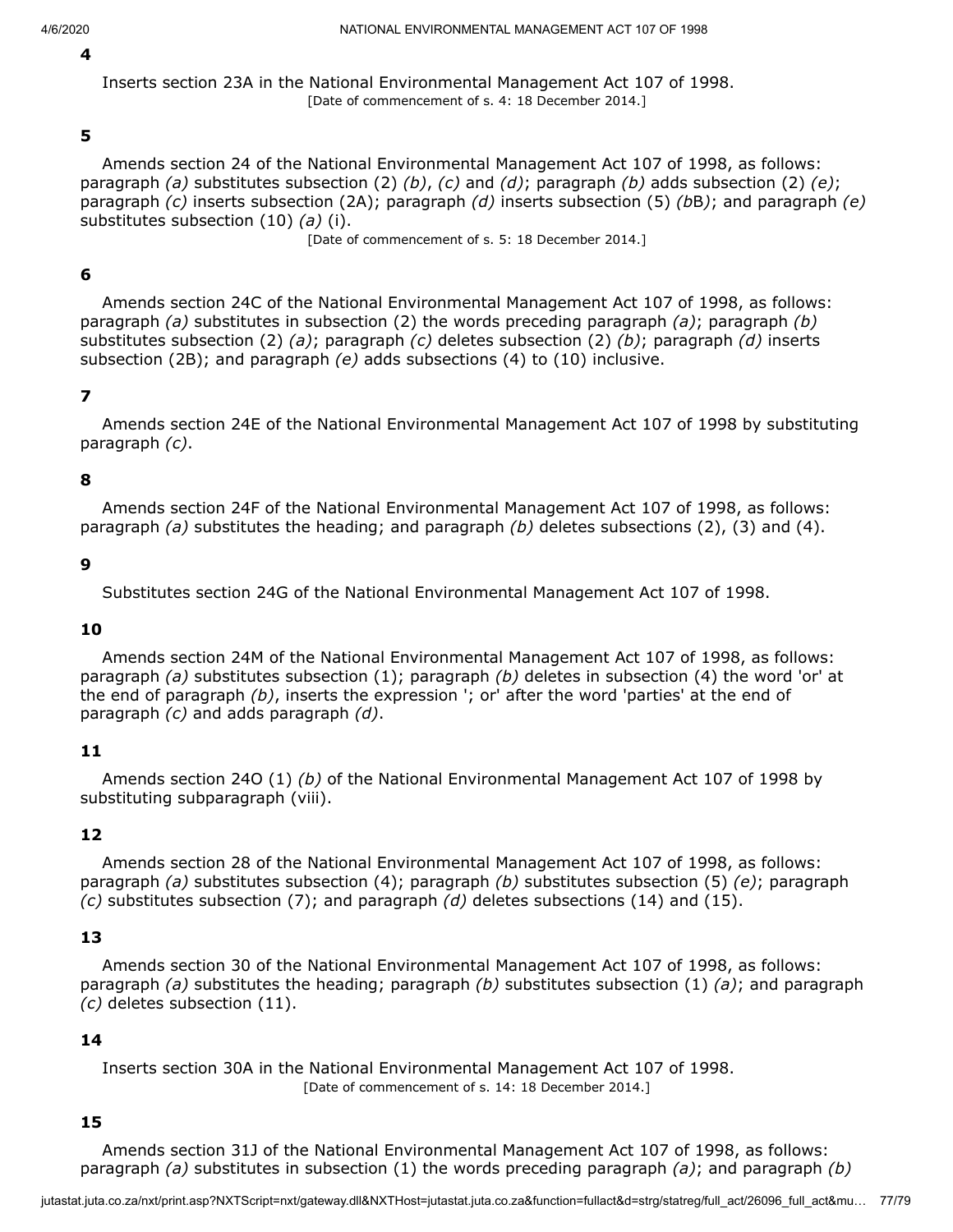substitutes subsection (2).

#### **16**

Amends section 31N of the National Environmental Management Act 107 of 1998 by deleting subsections (1) and (3).

#### **17**

Amends section 31Q of the National Environmental Management Act 107 of 1998 by deleting subsection (2).

#### **18**

Repeals section 34A of the National Environmental Management Act 107 of 1998.

### **19**

Amends section 34H of the National Environmental Management Act 107 of 1998 by adding subsection (2), the existing section becoming subsection (1).

### **20**

Inserts section 39A in the National Environmental Management Act 107 of 1998.

### **21**

Amends section 44 of the National Environmental Management Act 107 of 1998, as follows: paragraph *(a)* deletes in subsection (1) the word 'and' at the end of paragraph *(a*A*)* and inserts paragraphs *(a*B*)*, *(a*C*)* and *(a*D*)*; and paragraph *(b)* inserts subsections (1A) and (1B).

#### **22**

Amends section 47 of the National Environmental Management Act 107 of 1998, as follows: paragraph *(a)* substitutes subsection (2); paragraph *(b)* inserts subsection (2A); and paragraph *(c)* deletes subsection (3).

#### **23**

Amends section 47D of the National Environmental Management Act 107 of 1998, as follows: paragraph *(a)* deletes in subsection (1) *(b)* the word 'or' at the end of subparagraph (ii) and inserts paragraphs *(b*A*)*, *(b*B*)* and *(b*C*)*; and paragraph *(b)* substitutes subsection (2).

#### **24**

Repeals section 48 of the National Environmental Management Act 107 of 1998.

### **25**

Inserts sections 49A and 49B in the National Environmental Management Act 107 of 1998.

#### **26**

Amends the National Environmental Management Act 107 of 1998, as follows: paragraph *(a)* substitutes the expression 'Minister responsible for mineral resources' for the expression 'Minister of Minerals and Energy', wherever it occurs; paragraph *(b)* substitutes the expression 'Minister responsible for water affairs' for the expression 'Minister of Water Affairs and Forestry', wherever it occurs; and paragraph *(c)* substitutes the expression 'Minister responsible for environmental affairs' for the expression 'Minister of Environmental Affairs and Tourism', wherever it occurs.

#### **27**

Amends Schedule 3 to the National Environmental Management Act 107 of 1998 by substituting the wording in the sixteenth row of the third column.

### **28**